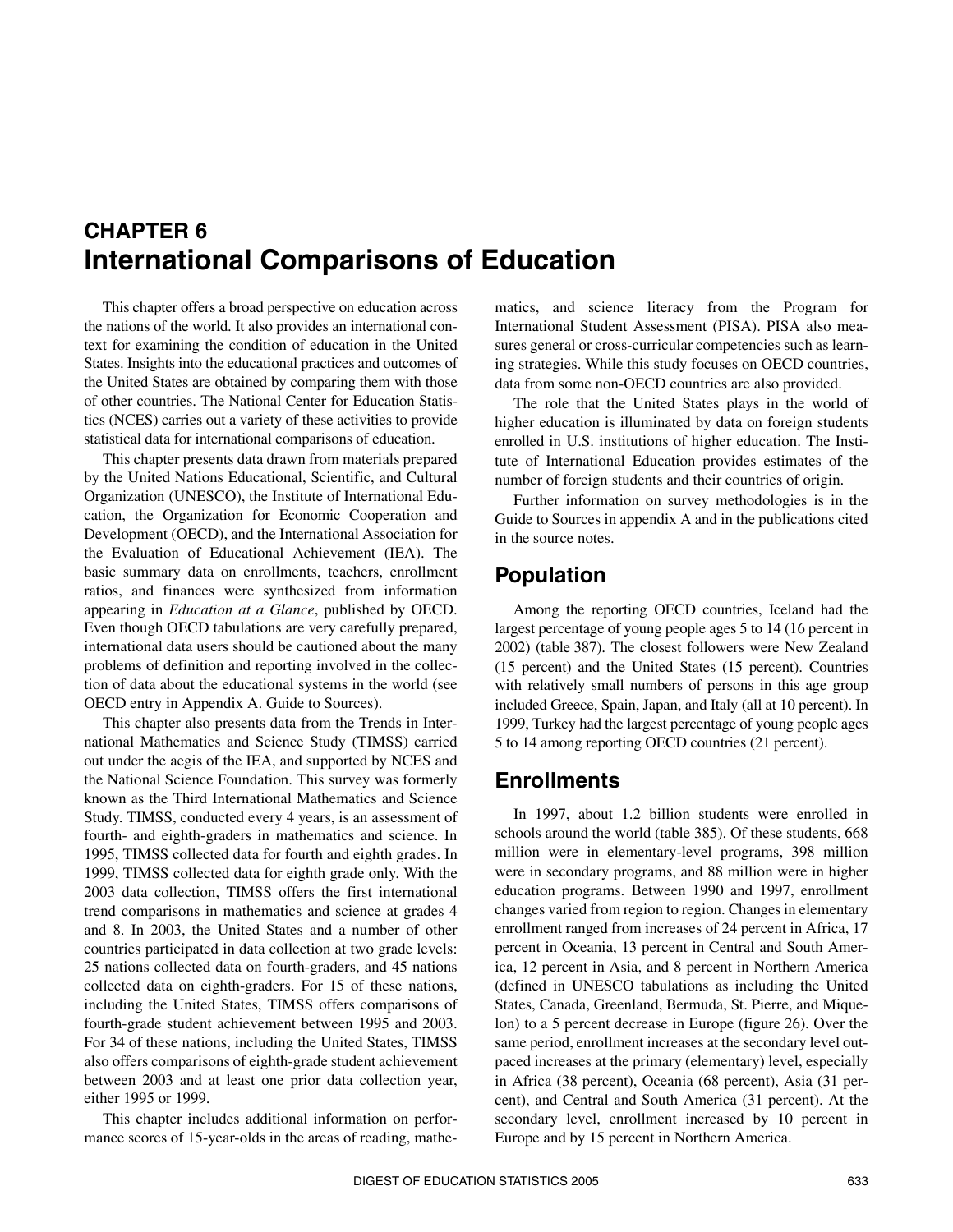At the postsecondary level, developing areas of the world also had substantial increases in enrollment between 1990 and 1997 (table 385 and figure 26). Postsecondary enrollment rose by 99 percent in Oceania, by 68 percent in Africa, by 49 percent in Asia, by 30 percent in Central and South America, by 15 percent in Europe, and by 3 percent in Northern America (figure 26). These increases are due to both growth in the proportion of the people attending postsecondary institutions and increases in the populations.

Postsecondary enrollment varied among countries due partially to differing definitions of postsecondary education and at what age it begins. In 2002, the OECD countries with the highest proportion of 22- to 25-year-olds enrolled in postsecondary education were Finland (39 percent), followed by the Republic of Korea (32 percent), Denmark (29 percent), Sweden (28 percent), Norway (27 percent), and Poland (26 percent) (table 388). The United States' proportion was 25 percent.

In 2003–04, there were about 573,000 foreign students studying at U.S. colleges and universities (table 408). Fiftyseven percent of these students were from Asian countries. Between 1990 and 2003, the proportion of students at U.S. colleges who were nonresident aliens rose from 2.8 to 3.5 percent (table 205).

# **Achievement**

In 2003, U.S. fourth-grade students scored 518 in mathematics, on average, exceeding the international average of 495 for the 25 participating countries (table 393). U.S. fourthgraders were outperformed by their peers in 11 countries, including four Asian countries (Chinese Taipei, Hong Kong SAR, Japan, and Singapore) and seven European countries (Flemish Belgium, England, Hungary, Latvia, Lithuania, the Netherlands, and the Russian Federation). On the other hand, U.S. fourth-graders outscored students in 13 countries. In 2003, U.S. eighth-grade students scored 504 in mathematics, on average, exceeding the international average of 466 for the 45 participating countries (table 394). U.S. eighth-graders were outperformed by their peers in nine countries, including five Asian countries (Chinese Taipei, Hong Kong SAR, Japan, Korea, and Singapore) and four European countries (Flemish Belgium, Estonia, Hungary, and the Netherlands). On the other hand, U.S. eighth-graders outscored students in 25 countries. These average scale scores are from the TIMSS assessment, with possible scores ranging from 1 to 1,000.

In 2003, U.S. performance in mathematics literacy among 15-year-old students was lower than the average performance for 20 of the other 28 OECD countries for which comparable PISA results were reported (table 391). In problem solving, U.S. performance on PISA was lower than 22 of the other 28 OECD countries. The U.S. average score in reading literacy was not measurably different from the OECD average, and the U.S. average score in science literacy was below the OECD average.

# **Degrees**

Ratios of bachelor's degrees conferred per 100 persons at the typical age of graduation in 2003 ranged from 14 in Mexico and 17 in the Czech Republic to 55 in Australia and 56 in Finland (table 403 and figure 27). The ratio for the United States was 33. In 2003, women had higher bachelor's degree ratios than men in 18 out of 21 countries reporting data.

The percentages of undergraduate degrees awarded in science fields (including natural sciences, mathematics and computer science, and engineering) reported by OECD countries ranged from 11 to 38 percent for 2003 (table 404). Austria, France, Germany, Japan, Korea, Spain, Sweden, and Switzerland were 30 percent or higher, while Belgium, the Czech Republic, Hungary, Italy, Mexico, New Zealand, Poland, and the United States were 20 percent or less. The proportion of graduate degrees awarded in science fields also ranged widely across countries in 2003 (table 405). Among the countries with the highest proportions were Korea (46 percent), Japan (39 percent), Germany (36 percent), and Spain (36 percent). Among the countries with the lowest proportions were Poland (4 percent), Hungary (7 percent), the Czech Republic (12 percent), Italy (13 percent), and the United States (14 percent).

# **Finances**

In 2002, per student expenditures at the elementary level of education were at least \$7,500 in five OECD countries (table 406). Specifically, Luxembourg spent approximately \$10,600 per student at the elementary level, the United States spent approximately \$8,000, Switzerland spent approximately \$7,800, Denmark spent approximately \$7,700, and Norway spent approximately \$7,500. At the secondary level, five countries had expenditures of over \$8,800 per student: Luxembourg (approximately \$15,200), Switzerland (\$11,900), Norway (approximately \$10,200), the United States (approximately \$9,100), and Austria (approximately \$8,900). The following five countries had expenditures of at least \$13,700 per student in higher education: Switzerland (approximately \$23,700), the United States (approximately \$20,500), Sweden (approximately \$15,700), Denmark (approximately \$15,200), and Norway (approximately \$13,700). These expenditures were adjusted to U.S. dollars using the purchasing-power-parity (PPP) index. This index is considered more stable and comparable than indexes using currency exchange rates.

A comparison of public direct expenditures on education as a percentage of gross domestic product (GDP) in OECD countries shows that national investment in education in 2002 ranged from 3.4 percent in Turkey and 3.5 percent in Japan to 6.8 percent in Iceland and 6.8 percent in Denmark (table 407 and figure 28). Among reporting countries, the average public investment in education in 2002 was 4.9 percent of GDP. In the United States, the public expenditure on education as a percentage of GDP was 5.3 percent. The percentage of expenditures on education in the Russian Federation, a non-OECD country, was 4.0 percent.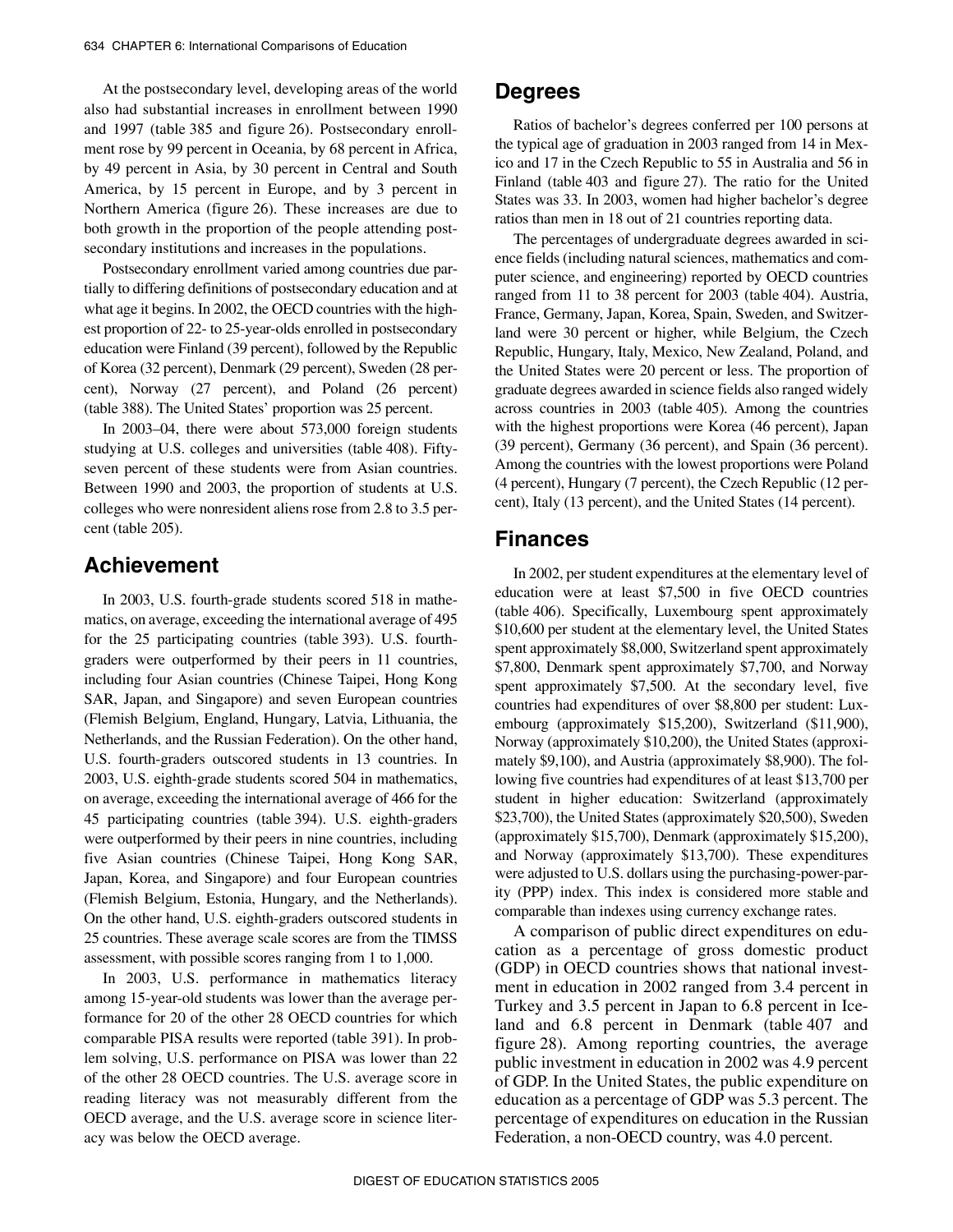## **Figure 26. Percentage change in enrollment, by selected areas of the world and level of education: 1990 through 1997**



SOURCE: United Nations Educational, Scientific, and Cultural Organization (UNESCO), *Statistical Yearbook, 1999*.

## **Figure 27. Bachelor's degree recipients as a percentage of the population of the typical ages of graduation, by country: 2003**



NOTE: Includes graduates of any age. SOURCE: Organization for Economic Cooperation and Development (OECD), Education Online Database.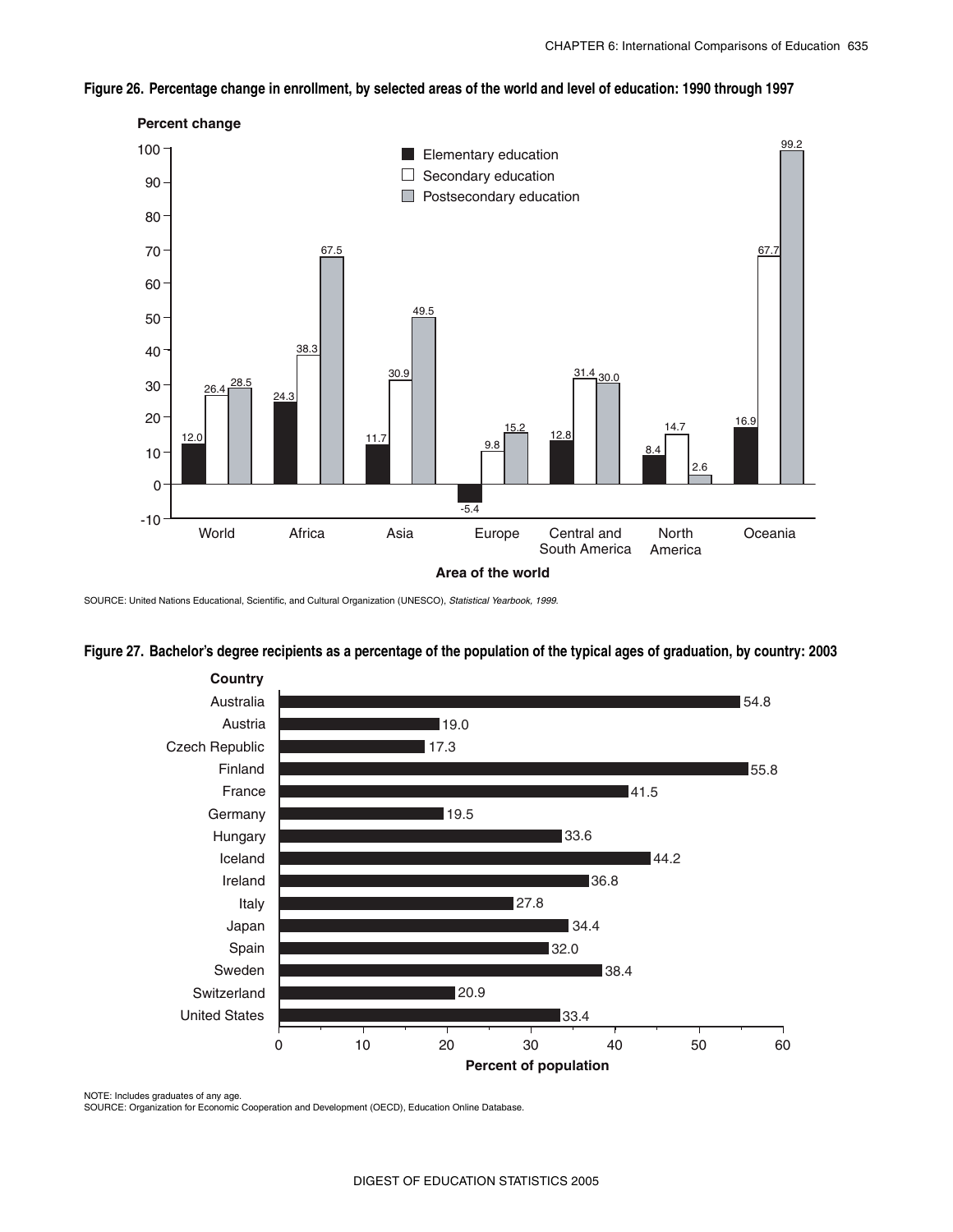**Figure 28. Public direct expenditures for education as a percentage of the gross domestic product (GDP), by country: 2002**



NOTE: Includes all government expenditures for education institutions, plus public subsidies to households for living costs which are not spent at educational institutions.<br>SOURCE: Organization for Economic Cooperation and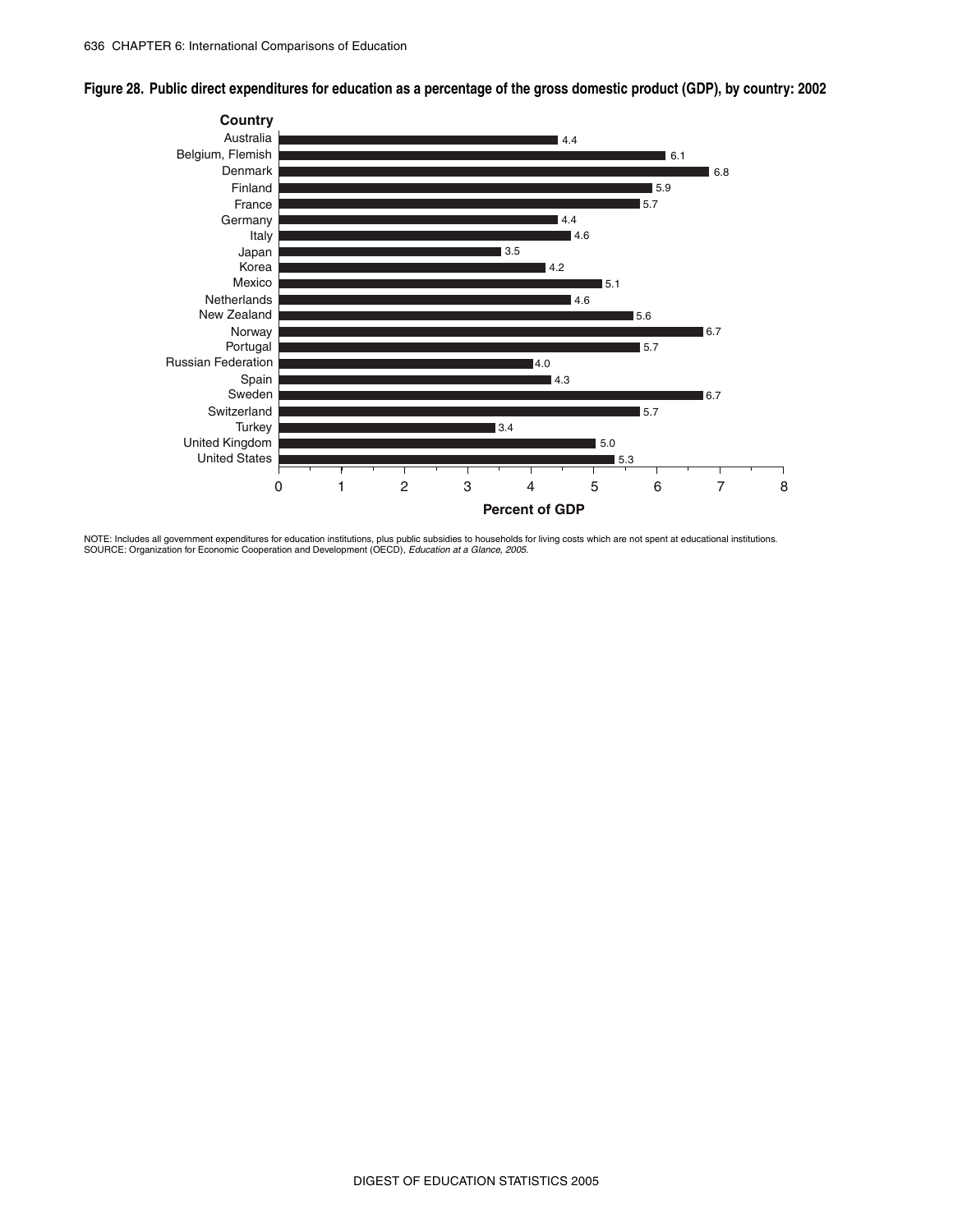### \_ **Table 385. Selected population and enrollment statistics, school enrollment, and teachers, by major areas of the world: Selected years, 1980 through 1997**

|                                                                                                                                                                    |                                                                                               |                                                                                   |                                                                                             | Major areas of the world                                                              |                                                                                   |                                                                                     |                                                                       |
|--------------------------------------------------------------------------------------------------------------------------------------------------------------------|-----------------------------------------------------------------------------------------------|-----------------------------------------------------------------------------------|---------------------------------------------------------------------------------------------|---------------------------------------------------------------------------------------|-----------------------------------------------------------------------------------|-------------------------------------------------------------------------------------|-----------------------------------------------------------------------|
| Selected characteristic                                                                                                                                            | World total <sup>1</sup>                                                                      | Africa <sup>2</sup>                                                               | Asia <sup>3</sup>                                                                           | Europe <sup>4</sup>                                                                   | Central and<br>South America <sup>5</sup>                                         | Northern America <sup>5</sup>                                                       | Oceania <sup>6</sup>                                                  |
|                                                                                                                                                                    | $\overline{2}$                                                                                | 3                                                                                 | $\overline{4}$                                                                              | 5                                                                                     | 6                                                                                 | $\overline{7}$                                                                      | 8                                                                     |
| 1980                                                                                                                                                               |                                                                                               |                                                                                   |                                                                                             |                                                                                       |                                                                                   |                                                                                     |                                                                       |
| Population, all ages, <sup>7</sup> in thousands<br>Enrollment, all levels, in thousands                                                                            | 4,447,090<br>856,971<br>541,556<br>264,379<br>51,037                                          | 475,714<br>78,036<br>62,134<br>14,360<br>1,542                                    | 2,641,312<br>495,155<br>336,174<br>144,755<br>14,227                                        | 693,075<br>131,633<br>52,471<br>62,734<br>16,428                                      | 359,307<br>87,291<br>65,414<br>16,969<br>4,908                                    | 255,109<br>60,041<br>22,611<br>23,913<br>13,516                                     | 22,573<br>4,815<br>2,752<br>1,647<br>416                              |
| Teachers, all levels, in thousands<br>Public expenditures on education, in millions                                                                                | 38,285<br>19,044<br>15,398<br>3,843<br>516,400                                                | 2,338<br>1,661<br>584<br>94<br>22,900                                             | 19,641<br>10,874<br>7,554<br>1,213<br>93,800                                                | 8,225<br>2,541<br>4,387<br>1,297<br>200,600                                           | 3,730<br>2,260<br>1,083<br>387<br>33,500                                          | 4,079<br>1,580<br>1,679<br>820<br>155,100                                           | 272<br>129<br>112<br>31<br>10,400                                     |
| As a percent of gross national product                                                                                                                             | 4.8                                                                                           | 5.3                                                                               | 4.0                                                                                         | $11\,5.1$                                                                             | 3.8                                                                               | 5.2                                                                                 | 5.6                                                                   |
| 1990<br>Population, all ages, <sup>7</sup> in thousands<br>Enrollment, all levels, in thousands                                                                    | 5,281,986<br>980,474<br>596,853<br>315,008                                                    | 629,389<br>107,871<br>80,640<br>24,378                                            | 3,184,342<br>569,179<br>364,213<br>181,652                                                  | 722,109<br>131,255<br>48,968<br>63,366                                                | 437,822<br>104,968<br>75,505<br>22,194                                            | 282,020<br>62,007<br>24,810<br>21,569                                               | 26,304<br>5,194<br>2,717<br>1,849                                     |
| Teachers, all levels, in thousands                                                                                                                                 | 68,613<br>47,105<br>22,626<br>19,380<br>5,100                                                 | 2,853<br>3,791<br>2,390<br>1,241<br>160                                           | 23,314<br>24,455<br>12,692<br>9,947<br>1,816                                                | 18,922<br>9,398<br>2,812<br>5,076<br>1,509                                            | 7,269<br>5,131<br>3,006<br>1,520<br>605                                           | 15,628<br>4,000<br>1,582<br>1,449<br>969                                            | 628<br>330<br>143<br>146<br>41                                        |
| Public expenditures on education, in millions<br>As a percent of gross national                                                                                    | 986,500                                                                                       | 25,700                                                                            | 199,800                                                                                     | 367,500                                                                               | 44,600                                                                            | 330,300                                                                             | 18,600                                                                |
|                                                                                                                                                                    | 4.8                                                                                           | 5.6                                                                               | 3.7                                                                                         | 11, 5.1                                                                               | 4.1                                                                               | 5.4                                                                                 | 5.6                                                                   |
| 1995                                                                                                                                                               |                                                                                               |                                                                                   |                                                                                             |                                                                                       |                                                                                   |                                                                                     |                                                                       |
| Population, all ages, <sup>7</sup> in thousands<br>Enrollment, all levels, in thousands<br>Teachers, all levels, in thousands                                      | 5,686,775<br>1,103,756<br>649,480<br>372,724<br>81,552<br>52,047<br>24,356<br>21,746<br>5,945 | 719,497<br>130,794<br>95,928<br>30,899<br>3,966<br>4,486<br>2,811<br>1,471<br>205 | 3,437,791<br>644,609<br>394,304<br>219,415<br>30,890<br>26,955<br>13,499<br>11,273<br>2,183 | 728,034<br>137,839<br>47,344<br>69,448<br>21,047<br>10,113<br>2,863<br>5,561<br>1,689 | 476,641<br>116,821<br>82,279<br>26,087<br>8,455<br>5,784<br>3,374<br>1,696<br>714 | 296,644<br>66,510<br>26,501<br>23,984<br>16,026<br>4,269<br>1,649<br>1,528<br>1,092 | 28,168<br>7,183<br>3,124<br>2,891<br>1,167<br>439<br>161<br>217<br>61 |
|                                                                                                                                                                    |                                                                                               |                                                                                   |                                                                                             |                                                                                       |                                                                                   |                                                                                     |                                                                       |
| 1996<br>Population, all ages, <sup>7</sup> in thousands<br>Enrollment, all levels, in thousands<br>Teachers, all levels, in thousands<br>Third level <sup>10</sup> | 5,767,443<br>1,130,667<br>659,106<br>386,386<br>85,175<br>53,081<br>24,622<br>22,375<br>6,084 | 738,740<br>134,843<br>98,356<br>32,127<br>4,360<br>4,642<br>2,881<br>1,538<br>223 | 3,488,028<br>663,394<br>400,405<br>229,981<br>33,008<br>27,596<br>13,630<br>11,719<br>2,247 | 728,561<br>137,522<br>46,866<br>69,103<br>21,554<br>10,107<br>2,842<br>5,556<br>1,709 | 484,309<br>120,429<br>83,596<br>27,815<br>9,018<br>5,983<br>3,446<br>1,785<br>752 | 299,250<br>67,122<br>26,736<br>24,355<br>16,031<br>4,305<br>1,661<br>1,552<br>1,093 | 28,555<br>7,357<br>3,147<br>3,005<br>1,204<br>447<br>162<br>224<br>61 |
| 1997                                                                                                                                                               |                                                                                               |                                                                                   |                                                                                             |                                                                                       |                                                                                   |                                                                                     |                                                                       |
| Enrollment, all levels, in thousands<br>Teachers, all levels, in thousands                                                                                         | 1,154,721<br>668,450<br>398,116<br>88,156<br>54,120<br>24,818<br>23,017<br>6,284              | 138,714<br>100,226<br>33,708<br>4,780<br>4,754<br>2,927<br>1,585<br>242           | 679,366<br>406,661<br>237,861<br>34,844<br>28,288<br>13,763<br>12,185<br>2,339              | 137,645<br>46,304<br>69,547<br>21,794<br>10,141<br>2,814<br>5,568<br>1,759            | 123,778<br>85,177<br>29,153<br>9,448<br>6,138<br>3,474<br>1,874<br>789            | 67,689<br>26,906<br>24,746<br>16,038<br>4,342<br>1,674<br>1,577<br>1,092            | 7,528<br>3,176<br>3,101<br>1,251<br>456<br>165<br>228<br>62           |

<sup>1</sup>Enrollment and teacher data exclude the Democratic People's Republic of Korea.

<sup>3</sup>Includes 5 countries of the former Union of Soviet Socialist Republics (U.S.S.R.), Arab states, and both the Asian and the European portions of Turkey.

4Includes all countries of the former U.S.S.R. except Kazakhstan, Uzbekistan, Kyrgyzstan, Tajikistan, and Turkmenistan.

5Northern America includes Bermuda, Canada, Greenland, St. Pierre and Miquelon, and the United States of America. Hawaii is included in Northern America rather than Oceania. Central and South America includes Latin America and the Caribbean.

6Includes American Samoa, Australia, Cook Islands, Fiji, French Polynesia, Guam, Kiribati, Marshall Islands, Nauru, New Caledonia, New Zealand, Niue, Norfolk Island, Pacific Islands, Papua New Guinea, Samoa, Solomon Islands, Tokelau, Tonga, Tuvalu, and the Republic of Vanuatu.

7Estimate of midyear population.

8First-level enrollment generally consists of elementary school, grades 1–6.

<sup>9</sup>Second-level enrollment includes general education, teacher training (at the second level), and technical and vocational education. This level generally corresponds to secondary education in the United States, grades 7–12.

10Third-level enrollment includes college and university enrollment, and technical and vocational education beyond the high school level. There is considerable variation in reporting from country to country.

11This figure is for Europe, not including the former U.S.S.R.

NOTE: Detail may not sum to totals because of rounding. Public expenditure data not available for 1995 through 1997.

SOURCE: United Nations Educational, Scientific, and Cultural Organization (UNESCO), *Statistical Yearbook, 1999*. (This table was prepared July 2000.)

<sup>2</sup>Excludes Rodrigues and other small islands.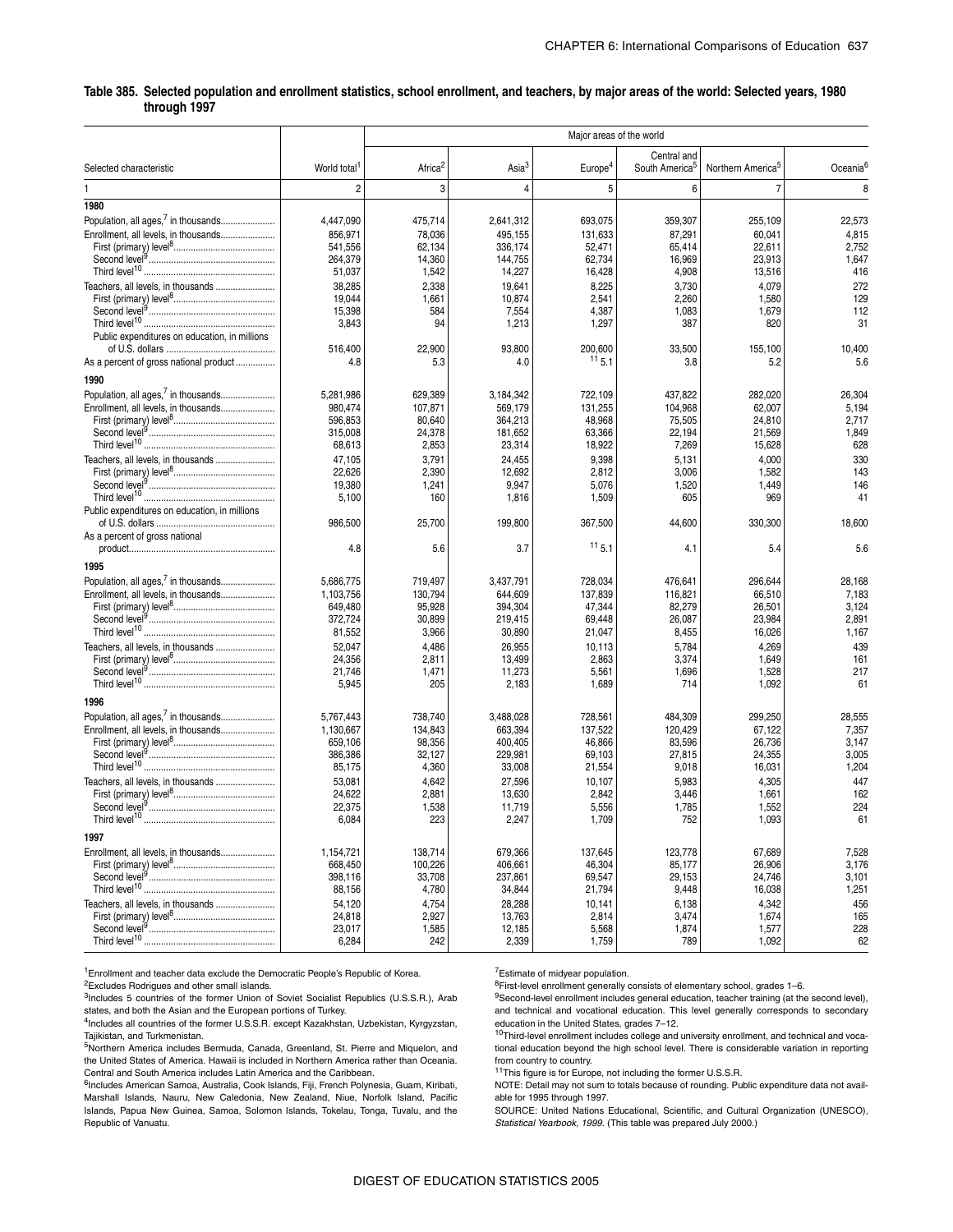#### \_ **Table 386. Selected population and enrollment statistics for countries with populations over 10 million, by continent: Selected years, 1980 through 2002**

|                         |                       |                                |                       |                       | Persons per           |                                  |                           |                               | First level <sup>2</sup>     |                       |                             |                                     |                              |
|-------------------------|-----------------------|--------------------------------|-----------------------|-----------------------|-----------------------|----------------------------------|---------------------------|-------------------------------|------------------------------|-----------------------|-----------------------------|-------------------------------------|------------------------------|
|                         |                       | Midyear population in millions |                       |                       | square<br>kilometer   |                                  | Enrollment in thousands   |                               |                              |                       |                             | Gross enrollment ratio <sup>5</sup> |                              |
| Country <sup>1</sup>    | 1980                  | 1990                           | 2000                  | 2002                  | 2002                  | 1980                             | 1990                      | 2000                          | 2002                         | 1980                  | 1990                        | 2000                                | 2002                         |
|                         | $\overline{c}$        | 3                              | $\overline{4}$        | 5                     | 6                     | $\overline{7}$                   | 8                         | 9                             | 10                           | 11                    | 12                          | 13                                  | 14                           |
|                         | 4,447                 | 5,282                          | 6,054                 | 6,201                 | 48                    | 541,556                          | 596,853                   | 587,775                       | 671,849                      | 96                    | 99                          | 97                                  | 108                          |
| Africa<br>Algeria'      | 19                    | 25<br>9                        | 30                    | 31<br>14              | 13<br>11              | 3,119                            | $\frac{4,189}{9,990}$     | 4,721<br>8,1,178              | 4,613                        | 94                    | 100                         | $\frac{112}{874}$                   | 109                          |
|                         | 7<br>7                | 9                              | 13<br>11              | 12                    | 43                    | 1,301<br>202                     | 504                       | 901                           | 1,012                        | 175<br>17             | 92<br>33                    | 44                                  | 46                           |
|                         | 9<br>8                | 11<br>$\frac{12}{37}$          | 15<br>16              | 16<br>17              | 33<br>$\frac{53}{24}$ | 1,379<br>1,025                   | 1,964<br>1,415            | 112,689<br>2,047              | 12 2,799                     | 98<br>75              | 101<br>67                   | 111108<br>79                        | $12\frac{108}{78}$           |
|                         | 27<br>44              | 56                             | 51<br>64              | 54<br>66              | 67                    | 4,196<br>4,663                   | 4,562<br>6,964            | 87,856                        | 87,874                       | 92<br>73              | 70<br>94                    | 8100                                | 897                          |
|                         | 36<br>11              | 48<br>15                       | 64<br>19              | 67<br>20              | 67<br>88              | 2,131<br>$14\overline{1,378}$    | 2,466<br>1,945            | 6,651<br>2,478                | 7,623<br>$16\frac{1}{2,679}$ | 37<br>79              | 33<br>75                    | 64<br>80                            | 16 66<br>16 83<br>92         |
| Kenya'                  | 17<br>9               | 23<br>13                       | 30<br>16              | 31<br>16              | $\frac{55}{28}$       | 3,927<br>1,724                   | 5,392<br>1,571            | 8,5,700<br>2,308              | 5,590<br>2,856               | 115<br>130            | $\frac{95}{103}$            | 894<br>103                          | 120                          |
|                         | 6<br>7                | 9<br>8                         | 11<br>11              | 11<br>11              | 114<br>9              | 810<br>291                       | 1,401<br>395              | 1,127                         | 2,847<br>1,295               | 60<br>26              | 68<br>26                    | 61                                  | 140<br>58                    |
|                         | 19                    | 24                             | 29                    | 30                    | 66                    | 2,172                            | 2,484                     | 3,842                         | 4,101                        | 83                    | 67                          | 94                                  | 110                          |
|                         | 12<br>6               | 14<br>8                        | 18<br>11              | 18<br>12              | 24<br>9               | $^{21}$ 1,387<br>229             | 1,260<br>369              | 2,316<br>657                  | 2,705<br>858                 | -<br>25               | 67<br>29                    | 92<br>35                            | 103<br>44                    |
| Nigeria'                | 72<br>6               | 96<br>8                        | 127<br>10             | 133<br>10             | 146<br>52             | 12,117<br>420                    | 13,607<br>708             | 1,160                         | 24,563<br>1,287              | 109<br>46             | 91<br>59                    | -<br>75                             | 119<br>80                    |
|                         | 29<br>19              | 37<br>24                       | 43                    | 44                    | 36<br>-               | 224,353<br>1,464                 | 6,952<br>2,043            | 7,445<br>2,800                | 7,466<br>3,028               | 90<br>50              | 122<br>53                   | 111<br>59                           | 106<br>60                    |
|                         | 6<br>13               | 8<br>17                        | 10                    | 10                    | 63<br>119             | 1,054<br>$26\frac{1,882}{1,292}$ | 1,406<br>$^{22,26}$ 2,470 | 1,374<br>6,559                | 1,277                        | 102<br>50             | 113                         | 117                                 | 111                          |
|                         | 19<br>6               | 25<br>8                        | $\frac{22}{34}$<br>10 | $\frac{23}{35}$<br>10 | 40<br>14              | 3,368<br>1,042                   | 3,379<br>1,461            | 84,280<br>1,590               | 27,354<br>1,732              | 93<br>90              | 74<br>70<br>99              | $368$<br>$63$<br>78                 | $27^{141}_{97}$<br>82        |
|                         | 7                     | 10                             | 12                    | 13                    | 34                    | 1,235                            | 2,116                     | 2,461                         | $16\frac{1}{2,362}$          | 85                    | 116                         | 95                                  | $16\,93$                     |
| Asia                    | 16                    | 15                             |                       |                       |                       | 1,116                            | 623                       | 500                           | 3,267                        | 34                    | 27                          | 15                                  | 92                           |
|                         | 88<br>6               | 110<br>9                       | 130<br>12             | 136<br>12             | 1,042<br>71           | 8,240<br>1,328                   | 11,940<br>1,330           | 17,668<br>11 <sub>2,431</sub> | 17,562<br>2,772              | 61                    | 72<br>121                   | 100<br>110                          | 96<br>124                    |
| China.                  | 999<br>5              | 1,155<br>6                     | 1,261                 | 1,281                 | 137                   | 146,270<br>540                   | 122,414<br>525            | 125,757<br>494                | 121,662                      | 113<br>107            | 125<br>102                  | 114<br>109                          | 115<br>10108                 |
| India.                  | 689<br>151            | 851<br>183                     | 1,016<br>210          | 1,048<br>212          | 353<br>117            | 73,873<br>25,537                 | 99,118<br>29,754          | 28,690                        | 127,772<br>29,051            | 83<br>107             | 97<br>115                   | 110                                 | 109<br>112                   |
| Irag                    | 39<br>13              | 59<br>18                       | 64                    | 66                    | 40                    | 4,799                            | 9,370                     | 7,968                         | 7,029<br>4.281               | $^{\rm 29}$ 98<br>113 | 112<br>111                  | 86                                  | 92<br>110                    |
| Japan.                  | 117                   | 124                            | 127                   | 127                   | 349                   | 2,616<br>11,827                  | 3,328<br>9,373            | 7,395                         | 107,326                      | 101                   | 100                         | -<br>101                            | 10101                        |
|                         | 15<br>18              | 17<br>20                       | 15                    | 15                    | 5                     | 1,064                            | 1,197                     | 1,190                         | 1,120<br>4,148               | 84                    | 87                          | 99                                  | 102                          |
|                         | 38<br>$\frac{14}{34}$ | 43<br>18                       | 47<br>23              | 48<br>24              | 483                   | 5,658<br>2,009                   | 4,869<br>2,456            | 4,030<br>3,018                | 3,009                        | 110<br>93             | 105<br>94                   | 101<br>98                           | 104<br>93                    |
|                         | 14                    | 41<br>19                       | 46<br>24              | 49<br>24              | $^{74}_{74}$<br>169   | 4,148<br>1,068                   | 5,385<br>2,789            | 4,782<br>3,623                | 4.889<br>3,929               | 91<br>86              | 106<br>108                  | 89                                  | 92<br>119                    |
|                         | 85<br>48              | 119<br>61                      | 138<br>76             | 145<br>80             | 188<br>268            | 30,5,474<br>$14\frac{8}{6,034}$  | $30$ 11,451<br>10,427     | 12 14,562<br>12,760           | 14,045<br>12,971             | 40<br>112             | 61<br>111                   | $12\frac{118}{75}$<br>113           | 68<br>112                    |
|                         | 10                    | 16                             | 21                    | 22                    | 10                    | 927                              | 1,877                     | 2,308                         | 2,342<br>$8,16$ 1,702        | 61                    | 73                          | 68                                  | 67<br>$8,16$ 111             |
|                         | 15<br>9               | 17<br>12                       | 19<br>16              | 19<br>17              | 293<br>93             | 2,081<br>1,556                   | 2,112<br>2.452            | 2,835                         | 2.985                        | 103<br>100            | 106<br>108                  | 109                                 | 115                          |
|                         | 47<br>44              | 56<br>56                       | 61<br>65              | $\frac{62}{70}$       | 121<br>90             | 7,393<br>5,656                   | 6,957<br>6,862            | 6,179<br>$8\,\,8,015$         | 166,113<br>87,904            | 99<br>96              | 99<br>99                    | 95<br>8101                          | 97<br>891                    |
|                         | 16<br>54              | 21<br>67                       | 25<br>79              | 25<br>81              | 61<br>247             | 1,391<br>7,887                   | 1,778<br>8,862            | 9,751                         | 2,513<br>8,841               | 81<br>109             | 81                          | 106                                 | 103<br>101                   |
| Europe                  | 8                     | 12                             | 18                    | 19                    | 35                    |                                  | $24\frac{2}{2,679}$       | 82,644                        | 2,950                        |                       | $103$<br>$24\frac{103}{79}$ | 879                                 | 83                           |
|                         | 10<br>10              | 10<br>10                       | 10<br>10              | 10<br>10              | 48<br>314             | 750<br>842                       | 615<br>719                | $^{8}551$<br>772              | 437<br>762                   | 104<br>104            | 95<br>101                   | 8109<br>105                         | 102<br>105                   |
|                         | 10                    | 10                             | 10                    | 10                    | 132                   | 647                              | 546                       | 631                           | 567                          | 96                    | 96                          | 104                                 | 102                          |
|                         | 54<br>78              | 57<br>79                       | 59<br>82              | 59<br>82              | 108<br>231            | 4,610<br>3,636                   | 4,149<br>3,431            | 3,838<br>3,519                | 3,792<br>$3,304$<br>$646$    | 111                   | 108<br>101                  | 105<br>104                          | 104<br>$10\frac{99}{99}$     |
|                         | 10<br>11              | 10<br>10                       | 11<br>10              | 11<br>10              | 82<br>110             | 901<br>1,162                     | 813<br>1,131              | 636<br>490                    | 464                          | 103<br>96             | 98<br>95                    | 99<br>102                           | 100                          |
| ltaly'                  | 56<br>14              | 57<br>15                       | 58<br>16              | 58                    | 197<br>477            | 4,423<br>1,333                   | 3,056<br>1,082            | 2,810<br>1,282                | 2,779<br>1,291               | 100<br>100            | 103<br>102                  | 101<br>108                          | 101                          |
|                         | 36<br>10              | 38<br>10                       | 39<br>$10$            | 16<br>39<br>10        | 127<br>110            | 4,167<br>1,240                   | 5,189<br>1,020            | 3,221<br>802                  | $\frac{10}{10}$ 3, 105       | 100<br>123            | 98<br>123                   | 100<br>121                          | $\frac{10}{10}$ 108<br>10116 |
|                         | 22<br>139             | 23<br>148                      | 22<br>146             | 22<br>144             | 97<br>9               | 3,308<br>6,009                   | 1,253<br>7,596            | 1,090<br>5,702                | 991<br>5,417                 | 104<br>102            | 91<br>109                   | 99<br>109                           | 99<br>118                    |
| Spain <sup>®</sup>      | 38<br>50              | 39                             | 39                    | 41<br>49              | 82<br>84              | 3,610                            | 2,820                     | 2,505                         | 2,488                        | 109                   | 109<br>89                   | 105                                 | 108                          |
| Ukraine'                | 56                    | 52<br>58                       | 50<br>60              | 59                    | 244                   | 3,592<br>4,911                   | 3,991<br>4,533            | 4,596                         | 1,961<br>104,536             | 102<br>103            | 104                         | 99                                  | 93<br>10100                  |
| North America<br>Canada | 25                    | 28                             | 31                    | 31                    | 3                     | 2,185                            | 2.376                     | 2.456                         | $8,10$ 2,482                 | 99                    | 103                         | 100                                 | $8,10$ 101                   |
|                         | 10<br>-7              | 11<br><b>g</b>                 | 11                    | 12                    | 111                   | 1,469<br>803                     | 888<br>1,165              | 1,007<br>1,909                | 925<br>2,076                 | 106<br>71             | 98<br>78                    | 102<br>102                          | 98<br>106                    |
|                         | 68<br>230             | 83<br>254                      | 98<br>282             | 101<br>288            | 53<br>31              | 14,666<br>20,420                 | 14,402<br>22,429          | 14,793<br>25,298              | 14,857<br>$10\,24,855$       | 120<br>99             | 114<br>102                  | 113<br>101                          | 110<br>$10^{10}98$           |
| South America           | 28                    | 33                             | 37                    | 38                    | 14                    | 3.917                            | 4.965                     | 4,898                         | 4.914                        | 106                   | 106                         | 120                                 | 119                          |
|                         | 122<br>11             | 148                            | 170                   | 174                   | 21                    | 22,598                           | 28,944                    | 20,212                        | 19,380                       | 98                    | 106                         | 155                                 | 147<br><sup>16</sup> 98      |
|                         | 27                    | 13<br>33                       | 15<br>42              | 16<br>44              | 21<br>42              | 2,185<br>4,168                   | 1,991<br>4,247            | 1,799<br>5,221                | 161,714<br>5,193             | 109<br>112            | 100<br>102                  | 103<br>112                          | 110                          |
|                         | 8<br>17               | 10<br>22                       | 13<br>26              | 13<br>$\frac{27}{25}$ | 47<br>21              | 1,534<br>3,161                   | 1,846<br>3,855            | 1,955<br>4,338                | 1,987<br>4,283               | 117<br>114            | 116<br>118                  | 115<br>127                          | 117<br>118                   |
| Oceania                 | 15                    | 20                             | 24                    |                       | 28                    | 3,158                            | 4,053                     | 3,347                         | 3,450                        | 93                    | 96                          | 102                                 | 104                          |
| Australia <sup>7</sup>  | 15                    | 17                             | 19                    | 20                    | 3                     | 1,718                            | 1,583                     | 1,906                         | 1,934                        | 112                   | 108                         | 102                                 | 104                          |

—Not available.

#Rounds to zero.

<sup>1</sup>Selection based on total population for midyear 1997.

2First-level enrollment generally consists of elementary school, grades 1–6.

<sup>3</sup>Second-level enrollment includes general education, teacher training (at the second level), and technical and vocational education. This level generally corresponds to secondary education in the United States, grades 7–12.

4Third-level enrollment includes college and university enrollment, and technical and vocational education beyond the high school level. There is considerable variation in reporting from country to country.

5Data represent the total enrollment of all ages in the school level divided by the population of the specific age groups that correspond to the school level. The year shown in this column is the one in which the school or academic year starts. Adjustments have been made for the varying lengths of first and second level programs. Ratios may exceed 100 because some countries have many students from outside the normal age range.

6Enrollment totals and ratios exclude Democratic People's Republic of Korea. Data do not

include adult education or special education provided outside regular schools. 7Classification or data coverage of levels have been revised. Data by level may not be comparable over time.

<sup>8</sup>Estimated by the UNESCO Institute for Statistics.

9Data for 1994–95.

10Data for 2001–02.

 $11$ Policy change in 2000–01: introduction of free universal primary education.

12National estimation.

13Data for 1991–92.

14Excludes private institutions.

15Data refer to universities and exclude Al Azhar.

16Data for 2003–04.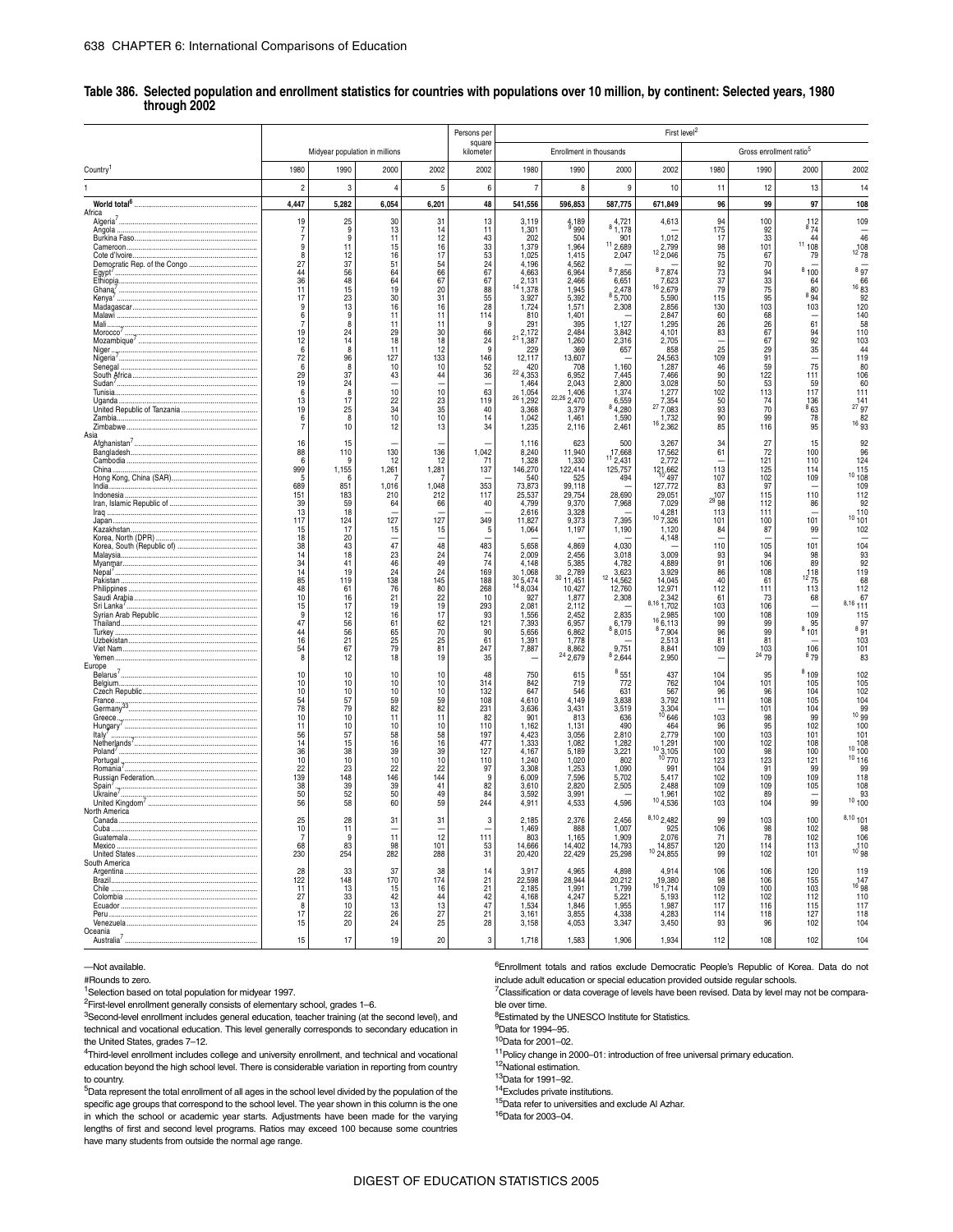|                                                                                                                                                                                                                                                                                                                                                   |                                                                                                                                                                                                                                                                                                                                                           |                                                                                                                                                                                                                                                                                                                                                              | Second level <sup>3</sup>                                                                                                                                                                                                                                                                                                                                                        |                                                                                                                                                                                                                                                                   |                                                                                                                                                                                                                                                                                                                                                     |                                                                                                                                                                                                                                                                                                                                |                                                                                                                                                                                                                                                                                                           |                                                                                                                                                                                                                                                                                                                                        |                                                                                                                                                                                                                                                                                                                                                                                                                                                                        |                                                                                                                                                                                                                                                                                                                    | Third level <sup>4</sup>                                                                                                                                                                                                                                                                                                               |                                                                                                                                                                                                                                                                                                                                                                                                                                                              |                                                                                                                                                                                                                                                                                                                  |                                                                                                                                                                                                                                                                                                                                                                                                                                                                                       |                                                                                                                                                                                                                                                                                                                                                                                                                             |
|---------------------------------------------------------------------------------------------------------------------------------------------------------------------------------------------------------------------------------------------------------------------------------------------------------------------------------------------------|-----------------------------------------------------------------------------------------------------------------------------------------------------------------------------------------------------------------------------------------------------------------------------------------------------------------------------------------------------------|--------------------------------------------------------------------------------------------------------------------------------------------------------------------------------------------------------------------------------------------------------------------------------------------------------------------------------------------------------------|----------------------------------------------------------------------------------------------------------------------------------------------------------------------------------------------------------------------------------------------------------------------------------------------------------------------------------------------------------------------------------|-------------------------------------------------------------------------------------------------------------------------------------------------------------------------------------------------------------------------------------------------------------------|-----------------------------------------------------------------------------------------------------------------------------------------------------------------------------------------------------------------------------------------------------------------------------------------------------------------------------------------------------|--------------------------------------------------------------------------------------------------------------------------------------------------------------------------------------------------------------------------------------------------------------------------------------------------------------------------------|-----------------------------------------------------------------------------------------------------------------------------------------------------------------------------------------------------------------------------------------------------------------------------------------------------------|----------------------------------------------------------------------------------------------------------------------------------------------------------------------------------------------------------------------------------------------------------------------------------------------------------------------------------------|------------------------------------------------------------------------------------------------------------------------------------------------------------------------------------------------------------------------------------------------------------------------------------------------------------------------------------------------------------------------------------------------------------------------------------------------------------------------|--------------------------------------------------------------------------------------------------------------------------------------------------------------------------------------------------------------------------------------------------------------------------------------------------------------------|----------------------------------------------------------------------------------------------------------------------------------------------------------------------------------------------------------------------------------------------------------------------------------------------------------------------------------------|--------------------------------------------------------------------------------------------------------------------------------------------------------------------------------------------------------------------------------------------------------------------------------------------------------------------------------------------------------------------------------------------------------------------------------------------------------------|------------------------------------------------------------------------------------------------------------------------------------------------------------------------------------------------------------------------------------------------------------------------------------------------------------------|---------------------------------------------------------------------------------------------------------------------------------------------------------------------------------------------------------------------------------------------------------------------------------------------------------------------------------------------------------------------------------------------------------------------------------------------------------------------------------------|-----------------------------------------------------------------------------------------------------------------------------------------------------------------------------------------------------------------------------------------------------------------------------------------------------------------------------------------------------------------------------------------------------------------------------|
|                                                                                                                                                                                                                                                                                                                                                   | Enrollment in thousands                                                                                                                                                                                                                                                                                                                                   |                                                                                                                                                                                                                                                                                                                                                              |                                                                                                                                                                                                                                                                                                                                                                                  |                                                                                                                                                                                                                                                                   | Gross enrollment ratio <sup>5</sup>                                                                                                                                                                                                                                                                                                                 |                                                                                                                                                                                                                                                                                                                                |                                                                                                                                                                                                                                                                                                           |                                                                                                                                                                                                                                                                                                                                        | Enrollment in thousands                                                                                                                                                                                                                                                                                                                                                                                                                                                |                                                                                                                                                                                                                                                                                                                    |                                                                                                                                                                                                                                                                                                                                        |                                                                                                                                                                                                                                                                                                                                                                                                                                                              |                                                                                                                                                                                                                                                                                                                  | Gross enrollment ratio <sup>5</sup>                                                                                                                                                                                                                                                                                                                                                                                                                                                   |                                                                                                                                                                                                                                                                                                                                                                                                                             |
| 1980                                                                                                                                                                                                                                                                                                                                              | 1990                                                                                                                                                                                                                                                                                                                                                      | 2000                                                                                                                                                                                                                                                                                                                                                         | 2002                                                                                                                                                                                                                                                                                                                                                                             | 1980                                                                                                                                                                                                                                                              | 1990                                                                                                                                                                                                                                                                                                                                                | 2000                                                                                                                                                                                                                                                                                                                           | 2002                                                                                                                                                                                                                                                                                                      | 1980                                                                                                                                                                                                                                                                                                                                   | 1990                                                                                                                                                                                                                                                                                                                                                                                                                                                                   | 2000                                                                                                                                                                                                                                                                                                               | 2002                                                                                                                                                                                                                                                                                                                                   | 1980                                                                                                                                                                                                                                                                                                                                                                                                                                                         | 1990                                                                                                                                                                                                                                                                                                             | 2000                                                                                                                                                                                                                                                                                                                                                                                                                                                                                  | 2002                                                                                                                                                                                                                                                                                                                                                                                                                        |
| 15                                                                                                                                                                                                                                                                                                                                                | 16                                                                                                                                                                                                                                                                                                                                                        | 17                                                                                                                                                                                                                                                                                                                                                           | 18                                                                                                                                                                                                                                                                                                                                                                               | 19                                                                                                                                                                                                                                                                | 20                                                                                                                                                                                                                                                                                                                                                  | 21                                                                                                                                                                                                                                                                                                                             | 22                                                                                                                                                                                                                                                                                                        | 23                                                                                                                                                                                                                                                                                                                                     | 24                                                                                                                                                                                                                                                                                                                                                                                                                                                                     | 25                                                                                                                                                                                                                                                                                                                 | 26                                                                                                                                                                                                                                                                                                                                     | 27                                                                                                                                                                                                                                                                                                                                                                                                                                                           | 28                                                                                                                                                                                                                                                                                                               | 29                                                                                                                                                                                                                                                                                                                                                                                                                                                                                    | 30                                                                                                                                                                                                                                                                                                                                                                                                                          |
| 264,379<br>1,029<br>191<br>28<br>234<br>198<br>862<br>2,929<br>426<br>693<br>428<br>26<br>$\frac{20}{18}$ $\frac{1}{90}$<br>39<br>1,865<br>96<br>384<br>$793$<br>$73$<br>$79$<br>102<br>75<br>137<br>$\substack{2,659\\18}$ 18<br>56,778<br>469<br>32,748<br>5,722<br>2,718<br>1,033<br>9,558<br>1,996<br>4,286<br>1,084<br>1,066<br>512<br>2,166 | 315,008<br>2,176<br>186<br>99<br>500<br>361<br>131,097<br>5,507<br>866<br>18618<br>$18\overline{3}23$<br>61<br>84<br>1,194<br>160<br>77<br>2,908<br>2,742<br>732<br>565<br>$18,26$ $245$<br>167<br>190<br>661<br>182<br>3,593<br>264<br>52,386<br>1854,180<br>10,965<br>$5,085$<br>$18,024$<br>11,026<br>2,144<br>4,560<br>1,456<br>1,281<br>709<br>4,345 | 390,616<br>2,991<br>8'400<br>199<br>8664<br>${}^{8}$ 8,324<br>81,495<br>1,031<br>81,251<br>8488<br>352<br>$8\overline{108}$<br>8263<br>4,142<br>81,143<br>8 2 7 9<br>$8_{283}$<br>844<br>10,329<br>397<br>90,723<br>478<br>14,828<br>9,091<br>8,606<br>2,032<br>2,032<br>3,959<br>2,205<br>$8\overline{2,318}$<br>$8\overline{1,350}$<br>$12\frac{17}{2}772$ | 495,989<br>$3,548$<br>$10,414$<br>237<br>820<br>88,384<br>1,858<br>$16\frac{1}{277}$<br>1,390<br>8518<br>351<br>1,758<br>499<br>125<br>6,313<br>310<br>84,312<br>1,291<br>$\frac{1,149}{8,688}$<br><sup>351</sup> <sub>758</sub><br>10362<br>11,024<br>560<br>95,625<br>8,10 480<br>81,240<br>15,873<br>10,024<br>10 8,394<br>2,067<br>3,662<br>2,300<br>2,383<br>1,822<br>5,734 | 47<br>33<br>$\substack{21 \\ 3}$<br>18<br>19<br>24<br>50<br>9<br>41<br>20<br>5<br>8<br>$^{20}$ $26$<br>5<br>5<br>18<br>11<br>16<br>27<br>$\frac{5}{3}$<br>16<br>8<br>10<br>18<br>46<br>64<br>30<br>29<br>$29\,45$<br>57<br>93<br>93<br>78<br>48<br>22<br>22<br>14 | 52<br>61<br>$\begin{array}{c} 12 \\ 7 \end{array}$<br>28<br>22<br>$13\frac{1}{21}$<br>76<br>14<br>36<br>$^{24}_{18}$<br>8<br>$\overline{7}$<br>35<br>$\overline{\mathbf{8}}$<br>$\overline{7}$<br>25<br>16<br>74<br>24<br>45<br>13<br>-5<br>24<br>50<br>9<br>19<br>32<br>49<br>80<br>44<br>44<br>55<br>47<br>97<br>98<br>90<br>56<br>23<br>33<br>23 | 65<br>$8\frac{71}{18}$<br>10<br>823<br>$^{8}$ 86<br>$8_{18}$<br>36<br>$8\frac{8}{31}$<br>836<br>$3^{12}_{8}$<br>$^{8}$ 18<br>87<br>78<br>$8^{8}$ 24<br>44<br>46<br>19<br>68<br>78<br>57<br>78<br>102<br>88<br>94<br>70<br>$\frac{8}{6} \frac{39}{51}$<br>$\begin{array}{r} 12\overline{)1} \\ 25 \\ \overline{77} \end{array}$ | 80<br>80<br>$10\overline{19}$<br>11<br>-31<br>۰<br>$^8$ 85<br>20<br>$16\frac{1}{42}$<br>33<br>8 33<br>20<br>45<br>16<br>-7<br>36<br>19<br>88<br>35<br>78<br>$8_{20}$<br>28<br>$16\frac{16}{36}$<br>1012<br>47<br>25<br>70<br>8,10,78<br>53<br>61<br>78<br>43<br>10103<br>92<br>90<br>70<br>39<br>45<br>23 | 51,037<br>79<br>$\frac{2}{2}$<br>$\frac{12}{20}$<br>28<br>716<br>14<br>8<br>$\frac{13}{23}$<br>$19\frac{3}{4}$<br>$\frac{112}{221}$<br>$\overline{1}$<br>150<br>14<br>29<br>32<br>6<br>$\equiv$<br>8<br>240<br>1,663<br>12<br>3,545<br>543<br>$14,29$ $184$<br>107<br>2,412<br>525<br>648<br>58<br>$14\frac{163}{34}$<br>$^{29}$ $268$ | 68,613<br>286<br>-7<br>5<br>$13\frac{33}{30}$<br>80<br>$14,15$ 628<br>$\frac{17}{10}$ $\frac{34}{10}$<br>$17 \frac{1}{35}$<br>36<br>5<br>5<br>$256$<br>$5$<br>17,24 208<br>19<br>$\begin{array}{r} 25 \\ 439 \\ 14 \\ 60 \end{array}$<br>69<br>$13\frac{18}{7}$<br>15<br>49<br>24<br>434<br>$\overline{7}$<br>$3,822$<br>$1385$<br>4,951<br>$\begin{array}{r}\n 4,951 \\  13,773 \\  14,312 \\  29,170\n \end{array}$<br>132,899<br>537<br>1,691<br>121<br>13196<br>94 | 87,090<br>۰<br>$\overline{\phantom{0}}$<br>68<br>$\overline{\phantom{a}}$<br>87<br>64<br>99<br>31<br>Ē<br>$_{\rm 840}^{310}$<br>13<br>$8\overline{)}$<br>645<br>207<br>63<br>22<br>$^8$ 25 $\,$<br>$8\,49$<br>20<br>879<br>25<br>12,144<br>128<br>3,018<br>734<br>$3,972$<br>$8,446$<br>3,003<br>549<br>553<br>103 | 119,332<br>8 683<br>$8\frac{13}{16}$<br>81<br>2,154<br>$16\frac{148}{70}$<br>8,10,99<br>33<br>5<br>$8\frac{8}{28}$<br>336<br>$8,10$ $14$<br>948<br>675<br>$^{263}_{874}$<br>31<br>$8,16$ 56<br>877<br>43<br>$15,186$<br>$10,184$<br>134<br>11,295<br>3,441<br>3,10,714<br>103,967<br>603<br>3,210<br>632<br>$8,10$ $555$<br>125<br>401 | 12<br>6<br>$\#$<br>$\#$<br>$\frac{2}{3}$<br>$\overline{1}$<br>16<br>$\#$<br>$\overline{c}$<br>$\overline{1}$<br>3<br>$\overline{1}$<br>$\overline{1}$<br>6<br>$\#$<br>$\stackrel{\scriptscriptstyle\#}{\scriptscriptstyle\#}$<br>3<br>$\overline{c}$<br>5<br>$\overline{1}$<br>$\pmb{0}$<br>$\overline{1}$<br>$\overline{1}$<br>$\mathbf{3}$<br>$\frac{1}{2}$<br>10<br>5<br>$29\frac{4}{5}$<br>9<br>31<br>34<br>15<br>$\overline{4}$<br>5<br>$29\frac{3}{2}$ | 14<br>11<br>-1<br>1<br>3<br>$\overline{2}$<br>16<br>1<br>-1<br>$\overline{2}$<br>3<br>1<br>11<br>Ħ<br>23,244<br>3<br>13<br>3<br>9<br>$\mathbf{1}$<br>$\Omega$<br>2<br>5<br>$\overline{2}$<br>4<br>3<br>1319<br>6<br>9<br>10<br>$29 \frac{1}{12}$<br>30<br>40<br>39<br>$\overline{7}$<br>$\overline{4}$<br>5<br>3 | 14<br>$\overline{a}$<br>$\overline{\phantom{0}}$<br>$\frac{1}{5}$<br>$\frac{1}{2}$<br>Naao<br>$\equiv$<br>$\begin{array}{c} 10 \\ 8 \end{array}$<br>$\overline{1}$<br>$\overline{\phantom{0}}$<br>15<br>22<br>$\mathbf 3$<br>$\begin{array}{c}\n\phantom{0}8\overline{2} \\ \phantom{0}8\overline{4}\n\end{array}$<br>1<br>7<br>3<br>13<br>25<br>15<br>$10$<br>$\begin{array}{c}\n\phantom{0}48 \\ \phantom{0}831\n\end{array}$<br>78<br>28<br>$\begin{array}{c} 12 \\ 5 \end{array}$ | 19<br>821<br>$\begin{smallmatrix}8\\8\\1\end{smallmatrix}$<br>5<br>$\overline{\phantom{a}}$<br>29<br>$16\frac{2}{3}$<br>$8,10\frac{6}{3}$<br>$\overline{\mathbf{c}}$<br>$\overline{\overline{\phantom{0}8}}_2$<br>11<br>$8,10^{11}$<br>8<br>15<br>$^{27}_{83}$<br>$\overline{1}$<br>$8,16$ $4$<br>6<br>3<br>16<br>$10\frac{1}{26}$<br>12<br>16<br>21<br>8,10,74<br>$10\frac{19}{49}$<br>45<br>85<br>29<br>8,10,72<br>5<br>3 |
| 2,929<br>349<br>1,267<br>604<br>1,920<br>2,218<br>2,879<br>$18\overline{3,847}$                                                                                                                                                                                                                                                                   | 4,034<br>893<br>2,082<br>914<br>2,230<br>3,808<br>$3,195$<br>$6,3,236$<br>$24,212$                                                                                                                                                                                                                                                                        | 5,386<br>1,914<br>1,125<br>5,577<br>8,321                                                                                                                                                                                                                                                                                                                    | 6,069<br>1,995<br>$8,16$ 2,320<br>$\begin{array}{r} 1,284 \\ 16\ 5,010 \\ 8\ 5,742 \end{array}$<br>4,161<br>9,266<br>1,373                                                                                                                                                                                                                                                       | 64<br>29<br>55<br>46<br>29<br>35<br>105<br>42<br>$\overline{\phantom{a}}$                                                                                                                                                                                         | 73<br>44<br>74<br>52<br>30<br>47<br>99<br>$24\frac{32}{23}$                                                                                                                                                                                                                                                                                         | 68<br>43<br>82<br>67<br>$\overline{\phantom{0}}$                                                                                                                                                                                                                                                                               | 84<br>67<br>$8,16\overline{8}7$<br>$16\frac{48}{77}$<br>$8\frac{1}{79}$<br>95<br>72<br>47                                                                                                                                                                                                                 | 1,276<br>$29\frac{62}{59}$<br>140<br>19911<br>246<br>516<br>115                                                                                                                                                                                                                                                                        | 1,709<br>$13,31\frac{154}{55}$<br>222<br>$^{23}$ 1, $\frac{1}{156}$<br>750<br>603<br>$130$<br>$136$                                                                                                                                                                                                                                                                                                                                                                    | 2,432<br>$\overline{\phantom{a}}$<br>$\overline{\phantom{a}}$<br>2,096<br>1,607<br>750                                                                                                                                                                                                                             | 2,427<br>525<br>162,251<br>1,918<br>394<br>$8\frac{6}{797}$                                                                                                                                                                                                                                                                            | 24<br>$\overline{7}$<br>3<br>17<br>15<br>5<br>28<br>$\overline{2}$<br>-                                                                                                                                                                                                                                                                                                                                                                                      | 28<br>12<br>5<br>18<br>$^{23}$ $\dot{19}$<br>13<br>30<br>2<br>$13\frac{L}{4}$                                                                                                                                                                                                                                    | 31<br>$\equiv$<br>L.<br>35<br>24<br>10<br>-                                                                                                                                                                                                                                                                                                                                                                                                                                           | 30<br>25<br>$\overline{\phantom{a}}$<br>1639<br>28<br>16<br>$8^{10}$                                                                                                                                                                                                                                                                                                                                                        |
| 760<br>836<br>$^{29}$ 1,161<br>5.014<br>8,457<br>740<br>357<br>5,308<br>1,391<br>$\frac{1,674}{34,398}$<br>1,148<br>12,991<br>3,977<br>3,406<br>5,342                                                                                                                                                                                             | 968<br>769<br>1,268<br>5,522<br>7.398<br>851<br>514<br>5,118<br>1,402<br>1,888<br>670<br>2,838<br>13,956<br>4,755<br>3,408<br>4,336                                                                                                                                                                                                                       | 8981<br>1,004<br>5,876<br>8,388<br>743<br>4,473<br>1,403<br>3,974<br>$813$<br>2,249<br>13,858<br>3,183<br>8,374                                                                                                                                                                                                                                              | 998<br>1,181<br>1,000<br>5,859<br>8,447<br>1,030<br>4,528<br>1,415<br>10 797<br>2,218<br>$8\overline{14,486}$<br>3,053<br>10 4,824                                                                                                                                                                                                                                               | 98<br>91<br>99<br>85<br>81<br>70<br>72<br>93<br>77<br>37<br>94<br>96<br>87<br>94<br>83                                                                                                                                                                            | 93<br>103<br>91<br>99<br>98<br>93<br>79<br>83<br>120<br>81<br>67<br>92<br>93<br>104<br>93<br>85                                                                                                                                                                                                                                                     | 884<br>95<br>108<br>99<br>98<br>96<br>124<br>101<br>114<br>82<br>83<br>116<br>156                                                                                                                                                                                                                                              | 91<br>161<br>97<br>109<br>100<br>106<br>99<br>122<br>10115<br>85<br>$8\bar{9}5$<br>117<br>97<br>$10^{10}$ 178                                                                                                                                                                                             | 340<br>$32\frac{196}{118}$<br>1.077<br>1,624<br>121<br>101<br>1,118<br>360<br>589<br>92<br>193<br>5,700<br>698<br>1,684<br>827                                                                                                                                                                                                         | 335<br>$\frac{276}{118}$<br>1.699<br>2,049<br>283<br>102<br>1,452<br>479<br>545<br>186<br>193<br>5,100<br>1,222<br>1,652<br>1,258                                                                                                                                                                                                                                                                                                                                      | 438<br>359<br>260<br>2,032<br>478<br>331<br>1,812<br>504<br>1,775<br>388<br>533<br>7,224<br>1,834<br>2,067                                                                                                                                                                                                         | 489<br>375<br>287<br>2.119<br>2,335<br>528<br>390<br>1,913<br>527<br>$\begin{array}{r} 10 \\ 10 \\ 10 \\ 397 \end{array}$<br>644<br>88,151<br>1,841<br>10 2,296                                                                                                                                                                        | 39<br>26<br>17<br>25<br>$\frac{27}{17}$<br>14<br>27<br>29<br>18<br>$\frac{11}{12}$<br>46<br>23<br>42<br>19                                                                                                                                                                                                                                                                                                                                                   | 48<br>40<br>16<br>40<br>$\frac{34}{36}$<br>14<br>32<br>$\frac{40}{22}$<br>$^{23}_{10}$<br>52<br>37<br>47<br>30                                                                                                                                                                                                   | 56<br>58<br>30<br>54<br>$\frac{1}{63}$<br>50<br>55<br>56<br>$\frac{50}{27}$<br>64<br>59<br>60                                                                                                                                                                                                                                                                                                                                                                                         | 62<br>61<br>36<br>56<br>$\frac{51}{68}$<br>51<br>57<br>$\begin{array}{r} 10\,68 \\ 10\,60 \\ 10\,53 \\ 35 \end{array}$<br>869<br>62<br>62<br>$10\,64$                                                                                                                                                                                                                                                                       |
| 2,323<br>1,146<br>172<br>4,742<br>21,585                                                                                                                                                                                                                                                                                                          | 2,292<br>$1,002$<br>$13,295$<br>6,704<br>19,270                                                                                                                                                                                                                                                                                                           | 2,621<br>837<br>504<br>9,357<br>23,087                                                                                                                                                                                                                                                                                                                       | 8,10 2,622<br>938<br>608<br>10,188<br>$10\overline{23,196}$                                                                                                                                                                                                                                                                                                                      | 88<br>81<br>19<br>49<br>91                                                                                                                                                                                                                                        | 101<br>89<br>$13\frac{23}{23}$<br>53<br>93                                                                                                                                                                                                                                                                                                          | 106<br>85<br>37<br>75<br>95                                                                                                                                                                                                                                                                                                    | $8,10$ 105<br>93<br>43<br>79<br>$10\overset{.}{9}3$                                                                                                                                                                                                                                                       | 3511,173<br>152<br>51<br>930<br>12,097                                                                                                                                                                                                                                                                                                 | 1,917<br>$\frac{242}{23}$<br>1,311<br>13,710                                                                                                                                                                                                                                                                                                                                                                                                                           | 1,212<br>178<br>2,048<br>13,596                                                                                                                                                                                                                                                                                    | $8,10$ 1, 193<br>236<br>112<br>2,237<br>10,15,928                                                                                                                                                                                                                                                                                      | 57<br>17<br>8<br>14<br>56                                                                                                                                                                                                                                                                                                                                                                                                                                    | 95<br>$2^{\scriptstyle 21}_{\scriptstyle 23}$ 8<br>15<br>75                                                                                                                                                                                                                                                      | 59<br>25<br>21<br>73                                                                                                                                                                                                                                                                                                                                                                                                                                                                  | 8,10,58<br>34<br>-9<br>22<br>$10\overline{81}$                                                                                                                                                                                                                                                                                                                                                                              |
| 1,327<br>2,819<br>538<br>1,733<br>592<br>1,203<br>222                                                                                                                                                                                                                                                                                             | 2.160<br>3,499<br>720<br>$\begin{array}{c}\n 13 & 2.378 \\  18,37 & 786\n \end{array}$<br>1,698<br>281                                                                                                                                                                                                                                                    | 3.832<br>26,097<br>1,391<br>3,569<br>936<br>$^{8}$ 2,376<br>87,544                                                                                                                                                                                                                                                                                           | 3.976<br>26,789<br>1,557<br>3,723<br>973<br>2.540<br>1,866                                                                                                                                                                                                                                                                                                                       | 56<br>33<br>53<br>39<br>53<br>59<br>$\overline{21}$                                                                                                                                                                                                               | 71<br>38<br>73<br>50<br>55<br>67<br>35                                                                                                                                                                                                                                                                                                              | 97<br>108<br>85<br>70<br>57<br>8000<br>59                                                                                                                                                                                                                                                                                      | 100<br>110<br>$16\overset{.}{9}1$<br>71<br>59<br>90<br>$\overline{70}$                                                                                                                                                                                                                                    | 491<br>1,409<br>145<br>272<br>270<br>306<br>307<br>38324                                                                                                                                                                                                                                                                               | $\frac{13}{36}$ 1,008<br>$\frac{1540}{13}$<br>$\frac{262}{262}$<br>487<br>207<br>678<br>550<br>38485                                                                                                                                                                                                                                                                                                                                                                   | 2,781<br>452<br>934<br>۰<br>8681                                                                                                                                                                                                                                                                                   | 2.027<br>$3,579$<br>$16,567$<br>990<br>${}^{8}831$<br>8 983                                                                                                                                                                                                                                                                            | 22<br>11<br>12<br>9<br>35<br>17<br>21                                                                                                                                                                                                                                                                                                                                                                                                                        | 1338<br>11<br>$13\frac{1}{21}$<br>13<br>20<br>$\frac{30}{29}$                                                                                                                                                                                                                                                    | 17<br>38<br>23<br>$\overline{\phantom{0}}$<br>829                                                                                                                                                                                                                                                                                                                                                                                                                                     | 60<br>$rac{21}{1645}$<br>24<br>832<br>$8\,40$                                                                                                                                                                                                                                                                                                                                                                               |
| 1,100                                                                                                                                                                                                                                                                                                                                             | 1,278                                                                                                                                                                                                                                                                                                                                                     | 2,589                                                                                                                                                                                                                                                                                                                                                        | 2,514                                                                                                                                                                                                                                                                                                                                                                            | 71                                                                                                                                                                                                                                                                | 82                                                                                                                                                                                                                                                                                                                                                  | 161                                                                                                                                                                                                                                                                                                                            | 154                                                                                                                                                                                                                                                                                                       |                                                                                                                                                                                                                                                                                                                                        |                                                                                                                                                                                                                                                                                                                                                                                                                                                                        | 845                                                                                                                                                                                                                                                                                                                | 1,012                                                                                                                                                                                                                                                                                                                                  | 25                                                                                                                                                                                                                                                                                                                                                                                                                                                           | 36                                                                                                                                                                                                                                                                                                               | 63                                                                                                                                                                                                                                                                                                                                                                                                                                                                                    | 74                                                                                                                                                                                                                                                                                                                                                                                                                          |

#### **Table 386. Selected population and enrollment statistics for countries with populations over 10 million, by continent: Selected years, 1980 through 2002—Continued**

17Excludes nonuniversity institutions (such as teacher training colleges and technical colleges) and excludes distance-learning universities.

18General education enrollment only. Excludes teacher training and vocational education enrollments.

19Data for 1981–82.

20Does not include professional schools.

21Includes initiation classes where students learn Portuguese.

<sup>22</sup>Estimated.

<sup>23</sup>Data for 1992-93.

24Data for 1993–94.

25Not including the former Independent States of Transke, Bophuthatswana, Venda, and Ciskei.

26Data refer to government aided and maintained schools only.

27Data for 2004–05.

28Day schools only.

29Data for 1985–86.

30Includes preprimary education.

31Excludes some nonuniversity institutions.

32Includes full-time students only.

33Data include both former East and West Germany.

<sup>34</sup>As from 1980, change in structure.

35Not including part-time students at community colleges.

36Not including former ISCED level 7.

37Including vocational education.

38Data do not include Vocational Education and Training Institutes (VETS).

NOTE: Some data have been revised from previously published figures. Detail may not sum to totals because of rounding.

SOURCE: United Nations Educational, Scientific, and Cultural Organization (UNESCO), *Statistical Yearbook, 1999* and *Global Education Digest*, 2003, 2005. World Bank, *World Development Indicators, 2000* and *World Development Report*, 2002, 2004. U.S. Department of Commerce, Census Bureau, International Data Base. Retrieved on May 6, 2005 from http:// www.census.gov/ipc/www/idbnew.html. (This table was prepared September 2005.)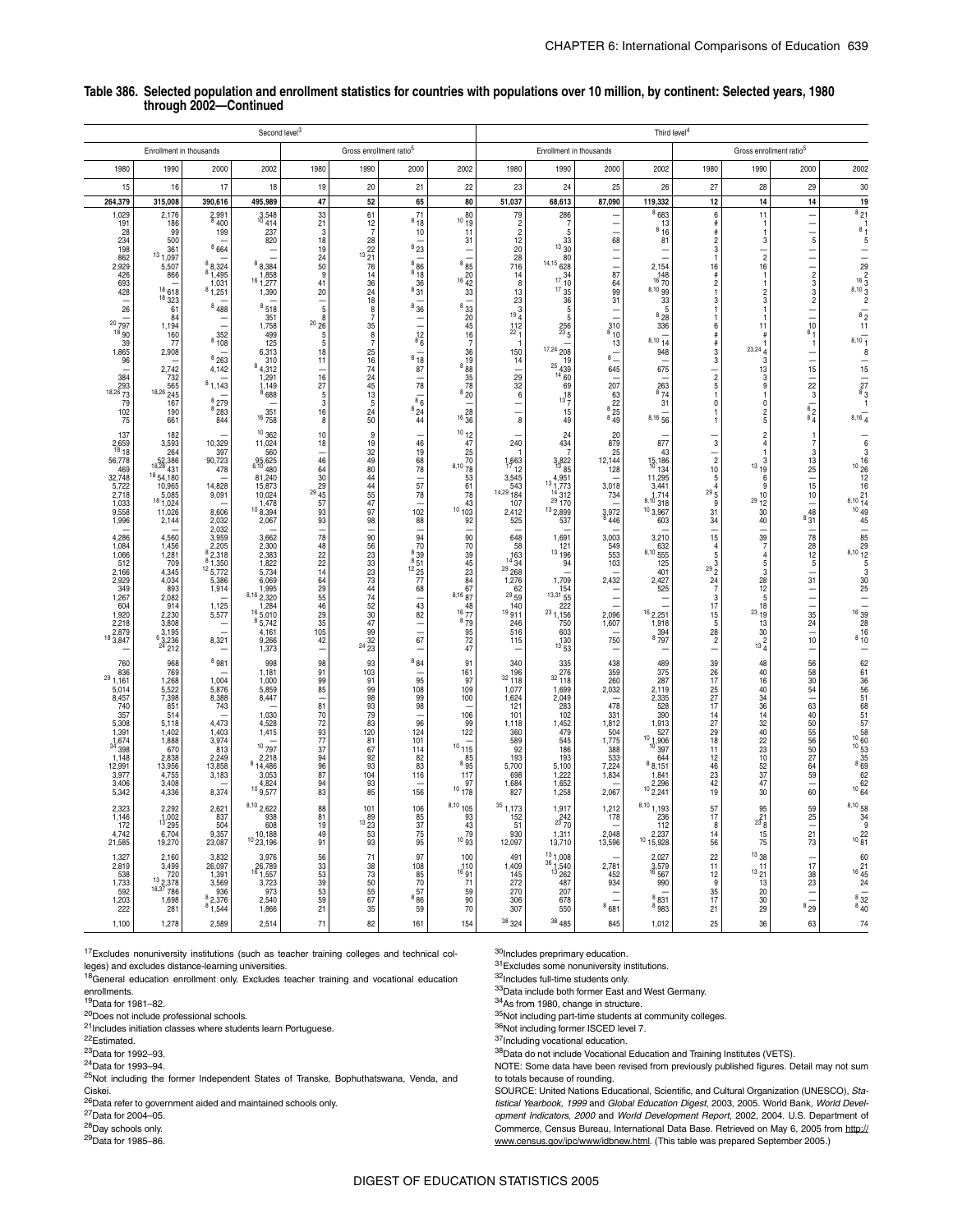#### \_ **Table 387. School-age populations as a percentage of total population, by age group and country: Selected years,1985 through 2002**

|                    |                |      | 5- to 14-year-olds as a percent of total population |      |      |                |      |                   |                   | 15- to 19-year-olds as a percent of total population |      |      |      |      |
|--------------------|----------------|------|-----------------------------------------------------|------|------|----------------|------|-------------------|-------------------|------------------------------------------------------|------|------|------|------|
| Country            | 1985           | 1990 | 1995 <sup>1</sup>                                   | 1996 | 1998 | 1999           | 2002 | 1985 <sup>2</sup> | 1990 <sup>2</sup> | 1995 <sup>2</sup>                                    | 1996 | 1998 | 1999 | 2002 |
|                    | $\overline{c}$ | 3    | 4                                                   | 5    | 6    | $\overline{7}$ | 8    | 9                 | 10                | 11                                                   | 12   | 13   | 14   | 15   |
|                    | 14             | 13   | 13                                                  | 14   | 14   | 14             | 14   |                   |                   | 6                                                    |      |      |      |      |
|                    | 11             | 11   | 11                                                  | 12   | 12   | 12             | 12   |                   |                   |                                                      |      |      |      |      |
|                    | 13             | 12   | 12                                                  | 13   | 14   | 14             |      |                   |                   |                                                      |      |      |      |      |
| Czech Republic     | -              |      | 12                                                  | 13   | 13   | 12             | 12   |                   |                   |                                                      |      |      |      |      |
|                    | 12             | 10   | 10                                                  | 11   | 11   | 12             | 12   |                   |                   |                                                      |      |      |      |      |
|                    | 11             | 12   | 11                                                  | 13   | 13   | 13             | 12   |                   |                   |                                                      |      |      |      |      |
|                    | 13             | 12   | 12                                                  | 13   | 13   | 13             | 12   |                   |                   |                                                      |      |      |      |      |
|                    | 9              | 9    | 10                                                  | 11   | 11   | 11             | 11   |                   |                   |                                                      |      |      |      |      |
|                    |                |      | 11                                                  | 12   | 11   | 11             | 10   |                   |                   |                                                      |      |      |      |      |
|                    | 16             | 15   | 14                                                  | 16   | 16   | 16             | 16   |                   |                   |                                                      |      |      |      |      |
|                    | 18             | 18   | 15                                                  | 17   | 16   | 15             | 14   |                   |                   |                                                      |      | 9    |      |      |
|                    | 13             | 10   | <sub>9</sub>                                        | 10   | 10   | 10             | 10   |                   |                   |                                                      |      |      |      |      |
|                    | 14             | 12   | 10                                                  | 11   | 11   | 10             | 10   |                   |                   |                                                      |      |      |      |      |
| Korea, Republic of | -              |      | 14                                                  | 15   | 14   | 14             | 14   |                   |                   |                                                      |      |      |      |      |
| Luxembourg         | 10             | 10   | 11                                                  | 12   | 12   | 12             | 13   |                   |                   |                                                      |      |      |      |      |
| Netherlands        | 12             | 11   | 11                                                  | 12   | 12   | 12             | 12   |                   |                   |                                                      |      |      |      |      |
| New Zealand        | 15             | 13   | 13                                                  | 15   | 15   | 15             | 15   |                   |                   |                                                      |      |      |      |      |
|                    | 13             | 11   | 11                                                  | 13   | 13   | 13             | 13   |                   |                   |                                                      |      |      |      |      |
| Russian Federation | -              |      | 14                                                  | 16   |      | 14             | 12   |                   |                   |                                                      |      |      |      |      |
|                    | 15             | 13   | 10                                                  | 11   | 11   | 10             | 10   |                   |                   |                                                      |      |      |      |      |
|                    | 11             | 10   | 11                                                  | 12   | 13   | 13             | 13   |                   |                   |                                                      |      |      |      |      |
| Switzerland        | 11             | 10   | 10                                                  | 12   | 12   | 12             | 12   |                   |                   |                                                      |      |      |      |      |
|                    | 21             | 21   | 20                                                  | 20   | 21   | 21             |      |                   |                   |                                                      | 11   |      |      |      |
| United Kingdom     | 11             |      | 12                                                  | 13   | 13   | 13             | 13   |                   |                   |                                                      |      | 6    | 6    |      |
| United States      | 13             | 13   | 13                                                  | 15   | 14   | 15             | 15   |                   |                   |                                                      |      |      |      |      |

—Not available.

1Data are for the 5- to 13-year-old population.

2Data are for the 14- to 17-year-old population.

<sup>3</sup>Data for 1985 are for the former West Germany.

SOURCE: Organization for Economic Cooperation and Development (OECD), *Education at a Glance*, selected years, 1987 through 2004. (This table was prepared April 2005.)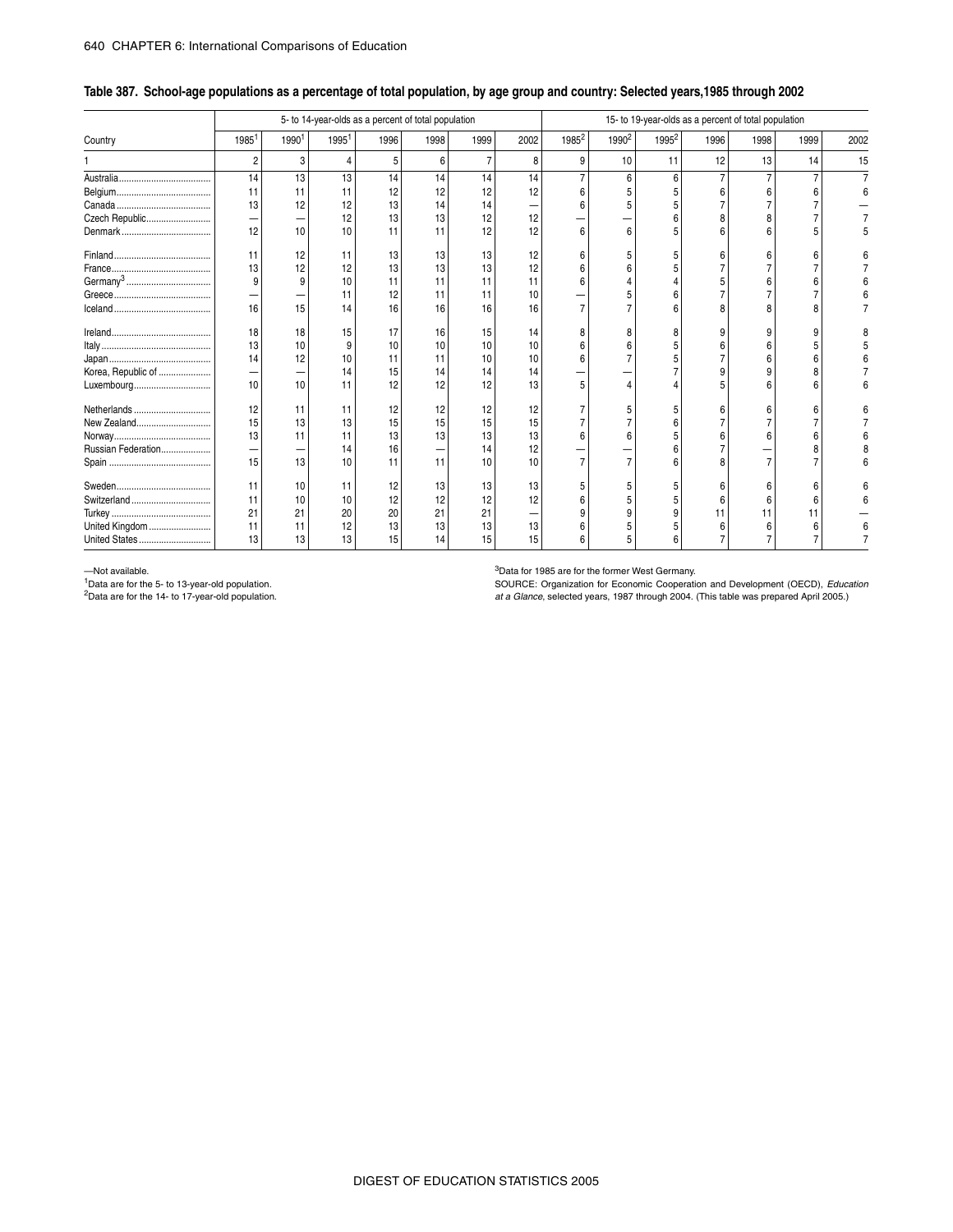|                            | Secondary                              | Secondary                              |      |                    |                |                |                |                    | Postsecondary institutions |                |                |                    |      |      |
|----------------------------|----------------------------------------|----------------------------------------|------|--------------------|----------------|----------------|----------------|--------------------|----------------------------|----------------|----------------|--------------------|------|------|
|                            | schools, 16<br>years old, <sup>1</sup> | schools, 17<br>years old, <sup>1</sup> |      | 18 to 21 years old |                |                |                | 22 to 25 years old |                            |                |                | 26 to 29 years old |      |      |
| Country                    | 2002                                   | 2002                                   | 1985 | 1990               | 1999           | 2002           | 1985           | 1990               | 1999                       | 2002           | 1985           | 1990               | 1999 | 2002 |
|                            | $\overline{2}$                         | 3                                      | 4    | 5                  | 6              | $\overline{7}$ | 8              | 9                  | 10                         | 11             | 12             | 13                 | 14   | 15   |
|                            | 92                                     | 80                                     |      |                    | 31             | 35             |                |                    | 15                         | 20             |                |                    | 8    | 10   |
| Austria                    | 91                                     | 78                                     |      |                    | 15             | 14             |                |                    | 20                         | 17             |                |                    | 12   | 8    |
| Belgium <sup>2</sup>       | 99                                     | 101                                    | 25   |                    | 42             | 42             | $\overline{7}$ |                    | 15                         | 18             | $\overline{2}$ |                    |      |      |
|                            |                                        |                                        |      |                    | 27             |                |                |                    | 18                         |                |                |                    |      |      |
| Czech Republic             | 100                                    | 98                                     |      |                    | 17             | 20             |                |                    | 12                         | 16             |                |                    |      |      |
| Denmark                    | 91                                     | 83                                     |      |                    | 8              | 10             | 16             | 18                 | 27                         | 29             | 8              | 9                  | 15   | 16   |
|                            | 96                                     | 94                                     | 9    | 14                 | 23             | 21             | 17             | 21                 | 35                         | 39             | 8              | 10                 | 18   | 19   |
|                            | 97                                     | 89                                     | 19   | 25                 | 35             | 35             | 10             | 12                 | 20                         | 20             |                |                    | 5    |      |
|                            | 99                                     | 93                                     | 9    | 9                  | 11             | 12             |                | 16                 | 19                         | 20             |                | 10                 | 11   | 12   |
|                            | 93                                     | 70                                     |      |                    | 54             | 46             |                |                    |                            | 24             |                |                    |      | 11   |
| Hungary                    | 90                                     | 85                                     |      |                    | 20             | 24             |                |                    | 14                         | 18             |                |                    |      |      |
|                            | 91                                     | 81                                     |      |                    | $\overline{7}$ | 10             |                |                    | 21                         | 23             |                |                    | 9    | 11   |
|                            | 92                                     | 72                                     |      | 21                 | 33             | -              |                |                    | 11                         | -              |                |                    |      |      |
|                            | 86                                     | 79                                     |      |                    | 22             | 24             |                |                    | 21                         | 21             |                |                    |      | 8    |
|                            | 97                                     | 93                                     |      |                    |                |                |                |                    |                            |                |                |                    |      |      |
| Korea, Republic of         | 95                                     | 89                                     |      |                    | 51             | 56             |                |                    | 26                         | 32             |                |                    | 6    |      |
| Mexico                     | 47                                     | 34                                     |      |                    | 12             | 15             |                |                    | 8                          | $\overline{7}$ |                |                    |      |      |
| Netherlands                | 100                                    | 83                                     | 14   | 18                 | 26             | 28             | 12             | 13                 | 20                         | 22             | 6              | 5                  |      |      |
| New Zealand                | 85                                     | 65                                     |      | 21                 | 29             | 30             |                | 15                 | 14                         | 17             |                |                    |      |      |
|                            | 94                                     | 93                                     | 9    | 14                 | 19             | 17             | 14             | 17                 | 28                         | 27             |                | 8                  | 12   | 13   |
|                            | 94                                     | 91                                     |      |                    | 21             | 26             |                |                    | 21                         | 26             |                |                    |      |      |
| Portugal                   | 81                                     | 70                                     | 6    |                    | 25             | 25             | 5              |                    | 17                         | 20             |                |                    | 6    |      |
|                            | 95                                     | 82                                     | 15   | 21                 | 32             | 35             | 11             | 14                 | 24                         | 24             |                | 5                  | 8    |      |
|                            | 97                                     | 96                                     |      | 9                  | 16             | 17             | 11             | 11                 | 25                         | 28             |                |                    | 12   | 13   |
| Switzerland                | 89                                     | 85                                     |      |                    | 10             | 10             | 11             | 12                 | 17                         | 18             |                |                    |      | 9    |
|                            |                                        |                                        |      |                    | 14             |                |                |                    | 9                          |                |                |                    |      |      |
| United Kingdom             | 87                                     | 74                                     | 15   | 16                 | 29             | 30             | $\overline{7}$ | 11                 | 12                         | 12             |                |                    | 6    |      |
| United States <sup>4</sup> | 84                                     | 79                                     | 37   | 41                 | 44             | 46             | 15             | 17                 | 18                         | 25             | 8              | 9                  | 11   | 11   |

#### **Table 388. Percentage of population enrolled in secondary and postsecondary institutions, by age group and country: Selected years, 1985 through 2002**

—Not available.

1Includes full-time and part-time enrollment.

2Data for Flemish Belgium only.

3Data for 1985 are for the former West Germany.

4Postsecondary includes higher education only.

NOTE: Data in this table refer to programs classified by the Organization for Economic Cooperation and Development (OECD) as International Standard Classification of Education (ISCED) level 3, level 5A (first and second award), level 5B, and level 6. It includes both full-time and part-time students. ISCED 3 corresponds to secondary education in the United States. ISCED 5A (first and second award), ISCED 5B, and ISCED 6 correspond to 2-year and 4-year college undergraduate and graduate programs in the

United States. Some increases in enrollment rates may be due to more complete reporting by countries. Enrollment figures may not be directly comparable due to differing definitions of postsecondary education and the age at which postsecondary education begins. Differences in reference dates between enrollment and population data can result in enrollment rates that exceed 100 percent.

SOURCE: Organization for Economic Cooperation and Development (OECD), *Education at a Glance*, selected years, 1987 through 2004; and Education Online Database, 2002. Retrieved May 25, 2005 from http://stats.oecd.org/WBOS/Default/aspx. U.S. Department of Commerce, Census Bureau, Current Population Survey (CPS), October 2000 through October 2003. (This table was prepared July 2005.)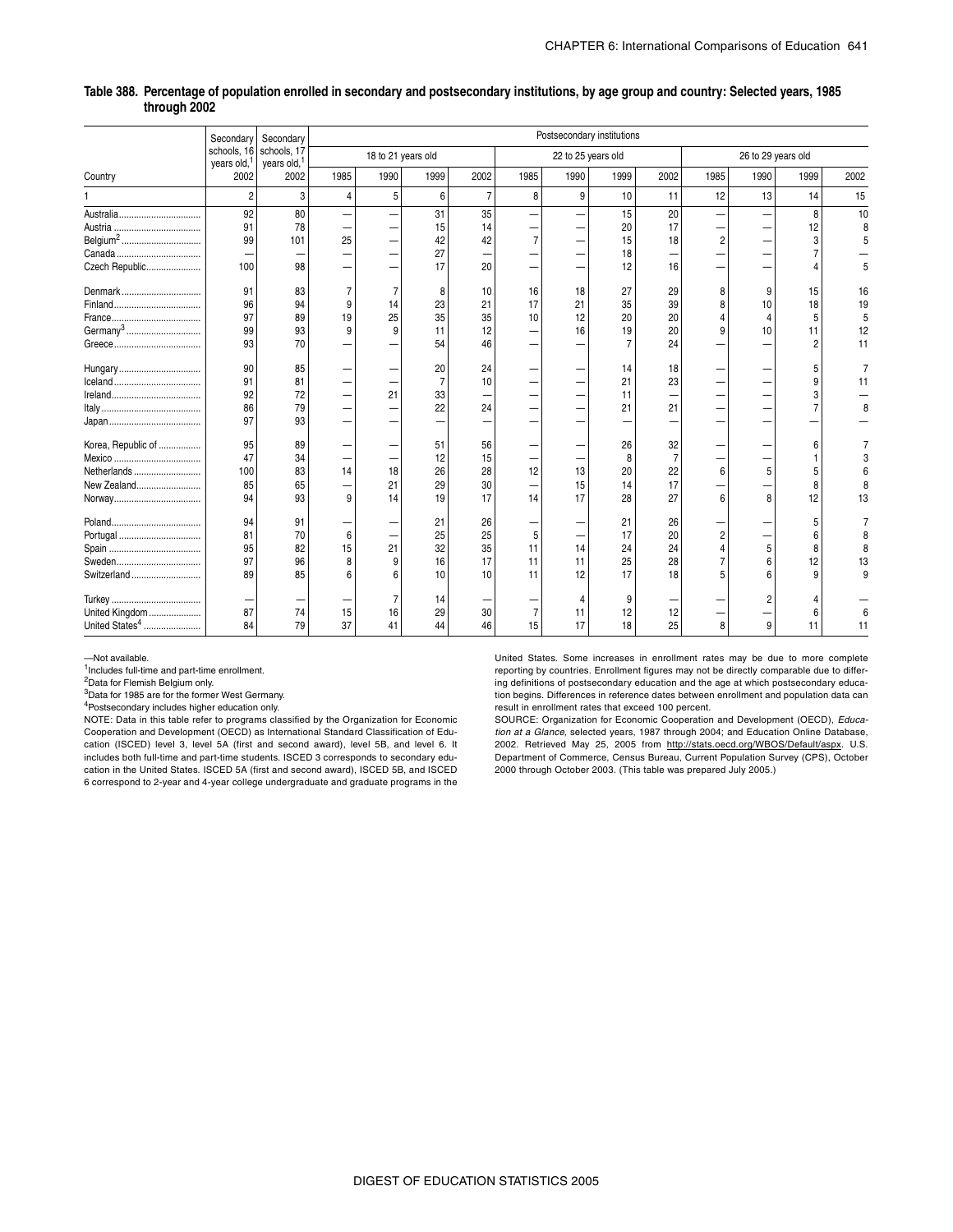|                      |                          |       |                          | Elementary |      |      |       |                          |                          |      |                          | Junior high school (lower secondary) |                   |       |                   |      |                          | Senior high school (upper secondary) |       |       |                          |
|----------------------|--------------------------|-------|--------------------------|------------|------|------|-------|--------------------------|--------------------------|------|--------------------------|--------------------------------------|-------------------|-------|-------------------|------|--------------------------|--------------------------------------|-------|-------|--------------------------|
| Country              | 1985                     | 1990  | 1996                     | 2000       | 2001 | 2002 | 2003  | 1985                     | 1990                     | 1996 | 2000                     | 2001                                 | 2002              | 2003  | 1985              | 1990 | 1996                     | 2000                                 | 2001  | 2002  | 2003                     |
|                      |                          |       |                          | 5          | 6    |      | -8    | 9                        | $10$                     | 11   | 12                       | 13                                   | 14                | 15    | 16                | 17   | 18                       | 19                                   | 20    | 21    | 22                       |
|                      | 113.8                    |       | 18.1                     | 17.3       | 17.0 | 16.9 | 16.6  | -                        |                          |      |                          |                                      | 12.5              | 212.4 | 3.2               |      |                          |                                      |       | 12.5  | 212.4                    |
|                      | 11.3                     | 11.6  | 12.7                     |            | 14.3 | 14.4 | 14.4  | 9.2                      | 7.7                      | 9.2  | $\overline{\phantom{m}}$ | 9.8                                  | 9.8               | 10.0  | 15.2              | 12.4 | 8.5                      |                                      | 9.9   | 10.3  | 10.2                     |
|                      |                          |       |                          | 15.0       | 13.4 | 13.1 | 13.1  |                          |                          |      | -                        |                                      | 9.3               | 10.6  |                   |      |                          |                                      |       | 9.3   | 9.6                      |
|                      | 18.1                     | 17.1  | 17.0                     | 18.1       | 18.3 |      |       | 16.0                     | 15.5                     | 20.0 | 18.1                     | 18.4                                 | $\qquad \qquad -$ |       | 16.0              | 15.3 | 19.5                     | 19.5                                 | 17.2  |       | $\overline{\phantom{0}}$ |
|                      | 12.7                     | 11.2  | 11.2                     | 10.4       | 10.0 | 10.9 | 10.8  | 10.2                     | 9.3                      | 10.1 | 11.4                     | 11.1                                 | 10.9              | 10.8  | 14.8              | 13.3 | 12.1                     | 14.4                                 | 13.9  | 14.2  | 13.4                     |
|                      | $\overline{\phantom{0}}$ | -     | 19.5                     | 19.8       | 19.5 | 19.4 | 19.4  |                          |                          |      | 14.7                     | 13.5                                 | 13.7              | 13.7  |                   |      | $\overline{\phantom{m}}$ | 10.4                                 | 11.2  | 10.6  | 10.6                     |
| Germany <sup>3</sup> | 20.7                     | 20.3  | 20.9                     | 19.8       | 19.4 | 18.9 | 18.7  | 16.9                     | 14.6                     | 16.0 | 15.7                     | 15.7                                 | 15.7              | 15.6  | 23.7              | 21.0 | 13.1                     | 13.9                                 | 13.7  | 13.6  | 13.7                     |
|                      |                          |       | 22.6                     | 21.5       | 20.3 | 19.5 | 18.7  |                          |                          |      | 15.9                     | 15.2                                 | 14.3              | 13.7  | 7.2               | 8.3  |                          |                                      |       | 14.3  | 13.7                     |
|                      | 12.8                     | 10.7  | 11.2                     | 11.0       | 10.8 | 10.6 | 10.9  | 9.6                      | 8.5                      | 10.8 | 10.4                     | 9.9                                  | 9.9               | 10.3  | 10.8              | 10.7 | 9.8                      | 10.2                                 | 10.4  | 10.3  | 10.8                     |
|                      |                          | 120.8 | 19.7                     | 20.9       | 20.6 | 20.3 | 19.9  | -                        | 18.6                     | 16.2 | 16.8                     | 16.6                                 | 16.2              | 15.7  | $\qquad \qquad -$ | 16.2 | 15.6                     | 14.0                                 | 14.0  | 13.7  | 13.5                     |
|                      | 20.2                     | 19.2  | 20.0                     | 16.8       | 17.2 | 17.0 | 16.0  | 12.7                     | 12.4                     |      | $\overline{\phantom{m}}$ |                                      | 15.9              | 15.7  |                   |      |                          |                                      |       | 15.9  | 15.7                     |
|                      | 20.1                     | 19.1  | 22.0                     | 20.6       | 19.6 | 19.6 | 19.9  |                          | $\overline{\phantom{m}}$ | 18.1 | 19.9                     | 18.7                                 | 19.4              | 18.8  |                   |      | 14.1                     | 13.1                                 | 12.8  | 13.8  | 10.9                     |
|                      | $\overline{\phantom{0}}$ |       | $\overline{\phantom{0}}$ | 12.4       | 11.6 | 11.5 | 111.7 | -                        | $\overline{\phantom{0}}$ |      | 9.9                      | 9.3                                  | 10.3              | 10.4  |                   |      |                          | 9.7                                  | 9.2   | 9.2   | 19.2                     |
|                      |                          |       | $\overline{\phantom{0}}$ | 12.1       | 11.6 | 11.0 |       |                          |                          |      | 10.4                     | 9.9                                  | 9.3               |       |                   |      |                          | 7.9                                  | 8.0   | 7.5   | $\overline{\phantom{0}}$ |
|                      | 26.8                     | 21.2  | 18.0                     | 14.9       | 14.7 | 14.6 | 14.3  | 21.4                     | 18.8                     | 17.8 |                          |                                      | 13.7              | 13.3  | 15.3              | 14.8 | 14.2                     |                                      |       | 8.3   | 7.9                      |
|                      | 11.6                     | 10.6  | 12.7                     | 12.8       | 12.4 | 12.5 | 12.3  | 10.8                     | 10.2                     | 12.2 | 12.8                     | 12.4                                 | 12.2              | 12.1  | 13.1              | 11.9 | 15.2                     | 15.2                                 | 16.6  | 14.1  | 14.1                     |
|                      | 31.1                     | 30.6  |                          | 30.5       | 29.8 | 27.5 | 25.9  | 41.3                     | 48.4                     |      |                          |                                      |                   |       | 11.0              | 12.1 |                          | 14.0                                 | 17.2  | 17.7  | 18.0                     |
| United Kingdom       | 19.7                     | 22.0  | 21.3                     | 21.2       | 20.5 | 19.9 | 220.0 | $\overline{\phantom{a}}$ | 18.5                     | 16.0 | 217.6                    | 217.3                                | 217.6             | 217.4 | 11.1              | 13.9 | 15.3                     | 212.5                                | 212.3 | 212.5 | $2$ 12.6                 |
|                      | 17.0                     | 15.6  | 16.9                     | 15.8       | 16.3 | 15.5 | 15.5  | 16.5                     | 15.9                     | 17.5 | 16.3                     | 17.0                                 | 15.5              | 15.5  | 16.2              | 15.8 | 14.7                     | 14.1                                 | 14.8  | 15.6  | 15.6                     |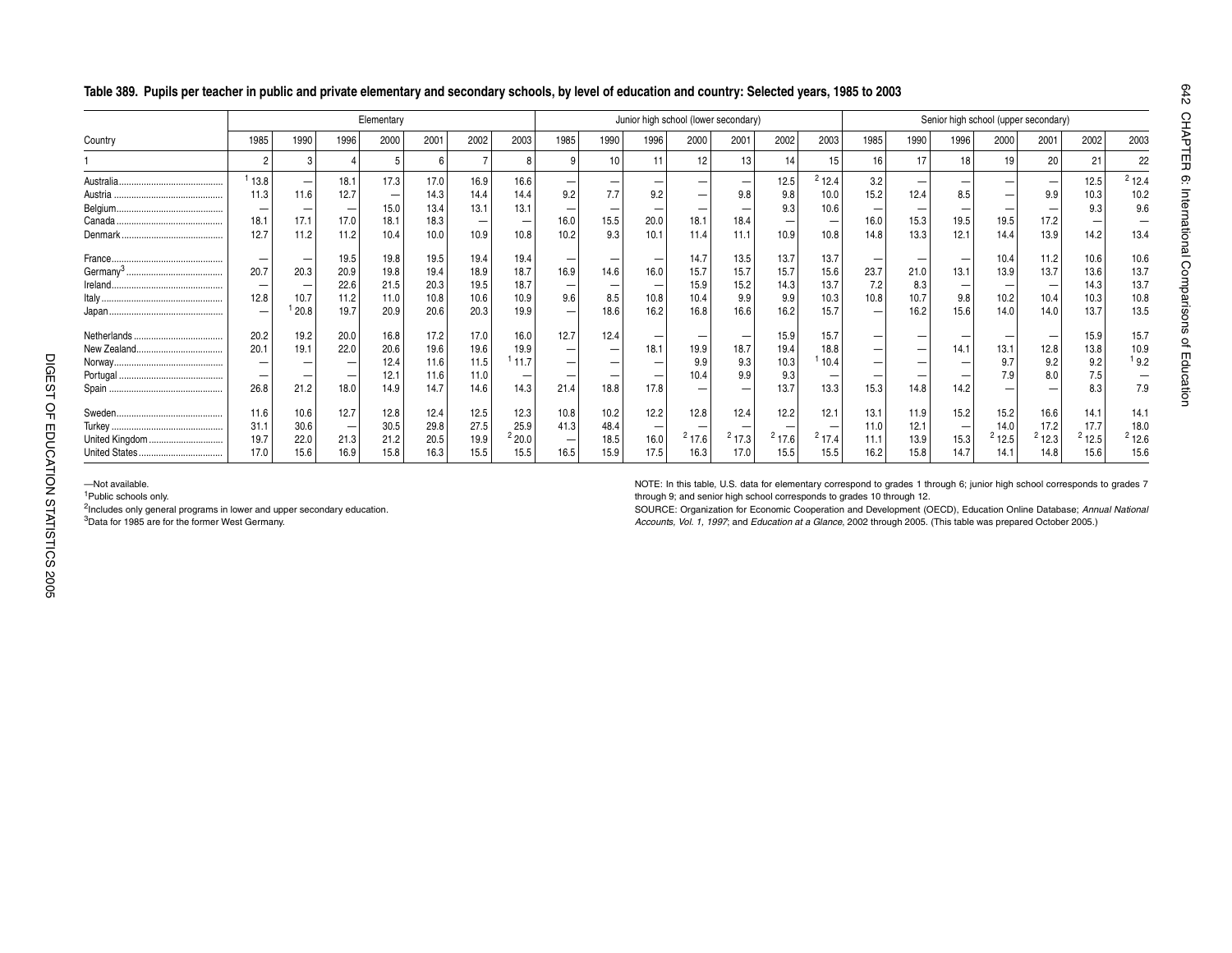#### \_ **Table 390. Civic knowledge and civic engagement of 14-year-old students, by country: 1999**

|                           |                                     |                                           |                                                               | Percentage of                             |                            |                                           |                            |                                           |                            |                                           | Percentage of students who believe that it is important or very important that a good citizen: |                                               |                            |                                                              |
|---------------------------|-------------------------------------|-------------------------------------------|---------------------------------------------------------------|-------------------------------------------|----------------------------|-------------------------------------------|----------------------------|-------------------------------------------|----------------------------|-------------------------------------------|------------------------------------------------------------------------------------------------|-----------------------------------------------|----------------------------|--------------------------------------------------------------|
| Country                   | Civics scale score                  |                                           | who say that they<br>are very likely or<br>national elections | students<br>likely to vote in             |                            | Votes in every<br>election                |                            | Joins a political<br>party                |                            | Engages<br>in political<br>discussions    | activities to benefit                                                                          | Participates in<br>people in the<br>community |                            | Takes part in<br>activities<br>to protect the<br>environment |
|                           |                                     | 2                                         |                                                               | 3                                         |                            | 4                                         |                            |                                           |                            | 6                                         |                                                                                                |                                               |                            | 8                                                            |
| <b>OECD countries</b>     |                                     |                                           |                                                               |                                           |                            |                                           |                            |                                           |                            |                                           |                                                                                                |                                               |                            |                                                              |
|                           | 102<br>95<br>103<br>100<br>99       | (0.8)<br>(0.9)<br>(0.8)<br>(0.5)<br>(0.6) | 85<br>69<br>65<br>91<br>80                                    | (1.0)<br>(2.0)<br>(1.7)<br>(0.7)<br>(1.0) | 89<br>82<br>66<br>60<br>76 | (0.8)<br>(1.4)<br>(1.1)<br>(1.0)<br>(1.1) | 17<br>24<br>18<br>17<br>20 | (1.0)<br>(1.0)<br>(1.0)<br>(0.8)<br>(0.9) | 34<br>39<br>29<br>44<br>42 | (1.1)<br>(1.4)<br>(1.4)<br>(0.9)<br>(1.3) | 80<br>54<br>78<br>86<br>78                                                                     | (1.0)<br>(2.0)<br>(0.9)<br>(0.8)<br>(1.0)     | 74<br>71<br>84<br>83<br>76 | (1.1)<br>(1.7)<br>(1.0)<br>(0.7)<br>(1.1)                    |
|                           | 109<br>100<br>108<br>102<br>105     | (0.7)<br>(0.5)<br>(0.8)<br>(0.6)<br>(0.8) | 87<br>67<br>86<br>91<br>80                                    | (0.7)<br>(1.1)<br>(0.9)<br>(0.7)<br>(1.1) | 59<br>69<br>94<br>81<br>84 | (1.2)<br>(0.9)<br>(0.6)<br>(0.9)<br>(0.7) | 13<br>18<br>49<br>29<br>32 | (0.8)<br>(0.7)<br>(1.0)<br>(0.9)<br>(1.0) | 23<br>43<br>59<br>21<br>49 | (1.1)<br>(1.2)<br>(1.0)<br>(0.8)<br>(1.0) | 60<br>85<br>90<br>89<br>82                                                                     | (1.0)<br>(0.9)<br>(0.7)<br>(0.6)<br>(0.7)     | 74<br>72<br>89<br>77<br>79 | (1.0)<br>(1.2)<br>(0.7)<br>(1.0)<br>(0.8)                    |
|                           | 103<br>111<br>96<br>105<br>99<br>98 | (0.5)<br>(1.7)<br>(0.7)<br>(0.7)<br>(0.8) | 87<br>88<br>88<br>93<br>75                                    | (0.7)<br>(1.2)<br>(0.8)<br>(0.6)<br>(1.4) | 71<br>91<br>71<br>91<br>78 | (0.9)<br>(0.8)<br>(0.9)<br>(0.7)<br>(1.0) | 21<br>35<br>36<br>23<br>21 | (0.8)<br>(1.2)<br>(1.1)<br>(1.3)<br>(0.9) | 37<br>53<br>40<br>51<br>37 | (1.0)<br>(1.4)<br>(1.0)<br>(1.0)<br>(1.5) | 83<br>90<br>94<br>87<br>83                                                                     | (0.8)<br>(0.8)<br>(0.6)<br>(0.8)<br>(1.2)     | 91<br>77<br>92<br>87<br>81 | (0.6)<br>(0.8)<br>(0.6)<br>(0.8)<br>(1.3)                    |
| <b>Non-OECD countries</b> | 106                                 | (0.8)<br>(1.2)                            | 55<br>85                                                      | (1.3)<br>(1.0)                            | 68<br>83                   | (1.2)<br>(0.9)                            | 23<br>48                   | (1.1)<br>(1.4)                            | 42<br>58                   | (1.2)<br>(1.1)                            | 76<br>88                                                                                       | (0.9)<br>(0.8)                                | 70<br>83                   | (1.2)<br>(0.8)                                               |
|                           | 88<br>100<br>101                    | (0.7)<br>(1.3)<br>(0.5)                   | 74<br>82<br>84                                                | (1.0)<br>(1.0)<br>(1.0)                   | 91<br>80<br>80             | (0.6)<br>(1.2)<br>(0.8)                   | 46<br>22<br>30             | (1.0)<br>(1.4)<br>(0.9)                   | 34<br>28<br>38             | (1.1)<br>(1.4)<br>(1.0)                   | 88<br>83<br>78                                                                                 | (0.7)<br>(1.1)<br>(0.8)                       | 90<br>81<br>73             | (0.5)<br>(1.3)<br>(1.0)                                      |

1Overall participation rate less than 85 percent.

2National Desired Population does not cover all International Desired Population. 3Did not meet age/grade specification.

NOTE: The international mean for these scales was set at 100 with a standard deviation of 20. Standard errors appear in parentheses.

SOURCE: International Association for the Evaluation of Educational Achievement (IEA), IEA Civic Education Study, 2001. (This table was prepared August 2002.)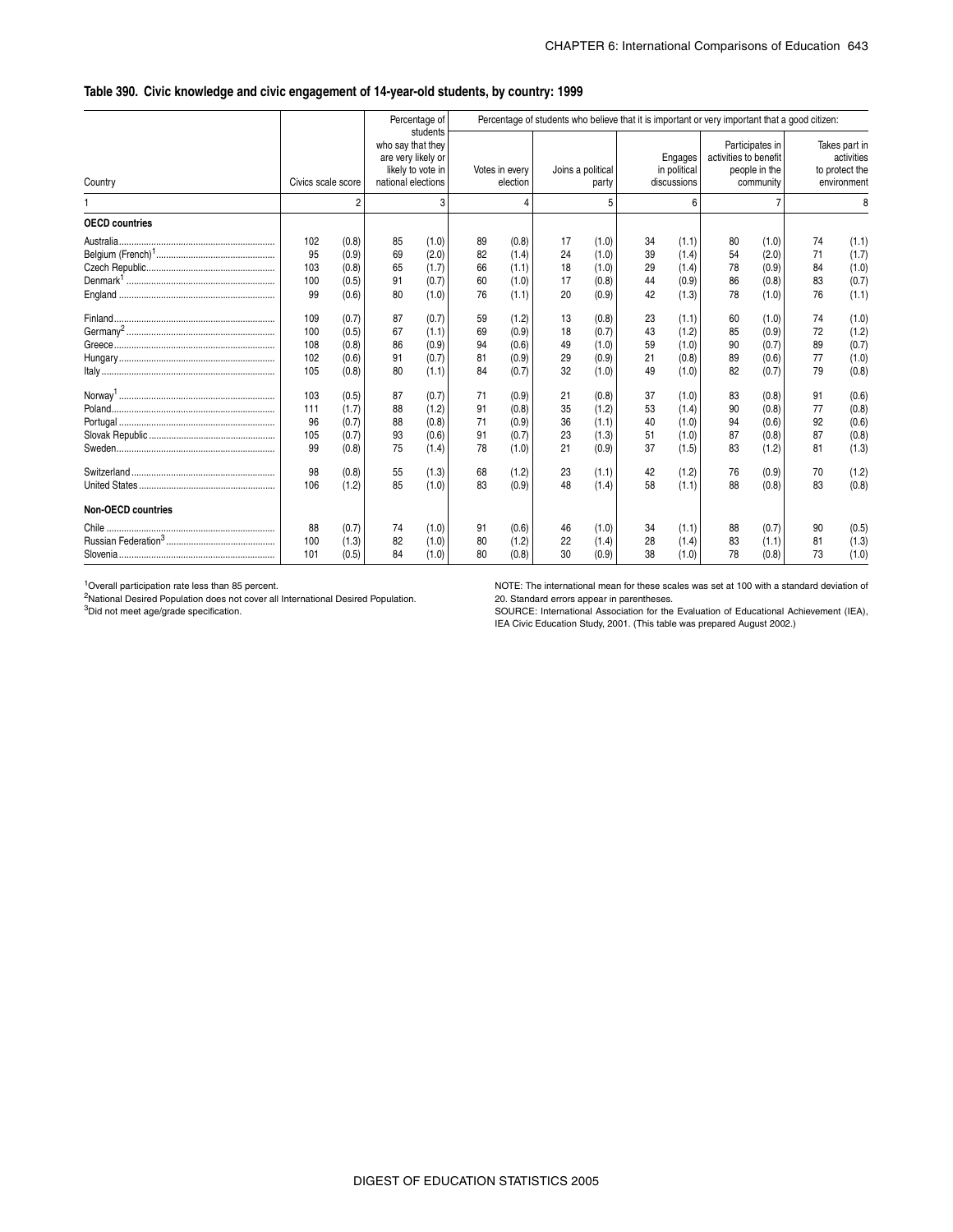|                                                                                                            |                                                                           |                                                                                                 | Mathematics literacy                                                      |                                                                                                     |                                                                           |                                                                                                 |                                                                           |                                                                                                 | Reading literacy                                                          |                                                                                                                |                                                                           |                                                                                                 |                                                                           |                                                                                                 | Science literacy                                                          |                                                                                                         |                                                                           |                                                                                                         |                                                                           |                                                                                                     | Problem solving                                                           |                                                                                                 |                                                                           |                                                                                                         |
|------------------------------------------------------------------------------------------------------------|---------------------------------------------------------------------------|-------------------------------------------------------------------------------------------------|---------------------------------------------------------------------------|-----------------------------------------------------------------------------------------------------|---------------------------------------------------------------------------|-------------------------------------------------------------------------------------------------|---------------------------------------------------------------------------|-------------------------------------------------------------------------------------------------|---------------------------------------------------------------------------|----------------------------------------------------------------------------------------------------------------|---------------------------------------------------------------------------|-------------------------------------------------------------------------------------------------|---------------------------------------------------------------------------|-------------------------------------------------------------------------------------------------|---------------------------------------------------------------------------|---------------------------------------------------------------------------------------------------------|---------------------------------------------------------------------------|---------------------------------------------------------------------------------------------------------|---------------------------------------------------------------------------|-----------------------------------------------------------------------------------------------------|---------------------------------------------------------------------------|-------------------------------------------------------------------------------------------------|---------------------------------------------------------------------------|---------------------------------------------------------------------------------------------------------|
| Country                                                                                                    |                                                                           | Total                                                                                           |                                                                           | Male                                                                                                |                                                                           | Female                                                                                          |                                                                           | Total                                                                                           |                                                                           | Male                                                                                                           |                                                                           | Female                                                                                          |                                                                           | Total                                                                                           |                                                                           | Male                                                                                                    |                                                                           | Female                                                                                                  |                                                                           | Total                                                                                               |                                                                           | Male                                                                                            |                                                                           | Female                                                                                                  |
|                                                                                                            |                                                                           | $\overline{c}$                                                                                  |                                                                           | 3                                                                                                   |                                                                           |                                                                                                 |                                                                           |                                                                                                 |                                                                           | 6                                                                                                              |                                                                           |                                                                                                 |                                                                           | $\mathsf{R}$                                                                                    |                                                                           | 9                                                                                                       |                                                                           | 10                                                                                                      |                                                                           | 11                                                                                                  |                                                                           | 12                                                                                              |                                                                           | 13                                                                                                      |
|                                                                                                            | 489<br>500                                                                | (1.1)<br>(0.6)                                                                                  | 494<br>506                                                                | (1.3)<br>(0.8)                                                                                      | 484<br>494                                                                | (1.3)<br>(0.8)                                                                                  | 488<br>494                                                                | (1.2)<br>(0.6)                                                                                  | 472<br>477                                                                | (1.4)<br>(0.7)                                                                                                 | 503<br>511                                                                | (1.3)<br>(0.7)                                                                                  | 496<br>500                                                                | (1.1)<br>(0.6)                                                                                  | 499<br>503                                                                | (1.3)<br>(0.7)                                                                                          | 493<br>497                                                                | (1.3)<br>(0.8)                                                                                          | 490<br>500                                                                | (1.2)<br>(0.6)                                                                                      | 489<br>499                                                                | (1.4)<br>(0.8)                                                                                  | 490<br>501                                                                | (1.3)<br>(0.8)                                                                                          |
|                                                                                                            | 524<br>506<br>529<br>532<br>516                                           | (2.1)<br>(3.3)<br>(2.3)<br>(1.8)<br>(3.5)                                                       | 527<br>509<br>533<br>541<br>524                                           | (3.0)<br>(4.0)<br>(3.4)<br>(2.1)<br>(4.3)                                                           | 522<br>502<br>525<br>530<br>509                                           | (2.7)<br>(4.0)<br>(3.2)<br>(1.9)<br>(4.4)                                                       | 525<br>491<br>507<br>528<br>489                                           | (2.1)<br>(3.8)<br>(2.6)<br>(1.7)<br>(3.5)                                                       | 506<br>467<br>489<br>514<br>473                                           | (2.8)<br>(4.5)<br>(3.8)<br>(2.0)<br>(4.1)                                                                      | 545<br>514<br>526<br>546<br>504                                           | (2.6)<br>(4.2)<br>(3.3)<br>(1.8)<br>(4.4)                                                       | 525<br>491<br>509<br>519<br>523                                           | (2.1)<br>(3.4)<br>(2.5)<br>(2.0)<br>(3.4)                                                       | 525<br>490<br>509<br>527<br>526                                           | (2.9)<br>$(4.3)$<br>$(3.6)$<br>(2.3)<br>(4.3)                                                           | 525<br>492<br>509<br>516<br>520                                           | (2.8)<br>$(4.2)$<br>$(3.5)$<br>(2.2)<br>(4.1)                                                           | 530<br>506<br>525<br>529<br>516                                           | (2.0)<br>$(3.2)$<br>$(2.2)$<br>(1.7)<br>(3.4)                                                       | 527<br>505<br>524<br>533<br>520                                           | (2.7)<br>(3.9)<br>(3.1)<br>(2.0)<br>(4.1)                                                       | 533<br>508<br>527<br>532<br>513                                           | (2.5)<br>(3.8)<br>(3.2)<br>(1.8)<br>(4.3)                                                               |
|                                                                                                            | 514<br>544<br>511<br>503<br>445                                           | (2.7)<br>(1.9)<br>(2.5)<br>(3.3)<br>(3.9)                                                       | 523<br>548<br>515<br>508<br>455                                           | (3.4)<br>(2.5)<br>(3.6)<br>(4.0)<br>(4.8)                                                           | 506<br>541<br>507<br>499<br>436                                           | (3.0)<br>(2.1)<br>(2.9)<br>(3.9)<br>(3.8)                                                       | 492<br>543<br>496<br>491<br>472                                           | (2.8)<br>(1.6)<br>(2.7)<br>(3.4)<br>(4.1)                                                       | 479<br>521<br>476<br>471<br>453                                           | (3.3)<br>(2.2)<br>(3.8)<br>(4.2)<br>(5.1)                                                                      | 505<br>565<br>514<br>513<br>490                                           | (3.0)<br>(2.0)<br>(3.2)<br>(3.9)<br>(4.0)                                                       | 475<br>548<br>511<br>502<br>481                                           | (3.0)<br>(1.9)<br>(3.0)<br>(3.6)<br>(3.8)                                                       | 484<br>545<br>511<br>506<br>487                                           | (3.6)<br>(2.6)<br>(4.1)<br>$(4.5)$<br>$(4.8)$                                                           | 467<br>551<br>511<br>500<br>475                                           | $(3.2)$<br>$(2.2)$<br>(3.5)<br>(4.2)<br>(3.9)                                                           | 517<br>548<br>519<br>513<br>449                                           | $(2.5)$<br>$(1.9)$<br>(2.7)<br>(3.2)<br>(4.0)                                                       | 519<br>543<br>519<br>511<br>449                                           | (3.1)<br>(2.5)<br>(3.8)<br>(3.9)<br>(4.9)                                                       | 514<br>553<br>520<br>517<br>448                                           | $(2.9)$<br>$(2.2)$<br>(2.9)<br>(3.7)<br>(4.1)                                                           |
| Ireland.                                                                                                   | 490<br>515<br>503<br>466<br>534                                           | (2.8)<br>(1.4)<br>(2.4)<br>$\sqrt{3.1}$<br>(4.0)                                                | 494<br>508<br>510<br>475<br>539                                           | (3.3)<br>(2.3)<br>(3.0)<br>(4.6)<br>(5.8)                                                           | 486<br>523<br>495<br>457<br>530                                           | (3.3)<br>(2.2)<br>(3.4)<br>(3.8)<br>(4.0)                                                       | 482<br>492<br>515<br>476<br>498                                           | (2.5)<br>(1.6)<br>(2.6)<br>$\langle 3.0 \rangle$<br>(3.9)                                       | 467<br>464<br>501<br>455<br>487                                           | (3.2)<br>(2.3)<br>(3.3)<br>(5.1)<br>(5.5)                                                                      | 498<br>522<br>530<br>495<br>509                                           | (3.0)<br>(2.2)<br>(3.7)<br>(3.4)<br>(4.1)                                                       | 503<br>495<br>505<br>486<br>548                                           | (2.8)<br>(1.5)<br>(2.7)<br>(3.1)<br>(4.1)                                                       | 503<br>490<br>506<br>490<br>550                                           | (3.3)<br>(2.4)<br>(3.1)<br>(5.2)<br>(6.0)                                                               | 504<br>500<br>504<br>484<br>546                                           | (3.3)<br>(2.4)<br>(3.9)<br>(3.6)<br>(4.1)                                                               | 501<br>505<br>498<br>470<br>547                                           | (2.9)<br>(1.4)<br>(2.3)<br>(3.1)<br>(4.1)                                                           | 499<br>490<br>499<br>467<br>546                                           | (3.4)<br>(2.2)<br>(2.8)<br>(5.0)<br>(5.7)                                                       | 503<br>520<br>498<br>471<br>548                                           | (3.4)<br>(2.5)<br>(3.5)<br>(3.5)<br>(4.1)                                                               |
|                                                                                                            | 542<br>493<br>385<br>538<br>523                                           | (3.2)<br>(1.0)<br>(3.6)<br>(3.1)<br>(2.3)                                                       | 552<br>502<br>391<br>540<br>531                                           | (4.4)<br>(1.9)<br>(4.3)<br>(4.1)<br>(2.8)                                                           | 528<br>485<br>380<br>535<br>516                                           | (5.3)<br>(1.5)<br>(4.1)<br>(3.5)<br>(3.2)                                                       | 534<br>479<br>400<br>513<br>522                                           | (3.1)<br>$(1.5)$<br>$(4.1)$<br>(2.9)<br>(2.5)                                                   | 525<br>463<br>389<br>503<br>508                                           | (3.7)<br>(2.6)<br>(4.6)<br>(3.7)<br>(3.1)                                                                      | 547<br>496<br>410<br>524<br>535                                           | (4.3)<br>(1.8)<br>(4.6)<br>(3.2)<br>(3.3)                                                       | 538<br>483<br>405<br>524<br>521                                           | (3.5)<br>(1.5)<br>(3.5)<br>(3.1)<br>(2.4)                                                       | 546<br>489<br>410<br>527<br>529                                           | (4.7)<br>$(2.5)$<br>$(3.9)$<br>(4.2)<br>(3.0)                                                           | 527<br>477<br>400<br>522<br>513                                           | (5.5)<br>(1.9)<br>(4.2)<br>(3.6)<br>(3.4)                                                               | 550<br>494<br>384<br>520<br>533                                           | (3.1)<br>(1.4)<br>(4.3)<br>(3.0)<br>(2.2)                                                           | 554<br>495<br>387<br>522<br>531                                           | (4.0)<br>(2.4)<br>(5.0)<br>(3.6)<br>(2.6)                                                       | 546<br>492<br>382<br>518<br>534                                           | (4.8)<br>$(1.9)$<br>$(4.7)$<br>(3.6)<br>(3.1)                                                           |
| Poland.                                                                                                    | 495<br>490<br>466<br>498<br>485                                           | $(2.4)$<br>$(2.5)$<br>(3.4)<br>(3.3)<br>(2.4)                                                   | 498<br>493<br>472<br>507<br>490                                           | (2.8)<br>(3.0)<br>(4.2)<br>(3.9)<br>(3.4)                                                           | 492<br>487<br>460<br>489<br>481                                           | (2.9)<br>(2.9)<br>(3.4)<br>(3.6)<br>(2.2)                                                       | 500<br>497<br>478<br>469<br>481                                           | (2.8)<br>(2.9)<br>(3.7)<br>(3.1)<br>(2.6)                                                       | 475<br>477<br>459<br>453<br>461                                           | (3.4)<br>(3.6)<br>(4.3)<br>(3.8)<br>(3.8)                                                                      | 525<br>516<br>495<br>486<br>500                                           | (3.4)<br>(3.2)<br>(3.7)<br>(3.3)<br>(2.5)                                                       | 484<br>498<br>468<br>495<br>487                                           | (2.9)<br>(2.9)<br>(3.5)<br>(3.7)<br>(2.6)                                                       | 485<br>501<br>471<br>502<br>489                                           | (3.5)<br>(3.2)<br>(4.0)<br>$(4.3)$<br>$(3.9)$                                                           | 483<br>494<br>465<br>487<br>485                                           | (3.3)<br>(3.4)<br>(3.6)<br>(3.9)<br>(2.6)                                                               | 490<br>487<br>470<br>492<br>482                                           | (2.6)<br>(2.8)<br>(3.9)<br>(3.4)<br>(2.7)                                                           | 486<br>486<br>470<br>495<br>479                                           | (3.1)<br>(3.4)<br>(4.6)<br>(4.1)<br>(3.6)                                                       | 494<br>487<br>470<br>488<br>485                                           | $(3.2)$<br>$(3.0)$<br>(3.9)<br>(3.6)<br>(2.6)                                                           |
|                                                                                                            | 509<br>527<br>423<br>508<br>483                                           | (2.6)<br>(3.4)<br>(6.7)<br>(2.4)<br>(2.9)                                                       | 512<br>535<br>430<br>512<br>486                                           | (3.0)<br>(4.7)<br>(7.9)<br>(2.9)<br>(3.3)                                                           | 506<br>518<br>415<br>505<br>480                                           | (3.1)<br>(3.6)<br>(6.7)<br>(3.9)<br>(3.2)                                                       | 514<br>499<br>441<br>507<br>495                                           | (2.4)<br>(3.3)<br>(5.8)<br>(2.5)<br>(3.2)                                                       | 496<br>482<br>426<br>492<br>479                                           | (2.8)<br>(4.4)<br>(6.8)<br>(3.1)<br>(3.7)                                                                      | 533<br>517<br>459<br>520<br>511                                           | (2.9)<br>(3.1)<br>(6.1)<br>(3.6)<br>(3.5)                                                       | 506<br>513<br>434<br>518<br>491                                           | (2.7)<br>(3.7)<br>(5.9)<br>(2.5)<br>(3.1)                                                       | 509<br>518<br>434<br>520<br>494                                           | (3.1)<br>(5.0)<br>(6.7)<br>(3.1)<br>(3.5)                                                               | 504<br>508<br>434<br>517<br>489                                           | (3.5)<br>(3.9)<br>(6.4)<br>(4.0)<br>(3.5)                                                               | 509<br>521<br>408<br>510<br>477                                           | (2.4)<br>(3.0)<br>(6.0)<br>(2.4)<br>(3.1)                                                           | 504<br>520<br>408<br>506<br>477                                           | (3.0)<br>(4.0)<br>(7.3)<br>(3.0)<br>(3.4)                                                       | 514<br>523<br>406<br>514<br>478                                           | (2.8)<br>(3.3)<br>(5.8)<br>(3.5)<br>(3.5)                                                               |
| Non-OECD countries<br>Brazil.<br>Hong Kong-China<br>Latvia.<br>Russian Federation<br>Serbia and Montenegro | 356<br>550<br>360<br>483<br>536<br>527<br>468<br>437<br>417<br>359<br>422 | (4.8)<br>(4.5)<br>(3.9)<br>(3.7)<br>(4.1)<br>(2.9)<br>(4.2)<br>(3.8)<br>(3.0)<br>(2.5)<br>(3.3) | 365<br>552<br>362<br>485<br>550<br>538<br>473<br>437<br>415<br>365<br>428 | (6.1)<br>(6.5)<br>(3.9)<br>(4.8)<br>(7.2)<br>(4.8)<br>$(5.3)$<br>$(4.2)$<br>(4.0)<br>(2.7)<br>(4.0) | 348<br>548<br>358<br>482<br>521<br>517<br>463<br>436<br>419<br>353<br>416 | (4.4)<br>(4.6)<br>(4.6)<br>(3.6)<br>(6.3)<br>(3.3)<br>(4.2)<br>(4.5)<br>(3.4)<br>(2.9)<br>(3.8) | 403<br>510<br>382<br>491<br>525<br>498<br>442<br>412<br>420<br>375<br>434 | (4.6)<br>(3.7)<br>(3.4)<br>(3.7)<br>(3.6)<br>(2.2)<br>(3.9)<br>(3.6)<br>(2.8)<br>(2.8)<br>(3.4) | 384<br>494<br>369<br>470<br>517<br>491<br>428<br>390<br>396<br>362<br>414 | (5.8)<br>(5.3)<br>(3.4)<br>$(4.5)$<br>$(7.2)$<br>3.6 <sub>1</sub><br>(4.7)<br>(3.7)<br>(3.7)<br>(3.3)<br>(4.5) | 419<br>525<br>394<br>509<br>534<br>504<br>456<br>433<br>439<br>387<br>453 | (4.1)<br>(3.5)<br>(3.9)<br>(3.7)<br>(6.5)<br>(2.8)<br>(3.7)<br>(3.9)<br>(3.0)<br>(3.3)<br>(3.7) | 390<br>539<br>395<br>489<br>525<br>525<br>489<br>436<br>429<br>385<br>438 | (4.3)<br>(4.3)<br>(3.2)<br>(3.9)<br>(4.3)<br>(3.0)<br>(4.1)<br>(3.5)<br>(2.7)<br>(2.6)<br>(2.9) | 393<br>538<br>396<br>487<br>538<br>529<br>494<br>434<br>425<br>380<br>441 | (5.3)<br>(6.1)<br>(3.1)<br>$(5.1)$<br>$(7.7)$<br>(5.0)<br>$(5.3)$<br>$(3.7)$<br>(3.7)<br>(2.7)<br>(3.7) | 387<br>541<br>394<br>491<br>512<br>521<br>485<br>439<br>433<br>390<br>436 | $(4.3)$<br>$(4.2)$<br>(3.8)<br>(3.9)<br>(7.3)<br>(4.0)<br>$(4.0)$<br>$(4.2)$<br>(3.1)<br>(3.0)<br>(3.6) | 371<br>548<br>361<br>483<br>529<br>532<br>479<br>420<br>425<br>345<br>411 | (4.8)<br>(4.2)<br>(3.3)<br>(3.9)<br>(3.9)<br>(2.5)<br>(4.6)<br>(3.3)<br>(2.7)<br>$(2.1)$<br>$(3.7)$ | 374<br>545<br>358<br>481<br>535<br>538<br>480<br>416<br>418<br>346<br>412 | (6.0)<br>(6.2)<br>(3.1)<br>(5.1)<br>(6.6)<br>(4.3)<br>(5.9)<br>(3.8)<br>(3.9)<br>(2.5)<br>(4.6) | 368<br>550<br>365<br>484<br>524<br>527<br>477<br>424<br>431<br>343<br>409 | $(4.3)$<br>$(4.0)$<br>(4.0)<br>(4.0)<br>(5.9)<br>(3.2)<br>$(4.4)$<br>$(3.9)$<br>(3.1)<br>(2.5)<br>(4.2) |

#### **Table 391. Average mathematics literacy, reading literacy, science literacy, and problem-solving scores of 15-year-olds, by sex and country: 2003**

1Illustrates how a country compares with the OECD area as a whole. Computed taking the OECD countries as a single entity, to which each country contributes in proportion to the number of 15-year-olds enrolled in its schools.

<sup>2</sup>Refers to the mean of the data values for all OECD countries, to which each country contributes equally, regardless of the absolute

size of the student population of each country.

<sup>3</sup>Response rate is too low to ensure comparability with other countries.

NOTE: Scales were designed to have an average score of 500 points and standard deviation of 100. Possible scores range from 0 to 1000. Standard errors appear in parentheses.

SOURCE: Organization for Economic Cooperation and Development (OECD), Program for International Student Assessment (PISA), 2003, *Learning for Tomorrow's World, 2003*, and *Problem Solving for Tomorrow's World, 2003*. U.S. Department of Education, National Center for Education Statistics, PISA, 2003, *International Outcomes of Learning in Mathematics Literacy and Problem Solving, 2003*. (This table was prepared March 2005.)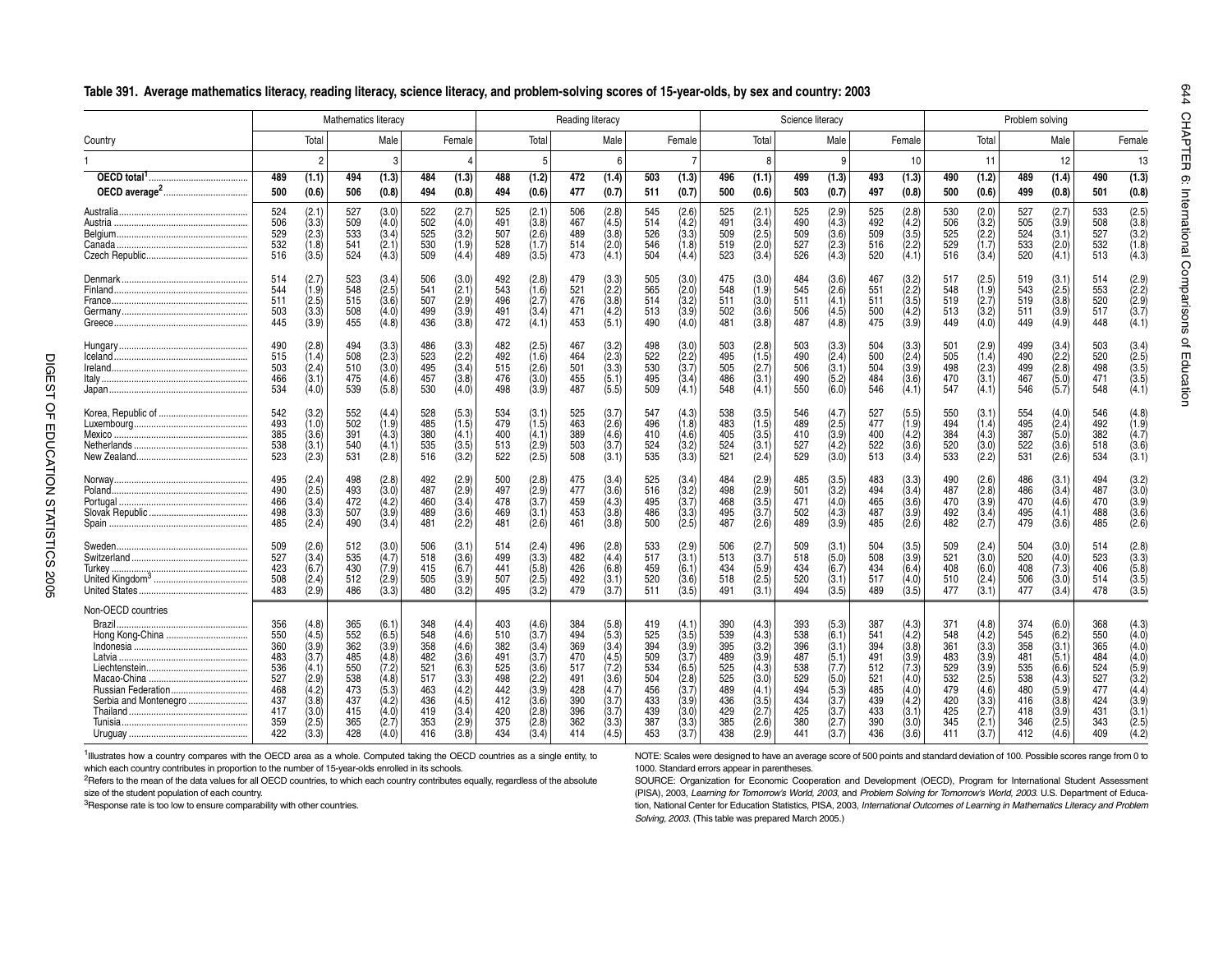#### \_ **Table 392. Mean scores and percentage distribution of 15-year-olds scoring at each mathematics literacy proficiency level, by country: 2003**

|                                                                                                                                |                                                                           |                                                                                                            |                                                                                  |                                                                                                            |                                                                                   |                                                                                                            |                                                                                      |                                                                                                            | Percentage distribution at levels of proficiency                                  |                                                                                                            |                                                                                |                                                                                                            |                                                                              |                                                                                                            |                                                                   |                                                                                                     |
|--------------------------------------------------------------------------------------------------------------------------------|---------------------------------------------------------------------------|------------------------------------------------------------------------------------------------------------|----------------------------------------------------------------------------------|------------------------------------------------------------------------------------------------------------|-----------------------------------------------------------------------------------|------------------------------------------------------------------------------------------------------------|--------------------------------------------------------------------------------------|------------------------------------------------------------------------------------------------------------|-----------------------------------------------------------------------------------|------------------------------------------------------------------------------------------------------------|--------------------------------------------------------------------------------|------------------------------------------------------------------------------------------------------------|------------------------------------------------------------------------------|------------------------------------------------------------------------------------------------------------|-------------------------------------------------------------------|-----------------------------------------------------------------------------------------------------|
| Country                                                                                                                        |                                                                           | Mean score                                                                                                 |                                                                                  | Below Level 1 <sup>1</sup>                                                                                 |                                                                                   | Level 1 <sup>2</sup>                                                                                       |                                                                                      | Level $2^3$                                                                                                |                                                                                   | Level $34$                                                                                                 |                                                                                | Level 4 <sup>5</sup>                                                                                       |                                                                              | Level 5 <sup>6</sup>                                                                                       |                                                                   | Level $6'$                                                                                          |
|                                                                                                                                |                                                                           | $\overline{c}$                                                                                             |                                                                                  | 3                                                                                                          |                                                                                   | 4                                                                                                          |                                                                                      | 5                                                                                                          |                                                                                   | 6                                                                                                          |                                                                                | 7                                                                                                          |                                                                              | 8                                                                                                          |                                                                   | 9                                                                                                   |
| OECD total <sup>8</sup> .<br>OECD average <sup>9</sup>                                                                         | 489<br>500                                                                | (1.07)<br>(0.63)                                                                                           | 11.0<br>8.2                                                                      | (0.32)<br>(0.17)                                                                                           | 14.6<br>13.2                                                                      | (0.32)<br>(0.16)                                                                                           | 21.2<br>21.1                                                                         | (0.28)<br>(0.15)                                                                                           | 22.4<br>23.7                                                                      | (0.32)<br>(0.18)                                                                                           | 17.6<br>19.1                                                                   | (0.25)<br>(0.17)                                                                                           | 9.6<br>10.6                                                                  | (0.19)<br>(0.13)                                                                                           | 3.5<br>4.0                                                        | (0.19)<br>(0.10)                                                                                    |
|                                                                                                                                | 524<br>506<br>529<br>532<br>516                                           | (2.15)<br>(3.27)<br>(2.29)<br>(1.82)<br>(3.55)                                                             | 4.3<br>5.6<br>7.2<br>2.4<br>5.0                                                  | (0.45)<br>(0.70)<br>(0.56)<br>(0.26)<br>(0.69)                                                             | 10.0<br>13.2<br>9.3<br>7.7<br>11.6                                                | (0.51)<br>(0.84)<br>(0.49)<br>(0.36)<br>(0.90)                                                             | 18.6<br>21.6<br>15.9<br>18.3<br>20.1                                                 | (0.62)<br>(0.90)<br>(0.65)<br>(0.61)<br>(0.96)                                                             | 24.0<br>24.9<br>20.1<br>26.2<br>24.3                                              | (0.71)<br>(1.14)<br>(0.71)<br>(0.67)<br>(0.95)                                                             | 23.3<br>20.5<br>21.0<br>25.1<br>20.8                                           | (0.64)<br>(0.84)<br>(0.62)<br>(0.60)<br>(0.87)                                                             | 14.0<br>10.5<br>17.5<br>14.8<br>12.9                                         | (0.53)<br>(0.85)<br>(0.69)<br>(0.55)<br>(0.80)                                                             | 5.8<br>3.7<br>9.0<br>5.5<br>5.3                                   | (0.45)<br>(0.52)<br>(0.48)<br>(0.45)<br>(0.53)                                                      |
|                                                                                                                                | 514<br>544<br>511<br>503<br>445                                           | (2.74)<br>(1.87)<br>(2.50)<br>(3.32)<br>(3.90)                                                             | 4.7<br>1.5<br>5.6<br>9.2<br>17.8                                                 | (0.50)<br>(0.23)<br>(0.68)<br>(0.84)<br>(1.21)                                                             | 10.7<br>5.3<br>11.0<br>12.4<br>21.2                                               | (0.62)<br>(0.38)<br>(0.77)<br>(0.81)<br>(1.15)                                                             | 20.6<br>16.0<br>20.2<br>19.0<br>26.3                                                 | (0.89)<br>(0.57)<br>(0.82)<br>(1.05)<br>(1.04)                                                             | 26.2<br>27.7<br>25.9<br>22.6<br>20.2                                              | (0.88)<br>(0.65)<br>(0.99)<br>(0.82)<br>(1.01)                                                             | 21.9<br>26.1<br>22.1<br>20.6<br>10.6                                           | (0.83)<br>(0.89)<br>(0.97)<br>(1.02)<br>(0.87)                                                             | 11.8<br>16.7<br>11.6<br>12.2<br>3.4                                          | (0.86)<br>(0.64)<br>(0.72)<br>(0.87)<br>(0.53)                                                             | 4.1<br>6.7<br>3.5<br>4.1<br>0.6                                   | (0.50)<br>(0.46)<br>(0.40)<br>(0.48)<br>(0.17)                                                      |
|                                                                                                                                | 490<br>515<br>503<br>466<br>534                                           | (2.84)<br>(1.42)<br>(2.45)<br>(3.08)<br>(4.02)                                                             | 7.8<br>4.5<br>4.7<br>13.2<br>4.7                                                 | (0.80)<br>(0.40)<br>(0.57)<br>(1.19)<br>(0.65)                                                             | 15.2<br>10.5<br>12.1<br>18.7<br>8.6                                               | (0.81)<br>(0.55)<br>(0.84)<br>(0.93)<br>(0.72)                                                             | 23.8<br>20.2<br>23.6<br>24.7<br>16.3                                                 | (1.05)<br>(1.02)<br>(0.83)<br>(1.03)<br>(0.80)                                                             | 24.3<br>26.1<br>28.0<br>22.9<br>22.4                                              | (0.93)<br>(0.88)<br>(0.82)<br>(0.84)<br>(1.02)                                                             | 18.2<br>23.2<br>20.2<br>13.4<br>23.6                                           | (0.90)<br>(0.81)<br>(1.06)<br>(0.73)<br>(1.24)                                                             | 8.2<br>11.7<br>9.1<br>5.5<br>16.1                                            | (0.73)<br>(0.61)<br>(0.76)<br>(0.43)<br>(0.96)                                                             | 2.5<br>3.7<br>2.2<br>1.5<br>8.2                                   | (0.42)<br>(0.36)<br>(0.33)<br>(0.19)<br>(1.14)                                                      |
| Korea, Republic of                                                                                                             | 542<br>493<br>385<br>538<br>523                                           | (3.24)<br>(0.97)<br>(3.64)<br>(3.13)<br>(2.26)                                                             | 2.5<br>7.4<br>38.1<br>2.6<br>4.9                                                 | (0.32)<br>(0.41)<br>(1.71)<br>(0.65)<br>(0.44)                                                             | 7.1<br>14.3<br>27.9<br>8.4<br>10.1                                                | (0.65)<br>(0.65)<br>(1.02)<br>(0.95)<br>(0.63)                                                             | 16.6<br>22.9<br>20.8<br>18.0<br>19.2                                                 | (0.80)<br>(0.87)<br>(0.87)<br>(1.11)<br>(0.71)                                                             | 24.1<br>25.9<br>10.1<br>23.0<br>23.2                                              | (0.98)<br>(0.79)<br>(0.84)<br>(1.14)<br>(0.90)                                                             | 25.0<br>18.7<br>2.7<br>22.6<br>21.9                                            | (1.08)<br>(0.85)<br>(0.39)<br>(1.34)<br>(0.80)                                                             | 16.7<br>8.5<br>0.4<br>18.2<br>14.1                                           | (0.81)<br>(0.59)<br>(0.10)<br>(1.09)<br>(0.60)                                                             | 8.1<br>2.4<br>#<br>7.3<br>6.6                                     | (0.93)<br>(0.31)<br>(t)<br>(0.58)<br>(0.44)                                                         |
| Slovak Republic                                                                                                                | 495<br>490<br>466<br>498<br>485                                           | (2.38)<br>(2.50)<br>(3.40)<br>(3.35)<br>(2.41)                                                             | 6.9<br>6.8<br>11.3<br>6.7<br>8.1                                                 | (0.50)<br>(0.61)<br>(1.11)<br>(0.85)<br>(0.66)                                                             | 13.9<br>15.2<br>18.8<br>13.2<br>14.9                                              | (0.82)<br>(0.76)<br>(0.99)<br>(0.86)<br>(0.87)                                                             | 23.7<br>24.8<br>27.1<br>23.5<br>24.7                                                 | (1.16)<br>(0.75)<br>(0.99)<br>(0.88)<br>(0.78)                                                             | 25.2<br>25.3<br>24.0<br>24.9<br>26.7                                              | (1.01)<br>(0.94)<br>(1.03)<br>(1.08)<br>(1.02)                                                             | 18.9<br>17.7<br>13.4<br>18.9<br>17.7                                           | (1.00)<br>(0.89)<br>(0.94)<br>(0.82)<br>(0.65)                                                             | 8.7<br>7.8<br>4.6<br>9.8<br>6.5                                              | (0.57)<br>(0.49)<br>(0.47)<br>(0.68)<br>(0.62)                                                             | 2.7<br>2.3<br>0.8<br>2.9<br>1.4                                   | (0.35)<br>(0.31)<br>(0.16)<br>(0.38)<br>(0.25)                                                      |
|                                                                                                                                | 509<br>527<br>423<br>508<br>483                                           | (2.56)<br>(3.38)<br>(6.74)<br>(2.43)<br>(2.95)                                                             | 5.6<br>4.9<br>27.7<br>5.2<br>10.2                                                | (0.52)<br>(0.45)<br>(2.01)<br>(0.54)<br>(0.80)                                                             | 11.7<br>9.6<br>24.6<br>12.5<br>15.5                                               | (0.60)<br>(0.57)<br>(1.33)<br>(0.67)<br>(0.81)                                                             | 21.7<br>17.5<br>22.1<br>21.2<br>23.9                                                 | (0.84)<br>(0.80)<br>(1.12)<br>(1.20)<br>(0.80)                                                             | 25.5<br>24.3<br>13.5<br>25.6<br>23.8                                              | (0.95)<br>(0.98)<br>(1.27)<br>(0.88)<br>(0.79)                                                             | 19.8<br>22.5<br>6.8<br>20.6<br>16.6                                            | (0.81)<br>(0.72)<br>(1.05)<br>(0.73)<br>(0.73)                                                             | 11.6<br>14.2<br>3.1<br>11.0<br>8.0                                           | (0.57)<br>(1.05)<br>(0.82)<br>(0.73)<br>(0.53)                                                             | 4.1<br>7.0<br>2.4<br>3.9<br>2.0                                   | (0.49)<br>(0.90)<br>(1.02)<br>(0.43)<br>(0.36)                                                      |
| Non-OECD countries<br>Brazil<br>Hong Kong-China<br>Liechtenstein<br>Macao-China<br>Russian Federation<br>Serbia and Montenegro | 356<br>550<br>360<br>483<br>536<br>527<br>468<br>437<br>417<br>359<br>422 | (4.83)<br>(4.54)<br>(3.91)<br>(3.69)<br>(4.12)<br>(2.89)<br>(4.20)<br>(3.75)<br>(3.00)<br>(2.54)<br>(3.29) | 53.3<br>3.9<br>50.5<br>7.6<br>4.8<br>2.3<br>11.4<br>17.6<br>23.8<br>51.1<br>26.3 | (1.94)<br>(0.72)<br>(2.08)<br>(0.86)<br>(1.33)<br>(0.60)<br>(1.03)<br>(1.35)<br>(1.28)<br>(1.37)<br>(1.30) | 21.9<br>6.5<br>27.6<br>16.1<br>7.5<br>8.8<br>18.8<br>24.5<br>30.2<br>26.9<br>21.8 | (1.09)<br>(0.64)<br>(1.05)<br>(1.08)<br>(1.66)<br>(1.34)<br>(1.09)<br>(1.08)<br>(1.25)<br>(0.95)<br>(0.80) | 14.1<br>13.9<br>14.8<br>25.5<br>17.3<br>19.6<br>26.4<br>28.6<br>25.4<br>14.7<br>24.2 | (0.86)<br>(1.00)<br>(1.07)<br>(1.17)<br>(2.78)<br>(1.40)<br>(1.13)<br>(1.16)<br>(1.12)<br>(0.75)<br>(0.89) | 6.8<br>20.0<br>5.5<br>26.3<br>21.6<br>26.8<br>23.1<br>18.9<br>13.7<br>5.7<br>16.8 | (0.78)<br>(1.25)<br>(0.71)<br>(1.15)<br>(2.54)<br>(1.77)<br>(1.02)<br>(1.11)<br>(0.85)<br>(0.61)<br>(0.68) | 2.7<br>25.0<br>1.4<br>16.6<br>23.2<br>23.7<br>13.2<br>8.1<br>5.3<br>1.4<br>8.2 | (0.47)<br>(1.17)<br>(0.39)<br>(1.17)<br>(3.09)<br>(1.71)<br>(0.92)<br>(0.88)<br>(0.53)<br>(0.30)<br>(0.65) | 0.9<br>20.2<br>0.2<br>6.3<br>18.3<br>13.8<br>5.4<br>2.1<br>1.5<br>0.2<br>2.3 | (0.36)<br>(1.00)<br>(0.09)<br>(0.70)<br>(3.22)<br>(1.55)<br>(0.58)<br>(0.41)<br>(0.31)<br>(0.12)<br>(0.33) | 0.3<br>10.5<br>1.6<br>7.3<br>4.8<br>1.6<br>0.2<br>0.2<br>#<br>0.5 | (0.16)<br>(0.94)<br>(†)<br>(0.36)<br>(1.73<br>(0.96)<br>(0.38)<br>(0.10)<br>(0.10)<br>(t)<br>(0.17) |

†Not applicable.

#Rounds to zero.

<sup>1</sup>Less than or equal to 357.77 score points. Does not meet the requirements for proficiency at level 1.

 $2A$  score greater than 357.77 and less than or equal to 420.07. Indicates an ability to answer questions involving familiar contexts where all relevant information is present and the questions are clearly defined.

<sup>3</sup>A score greater than 420.07 and less than or equal to 482.38. Indicates an ability to interpret and recognize situations in contexts that require no more than direct inference, extract relevant information from a single source, and employ direct reasoning for literal interpretations of results.

4A score greater than 482.38 and less than or equal to 544.68. Indicates an ability to execute clearly described procedures, interpret and use representations based on different information sources, and develop short communications reporting their interpretations, results, and reasoning.

5A score greater than 544.68 and less than or equal to 606.99. Indicates an ability to work effectively with explicit models for complex concrete situations that may involve constraints or call for making assumptions, select and integrate different representations, reason with some insight, and construct and communicate explanations and arguments based on their interpretations and actions.

 $6A$  score greater than 606.99 and less than or equal to 669.3. Indicates an ability to develop and work with models for complex situations, work strategically using broad, well-developed thinking and reasoning skills, and communicate their interpretations and reasoning.

 $7A$  score greater than 669.3. Indicates an ability to conceptualize, generalize, and utilize information, link different information sources and representations, and formulate and precisely communicate actions and reflections regarding findings and interpretations.

 $8$ Illustrates how a country compares with the OECD area as a whole. Computed by taking the OECD countries as a single entity to which each country contributes in proportion to the number of 15-year-olds enrolled in its schools.

<sup>9</sup>Refers to the mean of the data values for all OECD countries, to which each country contributes equally, regardless of the absolute size of the student population of each country.  $10$ Response rate was too low to ensure comparability with other countries.

NOTE: Mean score was designed to have an average of 500 points, and a standard deviation of 100. Standard errors appear in parentheses. Possible scores range from 0 to 1000. Detail may not sum to totals because of rounding.

SOURCE: Organization for Economic Cooperation and Development, *Program for International Student Assessment (PISA), 2003, Learning for Tomorrow's World*, 2003. U.S. Department of Education, National Center for Education Statistics, PISA, 2003, *International Outcomes of Learning in Mathematics Literacy and Problem Solving: PISA 2003 Results From the U.S. Perspective.* (This table was prepared March 2005.)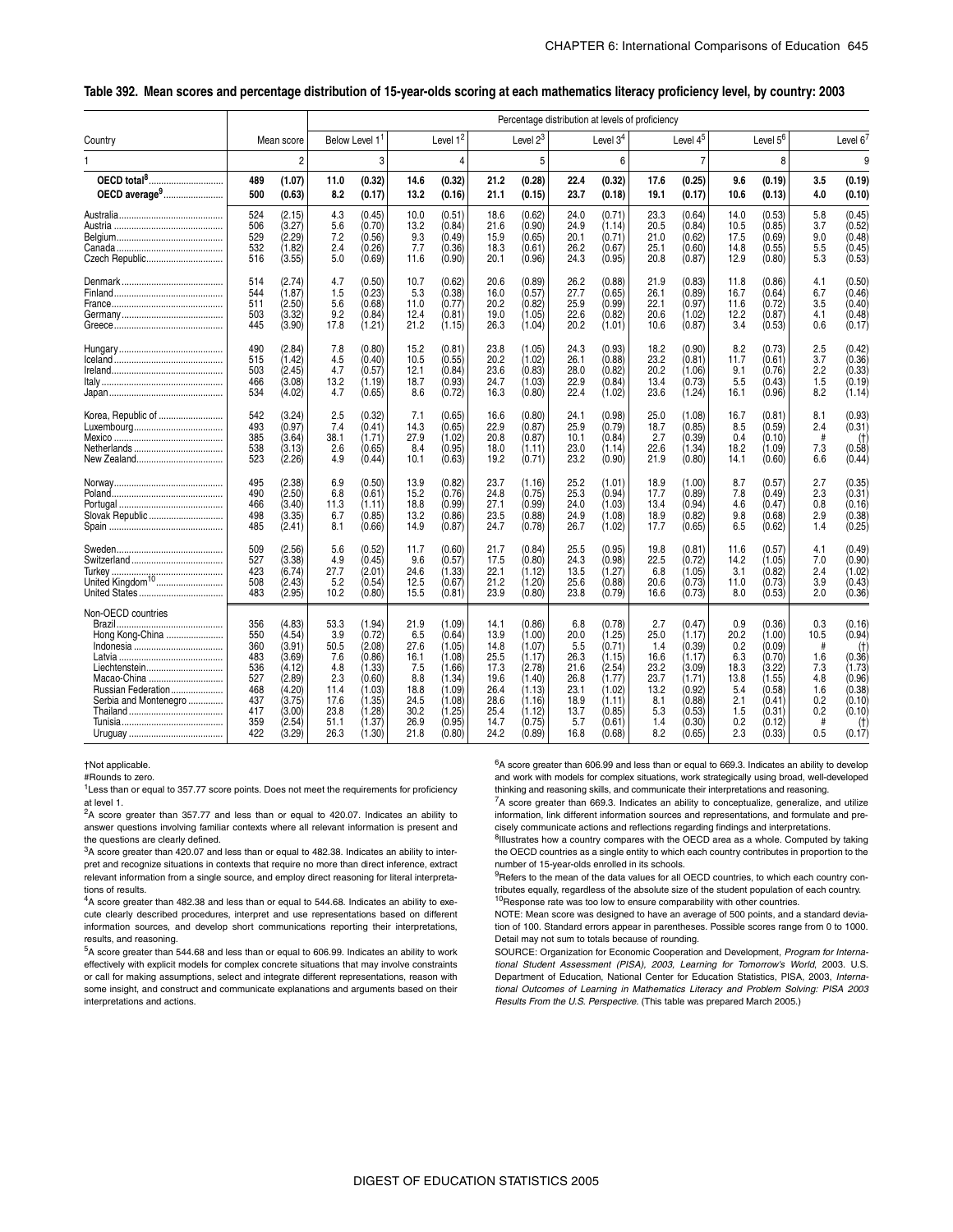|                           |                                                             |                                                                               |                                                             |                                                                               |                                                             |                                                                               | Average score by content area                               |                                                                               |                                                             |                                                                               |                                                             |                                                                               |                                   |                                                                               |                                                             |                                                                                 |                                                     |                                                                               |                                                             |                                                                               | Index of time students spend doing mathematics homework (TMH) in a normal school week |                                                                               |                                                      |                                                                              |
|---------------------------|-------------------------------------------------------------|-------------------------------------------------------------------------------|-------------------------------------------------------------|-------------------------------------------------------------------------------|-------------------------------------------------------------|-------------------------------------------------------------------------------|-------------------------------------------------------------|-------------------------------------------------------------------------------|-------------------------------------------------------------|-------------------------------------------------------------------------------|-------------------------------------------------------------|-------------------------------------------------------------------------------|-----------------------------------|-------------------------------------------------------------------------------|-------------------------------------------------------------|---------------------------------------------------------------------------------|-----------------------------------------------------|-------------------------------------------------------------------------------|-------------------------------------------------------------|-------------------------------------------------------------------------------|---------------------------------------------------------------------------------------|-------------------------------------------------------------------------------|------------------------------------------------------|------------------------------------------------------------------------------|
|                           |                                                             | <b>Mathematics</b>                                                            |                                                             |                                                                               |                                                             | Patterns and                                                                  |                                                             |                                                                               |                                                             |                                                                               |                                                             |                                                                               |                                   | High $TMH6$                                                                   |                                                             |                                                                                 |                                                     | Medium TMH <sup>7</sup>                                                       |                                                             |                                                                               |                                                                                       | Low TMH <sup>8</sup>                                                          |                                                      |                                                                              |
| Country                   |                                                             | overall                                                                       |                                                             | Number                                                                        |                                                             | relationships <sup>2</sup>                                                    | Measurement <sup>-</sup>                                    |                                                                               |                                                             | Geometry <sup>4</sup>                                                         |                                                             | Data                                                                          |                                   | Percent                                                                       |                                                             | Mean score                                                                      |                                                     | Percent                                                                       |                                                             | Mean score                                                                    |                                                                                       | Percent                                                                       |                                                      | Mean score                                                                   |
|                           |                                                             |                                                                               |                                                             |                                                                               |                                                             |                                                                               |                                                             |                                                                               |                                                             |                                                                               |                                                             |                                                                               |                                   | 8                                                                             |                                                             |                                                                                 |                                                     | 10                                                                            |                                                             | 11                                                                            |                                                                                       | 12                                                                            |                                                      | 13                                                                           |
| International average     | 495                                                         | (0.8)                                                                         | 495                                                         | (0.7)                                                                         | 495                                                         | (0.7)                                                                         | 495                                                         | (0.7)                                                                         | 495                                                         | (0.7)                                                                         | 495                                                         | (0.6)                                                                         | 18                                | (0.2)                                                                         | 489                                                         | (1.3)                                                                           | 56                                                  | (0.3)                                                                         | 500                                                         | (0.9)                                                                         | 26                                                                                    | (0.3)                                                                         | 494                                                  | (1.6)                                                                        |
| Iran, Islamic Republic of | 456<br>499<br>551<br>564<br>510<br>531<br>575<br>529<br>389 | (3.5)<br>(3.9)<br>(1.8)<br>(1.8)<br>(2.4)<br>(3.7)<br>(3.2)<br>(3.1)<br>(4.2) | 473<br>479<br>549<br>568<br>514<br>519<br>574<br>524<br>410 | (3.0)<br>(4.3)<br>(1.9)<br>(1.8)<br>(2.7)<br>(4.1)<br>(3.3)<br>(2.9)<br>(3.7) | 461<br>495<br>542<br>555<br>519<br>523<br>568<br>545<br>394 | (4.1)<br>(3.7)<br>(1.9)<br>(2.4)<br>(2.4)<br>(3.9)<br>(3.5)<br>(3.7)<br>(3.9) | 465<br>514<br>550<br>557<br>506<br>535<br>563<br>532<br>398 | (3.1)<br>(3.7)<br>(1.4)<br>(1.6)<br>(2.3)<br>(3.3)<br>(2.7)<br>(2.7)<br>(3.2) | 431<br>524<br>533<br>553<br>505<br>542<br>557<br>514<br>416 | (3.8)<br>(3.7)<br>(1.8)<br>(2.5)<br>(2.3)<br>(3.7)<br>(2.9)<br>(3.3)<br>(3.9) | 417<br>525<br>548<br>564<br>509<br>552<br>562<br>513<br>356 | (3.6)<br>(3.6)<br>(2.2)<br>(2.3)<br>(2.3)<br>(3.4)<br>(2.3)<br>(3.2)<br>(4.4) | 33<br>-11<br>14<br>24<br>17<br>31 | (1.3)<br>(0.8)<br>(0.7)<br>(0.6)<br>(0.6)<br>(0.6)<br>(1.0)<br>(0.9)<br>(2.3) | 467<br>486<br>538<br>546<br>494<br>489<br>575<br>515<br>404 | (5.1)<br>(13.0)<br>(3.9)<br>(3.5)<br>(4.6)<br>(14.3)<br>(3.8)<br>(4.9)<br>(5.1) | 65<br>43<br>48<br>62<br>76<br>-37<br>71<br>78<br>52 | (1.3)<br>(2.1)<br>(1.7)<br>(1.1)<br>(0.9)<br>(1.8)<br>(0.9)<br>(1.1)<br>(1.8) | 465<br>500<br>549<br>569<br>521<br>531<br>580<br>538<br>391 | (3.5)<br>(4.6)<br>(2.7)<br>(2.0)<br>(2.4)<br>(4.8)<br>(3.2)<br>(3.1)<br>(5.0) | 2<br>50<br>43<br>27<br>10<br>59<br>5<br>17                                            | (0.3)<br>(2.1)<br>(2.0)<br>(1.2)<br>(0.6)<br>(1.9)<br>(0.5)<br>(0.9)<br>(2.3) | 505<br>557<br>561<br>497<br>540<br>530<br>535<br>376 | (t)<br>(4.4)<br>(2.0)<br>(2.7)<br>(5.3)<br>(4.2)<br>(5.6)<br>(10.6)<br>(8.1) |
|                           | 503<br>565<br>536<br>534<br>504<br>347<br>540               | (3.7)<br>(1.6)<br>(2.8)<br>(2.8)<br>(4.9)<br>(5.1)<br>(2.1)                   | 502<br>556<br>531<br>535<br>507<br>359<br>536               | (3.6)<br>(2.0)<br>(2.6)<br>(2.9)<br>(4.7)<br>(4.7)<br>(2.2)                   | 496<br>554<br>532<br>531<br>521<br>360<br>527               | (4.3)<br>(1.4)<br>(3.4)<br>(3.0)<br>(5.1)<br>(4.7)<br>(2.4)                   | 504<br>568<br>545<br>540<br>505<br>345<br>545               | (3.4)<br>(1.6)<br>(2.6)<br>(2.7)<br>(4.0)<br>(5.5)<br>(2.2)                   | 522<br>559<br>523<br>524<br>501<br>362<br>521               | (3.5)<br>(1.9)<br>(2.2)<br>(2.2)<br>(4.9)<br>(4.9)<br>(3.2)                   | 497<br>593<br>526<br>517<br>477<br>355<br>553               | (3.0)<br>(1.6)<br>(2.7)<br>(2.5)<br>(4.3)<br>(5.0)<br>(2.4)                   | 24<br>8<br>25<br>29<br>31<br>22   | (1.1)<br>(0.6)<br>(1.1)<br>(1.2)<br>(2.0)<br>(1.3)<br>(0.2)                   | 496<br>543<br>525<br>527<br>518<br>362                      | (5.2)<br>(4.6)<br>(4.1)<br>(3.8)<br>(6.3)<br>(5.9)<br>(t)                       | 52<br>51<br>71<br>66<br>66<br>58<br>10              | (1.1)<br>(1.8)<br>(1.1)<br>(1.3)<br>(1.9)<br>(1.9)<br>(0.8)                   | 504<br>568<br>546<br>545<br>504<br>365<br>508               | (4.5)<br>(2.3)<br>(2.7)<br>(3.1)<br>(5.4)<br>(4.8)<br>(6.6)                   | 24<br>35<br>5<br>3<br>20<br>89                                                        | (1.6)<br>(2.1)<br>(0.6)<br>(0.6)<br>(0.6)<br>(2.1)<br>(0.9)                   | 512<br>565<br>517<br>510<br>494<br>353<br>546        | (3.6)<br>(2.7)<br>(9.1)<br>(10.7)<br>(10.9)<br>(12.3)<br>(1.8)               |
|                           | 493<br>451<br>358<br>532<br>490                             | (2.2)<br>(2.3)<br>(7.9)<br>(4.7)<br>(3.3)                                     | 475<br>440<br>380<br>532<br>475                             | (2.3)<br>(2.2)<br>(7.4)<br>(4.6)<br>(3.3)                                     | 495<br>439<br>382<br>531<br>495                             | (2.9)<br>(2.7)<br>(7.0)<br>(5.0)<br>(2.9)                                     | 503<br>475<br>330<br>538<br>499                             | (2.0)<br>(2.2)<br>(7.8)<br>(3.8)<br>(3.1)                                     | 517<br>478<br>335<br>528<br>511                             | (1.8)<br>(2.2)<br>(8.8)<br>(4.8)<br>(2.5)                                     | 522<br>479<br>384<br>505<br>516                             | (2.0)<br>(2.3)<br>(7.5)<br>(4.1)<br>(2.7)                                     | 12<br>17<br>38                    | (0.4)<br>(1.0)<br>(0.8)<br>(1.3)<br>(0.8)                                     | 489<br>447<br>349<br>531<br>477                             | (6.7)<br>(4.7)<br>(7.0)<br>(5.3)<br>(6.8)                                       | 41<br>56<br>52<br>59<br>40                          | (1.1)<br>(1.8)<br>(1.7)<br>(1.2)<br>(2.0)                                     | 491<br>462<br>362<br>537<br>488                             | (3.3)<br>(3.2)<br>(6.7)<br>(4.7)<br>(4.2)                                     | 52<br>32<br>31<br>2<br>54                                                             | (1.3)<br>(2.1)<br>(1.9)<br>(0.4)<br>(2.2)                                     | 504<br>467<br>372<br>498                             | (3.1)<br>(4.0)<br>(15.7)<br>(t)<br>(3.4)                                     |

Singapore ................................................. 594 (5.6) 612 (6.0) 579 (5.4) 566 (4.6) 570 (5.5) 575 (3.9) 40 (1.5) 604 (6.0) 49 (1.3) 595 (5.8) 11 (0.6) 575 (7.2) Slovenia.................................................... 479 (2.6) 461 (2.7) 490 (2.7) 497 (2.8) 498 (2.2) 486 (2.7) 14 (0.9) 466 (6.7) 76 (1.2) 490 (2.6) 10 (0.9) 455 (8.6) Tunisia<sup>13</sup> ................................................... <sup>339</sup> (4.7) <sup>360</sup> (4.1) <sup>330</sup> (4.7) <sup>308</sup> (5.5) <sup>346</sup> (5.1) <sup>308</sup> (4.7) <sup>22</sup> (2.2) <sup>373</sup> (8.6) <sup>50</sup> (2.8) <sup>365</sup> (6.3) <sup>28</sup> (3.0) <sup>365</sup> (8.0) United States10......................................... <sup>518</sup> (2.4) <sup>516</sup> (2.6) <sup>524</sup> (2.7) <sup>500</sup> (2.1) <sup>518</sup> (2.2) <sup>549</sup> (2.0) <sup>12</sup> (0.6) <sup>504</sup> (4.0) <sup>63</sup> (1.3) <sup>524</sup> (2.7) <sup>25</sup> (1.5) <sup>520</sup> (3.5)

#### **Table 393. Average fourth-grade mathematics scores, by content areas, index of time students spend doing mathematics homework in a normal school week, and country: 2003**

†Not applicable.

‡Reporting standards not met.

<sup>1</sup>Topic includes whole numbers; fractions and decimals; integers; and ratio, proportion, and percent.

<sup>2</sup>Topic includes patterns, equations and formulas, and relationships.

<sup>3</sup>Topic includes attributes and units and tools, techniques, and formulas.

4Topic includes lines and angles, two- and three-dimensional shapes, congruence and similarity, locations and spatial relationships, and symmetry and transformations.

5Topic includes data collection and organization, data representation, and data interpretation.

<sup>6</sup>High level indicates more than 30 minutes of mathematics homework assigned 3-4 times a week.

<sup>7</sup>Medium level includes all possible combinations of responses not included in the high or low level categories (see below for details on the low level).

8Low level indicates no more than 30 minutes of mathematics homework assigned no more than twice a week.

<sup>9</sup>Response rate for the TMH index was at least 70 but less than 85 percent of the students, with missing data having not been explicitly accounted for in the analysis.

<sup>10</sup>Met international guidelines for participation rates only after replacement schools were included.

11SAR=Special Administrative Region.

<sup>12</sup>National Desired Population does not cover all of the International Desired Population.

<sup>13</sup>Response rate for the TMH index was at least 50 but less than 70 percent of the students, with missing data having not been explicitly accounted for in the analysis.

14Students had received 4 years of formal schooling, but first grade is called "First grade/preschool."

NOTE: TMH index data are provided by students. Data are for fourth-grade students or equivalent in most countries. Possible scores range from 1 to 1,000. Detail may not sum to totals because of rounding. Standard errors appear in parentheses. SOURCE: International Association for the Evaluation of Educational Achievement (IEA), Trends in International Mathematics

and Science Study (TIMSS), 2003, *TIMSS 2003 International Mathematics Report*, by Ina V. S. Mullis et al. (This table was prepared March 2005.)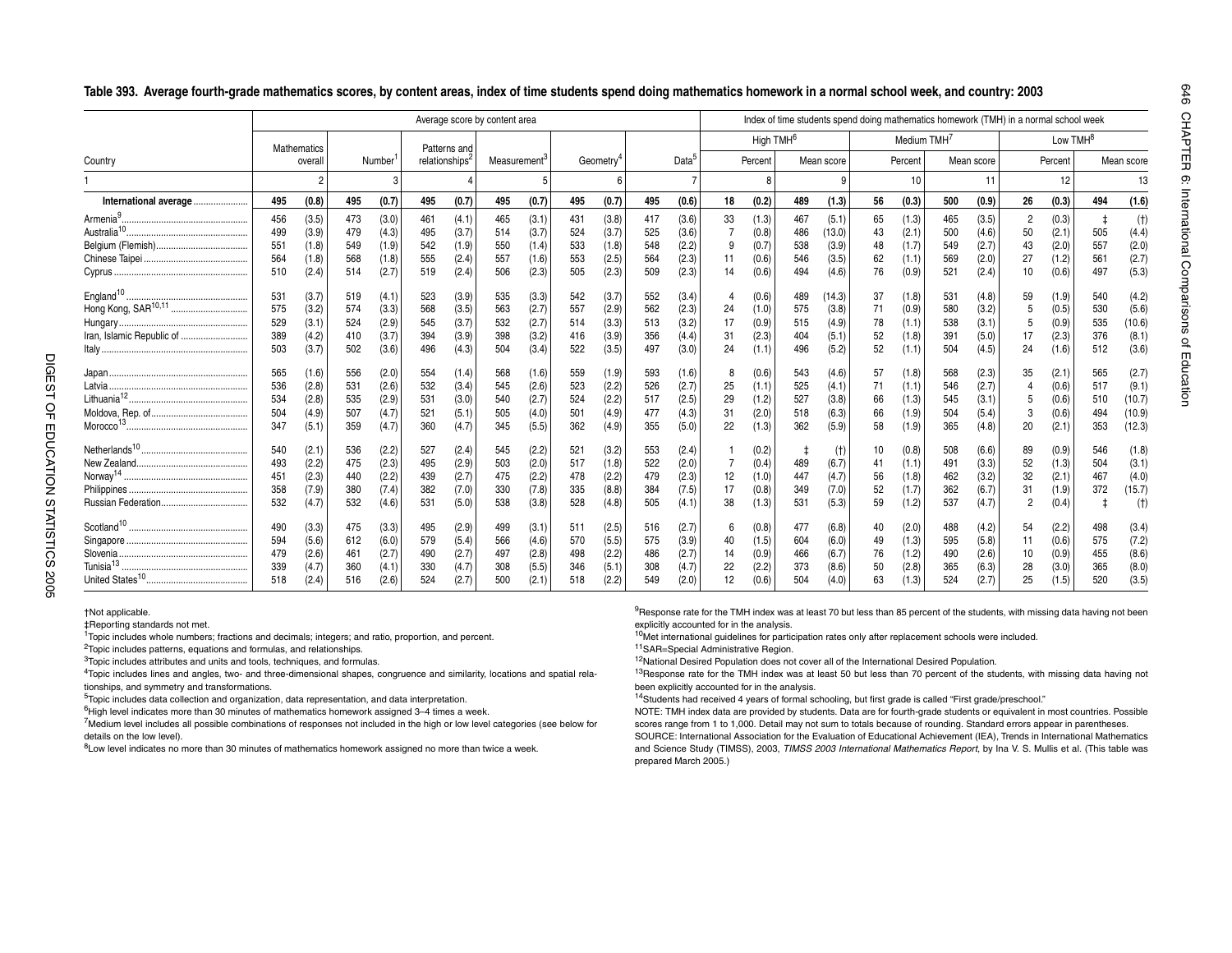Table 504. Average eighth-grade mathematics scores, by correlations and east of the students by correlations of the context of the students of the students of the context of the students of the context of the students of Lebanon.................................................... 433 (3.1) 430 (3.3) 448 (3.1) 430 (3.7) 459 (3.0) 394 (4.0) 42 (1.7) 436 (3.5) 52 (1.7) 437 (3.5) 5 (0.6) 412 (7.6) Lithuania13................................................ <sup>502</sup> (2.5) <sup>500</sup> (2.7) <sup>501</sup> (2.4) <sup>492</sup> (3.0) <sup>506</sup> (2.5) <sup>502</sup> (2.5) <sup>32</sup> (1.4) <sup>493</sup> (3.1) <sup>63</sup> (1.3) <sup>509</sup> (3.0) <sup>5</sup> (0.8) <sup>490</sup> (8.7) Macedonia, Republic of<sup>14</sup> ......................... <sup>435</sup> (3.5) <sup>438</sup> (3.5) <sup>442</sup> (3.6) <sup>434</sup> (3.6) <sup>442</sup> (3.7) <sup>419</sup> (3.6) <sup>26</sup> (1.1) <sup>440</sup> (4.5) <sup>61</sup> (1.3) <sup>444</sup> (3.9) <sup>13</sup> (1.3) <sup>439</sup> (6.0) Malaysia.................................................... 508 (4.1) 524 (4.0) 495 (3.9) 504 (4.5) 495 (4.8) 505 (3.2) 33 (1.3) 515 (4.4) 56 (1.1) 510 (4.5) 11 (0.8) 485 (5.9) Moldova .................................................... 460 (4.0) 463 (3.8) 464 (4.2) 468 (4.0) 463 (4.7) 428 (3.4) 38 (1.4) 472 (4.3) 57 (1.3) 458 (4.6) 5 (0.5) 437 (8.3) Morocco13,16,17......................................... <sup>387</sup> (2.5) <sup>384</sup> (2.7) <sup>400</sup> (2.8) <sup>376</sup> (3.4) <sup>415</sup> (2.3) <sup>374</sup> (2.5) <sup>34</sup> (1.5) <sup>390</sup> (4.5) <sup>52</sup> (1.1) <sup>392</sup> (3.2) <sup>14</sup> (1.0) <sup>380</sup> (4.8) Netherlands<sup>11</sup> ........................................... <sup>536</sup> (3.8) <sup>539</sup> (3.6) <sup>514</sup> (4.0) <sup>549</sup> (3.7) <sup>513</sup> (4.1) <sup>560</sup> (3.1) <sup>19</sup> (1.3) <sup>540</sup> (5.2) <sup>62</sup> (1.4) <sup>542</sup> (4.4) <sup>19</sup> (1.7) <sup>518</sup> (6.5) New Zealand............................................. 494 (5.3) 481 (6.0) 490 (5.2) 500 (4.8) 488 (4.6) 526 (5.1) 14 (1.1) 488 (5.1) 49 (1.8) 505 (6.0) 37 (2.1) 492 (7.2) Norway...................................................... 461 (2.5) 456 (2.3) 428 (2.7) 481 (2.9) 461 (2.8) 498 (2.5) 26 (1.3) 454 (4.0) 52 (1.3) 466 (2.5) 22 (1.3) 472 (3.5) Palestinian National Authority................... 390 (3.1) 385 (3.6) 392 (3.5) 386 (2.8) 423 (3.1) 390 (2.8) 27 (1.1) 393 (3.5) 65 (1.1) 398 (3.5) 8 (0.6) 371 (6.6) Philippines ................................................ 378 (5.2) 393 (5.1) 400 (5.2) 372 (4.8) 344 (5.3) 390 (4.5) 24 (0.9) 390 (5.4) 54 (1.0) 382 (5.5) 22 (1.2) 361 (6.6) Romania ................................................... 475 (4.8) 474 (4.9) 480 (4.7) 485 (4.7) 476 (4.9) 445 (4.6) 68 (1.6) 492 (4.5) 28 (1.4) 451 (6.4) 3 (0.4) 437 (13.0)

See notes at end of table.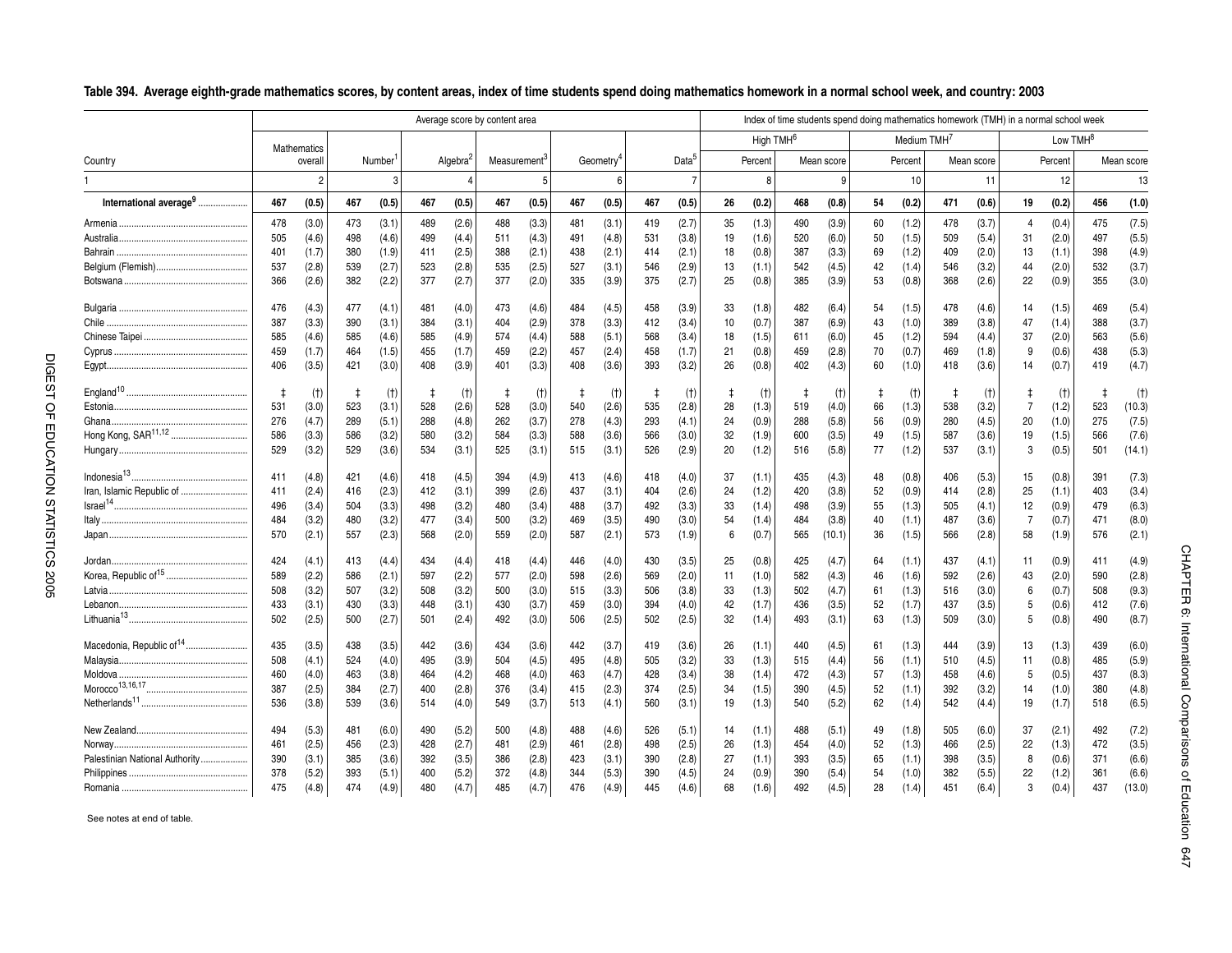**Table 394. Average eighth-grade mathematics scores, by content areas, index of time students spend doing mathematics homework in a normal school week, and country: 2003—Continued**

|                         |     |             |     |                     |     |                      | Average score by content area |                          |     |                       |     |                   |    |                       |     |            |    |                         | Index of time students spend doing mathematics homework (TMH) in a normal school week |            |    |                      |     |            |
|-------------------------|-----|-------------|-----|---------------------|-----|----------------------|-------------------------------|--------------------------|-----|-----------------------|-----|-------------------|----|-----------------------|-----|------------|----|-------------------------|---------------------------------------------------------------------------------------|------------|----|----------------------|-----|------------|
|                         |     | Mathematics |     |                     |     |                      |                               |                          |     |                       |     |                   |    | High TMH <sup>6</sup> |     |            |    | Medium TMH <sup>'</sup> |                                                                                       |            |    | Low TMH <sup>8</sup> |     |            |
| Country                 |     | overall     |     | Number <sup>1</sup> |     | Algebra <sup>2</sup> |                               | Measurement <sup>o</sup> |     | Geometry <sup>®</sup> |     | Data <sup>5</sup> |    | Percent               |     | Mean score |    | Percent                 |                                                                                       | Mean score |    | Percent              |     | Mean score |
|                         |     |             |     |                     |     |                      |                               |                          |     |                       |     |                   |    |                       |     |            |    | 10                      |                                                                                       |            |    |                      |     |            |
| Russian Federation.<br> | 508 | (3.7)       | 505 | (4.0)               | 516 | (3.2)                | 507                           | (3.9)                    | 515 | (4.2)                 | 484 | (3.2)             | 53 | (1.2)                 | 509 | (4.4)      | 45 | 1.2)                    | $51^{\circ}$                                                                          | (3.4)      |    | (0.2)                |     | (t)        |
| Saudi Arabia.           | 332 | (4.6)       | 307 | (5.3)               | 331 | (4.7)                | 338                           | (3.4)                    | 382 | (4.3)                 | 339 | (3.8)             | 15 | (1.0)                 | 315 | (8.1)      | 62 | (1.6)                   | 335                                                                                   | (4.6)      | 23 | (1.6)                | 345 | (5.7)      |
| Scotland <sup>1</sup>   | 498 | (3.7)       | 484 | (4.2)               | 488 | (3.9)                | 508                           | (3.6)                    | 491 | (3.3)                 | 531 | (3.7)             | 8  | (0.8)                 | 493 | (5.8)      | 46 | (2.1)                   | 507                                                                                   | (4.5)      | 46 | (2.5)                | 496 | (4.1)      |
| Serbia <sup>13</sup>    | 477 | (2.6)       | 477 | (2.8)               | 488 | (2.5)                | 475                           | (2.5)                    | 471 | (3.0)                 | 456 | (2.6)             | 25 | (1.3)                 | 466 | (4.1)      | 54 | (1.2)                   | 481                                                                                   | (3.5)      | 20 | (1.7)                | 497 | (3.5)      |
|                         | 605 | (3.6)       | 618 | (3.5)               | 590 | (3.5)                | 611                           | (3.6)                    | 580 | (3.7)                 | 579 | (3.2)             | 38 | (1.1)                 | 621 | (3.1)      | 51 | 0.9                     | 604                                                                                   | (3.8)      |    | (0.8)                | 566 | (7.8)      |
|                         | 508 | (3.3)       | 514 | (3.3)               | 505 | (3.3)                | 508                           | (3.7)                    | 501 | (3.6)                 | 495 | (2.9)             |    | (0.9)                 | 495 | (6.4)      | 81 | 1.4)                    | 51'                                                                                   | (3.4)      |    | (1.3)                | 500 | (7.7)      |
|                         | 493 | (2.2)       | 498 | (2.0)               | 487 | (2.3)                | 496                           | (2.3)                    | 483 | (2.5)                 | 494 | (2.3)             | 25 | (1.1)                 | 482 | (2.9)      |    | 1.2)                    | 500                                                                                   | (2.5)      |    | (0.8)                | 463 | (8.8)      |
|                         | 264 | (5.5)       | 274 | (5.4)               | 275 | (5.1)                | 298                           | (4.7)                    | 247 | (5.4)                 | 296 | (5.3)             | 21 | (0.8)                 | 275 | (8.1)      | 58 | (0.8)                   | 270                                                                                   | (6.3)      | 20 | (1.0)                | 260 | (5.4)      |
|                         | 499 | (2.6)       | 496 | (2.6)               | 480 | (3.0)                | 512                           | (2.6)                    | 467 | (3.4)                 | 539 | (3.0)             |    | (0.5)                 | 453 | (7.0)      | 38 | (1.4)                   | 494                                                                                   | (3.5)      | 58 | (1.5)                | 509 | (2.7)      |
|                         | 410 | (2.2)       | 419 | (2.3)               | 405 | (2.4)                | 407                           | (2.2)                    | 427 | (2.0)                 | 387 | (2.2)             | 39 | (1.1)                 | 410 | (2.7)      | 50 | (1.1)                   | 414                                                                                   | (2.2)      |    | (0.9)                | 414 | (4.3)      |
|                         | 504 | (3.3)       |     | (3.4)               | 510 | (3.1)                | 495                           | (3.2)                    | 472 | (3.1                  | 527 | (3.2)             | 31 | (1.0)                 | 518 | (4.1'      | 60 | (0.9)                   | 506                                                                                   | (3.2)      |    | (0.9)                | 461 | (6.3)      |

1Topic includes whole numbers; fractions and decimals; integers; and ratio, proportion, and percent.

<sup>2</sup>Topic includes patterns, algebraic expressions, equations and formulas, and relationships.

<sup>3</sup>Topic includes attributes and units and tools, techniques, and formulas.

4Topic includes lines and angles, two- and three-dimensional shapes, congruence and similarity, locations and spatial relationships, and symmetry and transformations.

<sup>5</sup>Topic includes data collection and organization, data representation, data interpretation, and uncertainty and probability. <sup>6</sup>High level indicates more than 30 minutes of mathematics homework assigned 3-4 times a week.

7Medium level includes all possible combinations of responses not included in the high or low level categories (see below for details on the low level).

8Low level indicates no more than 30 minutes of mathematics homework assigned no more than twice a week.

DIGEST That applicable.<br>
The applicable.<br>
<sup>1</sup>Topic includes whole number<br>
<sup>2</sup>Topic includes attributes and<br>
<sup>4</sup>Topic includes attributes and<br>
<sup>4</sup>Topic includes lines and angl<br>
tionships, and symmetry and the Topic includes 9The international average of 467 may sometimes appear as 466. In that case, the TIMSS 2003 average for eighth-graders published in the National Center for Education Statistics report reflects the deletion of England from the average.

<sup>10</sup>Did not satisfy guidelines for sample participation rates.

<sup>11</sup>Met guidelines for sample participation rates only after replacement schools were included.

12SAR=Special Administrative Region.

13National Desired Population does not cover all of International Desired Population.

14National Defined Population covers less than 90 percent of National Desired Population.

<sup>15</sup>Korea tested the same cohort of students as other countries, but later in 2003, at the beginning of the next school year. <sup>16</sup>Nearly satisfied guidelines for sample participation rates only after replacement schools were included.

<sup>17</sup>Response rate for the TMH index was at least 70 but less than 85 percent of the students, with missing data having not been explicitly accounted for in the analysis.

NOTE: TMH index data are provided by students. Data are for eighth grade or equivalent in most countries. Possible scores range from 1 to 1,000. Standard errors appear in parentheses. Detail may not sum to totals because of rounding.

SOURCE: International Association for the Evaluation of Educational Achievement (IEA), Trends in International Mathematics and Science Study (TIMSS), 2003, TIMSS 2003 International Mathematics Report, by Ina V. S. Mullis et al. (This table was prepared April 2005.)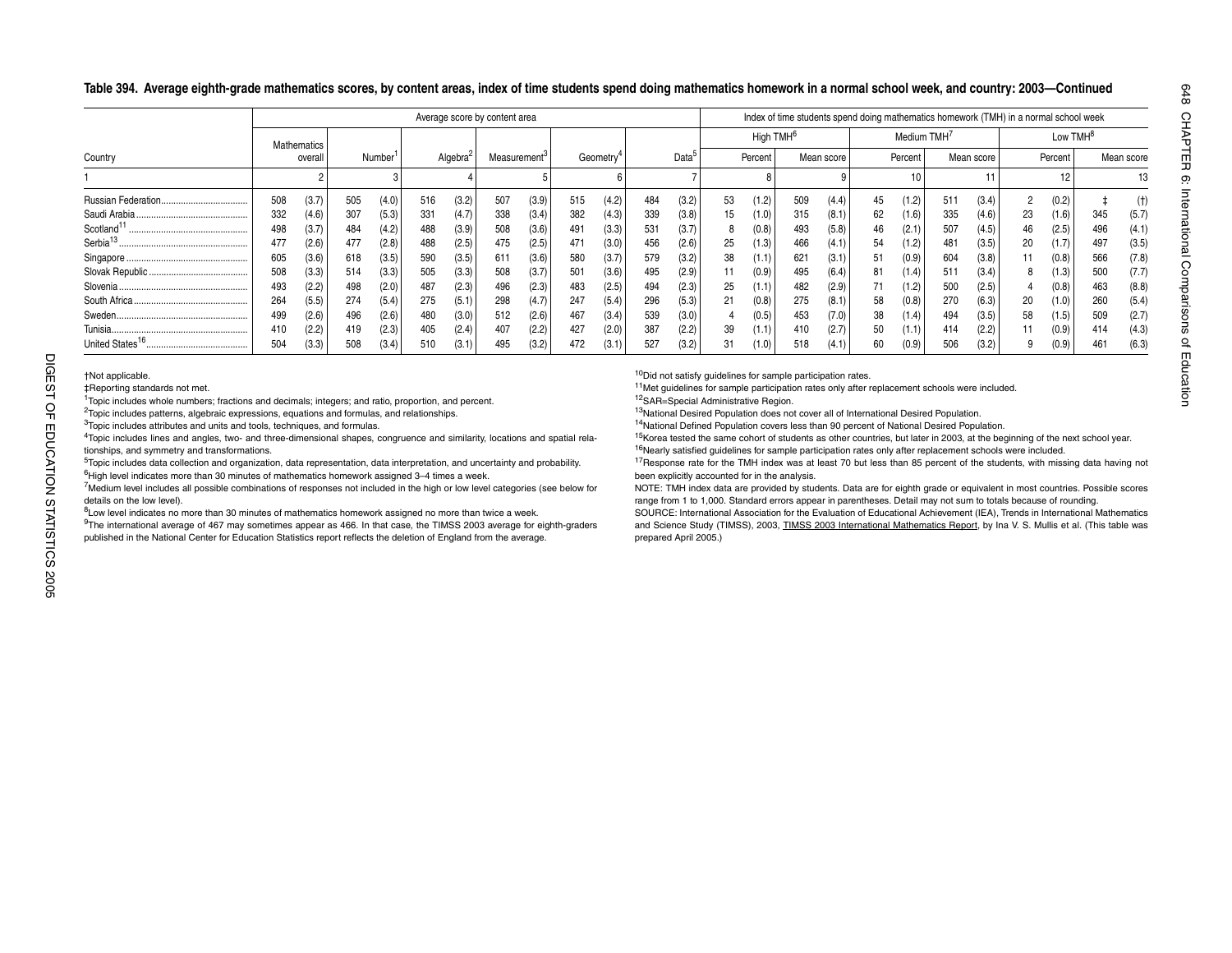#### \_**Table 395. Percentage of lesson time spent on various mathematics activities, yearly mathematics instructional time, and mathematics instructional time as a percentage of total instructional time in eighth grade, by country: 2003**

|                                                                 |                                                |                                           |                                                 |                                           |                                          |                                           | Percentage of time in mathematics lessons students spend on various activities in a typical week |                                           |                                                                    |                                           |                                        |                                           |                                                                |                                                                                                        |                                                                     |                                           |                                                   |                                                                               |                                             |                                                      |
|-----------------------------------------------------------------|------------------------------------------------|-------------------------------------------|-------------------------------------------------|-------------------------------------------|------------------------------------------|-------------------------------------------|--------------------------------------------------------------------------------------------------|-------------------------------------------|--------------------------------------------------------------------|-------------------------------------------|----------------------------------------|-------------------------------------------|----------------------------------------------------------------|--------------------------------------------------------------------------------------------------------|---------------------------------------------------------------------|-------------------------------------------|---------------------------------------------------|-------------------------------------------------------------------------------|---------------------------------------------|------------------------------------------------------|
| Country                                                         | Reviewing homework                             |                                           | Listening to lecture-<br>style presentations    |                                           | teacher's quidance                       | Working<br>problems with                  | Working problems on<br>teacher's quidance                                                        | their own without                         | Listening to teachers<br>reteach and clarify<br>content/procedures |                                           |                                        | Taking tests<br>and quizzes               |                                                                | Participating<br>in classroom<br>management<br>tasks not related<br>to the lesson's<br>content/purpose |                                                                     | Other<br>student activities               |                                                   | Students'<br>average yearly<br>mathematics<br>instructional<br>time, in hours | total instructional time                    | Mathematics<br>instructional time<br>as a percent of |
|                                                                 |                                                | $\overline{2}$                            |                                                 | 3                                         |                                          | 4                                         |                                                                                                  | 5                                         |                                                                    | 6                                         |                                        | $\overline{7}$                            |                                                                | 8                                                                                                      |                                                                     | 9                                         |                                                   | 10                                                                            |                                             | 11                                                   |
| International average                                           | 11                                             | (0.1)                                     | 19                                              | (0.1)                                     | 22                                       | (0.2)                                     | 18                                                                                               | (0.2)                                     | 11                                                                 | (0.1)                                     | 10                                     | (0.1)                                     | 5                                                              | (0.1)                                                                                                  | 4                                                                   | (0.1)                                     | 123                                               | (0.4)                                                                         | 12                                          | $(\#)$                                               |
| Belgium (Flemish)                                               | 110<br>8<br>13<br>$\overline{7}$<br>113        | (0.5)<br>(0.5)<br>(0.5)<br>(0.4)<br>(0.9) | 114<br>15<br>24<br>14<br>116                    | (0.8)<br>(0.8)<br>(0.9)<br>(1.0)<br>(1.1) | 26<br>23<br>17<br>26<br><sup>1</sup> 19  | (1.1)<br>(1.2)<br>(0.5)<br>(1.0)<br>(1.1) | 119<br>28<br>12<br>20<br>121                                                                     | (0.9)<br>(1.2)<br>(0.5)<br>(0.9)<br>(1.2) | 113<br>9<br>12<br>16<br>111                                        | (0.6)<br>(0.4)<br>(0.3)<br>(0.8)<br>(0.8) | 111<br>7<br>13<br>11<br>110            | (0.6)<br>(0.4)<br>(0.5)<br>(0.4)<br>(0.7) | $^{1}$ 4<br>$\overline{7}$<br>6<br>$\overline{4}$<br>16        | (0.3)<br>(0.6)<br>(0.5)<br>(0.3)<br>(0.5)                                                              | 14<br>3<br>6<br>$\overline{2}$<br>1 <sub>5</sub>                    | (0.3)<br>(0.4)<br>(0.3)<br>(0.2)<br>(0.4) | ŧ<br>1136<br>142<br>$2^{123}$<br>$\ddagger$       | (t)<br>(2.9)<br>(0.8)<br>(2.2)<br>(t)                                         | $\ddagger$<br>113<br>16<br>13<br>$\ddagger$ | (t)<br>(0.3)<br>(0.1)<br>(0.3)<br>(t)                |
| Chinese Taipei                                                  | 10<br>10<br>12<br>122<br>11                    | (0.6)<br>(0.4)<br>(0.5)<br>(0.4)<br>(0.4) | 18<br>18<br>42<br>116<br>18                     | (1.3)<br>(0.8)<br>(1.3)<br>(0.5)<br>(1.0) | 26<br>21<br>13<br>20<br>17               | (1.0)<br>(0.9)<br>(0.6)<br>(0.5)<br>(0.8) | 16<br>18<br>$\overline{7}$<br>114<br>15                                                          | (0.8)<br>(0.8)<br>(0.5)<br>(0.4)<br>(0.7) | 17<br>14<br>9<br>112<br>15                                         | (0.9)<br>(0.7)<br>(0.4)<br>(0.4)<br>(0.8) | 8<br>11<br>10<br>110<br>11             | (0.5)<br>(0.5)<br>(0.4)<br>(0.5)<br>(0.4) | 3<br>6<br>$\overline{4}$<br>$1\,5$<br>6                        | (0.4)<br>(0.4)<br>(0.3)<br>(0.2)<br>(0.3)                                                              | $\overline{2}$<br>3<br>3<br><sup>1</sup> 2<br>$\overline{7}$        | (0.3)<br>(0.3)<br>(0.3)<br>(0.2)<br>(0.4) | 196<br>1160<br>141<br>275<br>$\ddagger$           | (1.7)<br>(4.1)<br>(2.0)<br>(0.4)<br>(t)                                       | 111<br>114<br>13<br>8<br>ŧ                  | (0.2)<br>(0.4)<br>(0.2)<br>(0.1)<br>(t)              |
| Hong Kong, SAR <sup>4,5</sup>                                   | $^{2}$ ‡<br>10<br>111<br>8<br>12               | $(+)$<br>(0.4)<br>(0.4)<br>(0.4)<br>(0.4) | $^{2}$ ‡<br>12<br>116<br>36<br>13               | (t)<br>(0.6)<br>(0.9)<br>(1.5)<br>(0.7)   | $^{2}$ ‡<br>25<br>120<br>18<br>25        | (t)<br>(1.0)<br>(0.8)<br>(0.7)<br>(0.9)   | $^{2}$ ‡<br>25<br>$1_{18}$<br>16<br>25                                                           | (t)<br>(0.8)<br>(0.7)<br>(0.8)<br>(1.0)   | $^{2}$ ‡<br>11<br>112<br>9<br>10                                   | (t)<br>(0.5)<br>(0.7)<br>(0.7)<br>(0.4)   | $^{2}$ ‡<br>13<br>112<br>6<br>10       | (t)<br>(0.6)<br>(0.4)<br>(0.3)<br>(0.4)   | $^{2}$ ‡<br>3<br>17<br>$\overline{4}$<br>3                     | (t)<br>(0.3)<br>(0.4)<br>(0.5)<br>(0.3)                                                                | $^{2}$ ‡<br>$\overline{2}$<br><sup>1</sup> 6<br>$\overline{4}$<br>3 | (t)<br>(0.3)<br>(0.3)<br>(0.4)<br>(0.3)   | $\pm$<br>125<br>$\ddagger$<br>$2^{2}$ 145<br>2112 | (t)<br>(1.2)<br>(t)<br>(5.2)<br>(2.0)                                         | $\pm$<br>12<br>$\ddagger$<br>15<br>11       | (t)<br>(0.2)<br>$(+)$<br>(0.5)<br>(0.2)              |
| Indonesia <sup>6</sup><br>Iran, Islamic Republic of             | 112<br>12<br>114<br>15<br>7                    | (0.5)<br>(0.6)<br>(0.6)<br>(0.6)<br>(0.6) | 125<br>17<br>115<br>22<br>29                    | (1.1)<br>(0.8)<br>(0.8)<br>(0.6)<br>(1.3) | 120<br>18<br>122<br>19<br>28             | (0.9)<br>(0.7)<br>(0.7)<br>(0.6)<br>(1.1) | 114<br>14<br>121<br>13<br>11                                                                     | (0.9)<br>(0.7)<br>(0.8)<br>(0.6)<br>(1.0) | 112<br>15<br>111<br>13<br>15                                       | (0.5)<br>(0.7)<br>(0.4)<br>(0.4)<br>(0.9) | 112<br>11<br>110<br>11<br>6            | (0.7)<br>(0.5)<br>(0.5)<br>(0.5)<br>(0.4) | 1ვ<br>6<br>$^1$ 5<br>$\overline{4}$<br>$\overline{2}$          | (0.4)<br>(0.3)<br>(0.5)<br>(0.3)<br>(0.2)                                                              | 1ვ<br>6<br>1 ვ<br>$\overline{c}$<br>$\mathcal{P}$                   | (0.5)<br>(0.6)<br>(0.3)<br>(0.3)<br>(0.4) | 2169<br>2115<br>t<br>1132<br>107                  | (4.4)<br>(3.5)<br>(t)<br>(1.7)<br>(2.6)                                       | 13<br>12<br>$\pm$<br>113<br>10              | (0.4)<br>(0.4)<br>(t)<br>(0.2)<br>(0.2)              |
| Korea, Republic of <sup>8</sup><br>Lithuania <sup>6</sup>       | 15<br>26<br>18<br>$^{2}$ 24<br>9               | (0.7)<br>(0.3)<br>(0.6)<br>(1.6)<br>(0.5) | 23<br>$^{2}$ 30<br>112<br>217<br>$\overline{7}$ | (1.0)<br>(1.2)<br>(0.7)<br>(0.9)<br>(0.6) | 17<br>$^{2}19$<br>125<br>$^{2}$ 23<br>30 | (0.8)<br>(0.6)<br>(1.1)<br>(1.1)<br>(1.2) | 13<br>$2^{2}20$<br>122<br>$\frac{2}{8}$<br>26                                                    | (0.8)<br>(0.7)<br>(0.9)<br>(0.8)<br>(0.9) | 11<br>2g<br>111<br>210<br>11                                       | (0.5)<br>(0.4)<br>(0.6)<br>(0.6)<br>(0.7) | 9<br>28<br>115<br>$2_{11}$<br>14       | (0.4)<br>(0.4)<br>(0.7)<br>(0.6)<br>(0.6) | 6<br>$2\overline{5}$<br>1 <sub>2</sub><br>2 <sub>4</sub><br>-1 | (0.4)<br>(0.3)<br>(0.2)<br>(0.4)<br>(0.2)                                                              | 6<br>2 <sub>3</sub><br>1 <sub>4</sub><br>24<br>$\overline{2}$       | (0.5)<br>(0.5)<br>(0.4)<br>(0.4)<br>(0.2) | 110<br>2109<br>2122<br>1122                       | (0.9)<br>(1.2)<br>(1.4)<br>(t)<br>(0.9)                                       | 12<br>9<br>13<br>$\pm$<br>11                | (0.2)<br>(0.1)<br>(0.3)<br>(t)<br>(0.2)              |
| Macedonia, Republic of7<br>Moldova.<br>Morocco <sup>6,9</sup> . | $\overline{7}$<br>13<br>2g<br>$\ddagger$<br>15 | (0.3)<br>(0.7)<br>(0.6)<br>(t)<br>(1.1)   | 37<br>21<br>$2^{2}$ 15<br>$\ddagger$<br>13      | (1.1)<br>(1.0)<br>(1.0)<br>(t)<br>(0.7)   | 19<br>21<br>$^{2}$ 23<br>$\pm$<br>21     | (0.7)<br>(0.9)<br>(1.0)<br>(t)<br>(2.0)   | 15<br>16<br>$^{2}$ 18<br>$\ddagger$<br>28                                                        | (0.7)<br>(0.8)<br>(0.9)<br>(t)<br>(2.5)   | 6<br>9<br>$^{2}$ 11<br>$\ddagger$<br>$\overline{7}$                | (0.4)<br>(0.5)<br>(0.8)<br>(t)<br>(0.5)   | 8<br>8<br>$^{2}14$<br>$\ddagger$<br>8  | (0.4)<br>(0.4)<br>(0.8)<br>(t)<br>(0.5)   | 3<br>6<br>$^{2}$ 4<br>$\ddagger$<br>5                          | (0.3)<br>(0.4)<br>(0.7)<br>(t)<br>(0.5)                                                                | 4<br>6<br>25<br>ŧ<br>$\Delta$                                       | (0.3)<br>(0.4)<br>(0.6)<br>(t)<br>(0.4)   | 180<br>120<br>$\pm$<br>ŧ<br>$^{2}94$              | (1.2)<br>(1.4)<br>(t)<br>(t)<br>(1.4)                                         | 9<br>12<br>$\pm$<br>$\ddagger$<br>9         | (0.2)<br>(0.1)<br>(t)<br>(t)<br>(0.1)                |
| New Zealand<br>Palestinian National Authority                   | $\overline{7}$<br>8<br>113<br>19<br>9          | (0.4)<br>(0.4)<br>(0.6)<br>(0.4)<br>(0.4) | 17<br>19<br>$1_{23}$<br>120<br>24               | (0.8)<br>(0.6)<br>(1.0)<br>(0.9)<br>(0.8) | 24<br>26<br>18<br>116<br>29              | (1.1)<br>(1.2)<br>(0.8)<br>(0.8)<br>(1.0) | 23<br>25<br>116<br>115<br>15                                                                     | (1.3)<br>(1.5)<br>(0.9)<br>(1.0)<br>(0.7) | 9<br>10<br>111<br>111<br>10                                        | (0.4)<br>(0.4)<br>(0.5)<br>(0.5)<br>(0.4) | 8<br>6<br>1 <sub>9</sub><br>116<br>9   | (0.4)<br>(0.3)<br>(0.3)<br>(0.7)<br>(0.5) | $\overline{7}$<br>$\overline{4}$<br>16<br>17<br>3              | (0.5)<br>(0.3)<br>(0.3)<br>(0.3)<br>(0.3)                                                              | $\Delta$<br>3<br><sup>1</sup> 6<br>16<br>$\overline{2}$             | (0.5)<br>(0.4)<br>(0.4)<br>(0.4)<br>(0.2) | 136<br>114<br>2127<br>193<br>1120                 | (1.7)<br>(2.3)<br>(2.3)<br>(3.6)<br>(2.1)                                     | 14<br>13<br>14<br>17<br>113                 | (0.2)<br>(0.3)<br>(0.3)<br>(0.4)<br>(0.3)            |
| Russian Federation<br>Saudi Arabia                              | 11<br>115<br>18<br>$\overline{7}$<br>11        | (0.2)<br>(1.0)<br>(0.3)<br>(0.4)<br>(0.4) | 20<br>116<br>122<br>25<br>27                    | (0.7)<br>(1.6)<br>(0.7)<br>(1.4)<br>(0.7) | 20<br><sup>1</sup> 13<br>126<br>23<br>19 | (0.7)<br>(1.0)<br>(1.3)<br>(1.2)<br>(0.6) | 18<br>18<br>122<br>20<br>15                                                                      | (0.7)<br>(0.7)<br>(1.5)<br>(1.2)<br>(0.5) | 8<br>$1_{23}$<br>18<br>9<br>9                                      | (0.4)<br>(2.2)<br>(0.5)<br>(0.5)<br>(0.3) | 18<br>112<br>14<br>$\overline{7}$<br>8 | (0.5)<br>(1.0)<br>(0.3)<br>(0.4)<br>(0.3) | $\overline{1}$<br>16<br><sup>1</sup> 6<br>3<br>6               | (0.2)<br>(0.4)<br>(0.5)<br>(0.3)<br>(0.4)                                                              | 3<br>17<br>$^1$ 3<br>5<br>4                                         | (0.3)<br>(0.8)<br>(0.5)<br>(0.5)<br>(0.4) | 1128<br>2110<br>2142<br>2107<br>114               | (2.1)<br>(1.0)<br>(2.2)<br>(1.5)<br>(1.6)                                     | 115<br>11<br>14<br>13<br>13                 | (0.3)<br>(0.2)<br>(0.2)<br>(0.2)<br>(0.2)            |

See notes at end of table.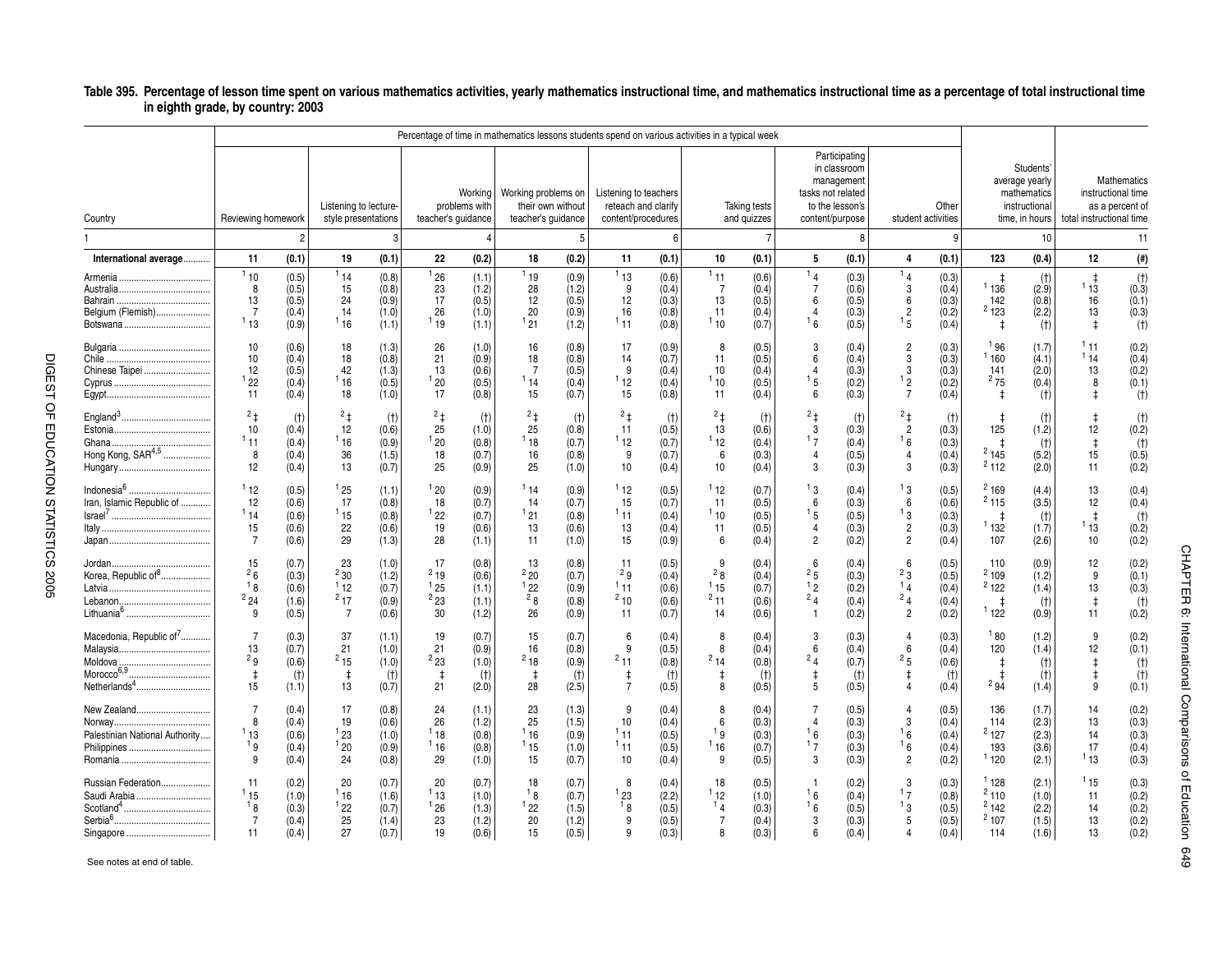#### Table 395. Percentage of lesson time spent on various mathematics activities, yearly mathematics instructional time, and mathematics instructional time as a percentage of total instructional time **in eighth grade, by country: 2003—Continued**

|                                                                   |                    |                                                    |                                              |                                                    |                                  |                                                    |                                                     |                                                    | Percentage of time in mathematics lessons students spend on various activities in a typical week |                                                    |                       |                                                    |                                                                                                        |                                                    |                                             |                                                                                 |                          |                                                      |
|-------------------------------------------------------------------|--------------------|----------------------------------------------------|----------------------------------------------|----------------------------------------------------|----------------------------------|----------------------------------------------------|-----------------------------------------------------|----------------------------------------------------|--------------------------------------------------------------------------------------------------|----------------------------------------------------|-----------------------|----------------------------------------------------|--------------------------------------------------------------------------------------------------------|----------------------------------------------------|---------------------------------------------|---------------------------------------------------------------------------------|--------------------------|------------------------------------------------------|
| Country                                                           | Reviewing homework |                                                    | Listening to lecture-<br>style presentations |                                                    | teacher's quidance               | problems with                                      | Working   Working problems on<br>teacher's quidance | their own without                                  | Listening to teachers<br>reteach and clarify<br>content/procedures                               |                                                    |                       | Taking tests<br>and quizzes                        | Participating<br>in classroom<br>management<br>tasks not related<br>to the lesson's<br>content/purpose | Other<br>student activities                        |                                             | Students'<br>average yearly<br>mathematics<br>instructional I<br>time, in hours | total instructional time | Mathematics<br>instructional time<br>as a percent of |
|                                                                   |                    |                                                    |                                              |                                                    |                                  |                                                    |                                                     |                                                    |                                                                                                  |                                                    |                       |                                                    |                                                                                                        |                                                    |                                             |                                                                                 |                          |                                                      |
| Slovak Republic<br>South Africa<br>United States <sup>9</sup><br> | $^{2}$ 15<br>18    | (0.3)<br>(0.4)<br>(0.9)<br>(0.4)<br>(0.9)<br>(0.5) | 17<br>21<br>$^{2}$ 13<br>11<br>114<br>18     | (0.7)<br>(0.8)<br>(0.7)<br>(0.6)<br>(1.0)<br>(0.7) | 27<br>24<br>$2^{19}$<br>17<br>21 | (0.9)<br>(0.7)<br>(0.9)<br>(1.8)<br>(0.9)<br>(0.6) | 17<br>22<br>$^{2}$ 18<br>28<br>18<br>18             | (0.7)<br>(0.9)<br>(0.9)<br>(1.8)<br>(0.9)<br>(0.6) | 13<br>10<br>$2 + 4$<br>14                                                                        | (0.5)<br>(0.6)<br>(0.6)<br>(0.3)<br>(0.8)<br>(0.3) | 12<br>$2^{2}12$<br>13 | (0.4)<br>(0.3)<br>(0.6)<br>(0.3)<br>(0.7)<br>(0.4) | (0.3)<br>(0.2)<br>(0.4)<br>(0.3)<br>(0.4)<br>(0.3)                                                     | (0.3)<br>(0.4)<br>(0.4)<br>(0.4)<br>(0.5)<br>(0.4) | 126<br>116<br><sup>1</sup> 91<br>$^{2}$ 135 | (1.9)<br>(1.3)<br>(t)<br>(1.6)<br>(2.2)                                         | 114<br>10                | (0.3)<br>(0.1)<br>(t)<br>(0.2)<br>$(+)$<br>(0.2)     |

1Data available for at least 70 but less than 85 percent of students, with missing data having not been explicitly accounted for in the analysis.

<sup>2</sup>Data available for at least 50 but less than 70 percent of students, with missing data having not been explicitly accounted for in the analysis.

<sup>3</sup>Did not satisfy guidelines for sample participation rates.

4Met guidelines for sample participation rates only after replacement schools were included.

5SAR=Special Administrative Region.

<sup>6</sup>National Desired Population does not cover all of International Desired Population.

7National Defined Population covers less than 90 percent of National Desired Population.

<sup>8</sup>Korea tested the same cohort of students as other countries, but later in 2003, at the beginning of the next school year. <sup>9</sup>Nearly satisfied guidelines for sample participation rates only after replacement schools were included.

NOTE: Percentage of time in mathematics lessons students spend on various activities in a typical week provided by teachers. Mathematics instructional time provided by teachers and total instructional time provided by schools. Data are for eighth grade or equivalent in most countries. Detail may not sum to totals because of rounding. Standard errors appear in parentheses.

 SOURCE: International Association for the Evaluation of Educational Achievement (IEA), Trends in International Mathematics and Science Study (TIMSS), 2003, *TIMSS 2003 International Mathematics Report*, by Ina V. S. Mullis et al. (This table was prepared April 2005.)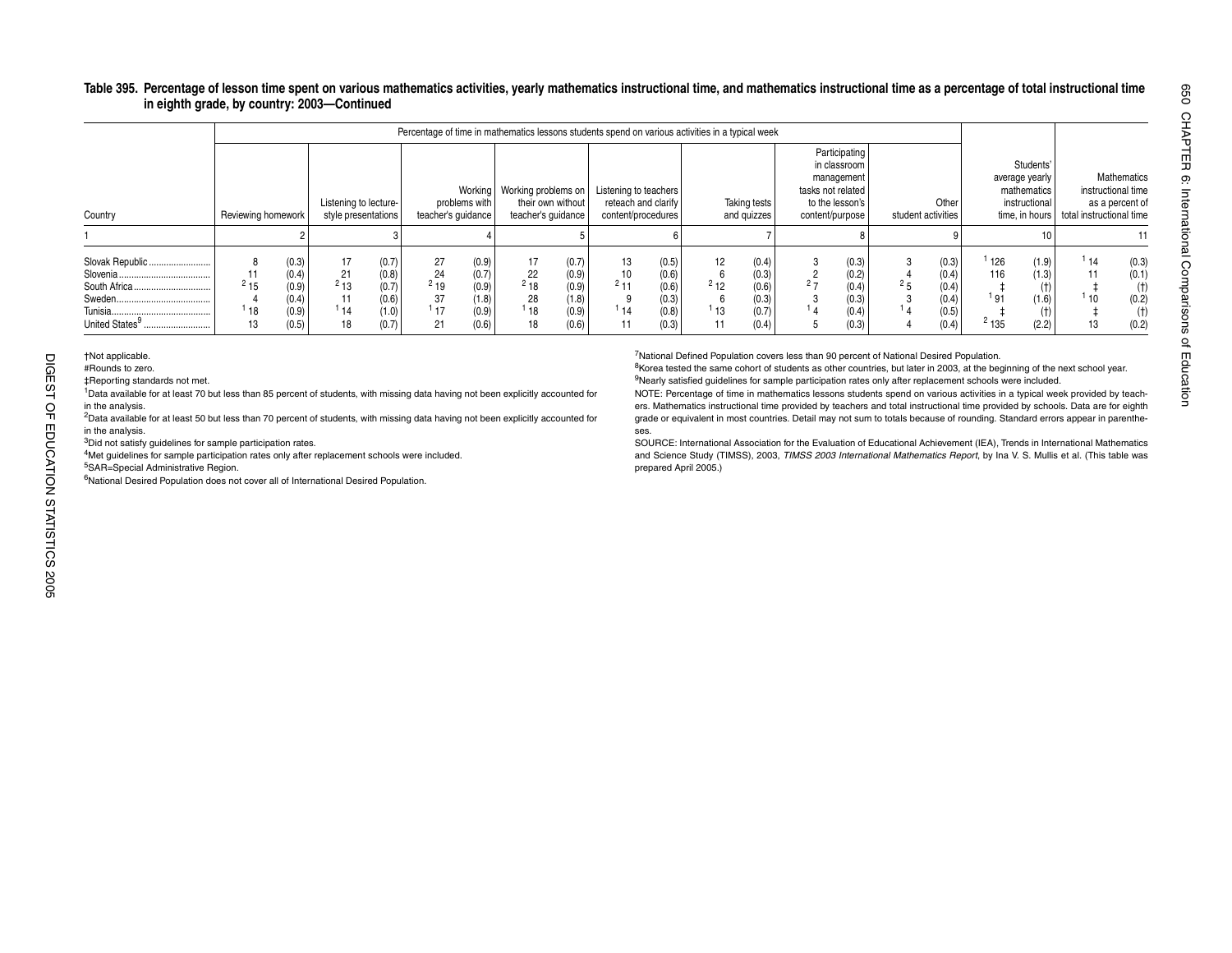|                                                                                    |                                     |                                           |                                                |                                           |                                        |                                                  |                                      |                                           |                                        |                                                |                                   |                                           | Percentage distribution and mean scores of mathematics classes, by average class size |                                           |                                                |                                         |                                                    |                                            |                                               |                                           |                                 |                                                 |                            |                                           | Index of Teachers' Emphasis on Mathematics Homework (EMH) <sup>1</sup> |                                            |                                                    |                                           |                                                      |                                                |
|------------------------------------------------------------------------------------|-------------------------------------|-------------------------------------------|------------------------------------------------|-------------------------------------------|----------------------------------------|--------------------------------------------------|--------------------------------------|-------------------------------------------|----------------------------------------|------------------------------------------------|-----------------------------------|-------------------------------------------|---------------------------------------------------------------------------------------|-------------------------------------------|------------------------------------------------|-----------------------------------------|----------------------------------------------------|--------------------------------------------|-----------------------------------------------|-------------------------------------------|---------------------------------|-------------------------------------------------|----------------------------|-------------------------------------------|------------------------------------------------------------------------|--------------------------------------------|----------------------------------------------------|-------------------------------------------|------------------------------------------------------|------------------------------------------------|
|                                                                                    |                                     | Overall<br>average                        |                                                | 1 to 24 students                          |                                        |                                                  |                                      |                                           | 25 to 32 students                      |                                                |                                   |                                           | 33 to 40 students                                                                     |                                           |                                                |                                         | 41 or more students                                |                                            |                                               | High EMH <sup>2</sup>                     |                                 |                                                 |                            | Medium EMH <sup>3</sup>                   |                                                                        |                                            |                                                    | Low EMH <sup>4</sup>                      |                                                      |                                                |
| Country                                                                            |                                     | class size                                |                                                | Percent                                   |                                        | Mean score                                       |                                      | Percent                                   |                                        | Mean score                                     |                                   | Percent                                   | Mean score                                                                            |                                           |                                                | Percent                                 |                                                    | Mean score                                 |                                               | Percent                                   |                                 | Mean score                                      |                            | Percent                                   |                                                                        | Mean score                                 |                                                    | Percent                                   |                                                      | Mean score                                     |
|                                                                                    |                                     | $\mathfrak{p}$                            |                                                | 3                                         |                                        |                                                  |                                      | .5                                        |                                        |                                                |                                   | $\overline{7}$                            |                                                                                       | 8                                         |                                                | 9                                       |                                                    | 10                                         |                                               | 11                                        |                                 | 12                                              |                            | 13                                        |                                                                        | 14                                         |                                                    | 15                                        |                                                      | 16                                             |
| International average                                                              | 30                                  | (0.1)                                     | 29                                             | (0.5)                                     | 461                                    | (1.9)                                            | 35                                   | (0.5)                                     | 473                                    | (1.4)                                          | 24                                | (0.5)                                     | 470                                                                                   | (2.1)                                     | 13                                             | (0.3)                                   | 448                                                | (1.7)                                      | 30                                            | (0.5)                                     | 473                             | (1.4)                                           | 51                         | (0.6)                                     | 469                                                                    | (0.9)                                      | 19                                                 | (0.4)                                     | 453                                                  | (1.7)                                          |
| Belgium (Flemish)                                                                  | 527<br>26<br>32<br>20<br>37         | (0.9)<br>(0.5)<br>(0.1)<br>(0.3)<br>(0.4) | 39<br>31<br>6<br>90<br>$\mathbf{1}$            | (4.4)<br>(4.2)<br>(0.7)<br>(2.3)<br>(0.7) | 474<br>482<br>451<br>538<br>$\ddagger$ | (5.6)<br>(9.4)<br>(5.8)<br>(3.3)<br>(t)          | 43<br>65<br>52<br>10<br>14           | (4.3)<br>(4.7)<br>(2.7)<br>(2.3)<br>(2.6) | 485<br>518<br>402<br>553<br>392        | (5.0)<br>(5.9)<br>(2.1)<br>(10.5)<br>(9.1)     | 7<br>4<br>40<br>#<br>60           | (1.8)<br>(2.2)<br>(2.6)<br>(t)<br>(4.3)   | 460<br>492 (14.2)<br>395<br>- 1<br>360                                                | (9.9)<br>(3.5)<br>(t)<br>(3.7)            | 11<br>#<br>3<br>#<br>25                        | (2.8)<br>(t)<br>(0.0)<br>(t)<br>(4.1)   | 462<br>$\ddagger$<br>412<br>$\overline{1}$<br>362  | (8.4)<br>(t)<br>(3.8)<br>(t)<br>(4.1)      | <sup>6</sup> 65<br>10<br>15<br>9<br>44        | (4.6)<br>(3.0)<br>(2.5)<br>(2.5)<br>(4.6) | 481<br>544<br>389<br>555<br>364 | (4.2)<br>(19.7)<br>(6.1)<br>(6.5)<br>(4.0)      | 31<br>56<br>72<br>30<br>49 | (4.7)<br>(4.1)<br>(3.7)<br>(3.8)<br>(4.5) | 474<br>518<br>404<br>555<br>368                                        | (6.6)<br>(5.9)<br>(2.3)<br>(5.8)<br>(4.0)  | $\overline{4}$<br>34<br>14<br>60<br>$\overline{7}$ | (2.1)<br>(3.8)<br>(3.1)<br>(3.9)<br>(2.5) | 467<br>475<br>396<br>529<br>379                      | (11.5)<br>(9.5)<br>(8.7)<br>(5.6)<br>(7.0)     |
| Chinese Taipei                                                                     | 22<br>35<br>37<br>26<br>38          | (0.5)<br>(0.4)<br>(0.4)<br>(0.1)<br>(0.6) | 64<br>9<br>$\overline{4}$<br>21<br>3           | (4.2)<br>(1.5)<br>(1.5)<br>(1.9)<br>(1.2) | 468<br>385<br>598<br>463               | (4.9)<br>(17.0)<br>(28.9)<br>(3.2)<br>422 (13.8) | 32<br>22<br>14<br>79<br>9            | (3.9)<br>(2.6)<br>(2.8)<br>(1.9)<br>(2.1) | 503<br>384<br>567<br>460<br>428        | (8.0)<br>(8.1)<br>(11.5)<br>(2.0)<br>(11.3)    | 3<br>47<br>65<br>#<br>61          | (2.4)<br>(3.6)<br>(4.0)<br>(t)<br>(4.1)   | 423<br>390<br>575<br>$\ddagger$<br>403                                                | (5.0)<br>(5.7)<br>(4.7)<br>(t)<br>(4.3)   | -1<br>23<br>17<br>#<br>27                      | (0.0)<br>(3.0)<br>(3.2)<br>(t)<br>(3.7) | t<br>389<br>636<br>$\overline{\phantom{a}}$<br>407 | $(+)$<br>(6.9)<br>(8.7)<br>$(+)$<br>(7.5)  | 53<br>10<br>29<br>35<br>23                    | (4.2)<br>(2.2)<br>(3.9)<br>(3.1)<br>(3.3) | 483<br>401<br>602<br>455<br>401 | (6.1)<br>(14.9)<br>(8.6)<br>(3.2)<br>(8.6)      | 38<br>49<br>39<br>65<br>57 | (4.2)<br>(3.6)<br>(3.9)<br>(3.1)<br>(3.8) | 467<br>388<br>588<br>462<br>409                                        | (7.7)<br>(5.1)<br>(6.3)<br>(2.3)<br>(4.8)  | 9<br>40<br>32<br>#<br>20                           | (2.5)<br>(3.3)<br>(3.9)<br>(t)<br>(3.2)   | 469<br>383<br>570<br>$\overline{\phantom{a}}$<br>406 | (15.6)<br>(5.5)<br>(7.6)<br>(t)<br>(8.1)       |
| Ghana<br>Hong Kong, SAR <sup>9,10</sup>                                            | $^{8}$ ‡<br>27<br>537<br>39<br>22   | (t)<br>(0.5)<br>(1.0)<br>(0.3)<br>(0.4)   | 32<br>16<br>3<br>64                            | (t)<br>(3.4)<br>(2.7)<br>(1.1)<br>(3.9)   | ₫.<br>523<br>232<br>504<br>522         | (t)<br>(5.1)<br>(7.4)<br>(28.1)<br>(4.2)         | ‡.<br>41<br>18<br>6<br>35            | $(+)$<br>(4.2)<br>(3.1)<br>(1.6)<br>(4.0) | 530<br>249<br>513<br>540               | $(+)$<br>(4.3)<br>(8.9)<br>(21.3)<br>(6.5)     | ŧ<br>27<br>29<br>49<br>2          | (t)<br>(3.8)<br>(4.0)<br>(4.1)<br>(0.9)   | ⋣<br>550<br>292<br>575<br>$\ddagger$                                                  | (t)<br>(5.4)<br>(9.0)<br>(5.7)<br>(t)     | $\ddagger$<br>#<br>37<br>43<br>#               | (t)<br>(t)<br>(4.7)<br>(4.1)<br>(t)     | ŧ<br>$\ddagger$<br>289<br>612<br>$\ddagger$        | (t)<br>(t)<br>(9.1)<br>(4.7)<br>(t)        | 12<br>48<br>26<br>8                           | (t)<br>(2.3)<br>(5.0)<br>(3.7)<br>(2.0)   | 540<br>271<br>598<br>532        | (t)<br>(9.9)<br>(7.9)<br>(6.0)<br>(8.9)         | 78<br>37<br>50<br>90       | $(+)$<br>(3.2)<br>(5.0)<br>(4.6)<br>(2.2) | -‡<br>532<br>275<br>593<br>530                                         | (t)<br>(3.3)<br>(7.1)<br>(6.0)<br>(3.5)    | 9<br>15<br>24<br>2                                 | (t)<br>(2.5)<br>(3.0)<br>(4.0)<br>(0.9)   | 518<br>284<br>566<br>t                               | $(+)$<br>(14.1)<br>(10.2)<br>(10.0)<br>$(+)$   |
| Indonesia <sup>11</sup> .<br><br>Iran, Islamic Rebuplic of<br>Israel <sup>12</sup> | 40<br>29<br>534<br>22<br>35         | (0.5)<br>(0.4)<br>(0.4)<br>(0.3)<br>(0.2) | 3<br>23<br>9<br>78<br>3                        | (1.7)<br>(2.9)<br>(2.2)<br>(3.1)<br>(1.2) | 413<br>397<br>483<br>561               | (8.6)<br>(5.7)<br>512 (18.3)<br>(3.4)<br>(6.1)   | 10<br>50<br>23<br>22<br>18           | (2.8)<br>(4.0)<br>(3.7)<br>(3.1)<br>(2.6) | 366<br>413<br>500<br>488<br>557        | (20.0)<br>(4.5)<br>(9.2)<br>(8.3)<br>(4.5)     | 38<br>25<br>64<br>#<br>78         | (4.1)<br>(3.3)<br>(4.5)<br>(t)<br>(2.6)   | 413<br>420<br>490<br>- 1<br>571                                                       | (8.3)<br>(6.0)<br>(4.9)<br>(t)<br>(2.7)   | 48<br>3<br>$\overline{4}$<br>#<br>$\mathbf{1}$ | (4.3)<br>(1.4)<br>(1.7)<br>(t)<br>(1.0) | 421<br>431<br>531<br>$\ddagger$<br>$\ddagger$      | (6.7)<br>(13.7)<br>(4.5)<br>$(+)$<br>(t)   | 45<br>63<br>50<br>71<br>$\overline{7}$        | (3.9)<br>(4.4)<br>(3.8)<br>(3.5)<br>(2.2) | 421<br>417<br>501<br>482<br>583 | (7.4)<br>(3.2)<br>(5.4)<br>(3.2)<br>(23.4)      | 45<br>26<br>44<br>25<br>29 | (4.4)<br>(4.0)<br>(4.1)<br>(3.2)<br>(3.8) | 402<br>406<br>500<br>489<br>573                                        | (9.4)<br>(7.2)<br>(6.1)<br>(8.4)<br>(6.9)  | 10<br>12<br>6<br>4<br>64                           | (2.6)<br>(2.8)<br>(1.7)<br>(1.5)<br>(3.9) | 412<br>399<br>438<br>480<br>567                      | (15.3)<br>(9.3)<br>(17.8)<br>(11.2)<br>(2.5)   |
| Jordan<br>Korea, Republic of <sup>13</sup><br>Lebanon<br>Lithuania <sup>12</sup> . | 35<br>837<br>24<br>29<br>25         | (0.7)<br>(0.4)<br>(0.7)<br>(0.9)<br>(0.3) | 14<br>-1<br>52<br>32<br>39                     | (2.8)<br>(0.9)<br>(3.5)<br>(3.9)<br>(3.2) | 430<br>497<br>429<br>486               | (9.4)<br>(t)<br>(4.4)<br>(6.0)<br>(4.2)          | 26<br>20<br>42<br>44<br>61           | (3.6)<br>(3.0)<br>(3.4)<br>(4.8)<br>(3.2) | 424<br>569<br>519<br>429<br>510        | (13.3)<br>(4.6)<br>(5.5)<br>(5.1)<br>(3.0)     | 32<br>57<br>3<br>16<br>#          | (4.4)<br>(4.6)<br>(1.0)<br>(3.1)<br>(t)   | 417<br>594<br>527<br>443<br>$\ddagger$                                                | (5.9)<br>(2.9)<br>(20.3)<br>(10.4)<br>(t) | 28<br>22<br>3<br>8<br>#                        | (3.8)<br>(3.5)<br>(1.7)<br>(3.1)<br>(t) | 428<br>600<br>506<br>464<br>$\ddagger$             | (7.4)<br>(7.0)<br>(12.6)<br>(8.7)<br>$(+)$ | 30<br>14g<br>17<br>49<br>13                   | (3.8)<br>(2.1)<br>(2.9)<br>(4.6)<br>(2.7) | 422<br>582<br>523<br>433<br>512 | (5.5)<br>(10.8)<br>(8.8)<br>(4.6)<br>(7.7)      | 55<br>31<br>75<br>45<br>76 | (4.4)<br>(3.6)<br>(3.8)<br>(4.4)<br>(3.6) | 430<br>589<br>505<br>436<br>501                                        | (6.3)<br>(4.7)<br>(3.5)<br>(5.8)<br>(3.4)  | 14<br>60<br>9<br>6<br>11                           | (2.8)<br>(3.5)<br>(2.6)<br>(1.9)<br>(2.6) | 410<br>591<br>500<br>401<br>477                      | (8.6)<br>(3.5)<br>(11.7)<br>(13.1)<br>(11.3)   |
| Macedonia, Republic of <sup>12</sup><br>Moldova<br>$M$ orocco $11,15$ .            | 28<br>37<br>524<br>$\ddagger$<br>26 | (0.4)<br>(0.4)<br>(0.5)<br>(t)<br>(0.3)   | 24<br>$\overline{1}$<br>56<br>$\ddagger$<br>33 | (3.5)<br>(0.7)<br>(4.5)<br>(t)<br>(3.9)   | 439<br>$\ddagger$<br>449<br>t<br>514   | (9.2)<br>(t)<br>(6.0)<br>(t)<br>(9.4)            | 58<br>18<br>38<br>$\ddagger$<br>66   | (4.3)<br>(3.3)<br>(4.6)<br>$(+)$<br>(4.1) | 435<br>514<br>460<br>$\pm$<br>546      | (5.9)<br>(11.0)<br>(7.0)<br>(t)<br>(5.8)       | 17<br>56<br>5<br>$\pm$<br>1       | (3.6)<br>(4.4)<br>(2.5)<br>(t)<br>(1.0)   | 429<br>503<br>485<br>$\ddagger$<br>$\ddagger$                                         | (13.7)<br>(5.1)<br>(25.2)<br>(t)<br>(t)   | -1<br>25<br>$\mathbf{1}$<br>$\ddagger$<br>#    | (1.0)<br>(3.5)<br>(0.6)<br>(t)<br>(t)   | ŧ<br>515<br>$\ddagger$<br>$\ddagger$<br>$\ddagger$ | (t)<br>(8.8)<br>(t)<br>(t)<br>(t)          | 22<br>60<br>643<br>$14\,54$<br>$\overline{7}$ | (3.3)<br>(4.5)<br>(4.8)<br>(6.2)<br>(2.4) | 450<br>508<br>451<br>391<br>550 | (8.1)<br>(5.0)<br>(6.1)<br>(5.9)<br>(15.3)      | 66<br>34<br>52<br>37<br>82 | (3.9)<br>(4.2)<br>(5.0)<br>(6.4)<br>(3.7) | 428<br>515<br>463<br>383<br>541                                        | (5.2)<br>(8.5)<br>(7.9)<br>(5.2)<br>(4.9)  | 12<br>5<br>5<br>9<br>11                            | (2.6)<br>(1.9)<br>(1.9)<br>(4.1)<br>(3.1) | 432<br>466<br>468<br>389<br>495                      | (13.8)<br>(10.1)<br>(10.1)<br>(11.1)<br>(14.1) |
| New Zealand<br>Palestinian National Authority                                      | 27<br>25<br>39<br>54<br>24          | (0.4)<br>(0.3)<br>(0.6)<br>(0.7)<br>(0.5) | 22<br>34<br>6<br>-1<br>51                      | (3.0)<br>(3.8)<br>(2.0)<br>(0.6)<br>(4.5) | 469<br>467<br>398<br>$\ddagger$<br>469 | (8.9)<br>(4.3)<br>(20.0)<br>(t)<br>(6.7)         | 72<br>65<br>17<br>$\mathbf{1}$<br>46 | (4.1)<br>(3.6)<br>(2.8)<br>(0.7)<br>(4.5) | 500<br>460<br>393<br>$\ddagger$<br>480 | (5.7)<br>(3.5)<br>(7.4)<br>(t)<br>(7.4)        | 6<br>$\mathbf{1}$<br>27<br>7<br>3 | (3.2)<br>(0.7)<br>(3.9)<br>(2.0)<br>(1.4) | 538 (17.8)<br>$\ddagger$<br>394<br>448<br>534 (34.7)                                  | (t)<br>(8.9)<br>(23.4)                    | -1<br>50<br>91<br>$\mathbf{1}$                 | (t)<br>(0.7)<br>(3.7)<br>(2.1)<br>(0.0) | ŧ<br>$\ddagger$<br>385<br>372<br>$\ddagger$        | (t)<br>(t)<br>(4.2)<br>(5.4)<br>(t)        | 7<br>25<br>30<br>24<br>78                     | (2.1)<br>(3.4)<br>(4.0)<br>(4.0)<br>(3.3) | 460<br>389<br>358<br>478        | 479 (15.6)<br>(6.5)<br>(6.4)<br>(10.9)<br>(5.5) | 67<br>46<br>58<br>61<br>21 | (4.1)<br>(4.3)<br>(4.3)<br>(4.8)<br>(3.3) | 510<br>465<br>391<br>384<br>463                                        | (6.6)<br>(3.8)<br>(4.6)<br>(7.1)<br>(10.1) | 25<br>29<br>12<br>15<br>$\mathbf{1}$               | (4.2)<br>(4.3)<br>(2.5)<br>(3.7)<br>(0.7) | 471<br>455<br>388<br>377<br>$\ddagger$               | (5.3)<br>(5.0)<br>(14.9)<br>(19.1)<br>$(+)$    |
| Russian Federation<br>Saudi Arabia                                                 | 24<br>28<br>527<br>26<br>38         | (0.6)<br>(0.9)<br>(0.5)<br>(0.4)<br>(0.2) | 47<br>36<br>33<br>38<br>$\overline{2}$         | (4.2)<br>(5.3)<br>(3.9)<br>(3.7)<br>(0.6) | 500<br>333<br>457<br>464<br>$\ddagger$ | (5.1)<br>(7.5)<br>(7.2)<br>(4.4)<br>(t)          | 47<br>26<br>56<br>51<br>8            | (3.6)<br>(4.8)<br>(4.4)<br>(4.0)<br>(1.6) | 515<br>340<br>520<br>483               | (5.0)<br>(8.1)<br>(6.2)<br>(3.8)<br>613 (18.0) | 6<br>29<br>11<br>11<br>63         | (3.4)<br>(5.8)<br>(3.4)<br>(2.9)<br>(2.7) | 533 (11.0)<br>330<br>548<br>489<br>606                                                | (5.6)<br>(10.1)<br>(8.2)<br>(5.0)         | #<br>8<br>$\mathbf{1}$<br>#<br>26              | (t)<br>(3.0)<br>(0.7)<br>(t)<br>(2.5)   | ŧ<br>325<br>‡<br>$\ddagger$<br>607                 | (t)<br>(4.1)<br>(t)<br>(t)<br>(5.7)        | 56<br>14<br>3<br>34<br>59                     | (3.5)<br>(3.0)<br>(1.7)<br>(4.1)<br>(2.4) | 514<br>331<br>549<br>474<br>620 | (4.3)<br>(8.9)<br>(10.6)<br>(4.9)<br>(4.2)      | 43<br>69<br>45<br>45<br>33 | (3.5)<br>(3.9)<br>(4.6)<br>(4.3)<br>(2.5) | 499<br>332<br>527<br>481<br>592                                        | (4.7)<br>(4.6)<br>(5.7)<br>(4.5)<br>(6.6)  | 1.<br>17<br>51<br>22<br>8                          | (0.5)<br>(3.0)<br>(4.5)<br>(3.7)<br>(1.3) | 346<br>477<br>470<br>563                             | (t)<br>(15.0)<br>(6.2)<br>(5.6)<br>(13.1)      |

#### \_**Table 396. Average size and scores of eighth-grade mathematics classes and Index of Teachers' Emphasis on Mathematics Homework (EMH), by country: 2003**

See notes at end of table.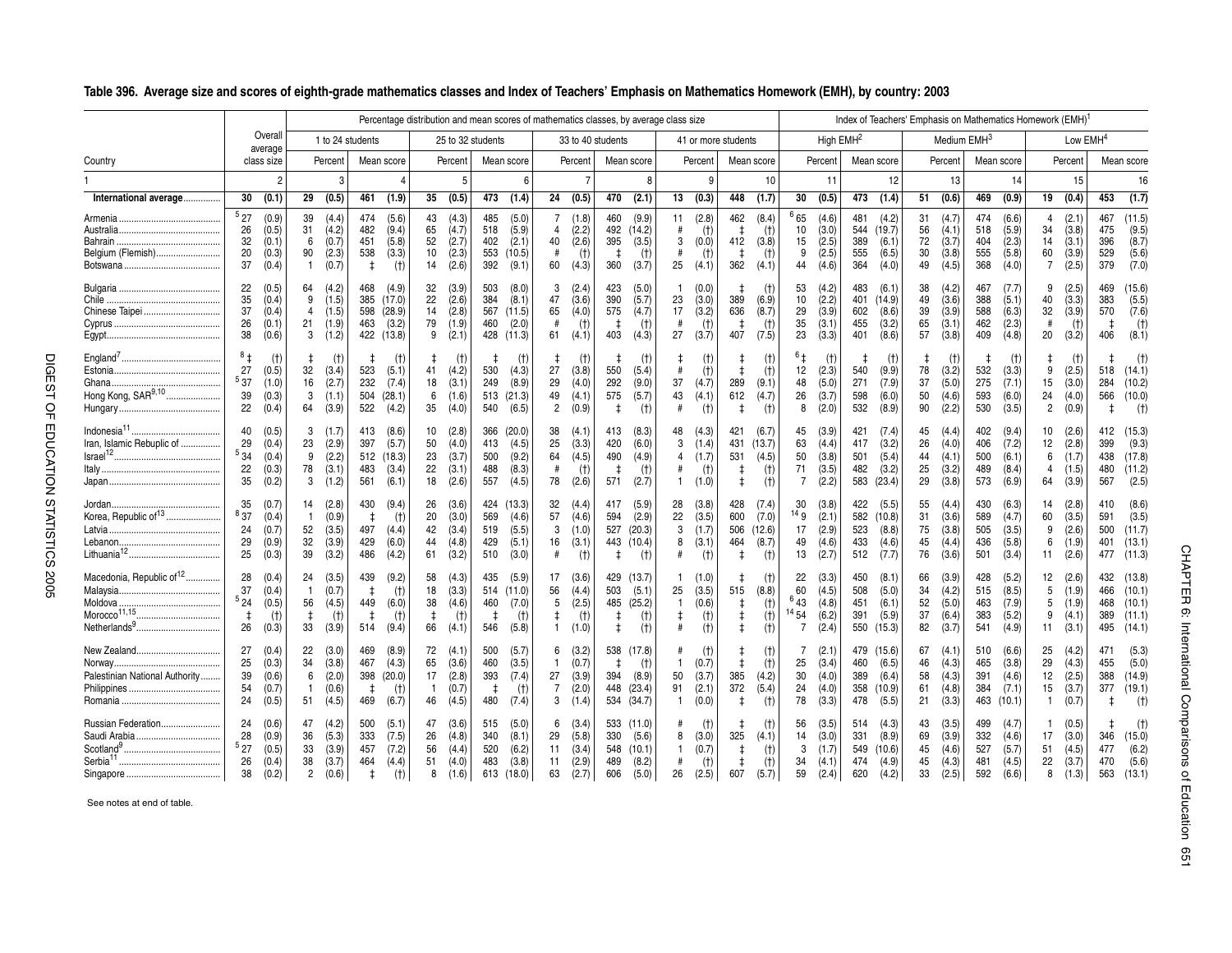#### **Table 396. Average size and scores of eighth-grade mathematics classes and Index of Teachers' Emphasis on Mathematics Homework (EMH), by country: 2003—Continued**

|                                                              |                                                                                          |    |                                                               |                                 |                                                   |                                                                                        |                                        |                                                     |         |                                               | Percentage distribution and mean scores of mathematics classes, by average class size |    |                                                      |                     |                                          |            |                                                    |                                        |                                                     |                                  |                                                    |                                        | Index of Teachers' Emphasis on Mathematics Homework (EMH) <sup>1</sup> |                |                                                    |                                 |                                                         |
|--------------------------------------------------------------|------------------------------------------------------------------------------------------|----|---------------------------------------------------------------|---------------------------------|---------------------------------------------------|----------------------------------------------------------------------------------------|----------------------------------------|-----------------------------------------------------|---------|-----------------------------------------------|---------------------------------------------------------------------------------------|----|------------------------------------------------------|---------------------|------------------------------------------|------------|----------------------------------------------------|----------------------------------------|-----------------------------------------------------|----------------------------------|----------------------------------------------------|----------------------------------------|------------------------------------------------------------------------|----------------|----------------------------------------------------|---------------------------------|---------------------------------------------------------|
|                                                              | Overall<br>average                                                                       |    |                                                               | 1 to 24 students                |                                                   |                                                                                        | 25 to 32 students                      |                                                     |         |                                               | 33 to 40 students                                                                     |    |                                                      | 41 or more students |                                          |            | High $EMH2$                                        |                                        |                                                     |                                  | Medium EMH <sup>3</sup>                            |                                        |                                                                        |                | Low EMH <sup>4</sup>                               |                                 |                                                         |
| Country                                                      | class size                                                                               |    | Percent                                                       |                                 | Mean score                                        | Percent                                                                                |                                        | Mean score                                          |         | Percent                                       | Mean score                                                                            |    | Percent                                              | Mean score          |                                          |            | Percent                                            |                                        | Mean score                                          |                                  | Percent                                            |                                        | Mean score                                                             |                | Percent                                            |                                 | Mean score                                              |
|                                                              |                                                                                          |    |                                                               |                                 |                                                   |                                                                                        |                                        |                                                     |         |                                               |                                                                                       |    |                                                      |                     | 10                                       |            |                                                    |                                        |                                                     |                                  |                                                    |                                        |                                                                        |                | 15                                                 |                                 | 16                                                      |
| Slovak Republic<br>Tunisia.<br>United States <sup>15</sup> . | 25<br>(0.4)<br>(0.3)<br>22<br>845<br>(1.3)<br>21<br>(0.4)<br>(0.3)<br>34<br>524<br>(0.4) | 42 | (4.6)<br>(4.1)<br>(1.2)<br>(3.6)<br>$^{\prime}$ 1.0)<br>(2.9) | 498<br>491<br>309<br>491<br>504 | (4.7)<br>(3.0)<br>(35.8)<br>(3.3)<br>(t)<br>(3.9) | (4.7)<br>53<br>30<br>(4.1)<br>(3.0)<br>14<br>(3.7)<br>27<br>(3.3)<br>26<br>(2.7)<br>39 | 512<br>500<br>290<br>522<br>404<br>510 | (5.4)<br>(4.1)<br>(23.8)<br>(5.5)<br>(3.6)<br>(5.1) | 5<br>30 | (0.8)<br>(3.7)<br>(1.0)<br>(3.5)<br>$(1.2)$ . | 543 (19.7)<br>(11.7)<br>265<br>(t)<br>(3.2)<br>412<br>531<br>(16.4)                   | 52 | (t)<br>$^{(+)}$<br>(4.1)<br>$(+)$<br>2(1.1)<br>(0.7) | 249                 | (t)<br>(t)<br>(8.7)<br>(t)<br>(t)<br>(t) | ° 26<br>27 | (1.5)<br>(2.9)<br>(3.4)<br>(2.8)<br>(2.5)<br>(2.5) | 510<br>490<br>266<br>503<br>423<br>531 | (12.4)<br>(9.2)<br>(9.2)<br>(7.0)<br>(9.1)<br>(8.0) | 79<br>85<br>54<br>25<br>84<br>62 | (2.9)<br>(3.1)<br>(3.9)<br>(3.2)<br>(3.0)<br>(2.9) | 511<br>495<br>267<br>506<br>407<br>504 | (4.0)<br>(2.5)<br>(9.6)<br>(6.0)<br>(2.2)<br>(3.8)                     | 16<br>20<br>59 | (2.7)<br>(1.0)<br>(3.3)<br>(3.7)<br>(1.6)<br>(2.2) | 492<br>473<br>250<br>494<br>471 | (6.3)<br>(9.7)<br>(9.1)<br>(4.0)<br>442 (11.3)<br>(9.5) |

†Not applicable.

#Rounds to zero.

‡Reporting standards not met.

<sup>1</sup>Index based on teachers' responses to two questions about how often they usually assign mathematics homework and how many minutes of mathematics homework they usually assign.

<sup>2</sup>High EMH indicates the assignment of more than 30 minutes of homework in about half of the lessons or more.

3Medium level includes all possible combinations of responses not included in the high or low level categories (see below for details on the low level).

4Low level indicates no assignment or the assignment of less than 30 minutes of homework in about half the lessons or less.

 $5$ Class size data available for at least 70 but less than 85 percent of students, with missing data having not been explicitly accounted for in the analysis.

 $6$ EMH data available for at least 70 but less than 85 percent of students, with missing data having not been explicitly accounted for in the analysis.

<sup>7</sup>Did not satisfy quidelines for sample participation rates.

<sup>8</sup>Class size data available for at least 50 but less than 70 percent of students, with missing data having not been explicitly accounted for in the analysis.

<sup>9</sup>Met guidelines for sample participation rates only after replacement schools were included.

10SAR=Special Administrative Region.

<sup>11</sup>National Desired Population does not cover all of International Desired Population.

12National Defined Population covers less than 90 percent of National Desired Population.

<sup>13</sup>Korea tested the same cohort of students as other countries, but later in 2003, at the beginning of the next school year.  $14$ EMH data available for at least 50 but less than 70 percent of students, with missing data having not been explicitly accounted for in the analysis.

<sup>15</sup>Nearly satisfied guidelines for sample participation rates only after replacement schools were included.

NOTE: Background data provided by teachers. Data are for 8th grade or equivalent in most countries. Possible scores range from 0 to 1000. Detail may not sum to totals because of rounding. Standard errors appear in parentheses.

SOURCE: International Association for the Evaluation of Educational Achievement (IEA), Trends in International Mathematics and Science Study (TIMSS), 2003, *TIMSS 2003 International Mathematics Report*, by Ina V. S. Mullis et al. (This table was prepared April 2005.)

 $\overline{\mathbf{C}}$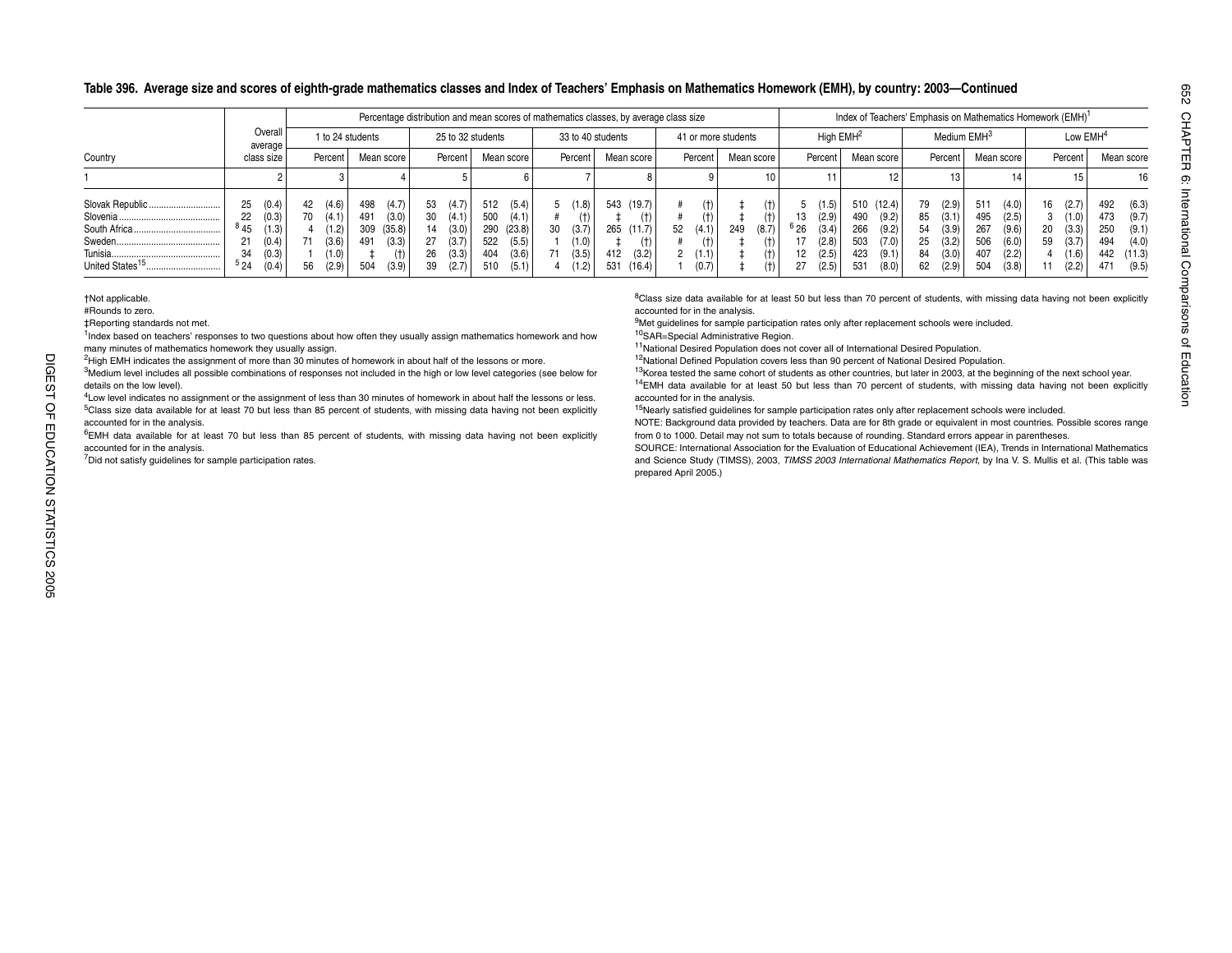|  |  | Table 397. Eighth-grade students' perceptions about mathematics and hours spent on leisure activities, by country: 2003 |  |  |
|--|--|-------------------------------------------------------------------------------------------------------------------------|--|--|
|--|--|-------------------------------------------------------------------------------------------------------------------------|--|--|

|                                                                                            |                                                                                                   |                                                                                          |                                                                                     | Index of students' self-confidence in learning mathematics (SCM)                             |                                                                                     |                                                                                        |                                                                                             |                                                                                       |                                                                                       | Average hours spent each day <sup>2</sup>                                             |                                                                                       |                                                                                        |                                                                                       |                                                                                         |
|--------------------------------------------------------------------------------------------|---------------------------------------------------------------------------------------------------|------------------------------------------------------------------------------------------|-------------------------------------------------------------------------------------|----------------------------------------------------------------------------------------------|-------------------------------------------------------------------------------------|----------------------------------------------------------------------------------------|---------------------------------------------------------------------------------------------|---------------------------------------------------------------------------------------|---------------------------------------------------------------------------------------|---------------------------------------------------------------------------------------|---------------------------------------------------------------------------------------|----------------------------------------------------------------------------------------|---------------------------------------------------------------------------------------|-----------------------------------------------------------------------------------------|
|                                                                                            | High SCM                                                                                          |                                                                                          |                                                                                     | Medium SCM                                                                                   | Low SCM                                                                             |                                                                                        |                                                                                             | Playing                                                                               | Playing                                                                               |                                                                                       |                                                                                       |                                                                                        |                                                                                       |                                                                                         |
| Country                                                                                    | Percent                                                                                           | Average<br>achievement                                                                   | Percent                                                                             | Average<br>achievement                                                                       | Percent                                                                             | Average<br>achievement                                                                 | Watching<br>TV or videos                                                                    | computer<br>games                                                                     | or talking<br>with friends                                                            | Doina<br>jobs at home                                                                 | Playing sports                                                                        | Reading<br>for enjoyment                                                               | Usina<br>the Internet                                                                 | Workina<br>at a paid job                                                                |
|                                                                                            |                                                                                                   | 3                                                                                        | 4                                                                                   | 5                                                                                            | 6                                                                                   |                                                                                        | 8                                                                                           |                                                                                       | 10                                                                                    | 11                                                                                    | 12                                                                                    | 13                                                                                     | 14                                                                                    | 15                                                                                      |
| Armenia<br>Australia<br>Bahrain<br>Belgium (Flemish)<br>Botswana                           | 41<br>(1.1)<br>50<br>(1.7)<br>(0.9)<br>44<br>45<br>(0.9)<br>38<br>(0.9)                           | 505<br>(4.0)<br>542<br>(4.5)<br>(2.0)<br>437<br>556<br>(3.2)<br>(2.8)<br>390             | 40<br>(1.0)<br>31<br>(1.1)<br>38<br>(0.9)<br>30<br>(0.7)<br>45<br>(0.8)             | (3.7)<br>468<br>483<br>(3.7)<br>379<br>(2.4)<br>526<br>(3.0)<br>361<br>(2.5)                 | 19<br>(0.9)<br>19<br>(1.2)<br>(0.6)<br>18<br>(0.8)<br>25<br>17<br>(0.8)             | 462<br>(4.1)<br>451<br>(6.4)<br>(3.2)<br>366<br>518<br>(3.5)<br>352<br>(3.4)           | 1.8<br>(0.03)<br>2.0<br>(0.03)<br>(0.03)<br>2.0<br>(0.03)<br>2.1<br>1.4<br>(0.03)           | (t)<br>$\ddagger$<br>(0.02)<br>0.9<br>(0.02)<br>1.2<br>1.0<br>(0.03)<br>(0.02)<br>0.5 | (t)<br>$\ddagger$<br>1.7<br>(0.04)<br>(0.03)<br>1.6<br>1.9<br>(0.03)<br>2.1<br>(0.04) | $\ddagger$<br>(t)<br>1.0<br>(0.02)<br>(0.02)<br>1.2<br>0.9<br>(0.02)<br>2.3<br>(0.03) | (t)<br>$\ddagger$<br>(0.03)<br>1.6<br>(0.03)<br>1.5<br>1.6<br>(0.03)<br>1.5<br>(0.02) | (t)<br>$\ddagger$<br>0.7<br>(0.02)<br>(0.02)<br>0.9<br>(0.01)<br>0.5<br>$1.8$ $(0.03)$ | (t)<br>$\ddagger$<br>1.3<br>(0.04)<br>(0.03)<br>1.4<br>1.3<br>(0.03)<br>0.7<br>(0.02) | (t)<br>$\ddagger$<br>(0.03)<br>0.4<br>(0.02)<br>0.6<br>(0.02)<br>0.2<br>(0.03)<br>0.6   |
| Chile<br>Chinese Taipei                                                                    | 33<br>(1.3)<br>35<br>(0.9)<br>26<br>(1.0)<br>(0.8)<br>46<br>58<br>(1.0)                           | 519<br>(5.5)<br>427<br>(3.9)<br>(4.1)<br>661<br>(2.0)<br>503<br>(3.3)<br>437             | 39<br>(1.4)<br>42<br>(0.7)<br>30<br>(0.7)<br>32<br>(0.8)<br>35<br>(0.9)             | 467<br>(4.2)<br>369<br>(3.4)<br>593<br>(5.1)<br>437<br>(2.2)<br>383<br>(3.7)                 | (1.2)<br>28<br>23<br>(0.7)<br>44<br>(1.1)<br>(0.7)<br>22<br>$\overline{7}$<br>(0.4) | 445<br>(4.8)<br>361<br>(3.9)<br>534<br>(4.0)<br>407<br>(3.6)<br>374<br>(5.3)           | 2.5<br>(0.04)<br>2.2<br>(0.02)<br>(0.03)<br>1.7<br>(0.03)<br>2.1<br>(0.02)<br>0.8           | (0.04)<br>1.1<br>(0.02)<br>0.7<br>(0.04)<br>1.4<br>(0.02)<br>1.3<br>(0.02)<br>0.7     | 2.6<br>(0.05)<br>2.3<br>(0.02)<br>(0.03)<br>1.4<br>2.1<br>(0.03)<br>0.8<br>(0.02)     | (0.03)<br>1.5<br>(0.02)<br>1.5<br>0.7<br>(0.01)<br>1.0<br>(0.03)<br>1.3<br>(0.03)     | (0.04)<br>1.2<br>(0.03)<br>1.8<br>(0.02)<br>1.0<br>(0.03)<br>1.7<br>(0.02)<br>1.1     | 0.7<br>(0.03)<br>(0.01)<br>0.6<br>(0.02)<br>1.0<br>(0.02)<br>0.9<br>(0.02)<br>1.0      | (0.04)<br>1.0<br>(0.02)<br>0.7<br>(0.04)<br>1.4<br>1.2<br>(0.02)<br>0.6<br>(0.02)     | 0.3<br>(0.02)<br>(0.02)<br>0.3<br>0.2<br>(0.01)<br>(0.02)<br>0.6<br>(0.02)<br>0.6       |
| England <sup>3</sup><br>Estonia<br>Hong Kong, SAR <sup>4</sup><br>Hungary<br>              | $\ddagger$<br>(t)<br>41<br>(0.9)<br>(t)<br>$\overline{\phantom{0}}$<br>30<br>(0.9)<br>44<br>(1.0) | $(+)$<br>569<br>(3.2)<br>(t)<br>$\overline{\phantom{a}}$<br>627<br>(2.9)<br>(3.3)<br>574 | (t)<br>32<br>(0.7)<br>(t)<br>$\overline{\phantom{0}}$<br>38<br>(0.7)<br>32<br>(1.0) | (t)<br>t,<br>520<br>(3.1)<br>(t)<br>$\overline{\phantom{0}}$<br>581<br>(4.1)<br>507<br>(3.9) | (t)<br>28<br>(0.8)<br>(t)<br>$\overline{\phantom{0}}$<br>33<br>(0.9)<br>24<br>(0.8) | (t)<br>489<br>(3.5)<br>(t)<br>$\overline{\phantom{0}}$<br>556<br>(4.0)<br>479<br>(3.9) | (†)<br>2.3<br>(0.03)<br>0.7<br>(0.02)<br>2.3<br>(0.03)<br>(0.03)<br>2.1                     | (t)<br>(0.03)<br>1.1<br>(0.02)<br>0.6<br>(0.04)<br>2.0<br>(0.03)<br>1.1               | ŧ<br>$(+)$<br>2.8<br>(0.03)<br>1.2<br>(0.03)<br>(0.03)<br>1.6<br>2.2<br>(0.03)        | ₫.<br>(†)<br>(0.02)<br>1.1<br>1.5<br>(0.03)<br>0.7<br>(0.01)<br>1.1<br>(0.02)         | (t)<br>ŧ<br>(0.03)<br>1.4<br>(0.02)<br>1.3<br>(0.02)<br>1.0<br>(0.03)<br>1.5          | $\ddagger$<br>(t)<br>0.7<br>(0.02)<br>1.7<br>(0.03)<br>(0.02)<br>1.1<br>(0.02)<br>0.8  | (t)<br>1<br>1.5<br>(0.04)<br>0.8<br>(0.03)<br>2.0<br>(0.03)<br>0.6<br>(0.03)          | $\mathbf{1}$<br>(t)<br>(0.02)<br>0.4<br>0.8<br>(0.03)<br>0.1<br>(0.01)<br>(0.02)<br>0.2 |
| Indonesia<br><br>Iran, Islamic Republic of                                                 | 27<br>(1.1)<br>(0.9)<br>35<br>59<br>(1.2)<br>(0.9)<br>46<br>17<br>(0.6)                           | 420<br>(6.6)<br>(3.5)<br>447<br>(3.5)<br>526<br>(3.3)<br>521<br>(3.1)<br>634             | (0.8)<br>59<br>49<br>(0.8)<br>30<br>(0.9)<br>29<br>(0.9)<br>38<br>(0.7)             | 408<br>(4.5)<br>399<br>(2.6)<br>461<br>(3.8)<br>466<br>(3.6)<br>580<br>(2.7)                 | (0.9)<br>15<br>16<br>(0.7)<br>(0.7)<br>11<br>25<br>(1.0)<br>(0.8)<br>45             | 416<br>(4.7)<br>377<br>(3.4)<br>451<br>(5.7)<br>439<br>(3.4)<br>538<br>(2.3)           | 1.5<br>(0.03)<br>1.6<br>(0.03)<br>2.5<br>(0.04)<br>1.8<br>(0.03)<br>2.7<br>(0.03)           | (0.02)<br>0.5<br>(0.02)<br>0.4<br>(0.03)<br>1.9<br>1.0<br>(0.02)<br>(0.02)<br>0.9     | 1.3<br>(0.03)<br>(0.03)<br>1.4<br>2.3<br>(0.03)<br>2.6<br>(0.03)<br>(0.04)<br>1.6     | 2.2<br>(0.03)<br>1.5<br>(0.03)<br>(0.03)<br>1.4<br>1.1<br>(0.03)<br>0.6<br>(0.01)     | (0.02)<br>1.1<br>(0.04)<br>1.4<br>(0.03)<br>1.6<br>1.8<br>(0.03)<br>1.3<br>(0.03)     | (0.02)<br>1.1<br>(0.02)<br>1.0<br>(0.02)<br>0.9<br>(0.02)<br>0.7<br>(0.02)<br>0.9      | (0.02)<br>0.3<br>0.2<br>(0.02)<br>(0.04)<br>1.8<br>0.6<br>(0.02)<br>0.6<br>(0.02)     | 0.8<br>(0.03)<br>(0.05)<br>0.7<br>(0.02)<br>0.6<br>(0.02)<br>0.9<br>(0.01)<br>0.1       |
| Korea, Republic of <sup>5</sup><br>Latvia<br>Lebanon<br>Lithuania                          | (1.2)<br>49<br>(0.7)<br>30<br>34<br>(1.0)<br>(1.4)<br>43<br>36<br>(1.0)                           | 463<br>(4.7)<br>650<br>(2.8)<br>(3.4)<br>555<br>(3.6)<br>462<br>552<br>(3.1)             | 38<br>(1.0)<br>36<br>(0.6)<br>33<br>(0.9)<br>44<br>(1.1)<br>37<br>(0.9)             | 400<br>(3.7)<br>592<br>(2.5)<br>499<br>(3.2)<br>416<br>(3.1)<br>486<br>(2.8)                 | (0.7)<br>13<br>34<br>(0.8)<br>(1.0)<br>33<br>(0.7)<br>13<br>26<br>(0.9)             | 390<br>(4.4)<br>534<br>(2.3)<br>(3.4)<br>473<br>403<br>(4.4)<br>456<br>(2.7)           | 1.5<br>(0.03)<br>1.7<br>(0.03)<br>2.4<br>(0.03)<br>(0.04)<br>1.8<br>(0.03)<br>2.1           | (0.03)<br>0.9<br>(0.03)<br>1.5<br>1.0<br>(0.02)<br>(0.03)<br>1.3<br>(0.03)<br>1.1     | 1.2<br>(0.03)<br>1.8<br>(0.03)<br>(0.03)<br>2.8<br>(0.04)<br>1.6<br>(0.04)<br>2.6     | (0.03)<br>1.3<br>0.7<br>(0.01)<br>1.6<br>(0.03)<br>(0.03)<br>1.3<br>1.6<br>(0.04)     | 1.2<br>(0.03)<br>(0.02)<br>0.7<br>1.3<br>(0.03)<br>(0.03)<br>1.6<br>(0.03)<br>1.1     | 0.9<br>(0.02)<br>0.6<br>(0.01)<br>(0.03)<br>0.8<br>(0.02)<br>1.0<br>(0.02)<br>0.6      | (0.03)<br>0.6<br>1.7<br>(0.03)<br>0.8<br>(0.03)<br>1.0<br>(0.03)<br>0.7<br>(0.03)     | (0.03)<br>0.6<br>0.1<br>(0.01)<br>(0.02)<br>0.5<br>(0.03)<br>0.8<br>(0.02)<br>0.3       |
| Macedonia, Republic of<br>Malaysia.<br>Moldova, Republic of<br>Morocco.<br><br>Netherlands | 33<br>(1.0)<br>39<br>(1.2)<br>30<br>(1.2)<br>$\ddagger$<br>(t)<br>45<br>(1.4)                     | 482<br>(4.0)<br>(4.2)<br>546<br>(5.0)<br>494<br>(t)<br>557<br>(4.4)                      | 37<br>(1.0)<br>45<br>(1.0)<br>50<br>(0.9)<br>$\ddagger$<br>(t)<br>33<br>(1.0)       | 418<br>(4.7)<br>490<br>(3.7)<br>451<br>(4.5)<br>$\ddagger$<br>(t)<br>527<br>(4.7)            | (1.0)<br>31<br>16<br>(0.7)<br>20<br>(1.1)<br>$\pm$<br>(t)<br>23<br>(1.0)            | 424<br>(3.9)<br>471<br>(4.4)<br>441<br>(5.3)<br>$\pm$<br>(t)<br>511<br>(4.8)           | (0.04)<br>2.3<br>2.1<br>(0.04)<br>1.9<br>(0.04)<br>1.3<br>(0.04)<br>2.1<br>(0.05)           | (0.03)<br>1.3<br>(0.03)<br>0.8<br>(0.03)<br>0.7<br>(0.06)<br>2.3<br>(0.04)<br>1.2     | (0.03)<br>2.2<br>1.5<br>(0.03)<br>2.0<br>(0.04)<br>1.3<br>(0.03)<br>2.0<br>(0.05)     | (0.03)<br>1.6<br>1.7<br>(0.02)<br>$2.2\,$<br>(0.06)<br>1.8<br>(0.03)<br>(0.02)<br>0.8 | (0.03)<br>1.8<br>1.1<br>(0.02)<br>(0.03)<br>1.3<br>(0.03)<br>1.5<br>(0.04)<br>1.7     | 1.0<br>(0.02)<br>$1.2$ $(0.02)$<br>(0.03)<br>1.1<br>$\ddagger$<br>(t)<br>(0.02)<br>0.5 | (0.03)<br>0.9<br>0.6<br>(0.02)<br>0.7<br>(0.03)<br>$\pm$<br>(t)<br>1.5<br>(0.04)      | (0.03)<br>0.7<br>(0.02)<br>0.3<br>0.5<br>(0.03)<br>$\pm$<br>$(+)$<br>(0.05)<br>0.8      |
| New Zealand<br>Norway.<br><br>Palestinian National Authority<br>Philippines<br>Romania     | 43<br>(1.4)<br>46<br>(1.1)<br>43<br>(1.0)<br>29<br>(0.7)<br>30<br>(1.2)                           | 534<br>(6.4)<br>(2.0)<br>502<br>428<br>(3.9)<br>(6.1)<br>405<br>533<br>(4.6)             | 36<br>(1.1)<br>32<br>(0.8)<br>41<br>(0.9)<br>59<br>(0.7)<br>45<br>(1.1)             | 475<br>(5.4)<br>445<br>(2.9)<br>370<br>(2.9)<br>369<br>(4.8)<br>465<br>(4.5)                 | 21<br>(0.9)<br>21<br>(0.8)<br>16<br>(0.6)<br>(0.5)<br>12<br>25<br>(0.9)             | 452<br>(4.1)<br>405<br>(3.4)<br>(3.6)<br>355<br>366<br>(6.5)<br>442<br>(5.4)           | (0.04)<br>2.1<br>(0.03)<br>$2.2^{\circ}$<br>1.2<br>(0.02)<br>1.6<br>(0.04)<br>2.0<br>(0.04) | (0.04)<br>1.0<br>(0.03)<br>1.2<br>(0.02)<br>0.7<br>(0.02)<br>0.6<br>(0.03)<br>0.9     | (0.05)<br>1.8<br>2.7<br>(0.03)<br>(0.03)<br>1.3<br>(0.03)<br>1.7<br>2.1<br>(0.03)     | (0.02)<br>1.0<br>1.0<br>(0.03)<br>1.5<br>(0.03)<br>1.9<br>(0.03)<br>1.7<br>(0.05)     | 1.5<br>(0.03)<br>(0.03)<br>1.8<br>1.1<br>(0.03)<br>(0.02)<br>1.4<br>(0.03)<br>1.3     | 0.7<br>(0.03)<br>(0.02)<br>0.6<br>(0.02)<br>1.0<br>(0.02)<br>1.2<br>(0.03)<br>1.0      | 1.3<br>(0.04)<br>1.2<br>(0.03)<br>0.5<br>(0.02)<br>0.5<br>(0.03)<br>0.8<br>(0.04)     | (0.03)<br>0.6<br>(0.02)<br>0.7<br>(0.03)<br>0.6<br>(0.04)<br>0.8<br>0.5<br>(0.04)       |
| Russian Federation<br>Saudi Arabia<br>Scotland<br>Singapore                                | 43<br>(1.1)<br>41<br>(1.4)<br>(1.5)<br>52<br>44<br>(1.1)<br>39<br>(0.8)                           | 548<br>(3.0)<br>361<br>(4.8)<br>(3.9)<br>524<br>(2.8)<br>530<br>639<br>(3.0)             | 30<br>(0.8)<br>43<br>(1.1)<br>32<br>(1.0)<br>26<br>(0.7)<br>34<br>(0.7)             | 492<br>(4.1)<br>321<br>(5.4)<br>477<br>(3.8)<br>458<br>(3.2)<br>594<br>(3.9)                 | 27<br>(0.8)<br>16<br>(0.9)<br>(0.9)<br>15<br>(1.1)<br>30<br>27<br>(0.7)             | 466<br>(4.6)<br>303<br>(5.8)<br>456<br>(5.0)<br>422<br>(3.4)<br>571<br>(4.6)           | 2.0<br>(0.03)<br>(0.05)<br>1.6<br>(0.03)<br>2.2<br>(0.03)<br>2.1<br>2.3<br>(0.02)           | (0.03)<br>1.0<br>(0.03)<br>1.1<br>(0.04)<br>1.4<br>(0.03)<br>1.0<br>1.4<br>(0.02)     | 2.5<br>(0.04)<br>(0.03)<br>1.3<br>2.7<br>(0.03)<br>2.1<br>(0.03)<br>1.7<br>(0.02)     | 1.6<br>(0.03)<br>1.5<br>(0.04)<br>(0.02)<br>0.8<br>1.3<br>(0.03)<br>0.7<br>(0.02)     | 1.3<br>(0.02)<br>1.2<br>(0.04)<br>(0.03)<br>1.7<br>(0.03)<br>1.7<br>1.4<br>(0.02)     | $1.1$ (0.03)<br>(0.02)<br>0.9<br>(0.02)<br>0.6<br>(0.02)<br>0.8<br>0.9<br>(0.02)       | 0.4<br>(0.02)<br>0.8<br>(0.05)<br>1.4<br>(0.03)<br>0.6<br>(0.03)<br>1.6<br>(0.02)     | (0.02)<br>0.2<br>(0.03)<br>0.8<br>(0.03)<br>0.5<br>(0.02)<br>0.3<br>(0.02)<br>0.2       |

See notes at end of table.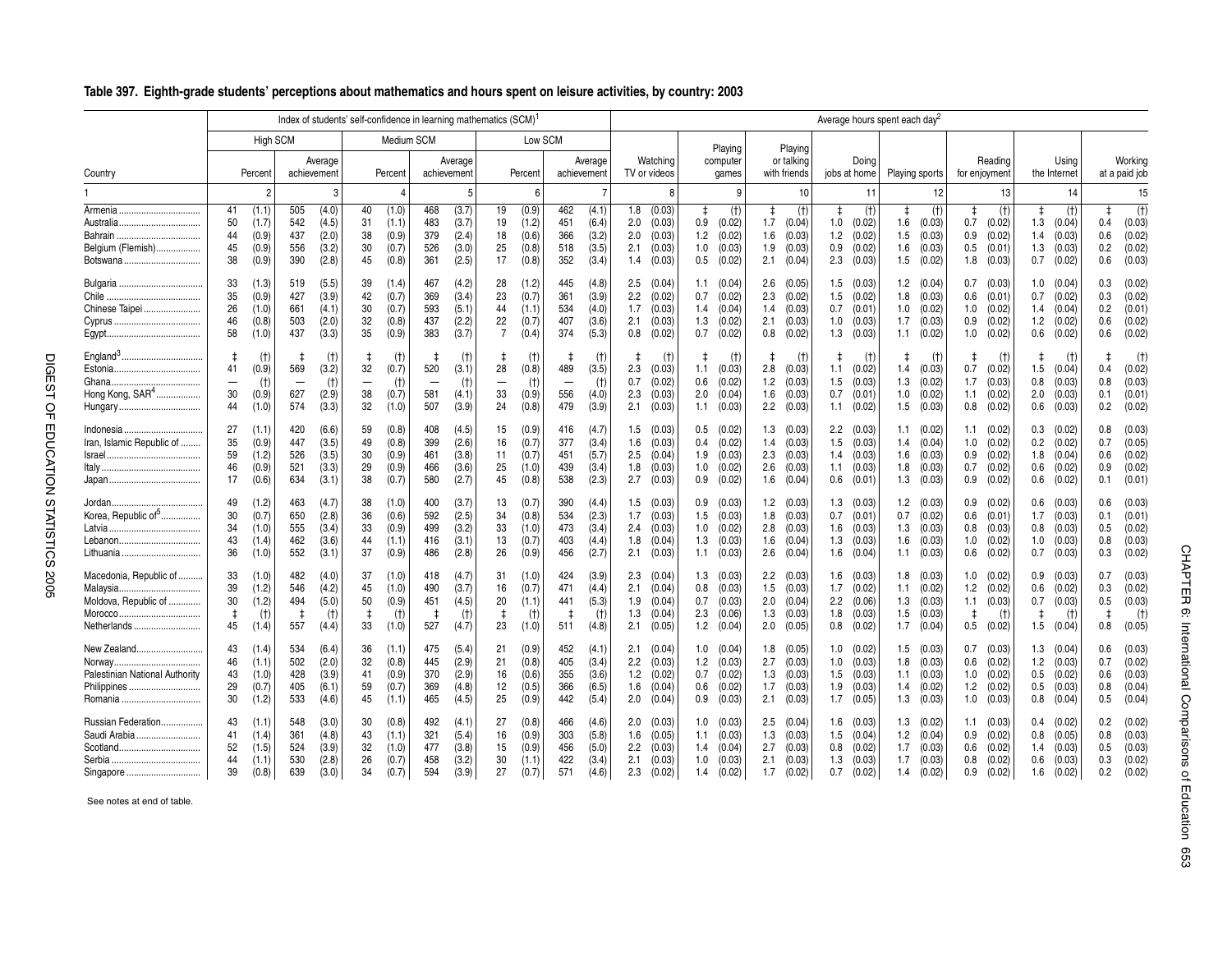#### **Table 397. Eighth-grade students' perceptions about mathematics and hours spent on leisure activities, by country: 2003—Continued**

|                                              |                                  |                                                    |                                        |                                                    |                                  |                                                    | Index of students' self-confidence in learning mathematics (SCM) <sup>1</sup> |                                                    |                                  |                                                    |                                        |                                                    |                                        |                                                          |                                        |                                                          |                                        |                                                          |                          |                                                                      | Average hours spent each day <sup>2</sup> |                                                          |                                        |                                                          |                                         |                                                          |                                        |                                                          |
|----------------------------------------------|----------------------------------|----------------------------------------------------|----------------------------------------|----------------------------------------------------|----------------------------------|----------------------------------------------------|-------------------------------------------------------------------------------|----------------------------------------------------|----------------------------------|----------------------------------------------------|----------------------------------------|----------------------------------------------------|----------------------------------------|----------------------------------------------------------|----------------------------------------|----------------------------------------------------------|----------------------------------------|----------------------------------------------------------|--------------------------|----------------------------------------------------------------------|-------------------------------------------|----------------------------------------------------------|----------------------------------------|----------------------------------------------------------|-----------------------------------------|----------------------------------------------------------|----------------------------------------|----------------------------------------------------------|
|                                              |                                  | <b>High SCM</b>                                    |                                        |                                                    |                                  | Medium SCM                                         |                                                                               |                                                    |                                  | Low SCM                                            |                                        |                                                    |                                        |                                                          |                                        | Playing                                                  |                                        | Playing                                                  |                          |                                                                      |                                           |                                                          |                                        |                                                          |                                         |                                                          |                                        |                                                          |
| Country                                      |                                  | Percent                                            |                                        | Average<br>achievement                             |                                  | Percent                                            |                                                                               | Average<br>achievement                             |                                  | Percent                                            | achievement                            | Average                                            |                                        | Watching<br>TV or videos                                 |                                        | computer<br>games                                        |                                        | or talking<br>with friends                               |                          | Doing<br>jobs at home                                                | Playing sports                            |                                                          |                                        | Reading<br>for enjoyment                                 |                                         | Using<br>the Internet                                    |                                        | Working<br>at a paid job                                 |
|                                              |                                  |                                                    |                                        |                                                    |                                  |                                                    |                                                                               |                                                    |                                  |                                                    |                                        |                                                    |                                        |                                                          |                                        |                                                          |                                        | 10                                                       |                          |                                                                      |                                           |                                                          |                                        |                                                          |                                         | 14                                                       |                                        | 15                                                       |
| Slovak Republic<br>Tunisia.<br>United States | 40<br>40<br>37<br>49<br>44<br>51 | (1.1)<br>(0.9)<br>(0.9)<br>(1.3)<br>(1.0)<br>(0.8) | 556<br>533<br>300<br>534<br>436<br>534 | (3.7)<br>(3.2)<br>(8.3)<br>(2.6)<br>(2.7)<br>(3.3) | 35<br>39<br>48<br>36<br>36<br>29 | (1.0)<br>(1.0)<br>(0.9)<br>(0.9)<br>(0.8)<br>(0.6) | 487<br>474<br>242<br>477<br>399<br>483                                        | (3.9)<br>(2.5)<br>(3.9)<br>(3.1)<br>(2.5)<br>(3.5) | 25<br>20<br>15<br>16<br>20<br>20 | (1.0)<br>(0.9)<br>(0.8)<br>(0.9)<br>(0.9)<br>(0.6) | 462<br>453<br>255<br>446<br>384<br>461 | (4.1)<br>(2.8)<br>(9.9)<br>(3.4)<br>(2.2)<br>(3.6) | 2.5<br>2.2<br>1.5<br>2.1<br>1.4<br>2.2 | (0.03)<br>(0.03)<br>(0.03)<br>(0.03)<br>(0.02)<br>(0.03) | 1.1<br>1.3<br>0.7<br>1.1<br>0.8<br>1.1 | (0.03)<br>(0.03)<br>(0.02)<br>(0.03)<br>(0.03)<br>(0.02) | 2.8<br>2.0<br>2.0<br>2.8<br>1.5<br>2.4 | (0.03)<br>(0.03)<br>(0.03)<br>(0.03)<br>(0.02)<br>(0.03) | 1.5<br>1.8<br>1.0<br>1.9 | (0.03)<br>$1.2$ (0.03)<br>(0.03)<br>(0.02)<br>(0.03)<br>$1.2$ (0.02) | 1.9<br>1.7<br>1.6<br>1.6<br>1.5<br>1.8    | (0.04)<br>(0.03)<br>(0.02)<br>(0.03)<br>(0.02)<br>(0.02) | 0.9<br>0.8<br>1.6<br>0.6<br>1.3<br>0.7 | (0.02)<br>(0.02)<br>(0.03)<br>(0.02)<br>(0.02)<br>(0.01) | 0.6<br>I.1.<br>0.8<br>1.7<br>0.7<br>l.8 | (0.03)<br>(0.03)<br>(0.02)<br>(0.04)<br>(0.02)<br>(0.03) | 0.4<br>0.4<br>0.8<br>0.4<br>0.6<br>0.6 | (0.02)<br>(0.02)<br>(0.02)<br>(0.02)<br>(0.02)<br>(0.02) |

—Not available.

†Not applicable.

‡Reporting standards not met.

 $1$ <sub>Index</sub> based on students' responses to four statements about mathematics: 1) I usually do well in mathematics; 2) Mathematics is more difficult for me than for many of my classmates; 3) Mathematics is not one of my strengths; 4) I learn things quickly in mathematics. Average is computed across the four items based on a 4-point scale: 1. Agree a lot; 2. Agree a little; 3. Disagree a little; 4. Disagree a lot. Students showing positive attitudes a little or a lot of the time across the four statements were assigned to the high level. Students showing negative attitudes a little or a lot of the time across the four statements were assigned to the low level. Students showing mixed attitudes across the four statements were assigned to the middle level.

<sup>2</sup>Number of hours based on: No time = 0; Less than 1 hour = 0.5; 1–2 hours = 1.5; More than 2, but less than 4 hours = 3; 4 or more hours = 4.5. Activities are not necessarily exclusive; students may have reported engaging in more than one activity at the same time.

<sup>3</sup>Did not satisfy quidelines for international participation rates.

4SAR=Special Administrative Region.

5Korea tested the same cohort of students as other countries, but later in 2003, at the beginning of the next school year. NOTE: Data are for eighth grade or equivalent in most countries. Detail may not sum to totals because of rounding. Standard errors appear in parentheses.

SOURCE: International Association for the Evaluation of Educational Achievement (IEA), Trends in International Mathematics and Science Study (TIMSS), 2003, *TIMSS 2003 International Mathematics Report*, by Ina V. S. Mullis et al. (This table was prepared April 2005.)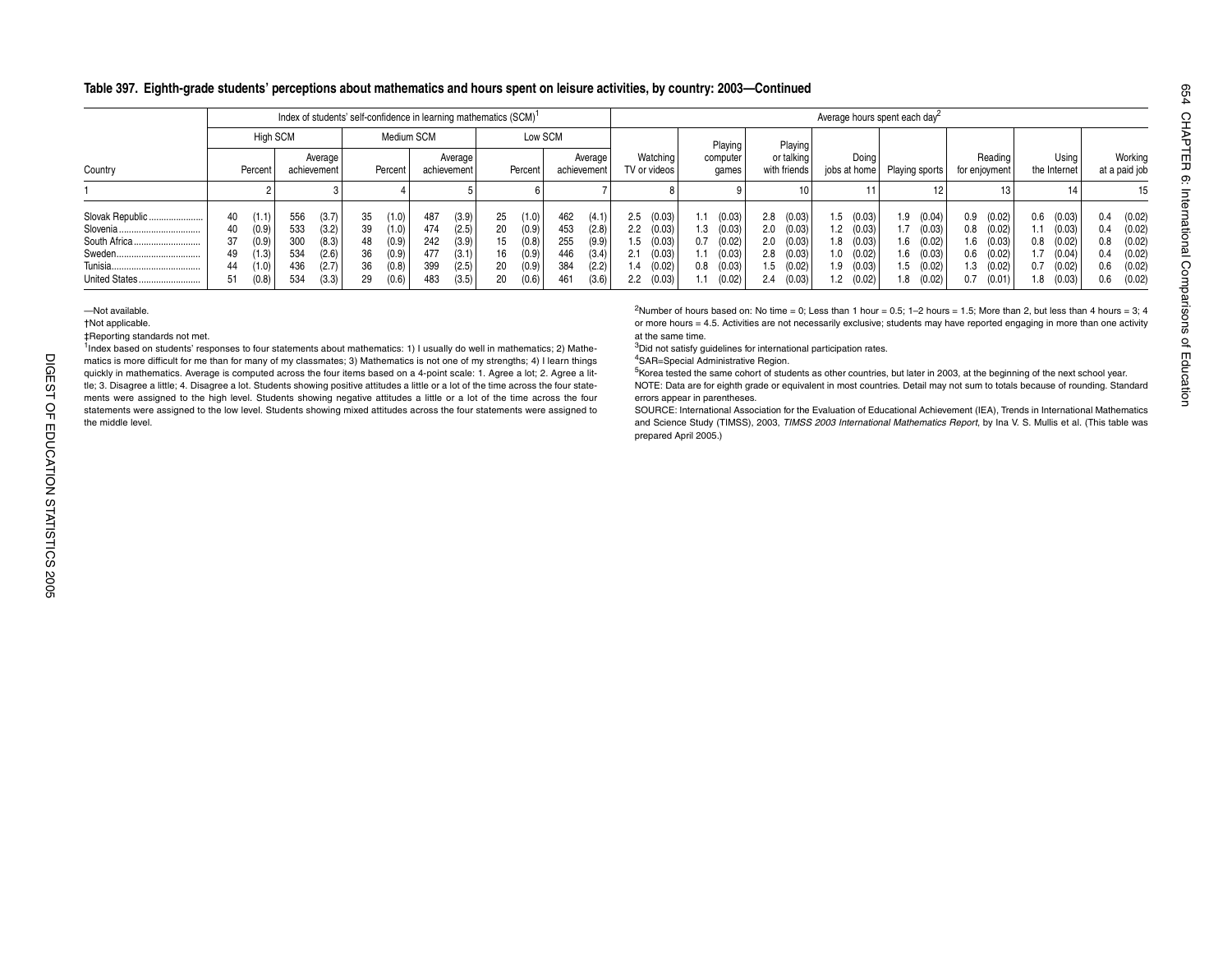#### **Table 398. Average mathematics scores at the end of secondary school, by sex, average time spent studying mathematics out of school, and country: 1995**

|                                                                                                           |                                        |                                                    |                                        | Average score in mathematics                        |                                        |                                                     |                                  |                                                    |                                        |                                                     |                                 |                                                    |                                        |                                                     | Amount of daily out-of-school study time in mathematics |                                                    |                          |                                           |                                        |                                                          |
|-----------------------------------------------------------------------------------------------------------|----------------------------------------|----------------------------------------------------|----------------------------------------|-----------------------------------------------------|----------------------------------------|-----------------------------------------------------|----------------------------------|----------------------------------------------------|----------------------------------------|-----------------------------------------------------|---------------------------------|----------------------------------------------------|----------------------------------------|-----------------------------------------------------|---------------------------------------------------------|----------------------------------------------------|--------------------------|-------------------------------------------|----------------------------------------|----------------------------------------------------------|
|                                                                                                           |                                        |                                                    |                                        |                                                     |                                        |                                                     |                                  |                                                    | Less than 1 hour                       |                                                     |                                 |                                                    | One to two hours                       |                                                     |                                                         |                                                    | Three or more hours      |                                           |                                        |                                                          |
| Country                                                                                                   |                                        | Total                                              |                                        | Males                                               |                                        | Females                                             |                                  | Percent                                            |                                        | Mean score                                          |                                 | Percent                                            |                                        | Mean score                                          |                                                         | Percent                                            |                          |                                           | Mean score Average hours'              |                                                          |
|                                                                                                           |                                        | 2                                                  |                                        | 3                                                   |                                        | 4                                                   |                                  |                                                    |                                        | 6                                                   |                                 |                                                    |                                        | 8                                                   |                                                         | 9                                                  |                          | 10                                        |                                        | 11                                                       |
| Czech Republic                                                                                            | 522<br>518<br>519<br>446<br>466        | (9.3)<br>(5.3)<br>(2.8)<br>(2.5)<br>(12.3)         | 540<br>545<br>537<br>454<br>488        | (10.3)<br>(7.2)<br>(3.8)<br>(4.9)<br>(11.3)         | 510<br>503<br>504<br>439<br>443        | (9.3)<br>(5.5)<br>(3.5)<br>(3.7)<br>(16.8)          | 59<br>77<br>56<br>63<br>92       | (2.2)<br>(1.7)<br>(2.1)<br>(2.1)<br>(1.5)          | 521<br>526<br>539<br>435<br>464        | (8.3)<br>(5.8)<br>(5.1)<br>(4.3)<br>(13.8)          | 36<br>19<br>38<br>29<br>8       | (2.2)<br>(1.6)<br>(1.9)<br>(1.8)<br>(1.4)          | 557<br>533<br>547<br>471<br>482        | (10.2)<br>(9.4)<br>(5.0)<br>(4.8)<br>(17.8)         | 5<br>8                                                  | (0.8)<br>(0.8)<br>(1.0)<br>1.3)<br>(t)             | 534<br>502<br>526<br>451 | (13.4)<br>(13.7)<br>(14.6)<br>(9.0)<br>(† | 1.0<br>0.6<br>1.1<br>1.0<br>0.4        | (0.04)<br>(0.04)<br>(0.05)<br>(0.05)<br>(0.03)           |
| Denmark <sup>2</sup>                                                                                      | 547<br>523<br>495<br>483<br>534        | (3.3)<br>(5.1)<br>(5.9)<br>(3.2)<br>(2.0)          | 575<br>544<br>509<br>485<br>558        | (4.0)<br>(5.6)<br>(8.7)<br>(4.9)<br>(3.4)           | 523<br>506<br>480<br>481<br>514        | (4.0)<br>(5.3)<br>(8.8)<br>(4.8)<br>(2.2)           | 68<br>59<br>—<br>74<br>79        | (2.0)<br>(2.3)<br>(t)<br>(0.9)<br>(1.1)            | 571<br>517<br>480<br>553               | (4.9)<br>(5.1)<br>(t)<br>(3.2)<br>(3.2)             | 28<br>35<br>24<br>19            | (1.6)<br>(2.3)<br>(t)<br>(0.8)<br>(1.1)            | 563<br>539<br>496<br>542               | (4.7)<br>(6.7)<br>(t)<br>(5.5)<br>(7.0)             | 4<br>5<br>2<br>2                                        | (0.7)<br>(0.7)<br>(t)<br>(0.2)<br>(0.4)            | 562<br>505<br>-          | (11.9)<br>(14.7)<br>(t)<br>(t)<br>(†)     | 0.9<br>1.0<br>0.7<br>0.7               | (0.04)<br>(0.04)<br>(t)<br>(0.02)<br>(0.02)              |
| Lithuania <sup>2</sup><br>$Netherlands2$<br>New Zealand                                                   | 476<br>469<br>560<br>522<br>528        | (5.5)<br>(6.1)<br>(4.7)<br>(4.5)<br>(4.1)          | 490<br>485<br>585<br>536<br>555        | (7.4)<br>(7.3)<br>(5.6)<br>(4.9)<br>(5.3)           | 464<br>461<br>533<br>507<br>501        | (6.0)<br>(7.7)<br>(5.9)<br>(6.2)<br>(4.8)           | 55<br>67<br>82<br>75<br>85       | (2.6)<br>(1.8)<br>(1.7)<br>(1.4)<br>(1.4)          | 479<br>472<br>606<br>544<br>541        | (6.3)<br>(5.8)<br>(6.2)<br>(6.1)<br>(5.1)           | 40<br>29<br>16<br>23<br>14      | (2.2)<br>(1.7)<br>(1.6)<br>(1.4)<br>(1.3)          | 486<br>480<br>581<br>552<br>558        | (7.2)<br>(5.2)<br>(11.1)<br>(5.9)<br>(9.5)          | 5<br>4<br>2                                             | (0.9)<br>(0.5)<br>(0.3)<br>(0.3)<br>(0.3)          | 477<br>484<br>–<br>-     | (11.2)<br>(11.5)<br>(t)<br>(t)<br>(†      | 1.0<br>0.8<br>0.7<br>0.7<br>0.5        | (0.05)<br>(0.03)<br>(0.03)<br>(0.03)<br>(0.03)           |
| Russian Federation <sup>2</sup><br>South Africa <sup>2</sup><br>Switzerland<br>United States <sup>2</sup> | 471<br>512<br>356<br>552<br>540<br>461 | (6.2)<br>(8.3)<br>(8.3)<br>(4.3)<br>(5.8)<br>(3.2) | 488<br>535<br>365<br>573<br>555<br>466 | (6.5)<br>(12.7)<br>(9.3)<br>(5.9)<br>(6.4)<br>(4.1) | 460<br>490<br>348<br>531<br>522<br>456 | (6.6)<br>(8.0)<br>(10.8)<br>(3.9)<br>(7.4)<br>(3.6) | 56<br>72<br>33<br>90<br>67<br>76 | (2.0)<br>(2.7)<br>(1.8)<br>(0.9)<br>(1.6)<br>(1.5) | 463<br>521<br>394<br>579<br>569<br>475 | (5.9)<br>(9.4)<br>(17.1)<br>(5.4)<br>(4.9)<br>(3.8) | 33<br>25<br>51<br>9<br>28<br>22 | (1.4)<br>(2.6)<br>(1.8)<br>(0.9)<br>(1.3)<br>(1.5) | 484<br>518<br>375<br>580<br>550<br>486 | (7.5)<br>(9.5)<br>(10.9)<br>(7.8)<br>(5.6)<br>(5.9) | 11<br>2<br>17<br>5<br>2                                 | (1.2)<br>(0.6)<br>(1.2)<br>(0.2)<br>(0.9)<br>(0.2) | 494<br>-<br>344<br>522   | (8.1)<br>(t)<br>(7.2)<br>(†)<br>(10.6)    | 1.2<br>0.7<br>1.7<br>0.4<br>0.9<br>0.7 | (0.06)<br>(0.05)<br>(0.05)<br>(0.02)<br>(0.04)<br>(0.02) |

—Not available.

†Not applicable.

#Rounds to zero.

<sup>1</sup>Average hours based on: No time = 0; Less than 1 hour =  $5$ ; 1-2 hours = 1.5; 3-5 hours = 4; More than 5 hours = 7.

<sup>2</sup>Countries did not meet all International Association for the Evaluation of Education Achievement's sampling specifications.

NOTE: End of secondary school is equivalent to 12th grade in the United States and a few other countries, but ranges from 9th to 14th grades among the survey countries. Possible scores range from 1 to 1,000. Detail may not sum to totals because of rounding. Standard errors appear in parentheses.

SOURCE: International Association for the Evaluation of Educational Achievement (IEA), *Mathematics and Science Achievement in the Final Year of Secondary School: IEA's Trends in International Mathematics and Science Study, 1998*, by Ina V. S. Mullis et. al. (This table was prepared October 1998.)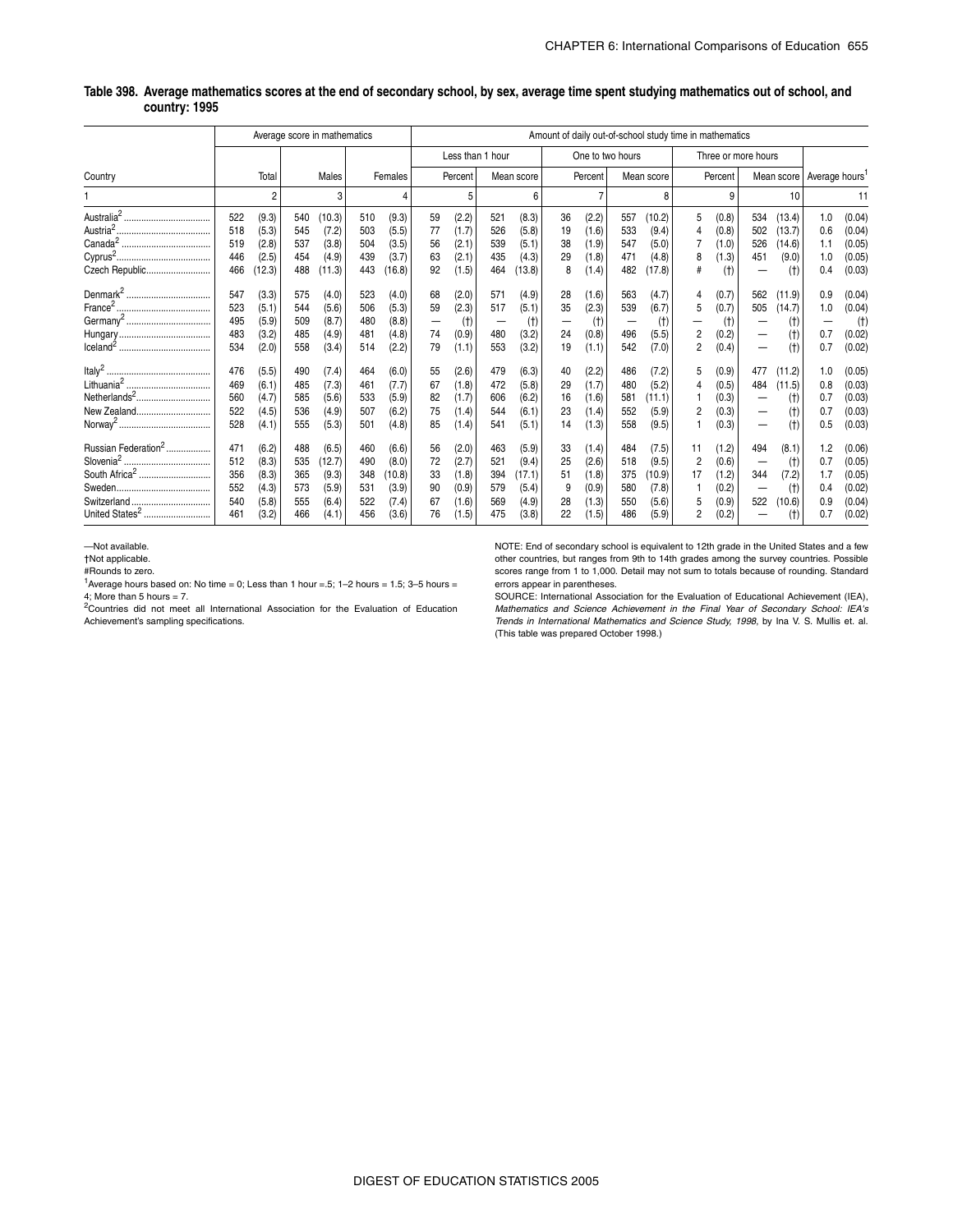#### \_ **Table 399. Average fourth-grade science scores in content areas and average time spent teaching science in school, by country: 2003**

|                                                          |                                                                            |                                           |                                        |                                           | Average score by content area       |                                           |                                     |                                           |                                       | Average yearly                          |                                     | Science instructional                   |
|----------------------------------------------------------|----------------------------------------------------------------------------|-------------------------------------------|----------------------------------------|-------------------------------------------|-------------------------------------|-------------------------------------------|-------------------------------------|-------------------------------------------|---------------------------------------|-----------------------------------------|-------------------------------------|-----------------------------------------|
| Country                                                  |                                                                            | Science overall                           |                                        | Life science                              |                                     | Physical science                          |                                     | Earth science                             |                                       | science instructional<br>time in hours  | time as a percent of total          | instructional time                      |
|                                                          |                                                                            | $\overline{2}$                            |                                        | 3                                         |                                     |                                           |                                     | 5                                         |                                       | 6                                       |                                     | $\overline{7}$                          |
| Belgium (Flemish)                                        | 437<br>2521<br>518<br>—                                                    | (4.3)<br>(4.2)<br>(t)<br>(1.8)<br>(t)     | 435<br>2523<br>524                     | (4.4)<br>(3.8)<br>(t)<br>(1.7)<br>(t)     | 429<br>2518<br>-<br>507             | (4.3)<br>(3.9)<br>(t)<br>(2.3)<br>(t)     | 450<br>2518<br>522                  | (3.6)<br>(4.1)<br>(t)<br>(1.7)<br>(t)     | $\ddagger$<br>345<br>$\ddagger$       | (t)<br>(2.6)<br>(t)<br>(t)<br>(t)       | $\ddagger$<br>5<br>$\ddagger$       | $(+)$<br>(0.3)<br>(t)<br>(t)<br>(t)     |
| Chinese Taipei<br>Czech Republic                         | 551<br>480<br>$\overline{\phantom{0}}$<br>2540                             | (1.7)<br>(2.4)<br>(t)<br>(3.6)<br>(t)     | 540<br>482<br>2532                     | (1.6)<br>(2.1)<br>(t)<br>(3.1)<br>(t)     | 554<br>479<br>2546                  | (2.0)<br>(2.3)<br>(t)<br>(3.2)<br>(t)     | 559<br>487<br>2535                  | (2.6)<br>(2.5)<br>(t)<br>(3.5)<br>(t)     | 84<br>346<br>$\ddagger$               | (1.0)<br>(1.4)<br>(t)<br>(t)<br>(t)     | 11<br>5<br>$\ddagger$               | (0.2)<br>(0.2)<br>(t)<br>(t)<br>(t)     |
| Hong Kong, SAR <sup>4</sup><br>Iran, Islamic Republic of | 2542<br>530<br>$\overline{\phantom{0}}$<br>414<br>$\overline{\phantom{0}}$ | (3.1)<br>(3.0)<br>(t)<br>(4.1)<br>(t)     | 2535<br>536<br>-<br>424                | (2.6)<br>(2.5)<br>(t)<br>(4.6)<br>(t)     | 2548<br>526<br>419                  | (2.7)<br>(2.7)<br>(t)<br>(4.5)<br>(t)     | 2536<br>526<br>428                  | (2.7)<br>(3.7)<br>(t)<br>(3.0)<br>(t)     | 377<br>354<br>$\ddagger$              | (5.4)<br>(1.0)<br>(t)<br>(t)<br>(t)     | 8<br>6<br>$\ddagger$                | (0.5)<br>(0.1)<br>(t)<br>(t)<br>(t)     |
|                                                          | 516<br>543<br>-<br>$\overline{\phantom{0}}$                                | (t)<br>(3.8)<br>(1.5)<br>(t)<br>(t)       | 521<br>530                             | (t)<br>(3.5)<br>(1.3)<br>(t)<br>(t)       | 512<br>557                          | (t)<br>(3.5)<br>(1.7)<br>(t)<br>(t)       | 519<br>535                          | (t)<br>(3.7)<br>(1.9)<br>(t)<br>(t)       | 573<br>81                             | (t)<br>(2.3)<br>(1.2)<br>(t)<br>(t)     | 5 <sub>8</sub><br>8                 | (t)<br>(0.3)<br>(0.2)<br>(t)<br>(t)     |
|                                                          | 532<br>512<br>2525<br>520<br>466                                           | (2.5)<br>(2.6)<br>(2.0)<br>(2.5)<br>(2.6) | 531<br>$2,7$ 516<br>2547<br>520<br>480 | (2.3)<br>(2.0)<br>(1.8)<br>(2.3)<br>(2.2) | 532<br>2,7512<br>2505<br>516<br>456 | (2.6)<br>(2.5)<br>(1.9)<br>(2.3)<br>(2.3) | 534<br>2,7503<br>2503<br>522<br>473 | (2.9)<br>(3.2)<br>(2.3)<br>(2.3)<br>(2.8) | $\ddagger$<br>53<br>333<br>365<br>538 | (t)<br>(1.6)<br>(1.8)<br>(3.5)<br>(1.8) | ŧ<br>6<br>3<br>$\overline{7}$<br>54 | (t)<br>(0.2)<br>(0.2)<br>(0.4)<br>(0.2) |
| Russian Federation                                       | 332<br>526<br>2502<br>565                                                  | (9.4)<br>(t)<br>(5.2)<br>(2.9)<br>(5.5)   | 330<br>526<br>2506<br>506              | (9.0)<br>(t)<br>(4.7)<br>(3.1)<br>(3.1)   | 343<br>527<br>2503<br>503           | (9.6)<br>(t)<br>(5.2)<br>(2.6)<br>(2.6)   | 324<br>527<br>2498<br>498           | (9.2)<br>(t)<br>(6.0)<br>(2.6)<br>(2.6)   | 5176<br>333<br>$\ddagger$<br>64       | (3.2)<br>(t)<br>(1.2)<br>(t)<br>(0.6)   | $^5$ 16<br>5<br>$\ddagger$<br>7     | (0.4)<br>(t)<br>(0.2)<br>(t)<br>(0.1)   |
|                                                          | 490<br>314<br>${}^{2}536$                                                  | (2.5)<br>(t)<br>(5.7)<br>(2.5)            | 489<br>290<br>2537                     | (2.9)<br>(t)<br>(5.9)<br>(2.2)            | 497<br>324<br>2531                  | (2.3)<br>(t)<br>(5.3)<br>(2.3)            | 490<br>336<br>2535                  | (2.7)<br>(t)<br>(4.8)<br>(2.5)            | 575<br>$\ddagger$<br>583              | (2.2)<br>(t)<br>(t)<br>(3.0)            | 5g<br>$\ddagger$<br>$\overline{58}$ | (0.3)<br>(t)<br>(t)<br>(0.3)            |

#### —Not available.

†Not applicable.

‡Does not meet reporting standards. 1Computed as the ratio of science instructional time to the total instructional time averaged across students.

<sup>2</sup>Met guidelines for participation rates only after replacement schools were included. 3Data are available for at least 50 but less than 70 percent of the students.

4SAR=Special Administrative Region.

5Data are available for at least 70 but less than 85 percent of the students.

 $6$ Korea tested the same cohort of students as other countries, but later in 2003, at the beginning of the next school year.

7National Desired Population does not cover all of International Desired Population. NOTE: Data are for fourth grade or equivalent in most countries. Detail may not sum to

totals because of rounding. Standard errors appear in parentheses.

SOURCE: International Association for the Evaluation of Educational Achievement (IEA), Trends in International Mathematics and Science Study (TIMSS), 2003, *TIMSS 2003 International Science Report*, by Ina V. S. Mullis et al. (This table was prepared October 2005.)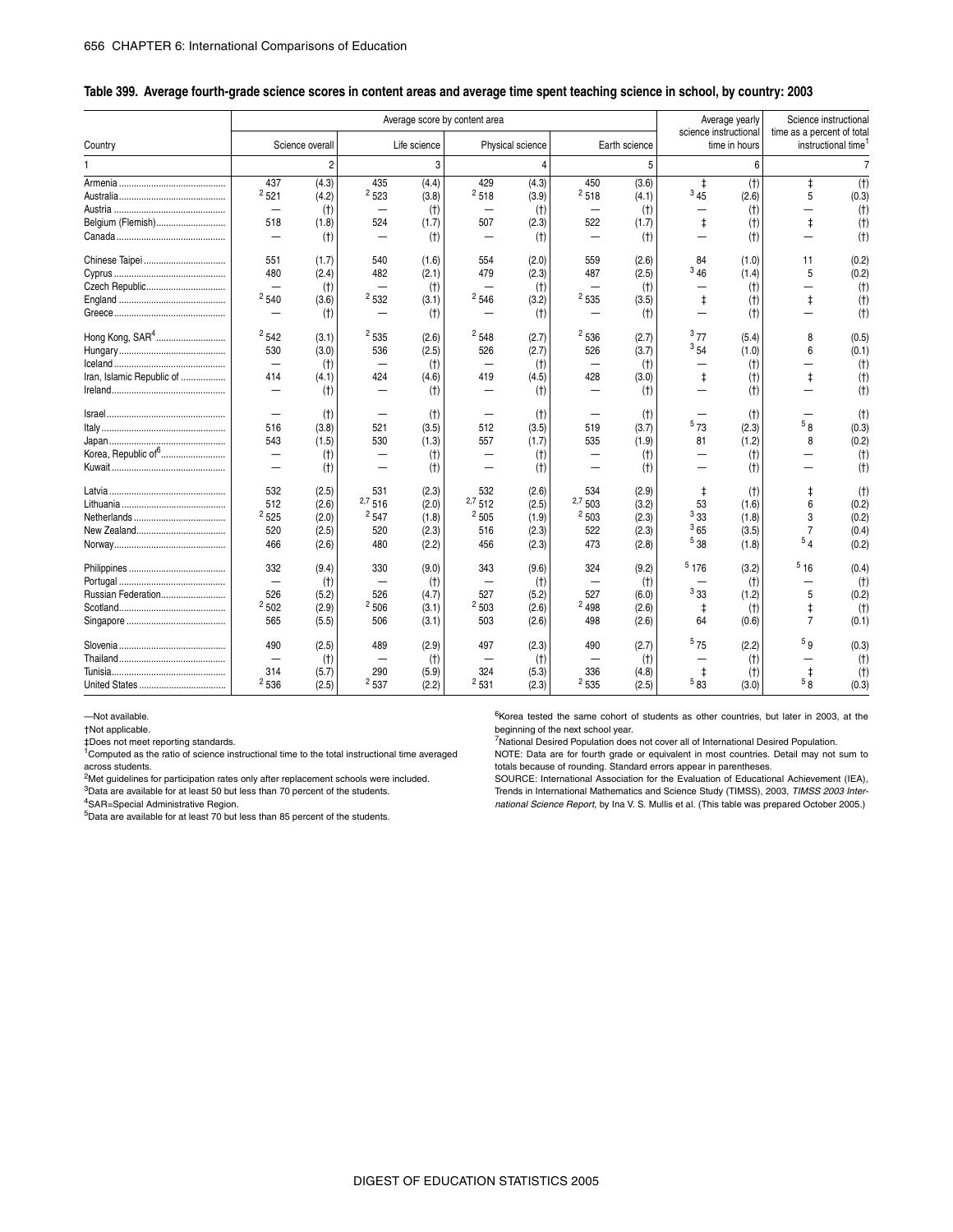#### \_**Table 400. Average eighth-grade science scores in content areas and average time spent studying out of school, by country: 2003**

|                                                |                                        |                                           |                                                           |                                           |                                           |                                           | Average score by content area                  |                                           |                                               |                                           |                                           |                                           |                                                                              |                                         |                                                            |                                         |                                            |                                         | Index of time students spend doing science homework (TSH) in a normal school week <sup>1</sup> |                                         |                                                                        |                                         |                                                |                                         |
|------------------------------------------------|----------------------------------------|-------------------------------------------|-----------------------------------------------------------|-------------------------------------------|-------------------------------------------|-------------------------------------------|------------------------------------------------|-------------------------------------------|-----------------------------------------------|-------------------------------------------|-------------------------------------------|-------------------------------------------|------------------------------------------------------------------------------|-----------------------------------------|------------------------------------------------------------|-----------------------------------------|--------------------------------------------|-----------------------------------------|------------------------------------------------------------------------------------------------|-----------------------------------------|------------------------------------------------------------------------|-----------------------------------------|------------------------------------------------|-----------------------------------------|
|                                                |                                        |                                           |                                                           |                                           |                                           |                                           |                                                |                                           |                                               |                                           |                                           |                                           |                                                                              | High TSH                                |                                                            |                                         |                                            | Medium TSH                              |                                                                                                |                                         |                                                                        | Low TSH                                 |                                                |                                         |
| Country                                        | Science overall                        |                                           |                                                           | Life science                              |                                           | Chemistry                                 |                                                | Physics                                   |                                               | Earth science                             |                                           | Environmental<br>science                  |                                                                              | Percent                                 |                                                            | Average<br>achievement                  |                                            | Percent                                 |                                                                                                | Average<br>achievement                  |                                                                        | Percent                                 |                                                | Average<br>achievement                  |
|                                                |                                        | $\overline{c}$                            |                                                           | 3                                         |                                           |                                           |                                                | 5                                         |                                               | 6                                         |                                           |                                           |                                                                              | 8                                       |                                                            | 9                                       |                                            | 10                                      |                                                                                                | 11                                      |                                                                        | 12                                      |                                                | 13                                      |
| International average.                         | 473                                    | (0.5)                                     | 474                                                       | (0.5)                                     | 474                                       | (0.5)                                     | 474                                            | (0.5)                                     | 474                                           | (0.5)                                     | 474                                       | (0.5)                                     | 13                                                                           | (0.2)                                   | 458                                                        | (1.3)                                   | 44                                         | (0.2)                                   | 466                                                                                            | (0.9)                                   | 43                                                                     | (0.3)                                   | 467                                            | (0.9)                                   |
| Belgium (Flemish)                              | 461<br>527<br>438<br>516<br>365        | (3.5)<br>(3.8)<br>(1.8)<br>(2.5)<br>(2.8) | 2453<br>3532<br>2445<br>3526<br>2370                      | (3.3)<br>(3.8)<br>(1.9)<br>(2.4)<br>(2.7) | 2466<br>3506<br>$^{2}441$<br>3503<br>2348 | (4.2)<br>(3.8)<br>(2.6)<br>(2.0)<br>(3.1) | 479<br>3521<br>$^{2}443$<br>3514<br>2371       | (3.2)<br>(3.7)<br>(2.0)<br>(2.5)<br>(3.2) | 2460<br>3531<br>$^{2}440$<br>$3\,508$<br>2361 | (3.7)<br>(4.2)<br>(2.4)<br>(2.5)<br>(3.1) | 2417<br>3536<br>$^{2}439$<br>3523<br>2381 | (4.4)<br>(3.4)<br>(3.1)<br>(2.7)<br>(3.3) | $\overline{\phantom{0}}$<br>9<br>13<br>$\overline{\phantom{0}}$<br>14        | (t)<br>(0.8)<br>(0.7)<br>(t)<br>(0.7)   | 520<br>426<br>$\overline{\phantom{0}}$<br>378              | (t)<br>(6.4)<br>(4.1)<br>(t)<br>(6.1)   | $\overline{\phantom{0}}$<br>35<br>56<br>45 | (t)<br>(1.6)<br>(1.3)<br>(t)<br>(1.0)   | $\overline{\phantom{0}}$<br>530<br>441<br>-<br>368                                             | (t)<br>(3.3)<br>(2.5)<br>(t)<br>(3.2)   | $\overline{\phantom{0}}$<br>56<br>31<br>$\overline{\phantom{0}}$<br>40 | (t)<br>(2.0)<br>(1.4)<br>(t)<br>(1.2)   | 530<br>445<br>366                              | (t)<br>(4.4)<br>(2.6)<br>(t)<br>(3.6)   |
| Chinese Taipei                                 | 479<br>413<br>571<br>441<br>$\ddagger$ | (5.2)<br>(2.9)<br>(3.5)<br>(2.0)<br>(t)   | 474<br>2427<br>$3\,563$<br>2437<br>\$                     | (5.2)<br>(2.7)<br>(3.1)<br>(2.2)<br>(t)   | 482<br>2405<br>3584<br>2443               | (5.7)<br>(3.3)<br>(4.0)<br>(2.6)<br>(t)   | 3485<br>2401<br>3569<br>2450<br>$\ddagger$     | (5.0)<br>(3.1)<br>(3.3)<br>(1.7)<br>(t)   | 3491<br>2435<br>3548<br>2447<br>$\ddagger$    | (4.9)<br>(3.1)<br>(3.1)<br>(2.1)<br>(t)   | 2464<br>2436<br>3560<br>$^{2}441$         | (5.0)<br>(2.9)<br>(3.1)<br>(2.3)<br>(t)   | $\qquad \qquad$<br>412<br>$\overline{\phantom{0}}$<br>$\ddagger$             | (t)<br>(t)<br>(1.2)<br>(t)<br>(t)       | <sup>4</sup> 588<br>$\overline{\phantom{0}}$<br>$\ddagger$ | (t)<br>(t)<br>(4.6)<br>(t)<br>(t)       | 437<br>$\ddagger$                          | (t)<br>(t)<br>(1.3)<br>(t)<br>(t)       | $\overline{\phantom{0}}$<br>581<br>$\ddagger$                                                  | (t)<br>(t)<br>(4.0)<br>(t)<br>(t)       | $\overline{\phantom{0}}$<br>$^4$ 51<br>$\ddagger$                      | (t)<br>(t)<br>(2.1)<br>(t)<br>(t)       | $\overline{\phantom{0}}$<br>4561<br>$\ddagger$ | (t)<br>(t)<br>(3.5)<br>(t)<br>(t)       |
| Hong Kong, SAR <sup>6,7</sup>                  | 421<br>552<br>255<br>556<br>543        | (3.9)<br>(2.5)<br>(5.9)<br>(3.0)<br>(2.8) | 2425<br>3547<br>$^{2}$ 256<br>$^3$ 551<br>3536            | (3.7)<br>(2.4)<br>(5.6)<br>(2.9)<br>(2.7) | $^{2}442$<br>3552<br>2276<br>3542<br>3560 | (3.8)<br>(2.1)<br>(6.6)<br>(2.6)<br>(3.1) | $^{2}414$<br>$3\,544$<br>2239<br>3555<br>3536  | (4.1)<br>(2.4)<br>(5.4)<br>(2.8)<br>(2.7) | 2403<br>3558<br>2254<br>3549<br>$3\,537$      | (4.4)<br>(2.9)<br>(5.6)<br>(2.9)<br>(3.1) | $^{2}430$<br>3540<br>2267<br>3555<br>3528 | (4.0)<br>(2.2)<br>(6.2)<br>(2.6)<br>(2.9) | 23<br>$\overline{\phantom{0}}$<br>25<br>6<br>$\overline{\phantom{0}}$        | (0.7)<br>(t)<br>(1.2)<br>(0.5)<br>(t)   | 416<br>$\overline{\phantom{0}}$<br>267<br>548              | (4.4)<br>(t)<br>(8.5)<br>(4.6)<br>(t)   | 64<br>-<br>54<br>43                        | (0.8)<br>(t)<br>(1.0)<br>(1.4)<br>(t)   | 436<br>-<br>262<br>563                                                                         | (4.0)<br>(t)<br>(6.0)<br>(2.9)<br>(t)   | 13<br>$\overline{\phantom{0}}$<br>22<br>50<br>$\overline{\phantom{0}}$ | (0.6)<br>(t)<br>(1.0)<br>(1.4)<br>(t)   | 430<br>$\overline{\phantom{0}}$<br>258<br>554  | (6.6)<br>(t)<br>(8.1)<br>(3.9)<br>(t)   |
| Indonesia $8$<br><br>Iran, Islamic Rebuplic of | 420<br>453<br>10488<br>491<br>552      | (4.1)<br>(2.3)<br>(3.1)<br>(3.1)<br>(1.7) | 2424<br>2447<br>3491<br>3498<br>3549                      | (3.9)<br>(2.6)<br>(3.0)<br>(3.2)<br>(2.0) | 2391<br>2445<br>3499<br>3487<br>3552      | (3.8)<br>(2.7)<br>(3.4)<br>(3.3)<br>(2.1) | 2430<br>2445<br>3484<br>470<br>3564            | (4.0)<br>(3.0)<br>(2.9)<br>(3.2)<br>(1.9) | $^{2}431$<br>2468<br>3485<br>3513<br>3530     | (3.8)<br>(2.9)<br>(3.0)<br>(3.2)<br>(2.1) | 2454<br>3487<br>3486<br>3497<br>3537      | (3.4)<br>(2.1)<br>(2.9)<br>(3.0)<br>(2.0) | $\overline{\phantom{0}}$<br>8<br>13<br>14<br>$\overline{\phantom{0}}$        | (t)<br>(0.7)<br>(0.9)<br>(1.0)<br>(t)   | 451<br>480<br>489                                          | (t)<br>(5.6)<br>(4.7)<br>(5.9)<br>(t)   | 42<br>43<br>41                             | (t)<br>(1.4)<br>(1.6)<br>(1.1)<br>(t)   | 457<br>485<br>487                                                                              | (t)<br>(2.9)<br>(4.3)<br>(3.7)<br>(t)   | 49<br>44<br>45                                                         | (t)<br>(1.7)<br>(2.0)<br>(1.4)<br>(t)   | 452<br>505<br>496                              | (t)<br>(2.7)<br>(3.4)<br>(3.7)<br>(t)   |
| Korea, Rep. of <sup>11</sup>                   | 475<br>558<br>513<br>393<br>519        | (3.8)<br>(1.6)<br>(2.9)<br>(4.3)<br>(2.1) | 475<br>3558<br>$3\,511$<br>2360<br>517                    | (4.0)<br>(1.6)<br>(2.5)<br>(5.0)<br>(2.4) | 478<br>3529<br>$3\,514$<br>2433<br>3534   | (4.4)<br>(2.5)<br>(3.2)<br>(4.9)<br>(2.3) | $^{2}$ 465<br>3579<br>$3\,512$<br>2419<br>3519 | (3.8)<br>(1.6)<br>(2.4)<br>(4.0)<br>(2.7) | 472<br>3540<br>3514<br>2395<br>3512           | (4.0)<br>(1.9)<br>(2.8)<br>(4.0)<br>(2.7) | 3492<br>3544<br>$3\,508$<br>2374<br>3507  | (3.2)<br>(1.4)<br>(3.3)<br>(5.1)<br>(2.0) | 19<br>4<br>$\overline{\phantom{0}}$<br>$\overline{\phantom{0}}$              | (0.9)<br>(0.4)<br>(t)<br>(t)<br>(t)     | 466<br>549                                                 | (4.2)<br>(6.3)<br>(t)<br>(t)<br>(t)     | 52<br>26                                   | (1.2)<br>(1.7)<br>(t)<br>(t)<br>(t)     | 478<br>562                                                                                     | (3.9)<br>(2.4)<br>(t)<br>(t)<br>(t)     | 29<br>70                                                               | (1.5)<br>(2.0)<br>(t)<br>(t)<br>(t)     | 499<br>559                                     | (5.0)<br>(1.9)<br>(t)<br>(t)<br>(t)     |
| Morocco <sup>7,8</sup> .<br>                   | 449<br>510<br>472<br>10396<br>536      | (3.6)<br>(3.7)<br>(3.4)<br>(2.5)<br>(3.1) | 2448<br>3504<br>2466<br>2390<br>3536                      | (3.8)<br>(3.7)<br>(3.7)<br>(2.6)<br>(3.3) | 2467<br>3514<br>479<br>2402<br>3514       | (3.9)<br>(3.8)<br>(3.9)<br>(2.7)<br>(2.6) | 2458<br>3519<br>479<br>2410<br>3538            | (3.1)<br>(3.6)<br>(3.7)<br>(2.7)<br>(3.4) | 2440<br>3502<br>475<br>2397<br>3534           | (4.3)<br>(3.8)<br>(4.0)<br>(3.4)<br>(3.2) | 2442<br>3513<br>2454<br>2396<br>3539      | (3.7)<br>(3.2)<br>(3.8)<br>(3.3)<br>(2.8) | $\qquad \qquad$<br>20<br>$\overline{\phantom{0}}$<br>1214<br>$\qquad \qquad$ | (t)<br>(1.0)<br>(t)<br>(0.7)<br>(t)     | 513<br>12391                                               | (t)<br>(4.4)<br>(t)<br>(5.3)<br>(t)     | 49<br>1247                                 | (t)<br>(0.9)<br>(t)<br>(1.1)<br>(t)     | -<br>510<br>12<br>396                                                                          | (t)<br>(3.6)<br>(t)<br>(3.4)<br>(t)     | 31<br>1239<br>$\overline{\phantom{0}}$                                 | (t)<br>(1.3)<br>(t)<br>(1.3)<br>(t)     | 510<br>12408                                   | (t)<br>(4.6)<br>(t)<br>(3.5)<br>(t)     |
| Palestinian National Authority                 | 520<br>494<br>435<br>377<br>470        | (5.0)<br>(2.2)<br>(3.2)<br>(5.8)<br>(4.9) | 3523<br><sup>3</sup> 496<br>$^{2}$ 435<br>$^2$ 387<br>471 | (5.1)<br>(2.5)<br>(3.6)<br>(5.8)<br>(4.8) | $3\,501$<br>3485<br>2444<br>2342<br>474   | (5.6)<br>(3.0)<br>(3.9)<br>(6.1)<br>(4.9) | $3\,515$<br>3488<br>2432<br>2380<br>473        | (4.7)<br>(2.6)<br>(3.6)<br>(4.7)<br>(4.1) | 3525<br>3517<br>2439<br>2377<br>469           | (4.8)<br>(2.7)<br>(3.0)<br>(5.7)<br>(5.2) | 3525<br>3496<br>2444<br>2403<br>472       | (3.9)<br>(2.2)<br>(3.7)<br>(5.4)<br>(4.7) | 10<br>13<br>21<br>17<br>$\overline{\phantom{0}}$                             | (1.3)<br>(0.8)<br>(1.1)<br>(0.7)<br>(t) | 519<br>485<br>433<br>381                                   | (6.2)<br>(3.7)<br>(4.4)<br>(7.5)<br>(t) | 41<br>44<br>56<br>50                       | (1.6)<br>(1.2)<br>(1.3)<br>(0.8)<br>(t) | 531<br>493<br>442<br>379<br>$\overline{\phantom{0}}$                                           | (6.9)<br>(3.1)<br>(3.4)<br>(5.7)<br>(t) | 48<br>43<br>23<br>33<br>$\overline{\phantom{0}}$                       | (2.0)<br>(1.7)<br>(1.3)<br>(1.2)<br>(t) | 518<br>503<br>441<br>381                       | (5.1)<br>(2.3)<br>(4.8)<br>(7.2)<br>(t) |
| Russian Federation                             | 514<br>398<br>512<br>468<br>578        | (3.7)<br>(4.0)<br>(3.4)<br>(2.5)<br>(4.3) | $3\,514$<br>2412<br>3512<br>2468<br>3569                  | (3.3)<br>(3.9)<br>(3.3)<br>(2.6)<br>(4.0) | 3527<br>2382<br>3499<br>474<br>3582       | (4.0)<br>(4.8)<br>(3.2)<br>(3.2)<br>(4.2) | 3511<br>2394<br>3515<br>471<br>3579            | (3.4)<br>(3.9)<br>(3.0)<br>(2.6)<br>(3.4) | 3518<br>2394<br>3515<br>471<br>3549           | (3.3)<br>(4.0)<br>(3.8)<br>(3.0)<br>(3.9) | 3491<br>2410<br>3511<br>$^{2}457$<br>3568 | (3.2)<br>(3.8)<br>(3.5)<br>(2.4)<br>(3.8) | -<br>8<br>3<br>18                                                            | (t)<br>(0.7)<br>(0.4)<br>(t)<br>(0.7)   | 382<br>487<br>595                                          | (t)<br>(6.0)<br>(14.2)<br>(t)<br>(4.1)  | 61<br>27<br>48                             | (t)<br>(1.5)<br>(1.4)<br>(t)<br>(0.7)   | -<br>402<br>508<br>585                                                                         | (t)<br>(4.6)<br>(5.0)<br>(t)<br>(4.4)   | 31<br>71<br>34                                                         | (t)<br>(1.7)<br>(1.5)<br>(t)<br>(0.9)   | 403<br>517<br>564                              | (t)<br>(4.6)<br>(3.4)<br>(t)<br>(5.5)   |

See notes at end of table.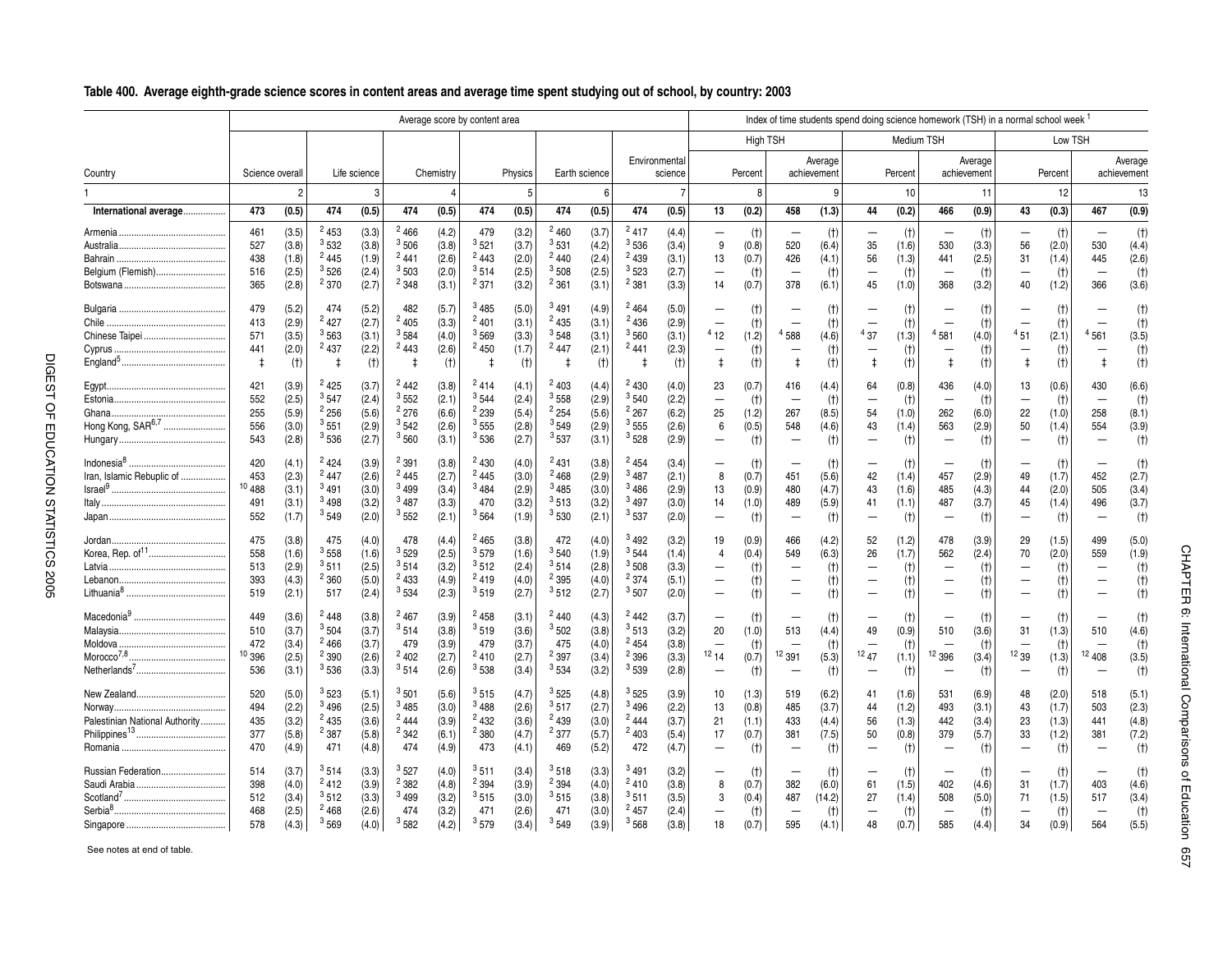## **Table 400. Average eighth-grade science scores in content areas and average time spent studying out of school, by country: 2003—Continued**

|                                                              |                                              |                                                    |                                                                  |                                                    |                                              |                                                    | Average score by content area                |                                                    |                                                              |                                                    |                                                                          |                                                    |                                                                  |                                       |                   |                                |                     |                                              |                   |                                | Index of time students spend doing science homework (TSH) in a normal school week <sup>1</sup> |                         |                                  |                                              |
|--------------------------------------------------------------|----------------------------------------------|----------------------------------------------------|------------------------------------------------------------------|----------------------------------------------------|----------------------------------------------|----------------------------------------------------|----------------------------------------------|----------------------------------------------------|--------------------------------------------------------------|----------------------------------------------------|--------------------------------------------------------------------------|----------------------------------------------------|------------------------------------------------------------------|---------------------------------------|-------------------|--------------------------------|---------------------|----------------------------------------------|-------------------|--------------------------------|------------------------------------------------------------------------------------------------|-------------------------|----------------------------------|----------------------------------------------|
|                                                              |                                              |                                                    |                                                                  |                                                    |                                              |                                                    |                                              |                                                    |                                                              |                                                    |                                                                          |                                                    |                                                                  | <b>High TSH</b>                       |                   |                                |                     | Medium TSH                                   |                   |                                |                                                                                                | Low TSH                 |                                  |                                              |
| Country                                                      | Science overall                              |                                                    |                                                                  | Life science                                       |                                              | Chemistry                                          |                                              | Physics                                            |                                                              | Earth science                                      |                                                                          | Environmental<br>science                           |                                                                  | Percent                               |                   | Average<br>achievement         |                     | Percent                                      |                   | Average<br>achievement         |                                                                                                | Percent                 |                                  | Average<br>achievement                       |
|                                                              |                                              |                                                    |                                                                  |                                                    |                                              |                                                    |                                              |                                                    |                                                              |                                                    |                                                                          |                                                    |                                                                  |                                       |                   |                                |                     | 10 <sub>1</sub>                              |                   |                                |                                                                                                |                         |                                  | 13                                           |
| Slovak Republic<br>Tunisia<br>United States <sup>9</sup><br> | 517<br>520<br>244<br>524<br>404<br>$10\,527$ | (3.2)<br>(1.8)<br>(6.7)<br>(2.7)<br>(2.1)<br>(3.1) | $3\,514$<br>3521<br><sup>2</sup> 250<br>3528<br>2417<br>$3\,537$ | (2.9)<br>(2.2)<br>(6.0)<br>(2.7)<br>(2.0)<br>(3.0) | 3519<br>3532<br>2285<br>3526<br>2413<br>3513 | (3.6)<br>(2.6)<br>(5.9)<br>(2.6)<br>(2.5)<br>(3.2) | 3519<br>3509<br>2244<br>3525<br>2386<br>3515 | (2.9)<br>(1.8)<br>(6.2)<br>(2.9)<br>(2.5)<br>(2.9) | 3523<br>3523<br>2247<br>3532<br><sup>2</sup> 408<br>$3\,532$ | (3.3)<br>(2.2)<br>(6.3)<br>(3.3)<br>(2.0)<br>(2.9) | 3509<br>3515<br><sup>2</sup> 261<br><sup>3</sup> 499<br>2436<br>$3\,533$ | (2.8)<br>(2.2)<br>(6.6)<br>(2.6)<br>(2.2)<br>(2.9) | $\overline{\phantom{0}}$<br>$\overline{\phantom{0}}$<br>17<br>13 | (†)<br>(t)<br>(0.7)<br>(0.6)<br>(0.7) | 234<br>398<br>519 | (t)<br>(9.6)<br>(4.0)<br>(4.3) | –<br>52<br>35<br>43 | (t)<br>(t)<br>(0.9)<br>(t)<br>(0.9)<br>(1.4) | 246<br>400<br>530 | (†)<br>(7.9)<br>(2.8)<br>(3.4) | 32<br>_<br>56<br>45                                                                            | (0.9)<br>(1.2)<br>(1.7) | -<br>–<br>263<br>_<br>411<br>531 | (t)<br>(†)<br>(7.4)<br>(t)<br>(2.6)<br>(3.7) |

—Not available.

†Not applicable.

‡Reporting standards not met.

<sup>1</sup>Index based on students' reports on the frequency and amount of science homework they are given. High level indicates more than 30 minutes of science homework assigned 3–4 times a week. Low level indicates no more than 30 minutes of sci-

ence homework no more than twice a week. Medium level includes all other possible combinations of responses.

2Country average significantly lower than international average.

3Country average significantly higher than international average.

4Students were asked about natural science; data pertain to grade 8 physics/chemistry course.

5Did not satisfy guidelines for sample participation rates.

6SAR=Special Administrative Region.

7Met guidelines for sample participation rates only after replacement schools were included.

8National Desired Population does not cover all of International Desired Population.

<sup>9</sup>National Defined Population covers less than 90 percent of National Desired Population.

<sup>10</sup>Did not meet international sampling or other guidelines.

<sup>11</sup> Korea tested the same cohort of students as other countries, but later in 2003, at the beginning of the next school year.

<sup>12</sup>Met guidelines for sample participation rates only after replacement schools were included. 13Students study only biology at grade 8.

NOTE: Data are for eighth grade or equivalent in most countries. Detail may not sum to totals because of rounding. Standard errors appear in parentheses.

SOURCE: International Association for the Evaluation of Educational Achievement (IEA), Trends in International Mathematics and Science Study (TIMSS), 2003, *TIMSS 2003 International Science Report*, by Ina V. S. Mullis et al. (This table was prepared October 2005.)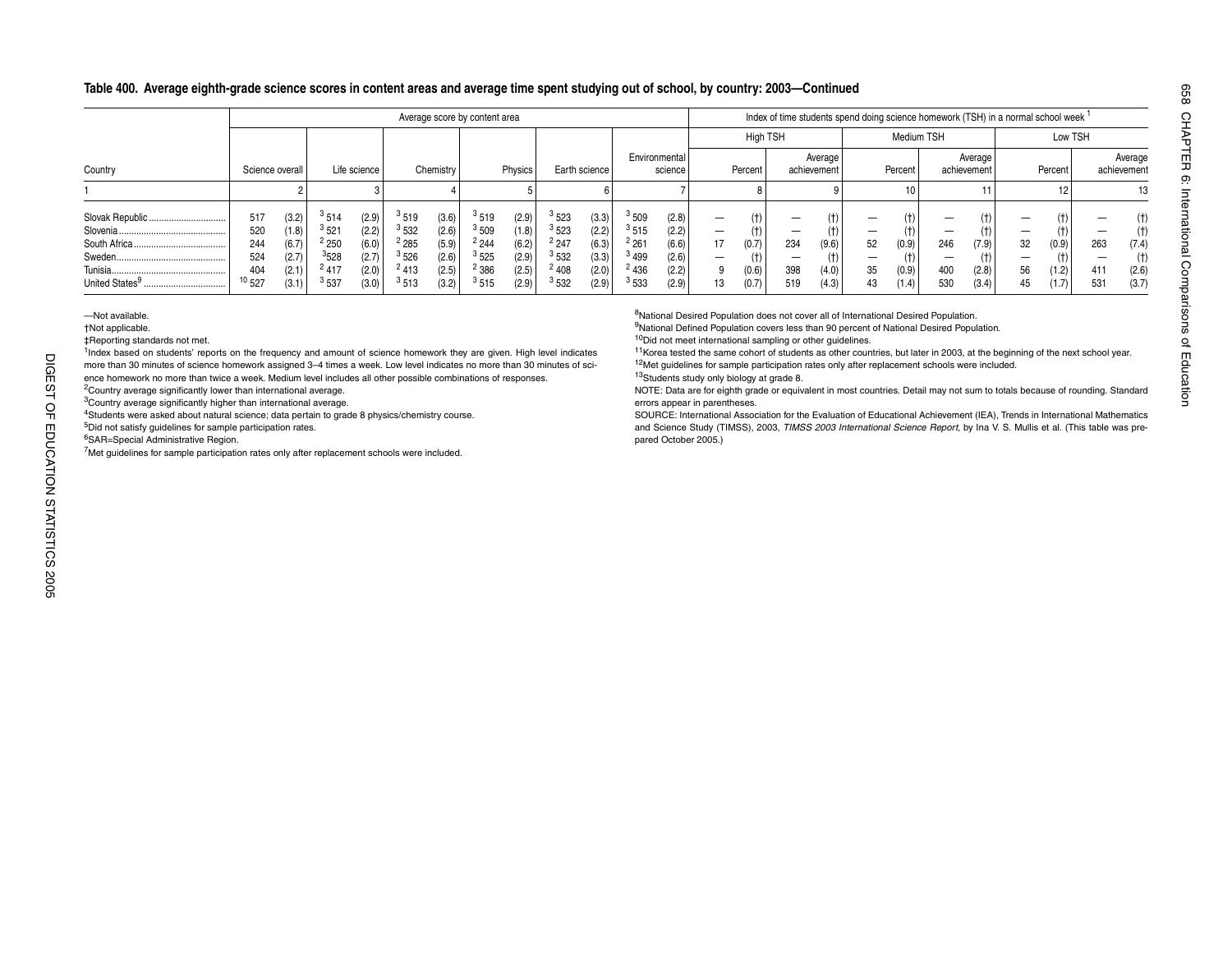|                                                                                  |                                                                                                         |                                                                                |                                                                                                                    |                                                   | Percent of students reported doing the same activity about half the lessons or more    |                                              |                                                                                        |                                              |                                                                                             |                                                                                    |                                                                                                                    |                                                                           |                                                                                                        |                                           |                                                                                                                   |                                     | Students' average yearly instructional time in hours                                                                      |                                     |                                                                                                                     |                                         |                                                                                                     |                                       |                                                                                       |                                         |                                                                                                            | Science instructional time as a percent of total instructional time 1 |                                                                                                                                   |                                      |                                                                                                                            |                                         |                                                                                  |                         |
|----------------------------------------------------------------------------------|---------------------------------------------------------------------------------------------------------|--------------------------------------------------------------------------------|--------------------------------------------------------------------------------------------------------------------|---------------------------------------------------|----------------------------------------------------------------------------------------|----------------------------------------------|----------------------------------------------------------------------------------------|----------------------------------------------|---------------------------------------------------------------------------------------------|------------------------------------------------------------------------------------|--------------------------------------------------------------------------------------------------------------------|---------------------------------------------------------------------------|--------------------------------------------------------------------------------------------------------|-------------------------------------------|-------------------------------------------------------------------------------------------------------------------|-------------------------------------|---------------------------------------------------------------------------------------------------------------------------|-------------------------------------|---------------------------------------------------------------------------------------------------------------------|-----------------------------------------|-----------------------------------------------------------------------------------------------------|---------------------------------------|---------------------------------------------------------------------------------------|-----------------------------------------|------------------------------------------------------------------------------------------------------------|-----------------------------------------------------------------------|-----------------------------------------------------------------------------------------------------------------------------------|--------------------------------------|----------------------------------------------------------------------------------------------------------------------------|-----------------------------------------|----------------------------------------------------------------------------------|-------------------------|
| Country                                                                          |                                                                                                         | Watch the<br>teacher<br>demonstrate<br>an<br>experiment<br>or<br>investigation |                                                                                                                    | Design or<br>plan an<br>experiment<br>or investi- | gation investigation                                                                   | Conduct an<br>experiment<br>$\Omega$         | small groups<br>investigation                                                          | Work in<br>on an<br>experiment<br>O          |                                                                                             | Write<br>explana-<br>tions about<br>what was<br>observed<br>and why it<br>happened |                                                                                                                    | Relate what<br>is being<br>learned in<br>science to<br>our daily<br>lives |                                                                                                        | General<br>integrated<br>science          |                                                                                                                   | Earth<br>science                    |                                                                                                                           | Chemistry                           |                                                                                                                     | Biology                                 |                                                                                                     | <b>Physics</b>                        |                                                                                       | General<br>integrated<br>science        |                                                                                                            | Earth<br>science                                                      |                                                                                                                                   | Chemistry                            |                                                                                                                            | Biology                                 |                                                                                  | Physics                 |
|                                                                                  |                                                                                                         | $\overline{2}$                                                                 |                                                                                                                    | 3                                                 |                                                                                        |                                              |                                                                                        | 5                                            |                                                                                             | 6                                                                                  |                                                                                                                    |                                                                           |                                                                                                        |                                           |                                                                                                                   | g                                   |                                                                                                                           | 10                                  |                                                                                                                     | 11                                      |                                                                                                     | 12                                    |                                                                                       | 13                                      |                                                                                                            | 14                                                                    |                                                                                                                                   | 15                                   |                                                                                                                            | 16                                      |                                                                                  |                         |
| International average                                                            |                                                                                                         | 64 (0.2)                                                                       | 49                                                                                                                 | (0.2)                                             |                                                                                        | 57 (0.3)                                     |                                                                                        | 59 (0.3)                                     |                                                                                             | 66 (0.2)                                                                           |                                                                                                                    | 57 (0.2)                                                                  | 117                                                                                                    | (0.7)                                     | 55                                                                                                                | (0.6)                               | 61                                                                                                                        | (0.8)                               | 61                                                                                                                  | (0.8)                                   | 68                                                                                                  | (0.6)                                 |                                                                                       | 12(0.1)                                 |                                                                                                            | 6(0.1)                                                                |                                                                                                                                   | 7(0.1)                               |                                                                                                                            | 6(0.1)                                  | 7                                                                                | (0.1)                   |
| Belgium (Flemish)                                                                | 83<br>$\overline{\phantom{m}}$<br>61<br>$\overline{\phantom{m}}$                                        | 54(1.6)<br>(0.8)<br>(t)<br>(0.9)<br>(t)                                        | 63<br>$\overline{\phantom{m}}$<br>45<br>$\overline{\phantom{0}}$                                                   | 49 (1.7)<br>(0.8)<br>(t)<br>(0.8)<br>(t)          | 60<br>64<br>$\qquad \qquad -$<br>48<br>-                                               | (2.2)<br>(0.8)<br>(t)<br>(1.0)<br>(t)        | 68<br>66<br>$\qquad \qquad -$<br>50<br>$\overline{\phantom{0}}$                        | (2.1)<br>(1.1)<br>(t)<br>(1.1)<br>(t)        | 68<br>$\overline{\phantom{0}}$<br>61<br>$\overline{\phantom{0}}$                            | 75 (1.5)<br>(0.9)<br>(t)<br>(0.9)<br>$(+)$                                         | 64<br>$\qquad \qquad -$<br>71<br>$\overline{\phantom{m}}$                                                          | 42(1.1)<br>(0.9)<br>(t)<br>(0.8)<br>(t)                                   | 2132<br>119<br>$\overline{\phantom{m}}$<br>$\ddagger$<br>$\overline{\phantom{m}}$                      | (3.6)<br>(1.1)<br>(t)<br>(t)<br>(t)       | $\overline{\phantom{0}}$<br>$\qquad \qquad -$<br>252<br>$\overline{\phantom{m}}$<br>$3\,53$                       | (t)<br>(t)<br>(3.2)<br>(t)<br>(2.2) | $\overline{\phantom{m}}$<br>-<br>$\overline{\phantom{0}}$<br>363                                                          | (t)<br>(t)<br>(t)<br>(t)<br>(2.9)   | $\overline{\phantom{0}}$<br>255<br>$\overline{\phantom{0}}$<br>265                                                  | (t)<br>(t)<br>(3.3)<br>(t)<br>(3.2)     | $\overline{\phantom{0}}$<br>$\qquad \qquad -$<br>$^{2}58$<br>$\overline{\phantom{0}}$<br>364        | (t)<br>$(+)$<br>(2.7)<br>(t)<br>(3.3) | 13<br>14<br>$\ddagger$<br>------                                                      | (0.4)<br>(0.1)<br>(t)<br>(t)<br>(t)     | $\qquad \qquad -$<br>—<br>5<br>$\overline{\phantom{0}}$<br>36                                              | (t)<br>(t)<br>(0.3)<br>(t)<br>(0.2)                                   | $\overline{\phantom{0}}$<br>$\overline{\phantom{m}}$<br>$\qquad \qquad -$<br>$\overline{\phantom{0}}$<br>38                       | (t)<br>(t)<br>(t)<br>(t)<br>(0.4)    | $\overline{\phantom{0}}$<br>$\overline{\phantom{m}}$<br>6<br>—<br>8                                                        | (t)<br>(t)<br>(0.3)<br>(t)<br>(0.4)     | -<br>6<br>38                                                                     | (0.3)<br>(0.4)          |
| Chinese Taipei                                                                   | 57<br>448<br>$\overline{\phantom{m}}$<br>$\ddagger$<br>80                                               | (1.3)<br>(1.1)<br>(t)<br>(t)<br>(0.7)                                          | 56<br>424<br>$\overline{\phantom{m}}$<br>$\ddagger$<br>61                                                          | (1.4)<br>(0.9)<br>(t)<br>(t)<br>(1.0)             | 54<br>436<br>$\qquad \qquad -$<br>$\ddagger$                                           | (1.5)<br>(1.3)<br>(t)<br>(t)<br>$62$ $(1.0)$ | 61<br><sup>4</sup> 37<br>$\qquad \qquad -$<br>$\ddagger$<br>60                         | (1.4)<br>(1.5)<br>(t)<br>(t)<br>(0.8)        | 69<br>437<br>$\overline{\phantom{m}}$<br>$\ddagger$<br>71                                   | (1.0)<br>(1.1)<br>(t)<br>(t)<br>(0.7)                                              | 62<br>440<br>$\qquad \qquad -$<br>$\ddagger$<br>73                                                                 | (0.7)<br>(1.0)<br>(t)<br>(t)<br>(0.7)                                     | $3\,118$<br>$\overline{\phantom{m}}$<br>$\overline{\phantom{m}}$<br>$\ddagger$<br>$\ddagger$           | (2.2)<br>(t)<br>(t)<br>(t)<br>(t)         | $\overline{\phantom{0}}$<br>$\overline{\phantom{0}}$<br>$^{2}53$<br>$\qquad \qquad -$<br>$\overline{\phantom{0}}$ | (t)<br>(t)<br>(0.7)<br>(t)<br>(t)   | $\overline{\phantom{m}}$<br>$\overline{\phantom{a}}$<br>$^{2}$ 34<br>$\overline{\phantom{0}}$<br>$\overline{\phantom{m}}$ | (t)<br>(t)<br>(1.6)<br>(t)<br>(t)   | $\overline{\phantom{0}}$<br>$\overline{\phantom{m}}$<br>$\qquad \qquad -$<br>$\qquad \qquad -$<br>$\qquad \qquad -$ | (t)<br>(t)<br>(t)<br>(t)<br>(t)         | —<br>'134<br>252<br>$\overline{\phantom{m}}$<br>$\overline{\phantom{0}}$                            | (t)<br>(2.0)<br>(0.8)<br>(t)<br>(t)   | 311<br>$\qquad \qquad -$<br>$\overline{\phantom{m}}$<br>$\ddagger$<br>$\ddagger$      | (0.3)<br>(t)<br>(t)<br>(t)<br>(t)       | $\qquad \qquad -$<br>$\qquad \qquad -$<br>6<br>$\overline{\phantom{m}}$<br>$\overline{\phantom{0}}$        | (t)<br>(t)<br>(0.1)<br>(t)<br>(t)                                     | $\overline{\phantom{0}}$<br>$\overline{\phantom{m}}$<br>$\overline{4}$<br>$\overline{\phantom{m}}$<br>$\qquad \qquad -$           | (t)<br>(t)<br>(0.2)<br>(t)<br>(t)    | $\overline{\phantom{0}}$<br>$\overline{\phantom{m}}$<br>$\overline{\phantom{m}}$<br>$\qquad \qquad -$<br>$\qquad \qquad -$ | (t)<br>(t)<br>(t)<br>(t)<br>(t)         | 512<br>6<br>$\overline{\phantom{m}}$                                             | (0.2)<br>(0.1)          |
| Hong Kong, SAR <sup>6</sup>                                                      | $\overline{\phantom{m}}$<br>73<br>66<br>$\overline{\phantom{m}}$<br>$\overline{\phantom{m}}$            | (t)<br>(1.2)<br>(1.2)<br>(t)<br>(t)                                            | $\overline{\phantom{m}}$<br>54<br>35<br>$\qquad \qquad -$<br>$\overline{\phantom{m}}$                              | (t)<br>(1.3)<br>(1.0)<br>(t)<br>(t)               | —<br>55<br>71<br>$\qquad \qquad -$<br>$\overline{\phantom{0}}$                         | (t)<br>(1.3)<br>(1.5)<br>(t)<br>(t)          | $\overline{\phantom{m}}$<br>54<br>75<br>—<br>$\overline{\phantom{m}}$                  | (t)<br>(1.5)<br>(1.2)<br>(t)<br>(t)          | $\overline{\phantom{a}}$<br>64<br>67<br>$\qquad \qquad -$<br>$\overline{\phantom{0}}$       | $(+)$<br>(1.5)<br>(1.2)<br>(t)<br>(t)                                              | $\overbrace{\phantom{123221111}}$<br>75<br>61<br>$\overline{\phantom{0}}$<br>$\overline{\phantom{0}}$              | (t)<br>(1.0)<br>(0.8)<br>(t)<br>(t)                                       | $\ddagger$<br>2103<br>$\overline{\phantom{m}}$                                                         | (t)<br>(t)<br>(4.0)<br>(t)<br>(t)         | 55<br>$\overline{\phantom{0}}$<br>$^{2}58$<br>$\overline{\phantom{0}}$                                            | (2.9)<br>(t)<br>(t)<br>(2.5)<br>(t) | 65<br>$\qquad \qquad -$<br>$\overline{\phantom{m}}$<br>$^{2}59$<br>$\overline{\phantom{m}}$                               | (3.9)<br>(t)<br>(t)<br>(2.1)<br>(t) | 80<br>$\qquad \qquad -$<br>$\overline{\phantom{0}}$<br>$^{2}61$<br>293                                              | (4.8)<br>$(+)$<br>(t)<br>(2.8)<br>(3.6) | 59<br>$\overline{\phantom{0}}$<br>$\overline{\phantom{0}}$<br>$^{2}57$<br>293                       | (1.8)<br>(t)<br>(t)<br>(2.5)<br>(3.3) | $\ddagger$<br>$\ddagger$<br>11<br>$\qquad \qquad -$<br>$\overline{\phantom{0}}$       | (t)<br>(t)<br>(0.4)<br>(t)<br>(t)       | 5<br>—<br>$\qquad \qquad -$<br>6<br>$\overline{\phantom{0}}$                                               | (0.3)<br>(t)<br>(t)<br>(0.2)<br>(t)                                   | —<br>$\overline{\phantom{m}}$<br>5 <sub>5</sub><br>$\overline{\phantom{0}}$                                                       | 6(0.4)<br>(t)<br>(t)<br>(0.2)<br>(t) | 8<br>—<br>$\qquad \qquad -$<br>6<br>7                                                                                      | (0.5)<br>(t)<br>(t)<br>(0.2)<br>(0.3)   | 6<br>$\overline{\phantom{0}}$<br>5<br>$\overline{7}$                             | (0.2)<br>(0.2)<br>(0.3) |
| Iran, Islamic Rebuplic of                                                        | 87<br>73<br>26<br>66<br>67                                                                              | (1.0)<br>(1.6)<br>(1.3)<br>(1.5)<br>(1.5)                                      | 66<br>56<br>16<br>51<br>56                                                                                         | (1.4)<br>(1.4)<br>(0.9)<br>(1.7)<br>(1.4)         | 77<br>63<br>13<br>75                                                                   | (1.2)<br>(1.6)<br>(0.8)<br>(1.7)<br>55 (1.7) | 73<br>52<br>12<br>79<br>53                                                             | (1.5)<br>(1.8)<br>(0.8)<br>(1.6)<br>(1.6)    |                                                                                             | 78 (1.0)<br>76 (1.3)<br>32(1.4)<br>69 (1.5)<br>66 (1.3)                            | 56<br>35<br>27                                                                                                     | 70 (1.0)<br>(1.0)<br>(1.1)<br>(1.1)<br>70(1.1)                            | $^{2}$ 106<br>$^{2}69$<br>399<br>135                                                                   | (3.7)<br>$(+)$<br>(1.1)<br>(1.5)<br>(0.8) | $\overline{\phantom{0}}$<br>$\overline{\phantom{0}}$<br>$\overline{\phantom{0}}$<br>$\qquad \qquad -$             | (t)<br>(t)<br>(t)<br>(t)<br>(t)     | $\qquad \qquad -$<br>$\overline{\phantom{m}}$<br>$\overline{\phantom{a}}$                                                 | (t)<br>(t)<br>(t)<br>(t)<br>(t)     | $\qquad \qquad -$<br>$\overline{\phantom{m}}$<br>$\qquad \qquad -$<br>$\overline{\phantom{0}}$                      | (t)<br>(t)<br>(t)<br>(t)<br>(t)         | -<br>$\overline{\phantom{m}}$<br>$\overline{\phantom{m}}$<br>$\qquad \qquad -$<br>$\qquad \qquad -$ | (t)<br>(t)<br>(t)<br>(t)<br>(t)       | 11<br>$\ddagger$<br>$\overline{7}$<br><sup>3</sup> 9<br>15                            | (0.4)<br>(t)<br>(0.1)<br>(0.1)<br>(0.2) | —<br>$\overline{\phantom{m}}$<br>$\qquad \qquad -$<br>$\overline{\phantom{m}}$<br>$\overline{\phantom{0}}$ | (t)<br>(t)<br>(t)<br>(t)<br>(t)                                       | $\overline{\phantom{0}}$<br>$\overline{\phantom{m}}$<br>$\overline{\phantom{m}}$<br>$\qquad \qquad -$<br>$\overline{\phantom{m}}$ | (t)<br>(t)<br>(t)<br>(t)<br>(t)      | $\overline{\phantom{m}}$<br>$\qquad \qquad -$<br>$\overline{\phantom{m}}$<br>$\overline{\phantom{m}}$                      | (t)<br>(t)<br>(t)<br>(t)<br>(t)         | $\overline{\phantom{a}}$<br>$\overline{\phantom{a}}$<br>$\overline{\phantom{0}}$ |                         |
| Korea, Rep. of                                                                   | 31<br>$\overline{\phantom{m}}$<br>$\overline{\phantom{m}}$<br>$\frac{1}{2}$<br>$\overline{\phantom{m}}$ | (1.0)<br>(t)<br>(t)<br>(t)<br>(t)                                              | 14<br>$\overline{\phantom{m}}$<br>$\overline{\phantom{m}}$<br>$\overline{\phantom{m}}$<br>$\overline{\phantom{0}}$ | (0.8)<br>(t)<br>(t)<br>(t)<br>(t)                 | 20<br>$\qquad \qquad -$<br>$\qquad \qquad -$<br>$\qquad \qquad -$<br>$\qquad \qquad -$ | (1.1)<br>(t)<br>(t)<br>(t)<br>(t)            | 39<br>$\overline{\phantom{m}}$<br>$\overline{\phantom{m}}$<br>$\overline{\phantom{m}}$ | (1.3)<br>(t)<br>(t)<br>(t)<br>(t)            | 44<br>$\overline{\phantom{m}}$<br>—<br>$\overline{\phantom{m}}$<br>$\overline{\phantom{0}}$ | (1.3)<br>$(+)$<br>(t)<br>(t)<br>(t)                                                | 36<br>$\overline{\phantom{m}}$<br>$\overline{\phantom{m}}$<br>$\overline{\phantom{0}}$<br>$\overline{\phantom{0}}$ | (0.9)<br>(t)<br>(t)<br>(t)<br>(t)                                         | 2103<br>$\overline{\phantom{m}}$<br>$\ddagger$<br>$\overline{\phantom{m}}$<br>$\overline{\phantom{m}}$ | (2.7)<br>(t)<br>(t)<br>(t)<br>(t)         | $\overline{\phantom{0}}$<br>$\overline{\phantom{m}}$<br>$\overline{\phantom{0}}$<br>359<br>$3\,53$                | (t)<br>(t)<br>(t)<br>(0.4)<br>(1.4) | $\overline{\phantom{a}}$<br>$\ddagger$<br>$\qquad \qquad -$<br>365<br>364                                                 | (t)<br>(t)<br>(t)<br>(1.2)<br>(2.5) | $\overline{\phantom{0}}$<br>264<br>$\qquad \qquad -$<br>346<br>359                                                  | (t)<br>(4.2)<br>(t)<br>(3.5)<br>(2.0)   | -<br>256<br>360<br>379                                                                              | (t)<br>(4.1)<br>(t)<br>(0.8)<br>(1.5) | 9<br>$\qquad \qquad -$<br>$\ddagger$<br>$\overline{\phantom{m}}$<br>$\qquad \qquad -$ | (0.2)<br>(t)<br>(t)<br>(t)<br>(t)       | -<br>$\overline{\phantom{m}}$<br>$\overline{\phantom{m}}$<br>36<br>36                                      | (t)<br>(t)<br>(t)<br>(0.1)<br>(0.2)                                   | -<br>$\ddagger$<br>$\overline{\phantom{m}}$<br>36<br>37                                                                           | (t)<br>(t)<br>(t)<br>(0.2)<br>(0.3)  | $\overline{\phantom{0}}$<br>$\overline{7}$<br>—<br>3 <sub>4</sub><br>37                                                    | (t)<br>(0.4)<br>$(+)$<br>(0.4)<br>(0.3) | 6<br>36<br>3g                                                                    | (0.4)<br>(0.1)<br>(0.2) |
| New Zealand                                                                      | 83<br>$\overline{\phantom{0}}$<br>$\qquad \qquad -$<br>60                                               | (1.1)<br>(t)<br>82 (1.2)<br>(t)<br>(2.0)                                       | 46<br>$\overline{\phantom{m}}$<br>62<br>$\overline{\phantom{m}}$<br>50                                             | (1.3)<br>(t)<br>(1.3)<br>(t)<br>(2.1)             | 71<br>$\overline{\phantom{m}}$<br>$\overline{\phantom{m}}$<br>56                       | (1.7)<br>(t)<br>361(1.2)<br>(t)<br>(2.5)     | 77<br>$\overline{\phantom{m}}$<br>50<br>$\overline{\phantom{m}}$<br>66                 | (1.3)<br>(t)<br>(1.3)<br>(t)<br>(2.3)        | 73<br>$\qquad \qquad -$<br>$\overline{\phantom{m}}$                                         | (1.0)<br>(t)<br>74 (1.0)<br>(t)<br>73 (1.8)                                        | 72<br>$\overline{\phantom{0}}$<br>365<br>$\overline{\phantom{m}}$                                                  | (1.0)<br>(t)<br>(1.2)<br>(t)<br>45 (1.3)                                  | 119<br>$\ddagger$<br>$\overline{\phantom{m}}$<br>$\overline{\phantom{m}}$<br>132                       | (1.8)<br>(t)<br>(t)<br>(t)<br>(2.4)       | $\overline{\phantom{a}}$<br>$7 -$<br>$^{2}54$<br>$\overline{\phantom{0}}$                                         | (t)<br>(t)<br>(t)<br>(1.7)<br>(t)   | $\overline{\phantom{a}}$<br>$8-$<br>$8\equiv$<br>$\overline{\phantom{a}}$                                                 | (t)<br>(t)<br>(t)<br>(t)<br>(t)     | $\overline{\phantom{m}}$<br>$7_{+}$<br>$^{2}58$<br>$\overline{\phantom{0}}$                                         | (t)<br>(t)<br>(t)<br>(1.8)<br>(t)       | $\overline{\phantom{0}}$<br>$8+$<br>2,8,68<br>$\overline{\phantom{0}}$                              | (t)<br>(t)<br>(t)<br>(2.4)<br>(t)     | 12<br>ŧ<br>$\qquad \qquad -$<br>$\overline{\phantom{m}}$<br>14                        | (0.2)<br>(t)<br>(t)<br>(t)<br>(0.3)     | $\overline{\phantom{m}}$<br>$\mathbf{v}$ —<br>$5\phantom{.0}$<br>$\overline{\phantom{0}}$                  | (t)<br>(t)<br>(t)<br>(0.1)<br>(t)                                     | $\overline{\phantom{a}}$<br>$8-$<br>$8\phantom{0}-$<br>$\overline{\phantom{0}}$                                                   | (t)<br>(t)<br>(t)<br>(t)<br>(t)      | $\overline{\phantom{m}}$<br>$7_{\ddagger}$<br>5<br>$\qquad \qquad -$                                                       | (t)<br>(t)<br>(t)<br>(0.2)<br>(t)       | $\overline{\phantom{a}}$<br>$^{8}$ ±<br>86                                       | (0.2)                   |
| Palestinian National Authority<br>$Philipines9$<br>Romania<br>Russian Federation | 40<br>70<br>74<br>$\overline{\phantom{m}}$<br>$\overline{\phantom{m}}$                                  | (1.5)<br>(1.2)<br>(0.9)<br>(t)<br>(t)                                          | 34<br>56<br>58<br>$\qquad \qquad -$<br>$\qquad \qquad -$                                                           | (1.6)<br>(1.2)<br>(1.2)<br>(t)<br>$(+)$           | 49<br>57<br>57<br>$\qquad \qquad -$<br>$\qquad \qquad -$                               | (2.2)<br>(1.0)<br>(1.0)<br>(t)<br>(t)        | 49<br>54<br>$\overline{\phantom{m}}$<br>$\overline{\phantom{m}}$                       | (2.2)<br>(1.5)<br>$62$ $(1.1)$<br>(t)<br>(t) | $\overline{\phantom{m}}$<br>$\overline{\phantom{0}}$                                        | 56 (1.9)<br>66 (1.2)<br>72 (1.0)<br>(t)<br>$(+)$                                   | 69<br>76<br>$\overline{\phantom{m}}$<br>—                                                                          | 31(0.9)<br>(0.9)<br>(0.8)<br>(t)<br>$(+)$                                 | 92<br>2101<br>202<br>$\overline{\phantom{m}}$<br>$\overline{\phantom{m}}$                              | (2.5)<br>(1.8)<br>(4.2)<br>(t)<br>(t)     | $\overline{\phantom{m}}$<br>$\overline{\phantom{0}}$<br>360<br>349                                                | (t)<br>(t)<br>(t)<br>(1.1)<br>(0.7) | $\overline{\phantom{m}}$<br>$\overline{\phantom{m}}$<br>367<br>$3_{59}$                                                   | (t)<br>(t)<br>(t)<br>(2.4)<br>(1.2) | $\overline{\phantom{m}}$<br>$\qquad \qquad -$<br>338<br>349                                                         | (t)<br>(t)<br>(t)<br>(2.6)<br>(0.8)     | -<br>$\overline{\phantom{m}}$<br>$\qquad \qquad -$<br>367<br>349                                    | (t)<br>(t)<br>$(+)$<br>(2.4)<br>(0.9) | 11<br>11<br>18<br>$\qquad \qquad -$<br>$\overline{\phantom{m}}$                       | (0.3)<br>(0.2)<br>(0.5)<br>(t)<br>(t)   | -<br>$\overline{\phantom{m}}$<br>$\overline{\phantom{m}}$<br>36<br>36                                      | (t)<br>(t)<br>(t)<br>(0.2)<br>(0.1)                                   | $\overline{\phantom{m}}$<br>$\overline{\phantom{m}}$<br>37<br>37                                                                  | (t)<br>(t)<br>(t)<br>(0.2)<br>(0.2)  | $\overline{\phantom{m}}$<br>$\overline{\phantom{0}}$<br>3 <sub>4</sub><br>36                                               | (t)<br>(t)<br>(t)<br>(0.3)<br>(0.1)     | $\overline{\phantom{0}}$<br>37<br>36                                             | (0.3)<br>(0.1)          |

See notes at end of table.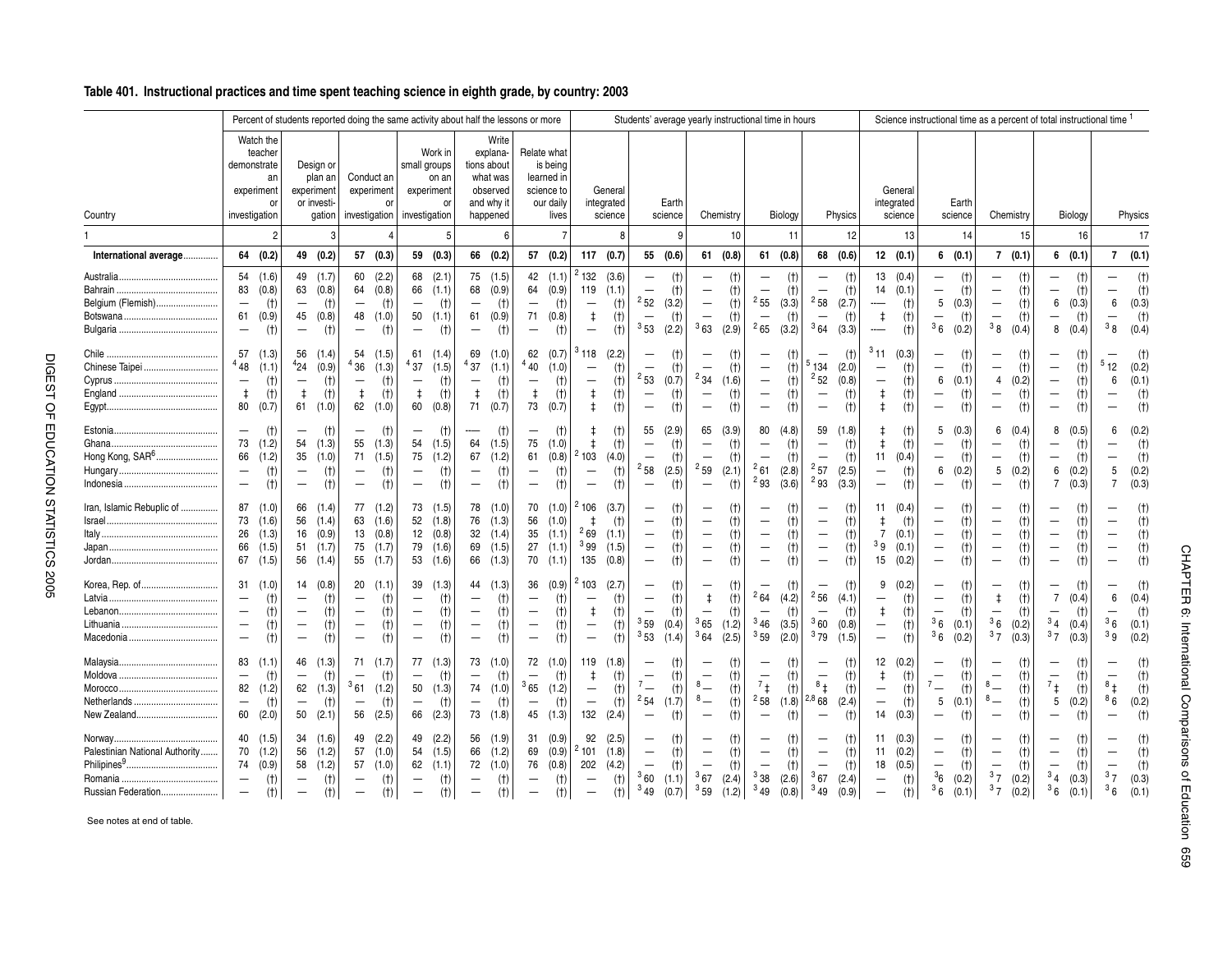### **Table 401. Instructional practices and time spent teaching science in eighth grade, by country: 2003—Continued**

|                                                         |                                                                                                                                                                                                                                                                                                                                                                                                                                                                                                                                                                                                                                                                                                                                       |                                                                                                            |                                                                                                                 |                                                                                                          | Percent of students reported doing the same activity about half the lessons or more           |                                                                                                                 |                                                                                                                 |                                                                                                                          |                                                                                                                     |                                                                                                                                                             | Students' average yearly instructional time in hours                                                                                                                                   |                                                                                                                                                                |                                                                                                             | Science instructional time as a percent of total instructional time 1                                                                                                                                                                                                                                                                                                                |                                                                                                                                                 |                                                                                                |                                                                                                           |
|---------------------------------------------------------|---------------------------------------------------------------------------------------------------------------------------------------------------------------------------------------------------------------------------------------------------------------------------------------------------------------------------------------------------------------------------------------------------------------------------------------------------------------------------------------------------------------------------------------------------------------------------------------------------------------------------------------------------------------------------------------------------------------------------------------|------------------------------------------------------------------------------------------------------------|-----------------------------------------------------------------------------------------------------------------|----------------------------------------------------------------------------------------------------------|-----------------------------------------------------------------------------------------------|-----------------------------------------------------------------------------------------------------------------|-----------------------------------------------------------------------------------------------------------------|--------------------------------------------------------------------------------------------------------------------------|---------------------------------------------------------------------------------------------------------------------|-------------------------------------------------------------------------------------------------------------------------------------------------------------|----------------------------------------------------------------------------------------------------------------------------------------------------------------------------------------|----------------------------------------------------------------------------------------------------------------------------------------------------------------|-------------------------------------------------------------------------------------------------------------|--------------------------------------------------------------------------------------------------------------------------------------------------------------------------------------------------------------------------------------------------------------------------------------------------------------------------------------------------------------------------------------|-------------------------------------------------------------------------------------------------------------------------------------------------|------------------------------------------------------------------------------------------------|-----------------------------------------------------------------------------------------------------------|
|                                                         | Country                                                                                                                                                                                                                                                                                                                                                                                                                                                                                                                                                                                                                                                                                                                               | Watch the<br>teacher<br>demonstrate<br>an<br>experiment<br>or<br>investigation                             | Design or<br>plan an l<br>experiment<br>or investi-<br>aation                                                   | Conduct an<br>experiment<br>or                                                                           | Work in<br>small groups<br>on an<br>experiment<br>or<br>investigation investigation           | Write<br>explana-<br>tions about<br>what was<br>observed<br>and why it<br>happened                              | Relate what<br>is being<br>learned in<br>science to<br>our daily<br>lives                                       | General<br>integrated<br>science                                                                                         | Earth<br>science                                                                                                    | Chemistry                                                                                                                                                   | Biology                                                                                                                                                                                | Physics                                                                                                                                                        | General<br>integrated<br>science                                                                            | Earth<br>science                                                                                                                                                                                                                                                                                                                                                                     | Chemistry                                                                                                                                       | Biology                                                                                        | Physics                                                                                                   |
|                                                         |                                                                                                                                                                                                                                                                                                                                                                                                                                                                                                                                                                                                                                                                                                                                       | 2                                                                                                          |                                                                                                                 |                                                                                                          |                                                                                               | 6                                                                                                               |                                                                                                                 |                                                                                                                          |                                                                                                                     | 10                                                                                                                                                          | 11                                                                                                                                                                                     | 12                                                                                                                                                             | 13                                                                                                          | 14                                                                                                                                                                                                                                                                                                                                                                                   | 15                                                                                                                                              | 16                                                                                             | 17                                                                                                        |
|                                                         | Slovak Republic                                                                                                                                                                                                                                                                                                                                                                                                                                                                                                                                                                                                                                                                                                                       | (1.3)<br>68<br>(1.4)<br>69<br>(t)<br>$\qquad \qquad -$<br>49<br>(0.9)<br>$(+)$<br>$\overline{\phantom{m}}$ | (1.3)<br>50<br>(1.3)<br>54<br>(t)<br>$\qquad \qquad -$<br>31<br>(0.6)<br>(t)<br>$\qquad \qquad -$               | 51(1.4)<br>74 (1.4)<br>$(+)$<br>$\qquad \qquad -$<br>55<br>(1.0)<br>(t)<br>$\qquad \qquad -$             | 43 (1.4)<br>81<br>(1.2)<br>(t)<br>$\qquad \qquad -$<br>57<br>(0.8)<br>(t)                     | (1.3)<br>60<br>83<br>(1.1)<br>(t)<br>$\overline{\phantom{m}}$<br>(0.8)<br>68<br>(t)<br>$\overline{\phantom{0}}$ | 67<br>(1.0)<br>47<br>(1.0)<br>(t)<br>$\overline{\phantom{m}}$<br>58<br>(0.7)<br>(t)<br>$\overline{\phantom{0}}$ | 2106<br>(1.6)<br>(t)<br>$\ddagger$<br>(t)<br>$\overline{\phantom{a}}$<br>107<br>(1.9)<br>(t)<br>$\overline{\phantom{a}}$ | (t)<br>$\overline{\phantom{m}}$<br>(t)<br>253<br>(2.2)<br>(t)<br>$\overline{\phantom{m}}$<br>366<br>(3.9)           | $\overline{\phantom{0}}$<br>(†)<br>261<br>(3.7)<br>(t)<br>$3^{3}76$<br>(3.8)                                                                                | (†)<br>$\overline{\phantom{0}}$<br>$(+)$<br>$^{2}53$<br>(1.0)<br>(t)<br>$\overline{\phantom{m}}$<br>$3^{3}$ 72<br>(5.2)                                                                | (t)<br>$\overline{\phantom{0}}$<br>(t)<br>256<br>(2.5)<br>(t)<br>370<br>(4.5)                                                                                  | (t)<br>11<br>(t)<br>$\ddagger$<br>(t)<br>$\overline{\phantom{0}}$<br>12<br>(0.2)<br>(†<br>$\qquad \qquad -$ | (t)<br>$\overline{\phantom{0}}$<br>(t)<br>$\qquad \qquad -$<br>(0.3)<br>$\overline{7}$<br>(t)<br>$\hspace{0.1mm}-\hspace{0.1mm}$<br>37<br>(0.4)                                                                                                                                                                                                                                      | (†)<br>$\overline{\phantom{0}}$<br>(t)<br>$\overline{\phantom{0}}$<br>(0.5)<br>8<br>(t)<br>$\overline{\phantom{m}}$<br>38<br>(0.4)              | (t)<br>-<br>(t)<br>$\overline{\phantom{0}}$<br>$\overline{7}$<br>(0.1)<br>(t)<br>38<br>(0.5)   | (t)<br>(t)<br>$\qquad \qquad -$<br>(0.3)<br>(t)<br>3 <sub>7</sub><br>(0.4)                                |
| DIGE<br>3                                               |                                                                                                                                                                                                                                                                                                                                                                                                                                                                                                                                                                                                                                                                                                                                       | (t)<br>$\overline{\phantom{m}}$<br>72<br>(1.1)<br>(t)<br>$\qquad \qquad -$<br>79<br>(0.7)<br>57<br>(1.3)   | (t)<br>$\overline{\phantom{m}}$<br>64<br>(1.2)<br>(t)<br>$\overline{\phantom{m}}$<br>65<br>(1.0)<br>48<br>(1.2) | (t)<br>$\qquad \qquad -$<br>63<br>(1.1)<br>(t)<br>$\overline{\phantom{m}}$<br>69<br>(1.0)<br>55<br>(1.4) | (t)<br>$\qquad \qquad -$<br>70(1.1)<br>(t)<br>$\qquad \qquad -$<br>55<br>(1.2)<br>65<br>(1.5) | (t)<br>$\qquad \qquad -$<br>73<br>(0.7)<br>(t)<br>$\overline{\phantom{m}}$<br>73<br>(0.8)<br>65<br>(1.4)        | (t)<br>$\qquad \qquad -$<br>77<br>(0.7)<br>(t)<br>$\overline{\phantom{m}}$<br>54<br>(0.9)<br>51<br>(0.9)        | (t)<br>(t)<br>$\ddagger$<br>3131<br>(7.6)<br>(t)<br>$1^2$ 135<br>(2.2)                                                   | (t)<br>$\overline{\phantom{m}}$<br>(t)<br>$\overline{\phantom{m}}$<br>(t)<br>$\overline{\phantom{a}}$<br>(t)<br>(t) | (1.1)<br>59<br>(t)<br>$\overbrace{\phantom{123221111}}$<br>(t)<br>$\qquad \qquad -$<br>(t)<br>$\overline{\phantom{m}}$<br>$(+)$<br>$\overline{\phantom{0}}$ | 56<br>(0.7)<br>(t)<br>$\overline{\phantom{0}}$<br>(t)<br>$\overline{\phantom{m}}$<br>(t)<br>$\overline{\phantom{m}}$<br>(t)<br>$\overline{\phantom{0}}$                                | 357<br>(0.5)<br>(t)<br>$\overline{\phantom{0}}$<br>(t)<br>$\overline{\phantom{m}}$<br>(t)<br>$\qquad \qquad \longleftarrow$<br>(t)<br>$\overline{\phantom{m}}$ | (t)<br>$\qquad \qquad -$<br>(t)<br>$\ddagger$<br>14<br>(0.8)<br>(t)<br>$\ddagger$<br>213<br>(0.2)           | (t)<br>$\overline{\phantom{m}}$<br>(t)<br>$\qquad \qquad -$<br>$(+)$<br>$\overline{\phantom{m}}$<br>(t)<br>$\qquad \qquad -$<br>$(+)$<br>$\qquad \qquad -$                                                                                                                                                                                                                           | (0.1)<br>6<br>(t)<br>$\overline{\phantom{m}}$<br>(t)<br>$\overline{\phantom{m}}$<br>(f)<br>$\qquad \qquad -$<br>(t)<br>$\overline{\phantom{0}}$ | 5<br>(0.1)<br>(t)<br>—<br>(t)<br>$\qquad \qquad -$<br>(t)<br>$(+)$<br>$\overline{\phantom{0}}$ | 35<br>(0.1)<br>(t)<br>—<br>(t)<br>—<br>(t)<br>$\overline{\phantom{0}}$<br>(t)<br>$\overline{\phantom{0}}$ |
| 읶<br>EDUC<br><b>ATION</b><br>လ<br>TATIS<br>TICS<br>2005 | -Not available.<br>+Not applicable.<br>‡Reporting standards not met.<br><sup>1</sup> Computed as the relation of science instructional time to the total instructional time averaged across students.<br><sup>2</sup> Data are available for at least 50 but less than 70 percent of the students.<br><sup>3</sup> Data are available for at least 70 but less than 85 percent of the students.<br><sup>4</sup> Students who reported doing science investigations were asked about natural science; data pertain to grade 8 physics/<br>chemistry courses for these students as well.<br><sup>5</sup> Data reported in the physics panel are for grade 8 science and chemistry teachers.<br>$6$ SAR = Special Administrative Region. |                                                                                                            |                                                                                                                 |                                                                                                          |                                                                                               |                                                                                                                 |                                                                                                                 |                                                                                                                          | pared April 2005.)                                                                                                  | <sup>9</sup> Students study only biology at grade 8.<br>to totals because of rounding.                                                                      | <sup>7</sup> Data reported in biology panel are for grade 8 biology/earth science teachers.<br><sup>8</sup> Data reported in physics panel are for grade 8 physics/chemistry teachers. |                                                                                                                                                                |                                                                                                             | NOTE: Data are for eighthgrade or equivalent in most countries. Standard errors appear in parentheses. Detail may not sum<br>SOURCE: International Association for the Evaluation of Educational Achievement (IEA), Trends In International Mathematics<br>and Science Study (TIMSS) 2003, TIMSS 2003 International Science Report, by Michael O. Martin et al. (This table was pre- |                                                                                                                                                 |                                                                                                |                                                                                                           |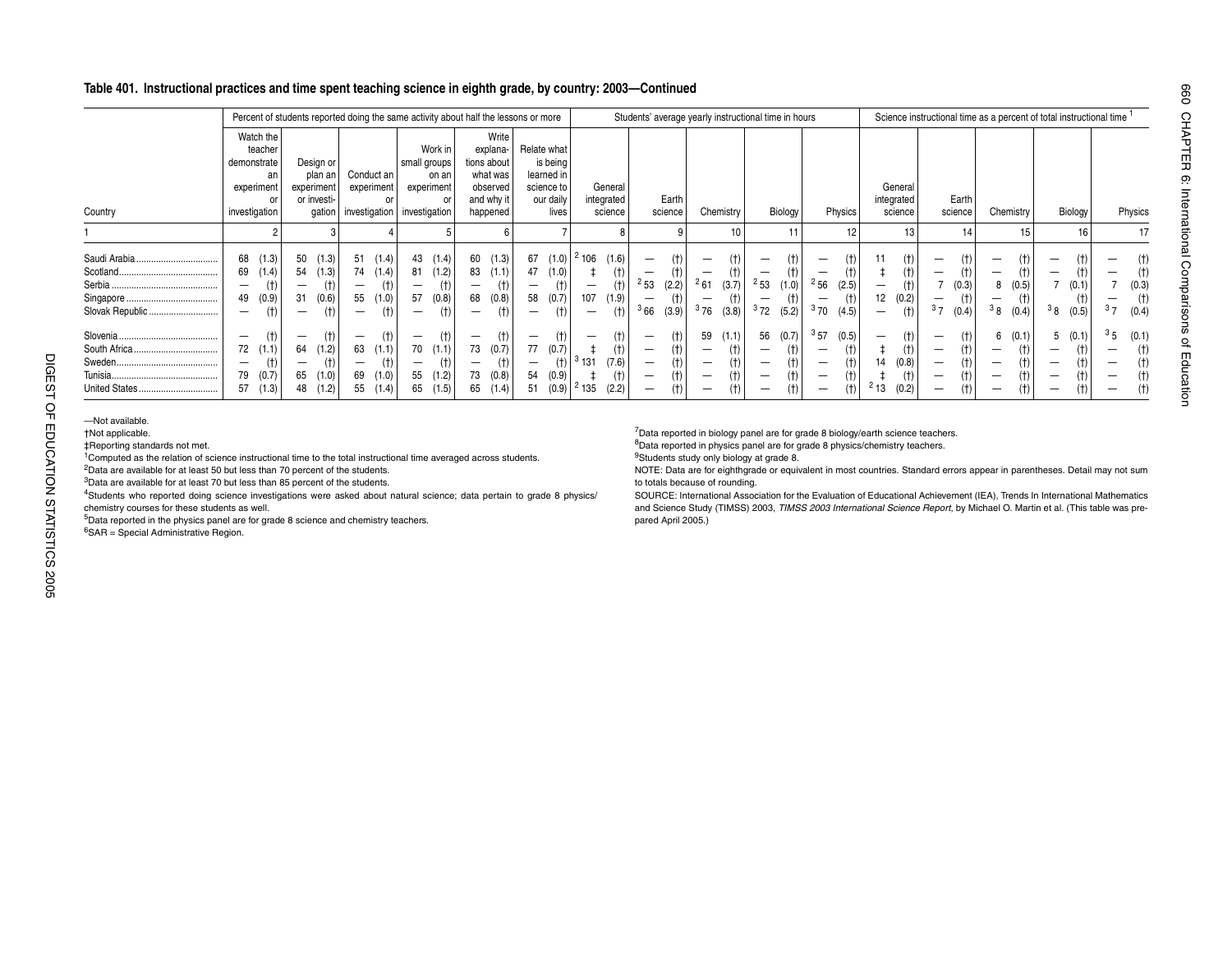#### **Country** Average score in science **Amount of daily out-of-school study time in science** Amount of daily out-of-school study time in science Total Male Female Less than 1 hour 1 to 2 hours 3 or more hours Average Percent | Mean score | Percent | Mean score | Percent | Mean score | hours<sup>1</sup> 1 2 3 4 5 6 7 8 9 10 11 Australia2 ................................... 527 (9.8) 547 (11.5) 513 (9.4) 58 (1.8) 540 (9.5) 35 (1.7) 575 (6.9) 7 (1.0) 588 (33.0) 1.0 (0.04) Austria2...................................... 520 (5.6) 554 (8.7) 501 (5.8) 87 (1.4) 529 (6.0) 11 (1.4) 526 (13.8) 1 (0.3) — (†) 0.4 (0.03) Canada<sup>2</sup> .................................... 532 (2.6) 550 (3.6) 518 (3.8) 57 (2.1) 554 (4.2) 35 (1.8) 567 (6.8) 8 (0.9) 537 (18.0) 1.1 (0.05) Cyprus<sup>2</sup> ...................................... 448 (3.0) 459 (5.8) 439 (3.0) 80 (1.1) 436 (3.7) 16 (0.9) 483 (10.7) 4 (0.6) 552 (11.8) 0.5 (0.03) Czech Republic.......................... 487 (8.8) 512 (8.8) 460 (11.0) 84 (2.6) 520 (11.6) 14 (2.3) 571 (11.5) 3 (0.5) 583 (13.6) 0.5 (0.05) Denmark<sup>2</sup> .................................. 509 (3.6) 532 (5.4) 490 (4.1) 73 (1.8) 555 (4.7) 25 (1.6) 570 (6.1) 3 (0.6) 565 (15.0) 0.7 (0.03) France2 ...................................... 487 (5.1) 508 (6.7) 468 (4.8) 59 (2.0) 497 (5.7) 35 (1.8) 525 (7.0) 6 (0.8) 515 (9.1) 1.0 (0.04) Germany<sup>2</sup> .................................. 497 (5.1) 514 (7.9) 478 (8.5) — (†) — (†) — (†) — (†) — (†) — (†) — (†) Hungary..................................... 471 (3.0) 484 (4.2) 455 (4.3) 67 (1.2) 475 (3.9) 27 (0.9) 486 (4.9) 6 (0.6) 497 (11.5) 0.9 (0.03) Iceland<sup>2</sup> ..................................... 549 (1.5) 572 (2.7) 530 (2.1) 87 (1.0) 566 (2.5) 12 (1.0) 575 (4.6) 1 (0.3) — (†) 0.4 (0.01) Italy<sup>2</sup> .......................................... 475 (5.3) 495 (6.7) 458 (5.6) 70 (2.8) 487 (6.3) 25 (2.5) 482 (9.7) 5 (1.2) 462 (13.9) 0.8 (0.06) Lithuania<sup>2</sup> .................................. 461 (5.7) 481 (6.4) 450 (7.3) 69 (1.5) 465 (5.5) 26 (1.3) 469 (6.5) 5 (0.6) 470 (11.4) 0.8 (0.03) Netherlands<sup>2</sup> .................................. | 558 (5.3)| 582 (5.7)| 532 (6.2)| 78 (2.8)| 593 (6.4)| 20 (2.9)| 605 (16.9)| 1 (0.4)| — (†)| 0.7 (0.03) New Zealand.............................. 529 (5.2) 543 (7.1) 515 (5.2) 80 (1.1) 551 (6.3) 18 (1.1) 581 (6.6) 3 (0.5) 553 (15.3) 0.6 (0.02) Norway<sup>2</sup> ..................................... 544 (4.1) 574 (5.1) 513 (4.5) 74 (2.4) 592 (7.1) 23 (2.2) 598 (10.8) 3 (0.7) 583 (23.8) 0.7 (0.05) Russian Federation<sup>2</sup> .................. 481 (5.7) 510 (5.7) 463 (6.7) 61 (1.6) 478 (6.0) 30 (1.3) 488 (7.0) 10 (0.8) 501 (8.0) 1.1 (0.04) Slovenia<sup>2</sup> ................................... 517 (8.2) 541 (12.7) 494 (6.4) 85 (2.0) 528 (8.1) 13 (1.9) 548 (8.9) 2 (0.6) — (†) 0.5 (0.04) South Africa<sup>2</sup> ............................. 349 (10.5) 367 (11.5) 333 (13.0) 47 (1.6) 373 (15.5) 35 (1.3) 367 (12.2) 18 (1.4) 326 (7.3) 1.5 (0.05) Sweden...................................... 559 (4.4) 585 (5.9) 534 (3.5) 81 (1.9) 599 (7.4) 17 (1.8) 632 (10.1) 2 (0.5) — (†) 0.6 (0.03) Switzerland ................................ 523 (5.3) 540 (6.1) 500 (7.8) 76 (2.3) 564 (6.6) 21 (2.3) 564 (10.9) 3 (0.9) 508 (29.0) 0.7 (0.04) United States<sup>2</sup> ........................... 480 (3.3) 492 (4.5) 469 (3.9) 76 (2.1) 505 (4.3) 21 (2.1) 517 (5.7) 2 (0.4) — (†) 0.7 (0.04)

#### **Table 402. Average science scores at the end of secondary school, by sex, average time spent studying science out of school, and country: 1995**

—Not available.

†Not applicable.

Average hours based on: No time = 0; Less than 1 hour =  $5$ ; 1–2 hours = 1.5; 3–5 hours = 4; More than 5 hours  $= 7$ .

<sup>2</sup>Country did not meet all International Association for the Evaluation of Education Achievement's sampling specifications.

NOTE: End of secondary school is equivalent to 12th grade in the United States and a few other countries, but ranges from 9th to 14th grade among the survey countries. Possible

scores range from 1 to 1,000. Detail may not sum to totals because of rounding. Standard errors appear in parentheses.

SOURCE: International Association for the Evaluation of Educational Achievement (IEA), *Mathematics and Science Achievement in the Final Year of Secondary School: IEA's Third International Mathematics and Science Study, 1998*, by Ina V. S. Mullis et al. (This table was prepared October 1998.)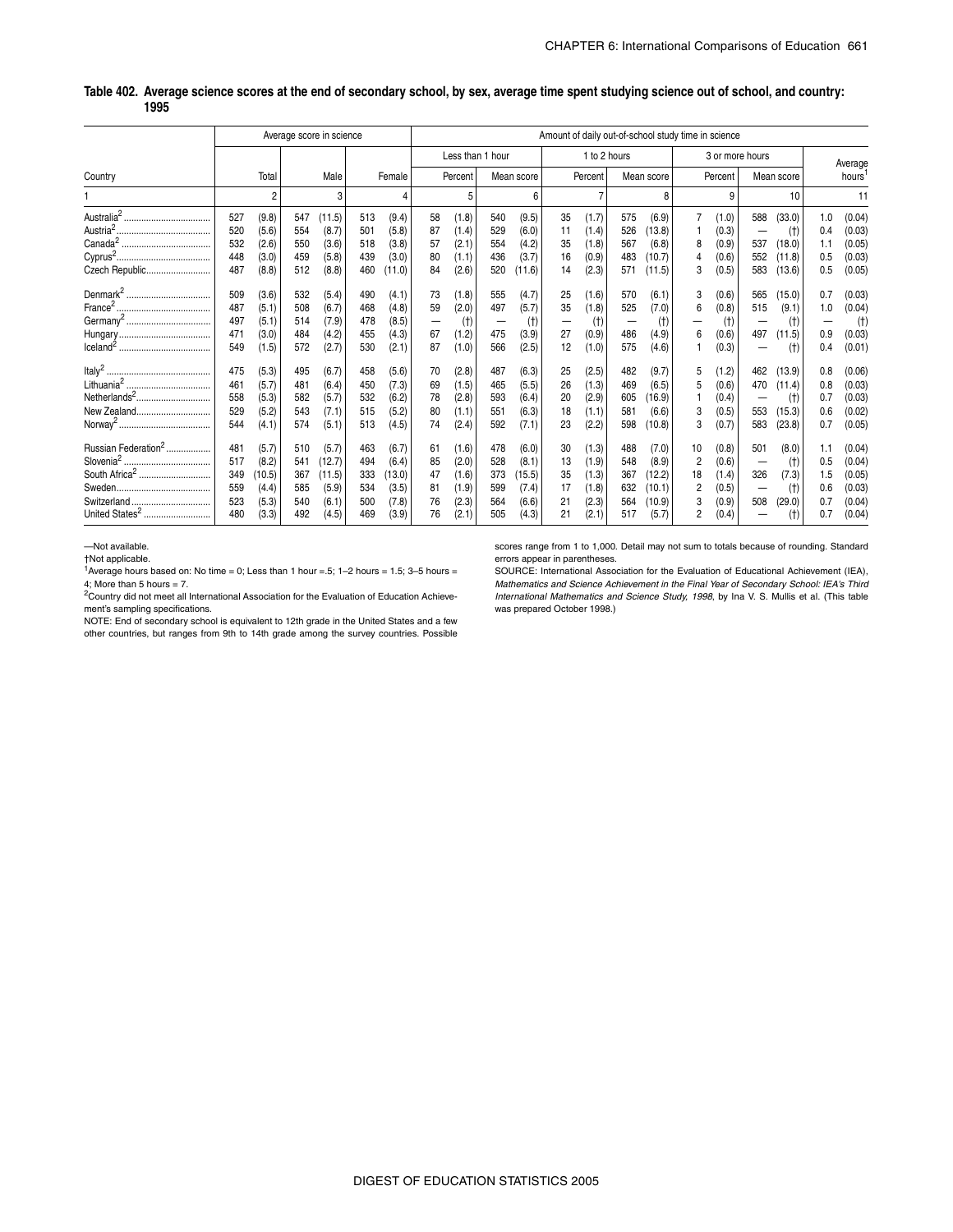| Table 403. Number of bachelor's degree recipients per 100 persons of the typical age of graduation, by sex and country: 2002 and 2003 |  |  |
|---------------------------------------------------------------------------------------------------------------------------------------|--|--|
|                                                                                                                                       |  |  |

|         | Male and female |      | Male |      | Female |                |  |  |
|---------|-----------------|------|------|------|--------|----------------|--|--|
| Country | 2002            | 2003 | 2002 | 2003 | 2002   | 2003           |  |  |
|         | 2               | 3    |      | 5    | 6      | $\overline{7}$ |  |  |
|         | 50.7            | 54.8 | 43.0 | 46.7 | 58.8   | 63.4           |  |  |
|         | 18.0            | 19.0 | 17.9 | 18.7 | 18.1   | 19.4           |  |  |
|         | 19.2            |      | 18.7 |      | 19.7   |                |  |  |
|         |                 |      |      |      |        |                |  |  |
|         | 15.4            | 17.3 | 14.3 | 15.9 | 16.6   | 18.8           |  |  |
|         | 34.4            | 38.6 | 23.4 | 25.1 | 45.7   | 52.3           |  |  |
|         | 51.8            | 55.8 | 37.7 | 40.4 | 66.4   | 72.2           |  |  |
|         | 39.0            | 41.5 | 32.9 | 34.9 | 45.3   | 48.4           |  |  |
|         | 19.2            | 19.5 | 19.3 | 19.3 | 19.1   | 19.7           |  |  |
|         | 31.1            | 33.6 | 23.2 | 24.6 | 39.3   | 43.2           |  |  |
|         | 40.0            | 44.2 | 27.2 | 29.4 | 53.1   | 59.1           |  |  |
|         | 30.9            | 36.8 | 25.6 | 29.7 | 36.2   | 44.0           |  |  |
|         | 22.4            | 27.8 | 19.2 | 24.0 | 25.6   | 31.6           |  |  |
|         | 34.1            | 34.4 | 40.2 | 40.1 | 27.6   | 28.5           |  |  |
|         | 31.5            | 31.7 | 31.6 | 32.1 | 31.3   | 31.2           |  |  |
|         | 16.5            | 14.3 | 15.6 | 13.3 | 17.4   | 15.3           |  |  |
|         | 38.6            | 42.5 | 34.4 | 36.4 | 42.9   | 48.7           |  |  |
|         | 41.6            | 39.0 | 31.8 | 29.1 | 51.3   | 49.1           |  |  |
|         | 41.1            | 42.0 | 29.7 | 30.0 | 52.8   | 54.2           |  |  |
|         |                 |      |      |      |        |                |  |  |
|         | 33.1            | 32.0 | 26.4 | 25.5 | 40.0   | 38.9           |  |  |
|         | 35.2            | 38.4 | 26.5 | 28.6 | 44.1   | 48.5           |  |  |
|         | 20.8            | 20.9 | 23.3 | 23.5 | 18.3   | 18.4           |  |  |
|         |                 |      |      |      |        |                |  |  |
|         |                 |      |      |      |        |                |  |  |
|         | 36.1            | 33.4 | 29.7 | 27.6 | 42.9   | 39.4           |  |  |

—Not available.

1Data for Flemish Belgium only.

NOTE: The recipients per 100 persons ratio relates the number of people of all ages earning bachelor's degrees in a particular year to the number of people in the population at the typical age of graduation. The typical age is based on full-time attendance and normal progression through the education system (without repeating a year, taking a year off, etc.); this age varies across countries because of differences in their education systems.

SOURCE: Organization for Economic Cooperation and Development (OECD), Education Online Database. Retrieved November 1, 2005, from http://stats.oecd.org/WBOS/Default.aspx. (This table was prepared November 2005.)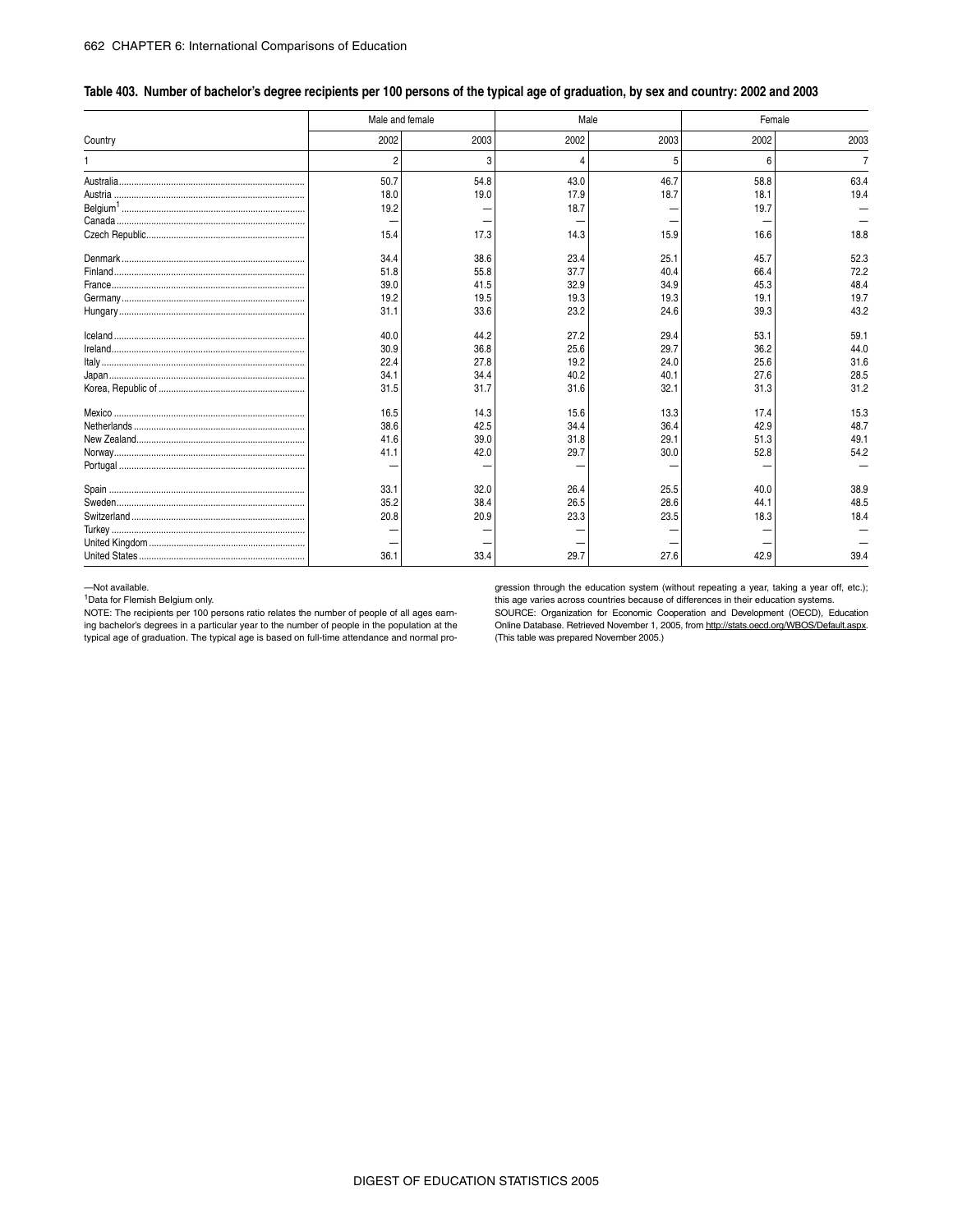#### \_ **Table 404. Percentage of bachelor's degrees awarded in science, by field and country: Selected years, 1985 through 2003**

|                                 | All science degrees <sup>1</sup> |      |          |      |              |                |                          | Natural sciences <sup>2</sup> |      |            |            | Mathematics and computer science <sup>3</sup> |      |      |            | Engineering |      |      |          |                          |
|---------------------------------|----------------------------------|------|----------|------|--------------|----------------|--------------------------|-------------------------------|------|------------|------------|-----------------------------------------------|------|------|------------|-------------|------|------|----------|--------------------------|
| Country                         | 1985                             | 1990 | 1995     | 2000 | 2003         | 1985           | 1990                     | 1995                          | 2000 | 2003       | 1985       | 1990                                          | 1995 | 2000 | 2003       | 1985        | 1990 | 1995 | 2000     | 2003                     |
|                                 | $\overline{2}$                   | 3    | $\Delta$ | 5    | 6            | $\overline{7}$ | 8                        | 9                             | 10   | 11         | 12         | 13                                            | 14   | 15   | 16         | 17          | 18   | 19   | 20       | 21                       |
| Australia                       |                                  |      | 19.3     | 21.1 | 23.7         |                |                          | 9.9                           | 7.6  | 5.5        |            |                                               | 3.8  | 5.1  | 10.2       |             |      | 5.6  | 8.5      | 8.0                      |
| Austria<br>Belgium <sup>4</sup> | 16.8                             | 19.6 | 21.1     | 25.7 | 26.5<br>24.6 | 5.0<br>4.6     | 5.3                      | 6.0                           | 5.0  | 5.3<br>7.0 | 4.1<br>1.7 | 5.2                                           | 5.3  | 3.4  | 3.4<br>2.8 | 7.7         | 9.0  | 9.9  | 17.3     | 17.8<br>14.9             |
| Canada                          | 17.1                             | 16.4 | 16.7     | 20.0 |              | 4.9            | -<br>6.0                 | 6.5                           | 8.1  |            | 4.5        | 4.2                                           | 3.8  | 4.3  |            | 7.7         | 6.2  | 6.4  | -<br>7.6 |                          |
| Czech Republic                  |                                  |      |          | 29.5 | 30.2         |                |                          |                               | 4.2  | 4.7        |            |                                               |      | 8.4  | 4.2        |             |      |      | 16.9     | 21.4                     |
| Denmark                         |                                  |      |          | 10.5 | 11.4         | 6.3            | 4.4                      | 2.5                           | 6.8  | 3.2        |            |                                               |      | 3.1  | 1.1        | 16.2        | 21.7 | 17.0 | 0.6      | 7.1                      |
| Finland                         | 39.3                             | 33.5 | 37.2     | 32.2 | 28.8         | 7.7            | 4.1                      | 4.0                           | 3.9  | 2.6        | 6.3        | 5.9                                           | 6.9  | 3.3  | 4.5        | 25.3        | 23.4 | 26.3 | 24.9     | 21.8                     |
| France                          |                                  |      |          | 30.1 | 27.1         |                | -                        |                               | 12.2 | 9.0        |            |                                               |      | 5.5  | 4.7        |             |      |      | 12.5     | 13.4                     |
| Germany <sup>5</sup>            | 23.8                             | 31.3 | 31.6     | 31.7 | 30.1         | 5.0            | 7.2                      | 6.7                           | 6.4  | 6.0        | 2.3        | 3.5                                           | 5.2  | 4.9  | 5.8        | 16.5        | 20.5 | 19.7 | 20.3     | 18.3                     |
| Hungary                         |                                  |      |          | 12.6 |              |                |                          |                               | 1.1  |            |            |                                               |      | 1.2  |            |             |      |      | 10.4     |                          |
| lceland                         |                                  |      |          | 16.5 | 17.3         |                |                          |                               | 6.0  | 4.7        |            |                                               |      | 4.0  | 6.6        |             |      |      | 6.5      | 6.1                      |
| Ireland                         | 28.8                             | 34.1 | 32.3     | 29.3 | 27.0         | 12.8           | 14.1                     | 16.9                          | 11.5 | 8.4        | 4.0        | 6.3                                           | 4.7  | 7.2  | 9.6        | 12.0        | 13.7 | 10.7 | 10.6     | 8.9                      |
|                                 | 19.5                             | 19.7 | 19.5     | 27.5 | 25.6         | 8.1            | 7.6                      | 6.8                           | 5.9  | 5.1        | 3.1        | 3.9                                           | 3.8  | 3.2  | 2.9        | 8.3         | 8.3  | 8.9  | 18.4     | 17.6                     |
|                                 | 22.7                             | 23.5 | 22.8     | 18.9 | 18.2         | 2.4            | 2.4                      | 3.4                           |      | 0.0        |            |                                               |      |      | 0.0        | 20.3        | 21.0 | 19.3 | 18.9     | 18.2                     |
| Korea, Republic of              |                                  |      |          | 36.9 | 37.8         |                |                          |                               | 6.3  | 6.6        |            |                                               |      | 4.3  | 3.9        |             |      |      | 26.3     | 27.3                     |
| Mexico                          |                                  |      |          | 23.0 | 28.1         |                |                          |                               | 2.2  | 2.5        |            |                                               |      | 6.7  | 8.9        |             |      |      | 14.1     | 16.8                     |
| Netherlands                     | 21.8                             | 21.1 | -        | 16.2 | -            | 8.5            | 7.1                      | -                             | 3.2  |            | 1.2        | 1.6                                           | 1.6  | 1.9  |            | 12.1        | 12.4 |      | 11.1     | $\overline{\phantom{0}}$ |
| New Zealand                     | 20.5                             | 19.5 | -        | 17.8 | 20.4         | 11.7           | 8.2                      | -                             | 11.2 | 5.8        | 5.5        | 5.5                                           |      | 1.9  | 8.7        | 3.3         | 5.8  | 3.2  | 4.7      | 5.8                      |
| Norway                          |                                  | 12.9 | 16.8     | 11.6 | 16.5         | 2.5            | 2.1                      | 3.1                           | 0.7  | 0.4        | 1.8        | 0.6                                           | 0.5  | 3.4  | 6.5        |             | 10.2 | 13.2 | 7.5      | 9.7                      |
| Poland                          |                                  |      |          | 16.7 | 17.0         |                | $\overline{\phantom{0}}$ |                               | 2.7  | 2.6        |            |                                               |      | 2.0  | 3.0        |             |      |      | 12.0     | 11.4                     |
| Portugal                        |                                  |      | 15.0     | 17.5 | 18.2         | 6.5            | 6.7                      | 2.2                           | 1.7  | 2.9        |            |                                               | 2.8  | 3.6  | 2.4        |             | 10.5 | 9.9  | 12.2     | 12.9                     |
|                                 | 13.9                             | 15.0 | 18.2     | 22.7 | 24.7         | 5.5            | 5.7                      | 4.3                           | 5.3  | 4.7        | 1.3        | 2.6                                           | 4.5  | 4.3  | 4.6        | 7.0         | 6.7  | 9.4  | 13.1     | 15.4                     |
| Sweden                          | 15.4                             | 24.0 | 26.4     | 27.7 |              | 2.6            | 4.1                      | 3.9                           | 3.7  |            | 1.6        | 4.7                                           | 5.5  | 3.7  |            | 11.3        | 15.2 | 17.0 | 20.3     | $\overline{\phantom{0}}$ |
| Switzerland                     | 20.2                             | 23.0 | 22.3     | 25.1 | 23.9         | 10.3           | 11.2                     | 10.4                          | 6.0  | 5.6        | 2.1        | 3.7                                           | 3.7  | 1.8  | 3.6        | 7.9         | 8.1  | 8.3  | 17.3     | 14.7                     |
| Turkey                          | 23.0                             | 20.6 | 20.9     | 24.1 | 21.7         | 3.6            | 4.6                      | 5.1                           | 7.4  | 6.4        | 1.6        | 2.1                                           | 2.7  | 3.6  | 3.8        | 17.8        | 13.8 | 13.1 | 13.1     | 11.5                     |
| United Kingdom                  |                                  |      |          | 28.5 | 31.2         |                |                          |                               | 12.5 | 13.0       |            |                                               |      | 5.8  | 8.5        |             |      |      | 10.2     | 9.7                      |
| United States                   | 21.7                             | 16.9 |          | 17.1 | 17.6         | 6.3            | 5.1                      |                               | 6.6  | 6.0        | 5.5        | 4.0                                           | 3.3  | 3.9  | 5.2        | 9.8         | 7.8  | 6.7  | 6.6      | 6.4                      |

—Not available.

 $1$ Includes life sciences, physical sciences, mathematics/statistics, computer science, and engineering.

2Includes life sciences and physical sciences.

3Includes mathematics/statistics and computer science.

4Data for Flemish Belgium only.

5Data for 1985 are for the former West Germany.

NOTE: Data in this table refer to degrees classified by the Organization for Economic Cooperation and Development (OECD) as International Standard Classification of Education (ISCED), level 5A, first award. This level corresponds to the bachelor's degree in the United States.

SOURCE: Organization for Economic Cooperation and Development (OECD), Education Online Database. Retrieved October 31, 2005, from http://stats.oecd.org/WBOS/Default.aspx. (This table was prepared November 2005.)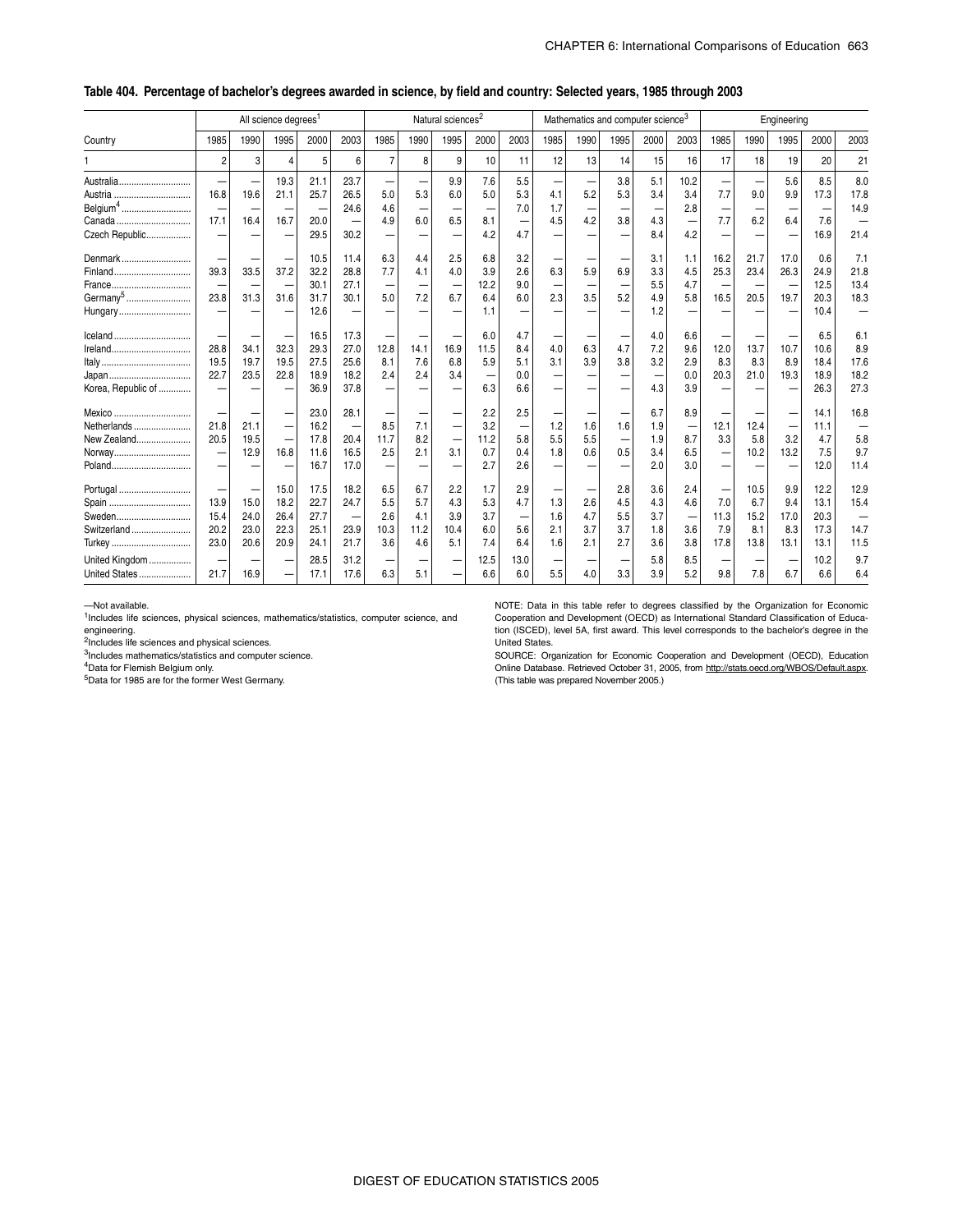### **Table 405. Percentage of graduate degrees awarded in science, by field and country: Selected years, 1985 through 2003**

|                      |      |      | All science degrees <sup>1</sup> |      |      |                   |      |      | Natural sciences <sup>2</sup> |      |      |      | Mathematics and computer science <sup>3</sup> |                          |      |      |      |      |      | Engineering              |      |                   |      |      |  |
|----------------------|------|------|----------------------------------|------|------|-------------------|------|------|-------------------------------|------|------|------|-----------------------------------------------|--------------------------|------|------|------|------|------|--------------------------|------|-------------------|------|------|--|
| Country              | 1985 | 1990 | 1996                             | 1999 | 2000 | 2003              | 1985 | 1990 | 1996                          | 1999 | 2000 | 2003 | 1985                                          | 1990                     | 1996 | 1999 | 2000 | 2003 | 1985 | 1990                     | 1996 | 1999              | 2000 | 2003 |  |
|                      | 2    | 3    | 4                                | -5   |      | $\overline{7}$    | 8    | 9    | 10                            | 11   | 12   | 13   | 14                                            | 15                       | 16   | 17   | 18   | 19   | 20   | 21                       | 22   | 23                | 24   | 25   |  |
|                      |      |      | 14.0                             | 17.9 | 15.2 | 15.5              |      |      | 5.4                           | 6.3  | 4.0  | 3.6  |                                               | $\overline{\phantom{a}}$ | 3.8  | 3.8  | 4.9  | 7.2  |      | $\overline{\phantom{0}}$ | 4.7  | 7.7               | 6.3  | 4.7  |  |
|                      | 43.3 | 37.7 | 38.8                             | 38.4 | 39.2 | 35.4              | 14.2 | 12.3 | 17.5                          | 15.0 | 16.7 | 14.9 | 7.3                                           | 4.6                      | 4.7  | 3.6  | 4.7  | 5.3  | 21.7 | 20.8                     | 16.6 | 19.8              | 17.7 | 15.1 |  |
|                      |      |      |                                  | 17.6 |      | 18.8              |      |      |                               | 7.0  | -    | 9.5  |                                               |                          |      | 2.4  |      | 4.9  |      |                          |      | 8.3               |      | 4.4  |  |
|                      | 19.7 | 20.0 | 22.3                             | 23.0 | 22.4 | $\qquad \qquad -$ | 7.5  | 7.8  | 7.7                           | 7.9  | 7.4  |      | 2.8                                           | 3.4                      | 3.5  | 3.6  | 4.1  |      | 9.4  | 8.8                      | 11.2 | 11.5              | 10.9 |      |  |
| Czech Republic       |      |      |                                  | 21.3 | 21.0 | 12.4              |      |      |                               | 5.6  | 5.3  | 3.5  |                                               |                          |      | 6.3  | 7.9  | 2.2  |      |                          |      | 9.3               | 7.7  | 6.7  |  |
| Denmark              | 16.0 | 22.2 | 12.3                             |      | 30.2 | 27.8              | 4.1  | 5.8  | 3.1                           |      | 9.8  | 8.1  | 2.7                                           | 4.8                      | 1.5  |      | 2.5  | 4.1  | 9.2  | 11.6                     | 7.8  |                   | 15.4 | 15.7 |  |
|                      | 47.6 | 30.6 | 28.3                             | 31.1 | 28.7 | 28.1              | 24.0 | 14.7 | 11.6                          | 8.5  | 11.3 | 10.3 | 6.3                                           | 5.4                      | 4.0  | 3.9  | 2.4  | 3.5  | 17.2 | 10.5                     | 12.7 | 18.7              | 14.9 | 14.3 |  |
|                      |      |      |                                  | 21.0 | 26.4 | 34.4              |      |      | $\overline{\phantom{0}}$      | 6.4  | 13.5 | 17.1 |                                               |                          |      | 1.6  | 5.6  | 8.5  |      |                          |      | 13.0              | 7.3  | 8.9  |  |
| Germany <sup>5</sup> | 27.7 | 33.2 | 38.6                             | 38.9 | 38.1 | 36.0              | 18.7 | 23.5 | 25.5                          | 25.2 | 24.9 | 22.2 | 1.8                                           | 2.3                      | 3.5  | 4.0  | 3.7  | 4.2  | 7.2  | 7.4                      | 9.5  | 9.8               | 9.5  | 9.6  |  |
|                      |      |      |                                  | 13.5 | 9.9  | 7.7               |      |      |                               | 4.8  | 1.7  | 1.7  |                                               |                          |      | 1.2  | 0.7  | 1.1  |      |                          |      | 7.6               | 7.5  | 4.9  |  |
|                      |      |      |                                  | 30.7 | 35.9 | 20.5              |      |      |                               | 20.0 | 19.4 | 10.3 |                                               |                          |      |      |      |      |      |                          |      | 10.7              | 16.5 | 9.2  |  |
|                      | 31.4 | 34.5 | 23.1                             | 24.8 | 28.1 | 21.0              | 18.9 | 19.5 | 10.9                          | 4.0  | 6.9  | 5.1  | 2.6                                           | 5.8                      | 3.0  | 16.0 | 15.2 | 10.0 | 9.9  | 9.3                      | 9.2  | 4.8               | 6.0  | 6.0  |  |
|                      |      |      |                                  | 13.1 | 11.7 | 12.8              |      |      |                               | 1.0  | 0.3  | 2.8  |                                               |                          |      | 6.5  | 5.8  | 3.9  |      |                          |      | 5.6               | 5.7  | 6.1  |  |
|                      | 50.1 | 54.6 | $\overline{\phantom{0}}$         | 42.4 | 51.7 | 38.5              | 9.5  | 9.5  | 10.2                          |      |      | 0.0  |                                               |                          |      |      | 0.0  | 0.0  | 40.5 | 45.1                     | 44.4 | 42.4              | 41.9 | 38.5 |  |
| Korea, Republic of   |      |      |                                  | 48.3 | 48.4 | 45.6              |      |      |                               | 8.8  | 8.5  | 10.2 |                                               |                          |      |      | 5.7  | 3.1  |      |                          |      | 35.4              | 34.3 | 32.3 |  |
|                      |      |      |                                  | 22.7 | 31.4 | 20.0              |      |      |                               | 14.3 | 18.9 | 6.8  |                                               |                          |      | 2.0  | 4.1  | 2.5  |      |                          |      | 6.4               | 8.4  | 10.8 |  |
| Netherlands          |      | 28.9 | 18.6                             | 17.6 |      | 24.2              | 20.6 | 17.7 | 4.4                           |      |      | 3.9  |                                               | 1.5                      | 3.7  | 8.7  |      | 0.7  | 7.5  | 9.7                      | 10.6 | 8.8               | 1.2  | 19.7 |  |
| New Zealand          | 45.1 | 22.6 | 16.7                             | 24.4 | 20.5 | 16.7              | 24.6 | 13.8 | 12.7                          | 13.4 | 11.6 | 6.7  | 5.4                                           | 4.7                      | 1.1  | 1.5  | 1.4  | 6.0  | 15.1 | 4.0                      | 3.0  | 9.4               | 7.5  | 4.1  |  |
|                      | 40.1 | 33.4 | 38.3                             | 21.0 | 22.0 | 22.0              | 17.9 | 8.0  | 8.7                           | 15.0 | 14.9 | 11.8 | 3.5                                           | 2.1                      | 1.9  | 4.3  | 4.6  | 5.6  | 18.7 | 23.3                     | 27.7 | $\qquad \qquad -$ | 2.5  | 4.7  |  |
|                      |      |      |                                  | 3.1  | 3.3  | 4.1               |      |      |                               | 0.6  | 0.7  | 0.8  |                                               |                          |      | 0.9  | 0.7  | 0.6  |      |                          |      | 1.7               | 19   | 2.7  |  |
|                      |      |      |                                  |      | 39.3 |                   |      |      |                               |      | 11.7 |      |                                               |                          |      |      | 9.4  |      |      |                          |      |                   | 18.2 |      |  |
|                      | 35.6 | 26.9 | 36.0                             | 40.1 | 36.1 | 35.8              | 28.6 | 19.7 | 24.8                          | 24.8 | 23.9 | 22.7 | 1.8                                           | 1.4                      | 4.1  | 4.2  | 5.4  | 5.7  | 5.1  | 5.7                      | 7.1  | 11.1              | 6.8  | 7.3  |  |
|                      | 48.0 | 48.5 | 32.3                             | 41.5 | 40.5 | 32.2              | 21.2 | 19.4 | 9.2                           | 14.4 | 14.3 | 11.4 | 6.8                                           | 9.2                      | 5.9  | 4.1  | 4.0  | 3.8  | 20.0 | 19.9                     | 17.1 | 23.0              | 22.2 | 17.0 |  |
| Switzerland          | 30.7 | 30.2 | 40.1                             | 41.5 | 42.7 | 32.6              | 20.3 | 22.0 | 25.8                          | 11.4 | 11.7 | 9.8  | 2.8                                           | 1.7                      | 4.1  | 17.0 | 19.5 | 12.6 | 7.6  | 6.5                      | 10.1 | 13.1              | 11.6 | 10.2 |  |
|                      | 35.8 | 24.0 |                                  | 29.8 | 25.7 | 22.9              | 6.6  | 7.6  |                               | 8.0  | 7.6  | 6.9  | 2.8                                           | 3.3                      |      | 3.0  | 3.0  | 3.2  | 26.3 | 13.2                     |      | 18.7              | 15.2 | 12.7 |  |
| United Kingdom       |      |      |                                  | 21.8 | 21.7 | 22.1              |      |      | -                             | 6.0  | 7.4  | 7.5  |                                               |                          |      | 4.7  | 5.0  | 6.2  |      |                          |      | 11.0              | 9.2  | 8.4  |  |
| United States        | 13.5 | 14.5 | 13.8                             | 13.7 | 13.0 | 13.7              | 4.5  | 4.2  | 4.0                           | 3.8  | 3.4  | 3.4  | 2.8                                           | 3.4                      | 3.2  | 3.1  | 3.4  | 4.0  | 6.3  | 6.9                      | 6.7  | 6.8               | 6.2  | 6.4  |  |

—Not available.

<sup>1</sup>Includes life sciences, physical sciences, mathematics/statistics, computer science, and engineering.

2Includes life sciences and physical sciences.

3Includes mathematics/statistics and computer science.

4Data for Flemish Belgium only.

5Data for 1985 are for the former West Germany.

NOTE: Data in this table refer to degrees classified by the Organization for Economic Cooperation and Development (OECD) as International Standard Classification of Education (ISCED), level 5A, second award and ISCED 6. ISCED 5A, second award, corresponds to master's and first-professional degrees in the United States, and ISCED 6 corresponds to doctor's degrees.

SOURCE: Organization for Economic Cooperation and Development (OECD), Education Online Database. Retrieved October 31, 2005, from http://stats.oecd.org/WBOS/Default.aspx; and previously unpublished tabulations. (This table was prepared November 2005.)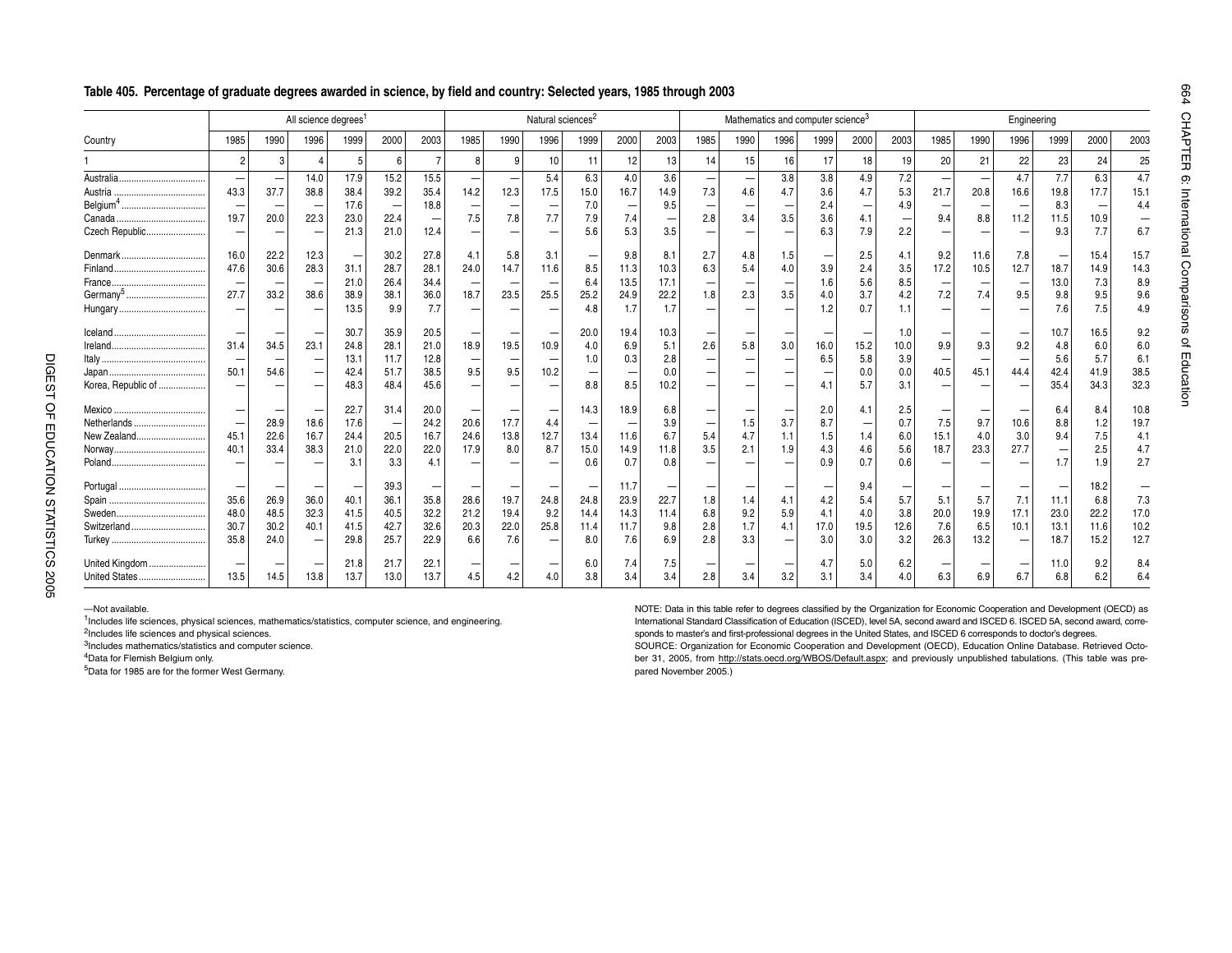#### \_ **Table 406. Public and private education expenditures per student, by level of education and country: Selected years, 1999 through 2002**

|                    |                       | Elementary     |                |                |               |                          | Secondary       |                 | Higher education |                  |                  |                  |  |  |  |
|--------------------|-----------------------|----------------|----------------|----------------|---------------|--------------------------|-----------------|-----------------|------------------|------------------|------------------|------------------|--|--|--|
| Country            | 1999                  | 2000           | 2001           | 2002           | 1999          | 2000                     | 2001            | 2002            | 1999             | 2000             | 2001             | 2002             |  |  |  |
| 1                  | $\overline{c}$        | 3              | $\overline{4}$ | 5              | 6             | $\overline{7}$           | 8               | 9               | 10               | 11               | 12               | 13               |  |  |  |
|                    |                       |                |                |                |               |                          | Current dollars |                 |                  |                  |                  |                  |  |  |  |
|                    | \$4,858               | \$4,967        | \$5.052        | \$5,169        | \$6,850       | \$6,894                  | \$7.239         | \$7,375         | \$11,725         | \$12,854         | \$12.688         | \$12,416         |  |  |  |
|                    | 6,568                 | 6,560          | 6,571          | 7,015          | 8,504         | 8,578                    | 8,562           | 8,887           | 12,070           | 10,851           | 11,274           | 12,448           |  |  |  |
|                    | 4,351                 | 4,310          | 5,321          | 5,665          | 6,789         | 6,889                    | 7,912           | 8,272           | 10,055           | 10,771           | 11,589           | 12,019           |  |  |  |
|                    |                       |                |                |                | 15,981        | 15,947                   |                 |                 | 15,211           | 14,983           |                  |                  |  |  |  |
| Czech Republic     | 1,769                 | 1,827          | 1,871          | 2,077          | 3,402         | 3,239                    | 3,448           | 3,628           | 5,688            | 5,431            | 5,555            | 6,236            |  |  |  |
|                    |                       |                |                |                |               |                          |                 |                 |                  |                  |                  |                  |  |  |  |
|                    | 6,721                 | 7,074          | 7,572          | 7,727          | 7,626         | 7,726                    | 8,113           | 8,003           | 10,657           | 11,981           | 14,280           | 15,183           |  |  |  |
|                    | 4,138                 | 4,317          | 4,708          | 5,087          | 5,863         | 6,094                    | 6,537           | 7,121           | 8,114            | 8,244            | 10,981           | 11,768           |  |  |  |
|                    | 4,108                 | 4,486          | 4,777          | 5,033          | 7,141         | 7,636                    | 8,107           | 8,472           | 7,831            | 8,373            | 8,837            | 9,276            |  |  |  |
|                    | 3,818                 | 4,198          | 4,237          | 4,537          | 6,603         | 6,826                    | 6,620           | 7,025           | 10,393           | 10,898           | 10,504           | 10,999           |  |  |  |
|                    | 2,176                 | 23,318         | 3,299          | 3,803          | 2,904         | 23,859                   | 3,768           | 4,058           | 24,260           | $2^{2}3,402$     | 4,280            | 4,731            |  |  |  |
|                    |                       |                |                |                |               |                          |                 |                 |                  |                  |                  |                  |  |  |  |
|                    | 2,179                 | 2,245          | 2,592          | 3,016          | 2,368         | 2,446                    | 2,633           | 3,184           | 5,861            | 7,024            | 7,122            | 8,205            |  |  |  |
|                    |                       | 25,854         | 6,373          | 7,171          |               | 26,518                   | 7,265           | 7,229           |                  | 27,994           | 7,674            | 8,251            |  |  |  |
|                    | 3,018                 | 3,385          | 3,743          | 4,180          | 4,383         | 4,638                    | 5,245           | 5,725           | 9,673            | 11,083           | 10,003           | 9,809            |  |  |  |
|                    | 5,354                 | 5,973          | 6,783          | 7,231          | 6,518         | 7,218                    | 8,258           | 7,598           | 7,552            | 8,065            | 8,347            | 8,636            |  |  |  |
|                    | 5,240                 | 5,507          | 5,771          | 6,117          | 6,039         | 6,266                    | 6,534           | 6,952           | 10,278           | 10,914           | 11,164           | 11,716           |  |  |  |
|                    |                       |                |                |                |               |                          |                 |                 |                  |                  |                  |                  |  |  |  |
| Korea, Republic of | 2,838                 | 3,155          | 3,714          | 3,553          | 3,419         | 4,069                    | 5,159           | 5,882           | 5,356            | 6,118            | 6,618            | 6,047            |  |  |  |
|                    |                       |                | 7,873          | 10,611         |               |                          | 11,091          | 15,195          |                  |                  |                  |                  |  |  |  |
|                    | 1,096                 | 1,291          | 1,357          | 1,467          | 1,480         | 1,615                    | 1,915           | 1,768           | 4,789            | 4,688            | 4,341            | 6,074            |  |  |  |
|                    | 4,162                 | 4,325          | 4,862          | 5,558          | 5,670         | 5,912                    | 6,403           | 6,823           | 12,285           | 11,934           | 12,974           | 13,101           |  |  |  |
|                    |                       |                |                | 4,536          |               | $\overline{\phantom{0}}$ |                 | 5,698           | -                |                  |                  |                  |  |  |  |
|                    |                       |                |                |                |               |                          |                 |                 |                  |                  |                  |                  |  |  |  |
|                    | 25,920                | 26,550         | 7,404          | 7,508          | 27,628        | 28,476                   | 9,040           | 10,154          | $2$ 12,096       | $2$ 13,353       | 13,189           | 13,739           |  |  |  |
|                    | 2,094                 | 2,105          | 2,322          | 2,585          | 1,343         |                          |                 |                 | 3,877            | 3,222            | 3,579            | 4,834            |  |  |  |
|                    | 3,478                 | 3,672          | 4,181          | 4,940          | 5,181         | 5,349                    | 5,976           | 6,921           | 4,802            | 4,766            | 5,199            | 6,960            |  |  |  |
| Slovak Republic    |                       | 1,308          | 1,252          | 1,471          | 2,163         | 1,927                    | 1,874           | 2,193           | 5,325            | 4,949            | 5,285            | 4,756            |  |  |  |
|                    | 3,635                 | 3,941          | 4,168          | 4,592          | 4,864         | 5,185                    | 5,442           | 6,010           | 5,707            | 6,666            | 7,455            | 8,020            |  |  |  |
|                    |                       |                |                |                |               |                          |                 |                 |                  |                  |                  |                  |  |  |  |
|                    | 5,736                 | 6,336          | 6,295          | 7,143          | 5,911         | 6,339                    | 6,482           | 7,400           | 14,222           | 15,097           | 15,188           | 15,715           |  |  |  |
|                    | 6,663                 | 6,631          | 6,889          | 7,776          | 9,756         | 9,780                    | 10,916          | 11,900          | 17,997           | 18,450           | 20,230           | 23,714           |  |  |  |
|                    |                       |                |                |                |               |                          |                 |                 | 4,328            | 4,121            |                  |                  |  |  |  |
| United Kingdom     | 3,627                 | 3,877          | 4,415          | 5,150          | 5,608         | 5,991                    | 5,933           | 6,505           | 9,554            | 9,657            | 10,753           | 11,822           |  |  |  |
|                    | 6,582                 | 6,995          | 7,560          | 8,049          | 8,157         | 8,855                    | 8,779           | 9,098           | 19,220           | 20,358           | 22,234           | 20,545           |  |  |  |
|                    | Constant 2004 dollars |                |                |                |               |                          |                 |                 |                  |                  |                  |                  |  |  |  |
|                    | \$5,508               | \$5,449        | \$5,389        | \$5,428        | \$7,767       | \$7,563                  | \$7,721         | \$7,744         | \$13,294         | \$14,101         | \$13,533         | \$13,037         |  |  |  |
|                    | 7,447                 | 7,196          | 7,009          | 7,366          | 9,642         | 9,410                    | 9,132           | 9,332           | 13,686           | 11,903           | 12,025           | 13,071           |  |  |  |
|                    | 4,933                 | 4,728          | 5,676          | 5,948          | 7,698         | 7,557                    | 8,439           | 8,686           | 11,401           | 11,816           | 12,361           | 12,620           |  |  |  |
|                    |                       |                |                |                | 16,782        | 16,524                   |                 |                 | 17,247           | 16,436           |                  |                  |  |  |  |
| Czech Republic     | 2,006                 | 2,004          | 1,996          | 2,181          | 3,857         | 3,553                    | 3,678           | 3,810           | 6,449            | 5,958            | 5,925            | 6,548            |  |  |  |
|                    |                       |                |                |                |               |                          |                 |                 |                  |                  |                  |                  |  |  |  |
|                    | 7,621                 | 7,760          | 8,077          | 8,114          | 8,647         | 8,475                    | 8,654           | 8,403           | 12,083           | 13,143           | 15,231           | 15,943           |  |  |  |
|                    | 4,692                 | 4,736          | 5,022          | 5,341          | 6,648         | 6,685                    | 6,973           | 7,477           | 9,200            | 9,044            | 11,713           | 12,357           |  |  |  |
|                    | 4,658                 | 4,921          | 5,095          | 5,285          | 8,097         | 8,377                    | 8,647           | 8,896           | 8,879            | 9,185            | 9,426            | 9,740            |  |  |  |
|                    | 4,329                 | 4,605          | 4,519          | 4,764          | 7,487         | 7,488                    | 7,061           | 7,376           | 11,784           | 11,955           | 11,204           | 11,549           |  |  |  |
|                    | 2,467                 | 23,640         | 3,519          | 3,993          | 23,293        | 24,233                   | 4,019           | 4,261           | 24,830           | 23,732           | 4,565            | 4,968            |  |  |  |
|                    |                       |                |                |                |               |                          |                 |                 |                  |                  |                  |                  |  |  |  |
|                    | 2,471                 | 2,463          | 2,765          | 3,167          | 2,685         | 2,683                    | 2,808           | 3,343           | 6,646            | 7,705            | 7,597            | 8,615            |  |  |  |
|                    |                       | 6,422          | 6,798          | 7,530          |               | 27,150                   | 7,749           | 7,591           |                  | 8,769            | 8,185            | 8,664            |  |  |  |
|                    | 3,422                 | 3,713          | 3,992          | 4,389          | 4,970         | 5,088                    | 5,594           | 6,011           | 10,968           | 12,158           | 10,669           | 10,300           |  |  |  |
|                    | 6,071                 | 6,552          | 7,235          | 7,593          | 7,390         | 7,918                    | 8,808           | 7,978           | 8,563            | 8,847            | 8,903            | 9,068            |  |  |  |
|                    | 5,941                 | 6,041          | 6,156          | 6,423          | 6,847         | 6,874                    | 6,969           | 7,300           | 11,654           | 11,972           | 11,908           | 12,302           |  |  |  |
|                    |                       |                |                |                |               |                          |                 |                 |                  |                  |                  |                  |  |  |  |
| Korea, Republic of | 3,218                 | 3,461          | 3,961          | 3,731          | 3,877         | 4,464                    | 5,503           | 6,176           | 6,073            | 6,711            | 7,059            | 6,350            |  |  |  |
|                    |                       |                | 8,398          | 11,142         |               |                          | 11,830          | 15,955          |                  |                  |                  |                  |  |  |  |
|                    | 1,243                 | 1,416          | 1,447          | 1,540          | 1,678         | 1,772                    | 2,043           | 1,856           | 5,430            | 5,143            | 4,630            | 6,378            |  |  |  |
|                    | 4,719                 | 4,744          | 5,186          | 5,836          | 6,429         | 6,485                    | 6,830           | 7,164           | 13,929           | 13,091           | 13,838           | 13,756           |  |  |  |
|                    |                       |                |                | 4,763          |               |                          |                 | 5,983           |                  |                  |                  |                  |  |  |  |
|                    | 26,712                |                |                |                | ${}^{2}8,649$ |                          |                 |                 |                  |                  |                  |                  |  |  |  |
|                    |                       | 27,185         | 7,897          | 7,884          |               | 29,298                   | 9,642           | 10,662          | $2$ 13,715       | $2$ 14,648       | 14,068           | 14,426           |  |  |  |
|                    | 2,374                 | 2,309          | 2,477          | 2,714          | 1,523         |                          |                 |                 | 4,396            | 3,534            | 3,817            | 5,076            |  |  |  |
|                    | 3,944                 | 4,028          | 4,460          | 5,187          | 5,874         | 5,868                    | 6,374           | 7,267           | 5,445            | 5,228            | 5,545            | 7,308            |  |  |  |
| Slovak Republic    |                       | 1,435          | 1,335          | 1,545          | 2,453         | 2,114                    | 1,999           | 2,303           | 6,038            | 5,429            | 5,637            | 4,994            |  |  |  |
|                    | 4,122                 | 4,323          | 4,446          | 4,822          | 5,515         | 5,688                    | 5,805           | 6,311           | 6,471            | 7,312            | 7,952            | 8,421            |  |  |  |
|                    | 6,504                 |                | 6,714          |                | 6,702         | 6,954                    | 6,914           |                 |                  |                  |                  |                  |  |  |  |
|                    | 7,555                 | 6,950<br>7,274 | 7,348          | 7,500<br>8,165 | 11,062        | 10,728                   | 11,643          | 7,770<br>12,495 | 16,126<br>20,406 | 16,561<br>20,239 | 16,200<br>21,578 | 16,501<br>24,900 |  |  |  |
|                    |                       |                |                |                |               |                          |                 |                 | 4,907            | 4,521            |                  |                  |  |  |  |
| United Kingdom     | 4,112                 | 4,253          | 4,709          | 5,408          | 6,359         | 6,572                    | 6,328           | 6,830           | 10,833           | 10,594           | 11,469           | 12,413           |  |  |  |
|                    | 7,463                 | 7,673          | 8,064          | 8,452          | 9,249         | 9,714                    | 9,364           | 9,553           | 21,793           | 22,332           | 23,715           | 21,573           |  |  |  |
|                    |                       |                |                |                |               |                          |                 |                 |                  |                  |                  |                  |  |  |  |

—Not available.

<sup>1</sup>Includes elementary education.

2Public institutions only.

NOTE: Data adjusted to U.S. dollars using the purchasing-power-parity (PPP) index. Constant dollars based on the Consumer Price Index, prepared by the Bureau of Labor Statistics, U.S. Department of Labor.

SOURCE: Organization for Economic Cooperation and Development (OECD), *Education at a Glance*, 2002 through 2005. (This table was prepared February 2006.)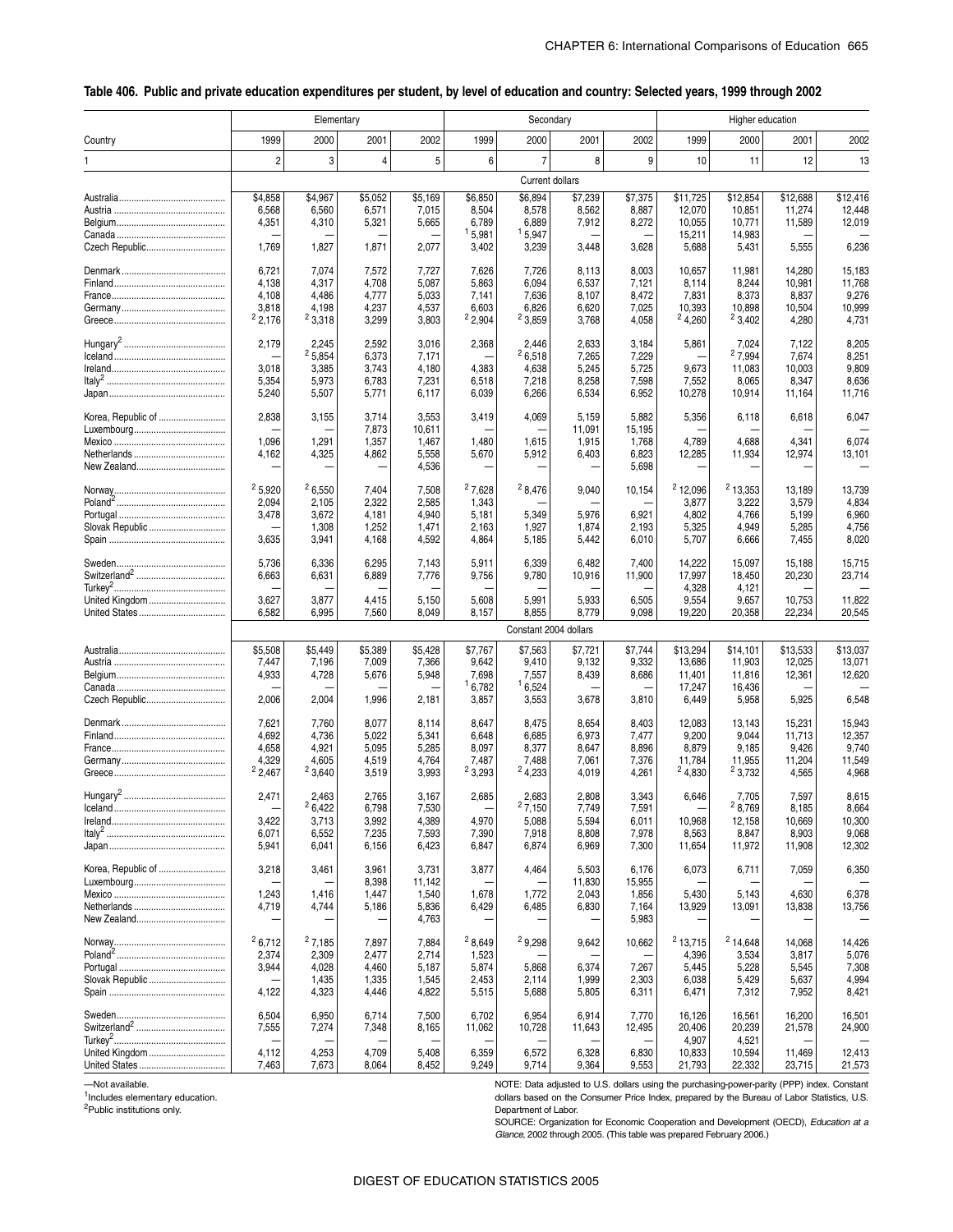|                                 |                          |      | All institutions <sup>1</sup> |      |      |                          |                          | Primary and secondary institutions |      |      |      | Higher education institutions |                          |      |      |      |      |           |
|---------------------------------|--------------------------|------|-------------------------------|------|------|--------------------------|--------------------------|------------------------------------|------|------|------|-------------------------------|--------------------------|------|------|------|------|-----------|
| Country                         | 1985                     | 1990 | 1995                          | 2000 | 2001 | $2002^2$                 | 1985                     | 1990                               | 1995 | 2000 | 2001 | $2002^2$                      | 1985                     | 1990 | 1995 | 2000 | 2001 | 20022     |
|                                 | $\overline{2}$           | 3    | 4                             | 5    | 6    | $\overline{7}$           | 8                        | 9                                  | 10   | 11   | 12   | 13                            | 14                       | 15   | 16   | 17   | 18   | 19        |
| Average for year                | 5.3                      | 4.9  | 4.9                           | 5.2  | 5.1  | 4.9                      | 3.7                      | 3.5                                | 3.5  | 3.5  | 3.6  | 3.6                           | 1.1                      | 1.0  | 0.9  | 1.2  | 1.1  | 1.0       |
| Average for countries reporting |                          |      |                               |      |      |                          |                          |                                    |      |      |      |                               |                          |      |      |      |      |           |
| data for all years              | 5.4                      | 5.2  | 5.3                           | 5.4  | 5.2  | 5.3                      | 3.7                      | 3.7                                | 3.6  | 3.6  | 3.6  | 3.7                           | 1.1                      | 1.1  | 1.1  | 1.4  | 1.1  | 1.1       |
|                                 | 5.4                      | 4.3  | 4.5                           | 5.1  | 4.5  | 4.4                      | 3.5                      | 3.2                                | 3.2  | 3.9  | 3.6  | 3.6                           | 1.7                      | 1.0  | 1.2  | 1.2  | 0.8  | 0.8       |
|                                 | 5.6                      | 5.2  | 5.3                           | 5.8  | 5.6  | 5.4                      | 3.7                      | 3.6                                | 3.8  | 3.8  | 3.8  | 3.7                           | 1.0                      | 1.0  | 0.9  | 1.4  | 1.2  | 1.1       |
|                                 | 6.3                      | 4.8  | 5.0                           | 5.2  | 6.0  | 6.1                      | 4.0                      | 3.4                                | 3.4  | 3.4  | 4.0  | 44.1                          | 1.0                      | 0.8  | 0.9  | 1.3  | 1.2  | 41.2      |
|                                 | 6.1                      | 5.4  | 5.8                           | 5.5  | 4.9  | -                        | 4.1                      | 3.7                                | 4.0  | 3.3  | 3.1  |                               | 2.0                      | 1.5  | 1.5  | 2.0  | 1.5  |           |
|                                 | -                        |      | 4.8                           | 4.4  | 4.2  | 4.2                      |                          |                                    | 3.4  | 3.0  | 2.8  | 2.8                           |                          |      | 0.7  | 0.8  | 0.8  | 0.8       |
|                                 | 6.2                      | 6.2  | 6.5                           | 8.4  | 6.8  | ${}^{5} 6.8$             | 4.7                      | 4.4                                | 4.2  | 4.8  | 4.2  | 5,64.1                        | 1.2                      | 1.3  | 1.3  | 2.5  | 1.8  | $5,6$ 1.9 |
|                                 | 5.8                      | 6.4  | 6.6                           | 6.0  | 5.7  | 5.9                      |                          | 4.3                                | 4.2  | 3.6  | 3.7  | 3.8                           |                          | 1.2  | 1.7  | 2.0  | 1.7  | 1.7       |
|                                 |                          | 5.1  | 5.8                           | 5.8  | 5.6  | 5.7                      |                          | 3.7                                | 4.1  | 4.1  | 4.0  | 4.0                           |                          | 0.8  | 1.0  | 1.0  | 1.0  | 1.0       |
|                                 | 4.6                      |      | 4.5                           | 4.5  | 4.3  | 4.4                      | 2.8                      |                                    | 2.9  | 3.0  | 2.9  | 3.0                           | 1.0                      |      | 1.0  | 1.1  | 1.0  | 1.0       |
|                                 | -                        |      | 3.7                           | 3.8  | 3.8  | $^5$ 3.9 $\,$            |                          |                                    | 2.8  | 2.7  | 2.4  | 52.5                          |                          |      | 0.8  | 0.9  | 1.1  | 51.2      |
|                                 |                          | 5.0  | 4.9                           | 4.9  | 4.6  | 5.0                      |                          | 3.5                                | 3.3  | 3.1  | 2.8  | 3.1                           |                          | 0.8  | 0.8  | 1.0  | 0.9  | 1.0       |
|                                 |                          | 4.3  | 4.5                           | 6.0  | 6.1  | 6.8                      |                          | 3.3                                | 3.4  | 4.7  | 5.0  | $^{5,6}$ 5.4                  |                          | 0.6  | 0.7  | 1.1  | 0.9  | $5,6$ 1.0 |
|                                 | 5.6                      | 4.7  | 4.7                           | 4.4  | 4.1  | 54.1                     | 4.0                      | 3.3                                | 3.3  | 3.0  | 2.9  | 43.0                          | 0.9                      | 0.9  | 0.9  | 1.3  | 1.1  | 41.1      |
|                                 | 4.7                      | 5.8  | 4.5                           | 4.6  | 4.9  | 4.6                      | 3.2                      | 4.1                                | 3.2  | 3.2  | 3.6  | 3.4                           | 0.6                      | 1.0  | 0.7  | 0.8  | 0.8  | 0.8       |
|                                 |                          | 3.6  | 3.6                           | 3.6  | 3.5  | 3.5                      |                          | 2.9                                | 2.8  | 2.7  | 2.7  | 62.7                          |                          | 0.4  | 0.4  | 0.5  | 0.5  | 60.4      |
|                                 |                          |      | 3.6                           | 4.3  | 4.8  | 4.2                      |                          |                                    | 3.0  | 3.3  | 3.5  | 3.3                           |                          |      | 0.3  | 0.7  | 0.4  | 0.3       |
|                                 | $\overline{\phantom{0}}$ |      | 4.3                           |      | 3.6  | $\overline{\phantom{0}}$ |                          |                                    | 4.2  |      | 3.6  | 63.9                          |                          |      | 0.1  |      |      | $6\,$     |
|                                 | $\overline{\phantom{0}}$ | 3.2  | 4.6                           | 4.9  | 5.1  | 5.1                      |                          | 2.2                                | 3.4  | 3.4  | 3.8  | 3.5                           |                          | 0.7  | 0.8  | 0.9  | 0.7  | 1.0       |
|                                 | 6.2                      | 5.7  | 4.6                           | 4.8  | 4.5  | 4.6                      | 4.1                      | 3.6                                | 3.0  | 3.2  | 3.1  | 3.3                           | 1.5                      | 1.6  | 1.1  | 1.3  | 1.0  | 1.0       |
|                                 | $\overline{\phantom{0}}$ | 5.5  | 5.3                           | 7.0  | 5.5  | 5.6                      |                          | 3.9                                | 3.8  | 4.9  | 4.3  | 4.4                           | -                        | 1.2  | 1.1  | 1.7  | 0.9  | 0.9       |
|                                 | 5.1                      | 6.2  | 6.8                           | 6.7  | 6.1  | 6.7                      | 4.0                      | 4.1                                | 4.1  | 3.9  | 4.6  | 4.2                           | 0.7                      | 1.1  | 1.5  | 1.7  | 1.3  | 1.4       |
|                                 |                          |      | 5.2                           | 5.2  | 5.6  | $^{5}5.5$                |                          |                                    | 3.3  | 3.8  | 4.0  | 54.0                          |                          |      | 0.8  | 0.8  | 1.1  | 51.1      |
|                                 | $\overline{\phantom{0}}$ |      | 5.4                           | 5.7  | 5.8  | 55.7                     | $\overline{\phantom{0}}$ |                                    | 4.1  | 4.2  | 4.2  | 54.2                          | $\overline{\phantom{0}}$ |      | 1.0  | 1.0  | 1.0  | 50.9      |
|                                 |                          |      | 3.4                           | 3.0  | 3.0  | 4.0                      |                          |                                    | 1.9  | 1.7  | 1.7  | $4,5$ 2.7                     |                          |      | 0.7  | 0.5  | 0.5  | $4,5$ 0.7 |
|                                 | 3.6                      | 4.2  | 4.8                           | 4.4  | 4.3  | 4.3                      | 2.9                      | 3.2                                | 3.5  | 3.1  | 3.0  | 2.9                           | 0.4                      | 0.7  | 0.8  | 1.0  | 1.0  | 1.0       |
|                                 |                          | 5.3  | 6.6                           | 7.4  | 6.3  | 6.7                      |                          | 4.4                                | 4.4  | 4.9  | 4.3  | 44.6                          |                          | 1.0  | 1.6  | 2.0  | 1.5  | 41.6      |
|                                 | 4.9                      | 5.0  | 5.5                           | 5.4  | 5.4  | 5.7                      | 4.0                      | 3.7                                | 4.1  | 3.9  | 3.9  | 4.0                           | 0.9                      | 1.0  | 1.1  | 1.2  | 1.3  | 1.4       |
|                                 | $\overline{\phantom{0}}$ | 3.2  | 2.2                           | 3.5  | 3.5  | 53.4                     |                          | 2.3                                | 1.4  | 2.4  | 2.5  | 52.3                          |                          | 0.9  | 0.8  | 1.1  | 1.0  | 51.0      |
|                                 | 4.9                      | 4.3  | 4.6                           | 4.8  | 4.7  | 5.0                      | 3.1                      | 3.5                                | 3.8  | 3.4  | 3.4  | 3.7                           | 1.0                      | 0.7  | 0.7  | 1.0  | 0.8  | 0.8       |
|                                 | 4.7                      | 5.3  | 5.0                           | 5.0  | 5.1  | 5.3                      | 3.2                      | 3.8                                | 3.5  | 3.5  | 3.8  | 3.8                           | 1.3                      | 1.4  | 1.1  | 1.1  | 0.9  | 1.2       |

#### **Table 407. Total public direct expenditures on education as a percentage of the gross domestic product, by level and country: Selected years, 1985 through 2002**

—Not available.

 $1$ Includes preprimary and other expenditures not classified by level.

 $2$ Includes public subsidies to households attributable for educational institutions and includes direct expenditure on educational institutions from international sources.

3Data are for Flemish Belgium only.

4Direct expenditure on higher education institutions from international sources exceeds 1.5 percent of all public expenditure.

5Public subsidies to households not included in public expenditure.

 $6P$ ostsecondary non-higher education included in both secondary and higher education. 7Data for 1985 are for the former West Germany.

NOTE: Direct public expenditure on educational services includes both amounts spent directly by governments to hire educational personnel and to procure other resources, and amounts provided by governments to public or private institutions, or households. Figures for 1985 also include transfers and payments to private entities, and thus are not strictly comparable with later figures. Some data have been revised from previously

published figures. SOURCE: Organization for Economic Cooperation and Development (OECD), Education Online Database; *Annual National Accounts, Vol. 1, 1997*; and *Education at a Glance*, 2002 through 2005. (This table was prepared October 2005.)